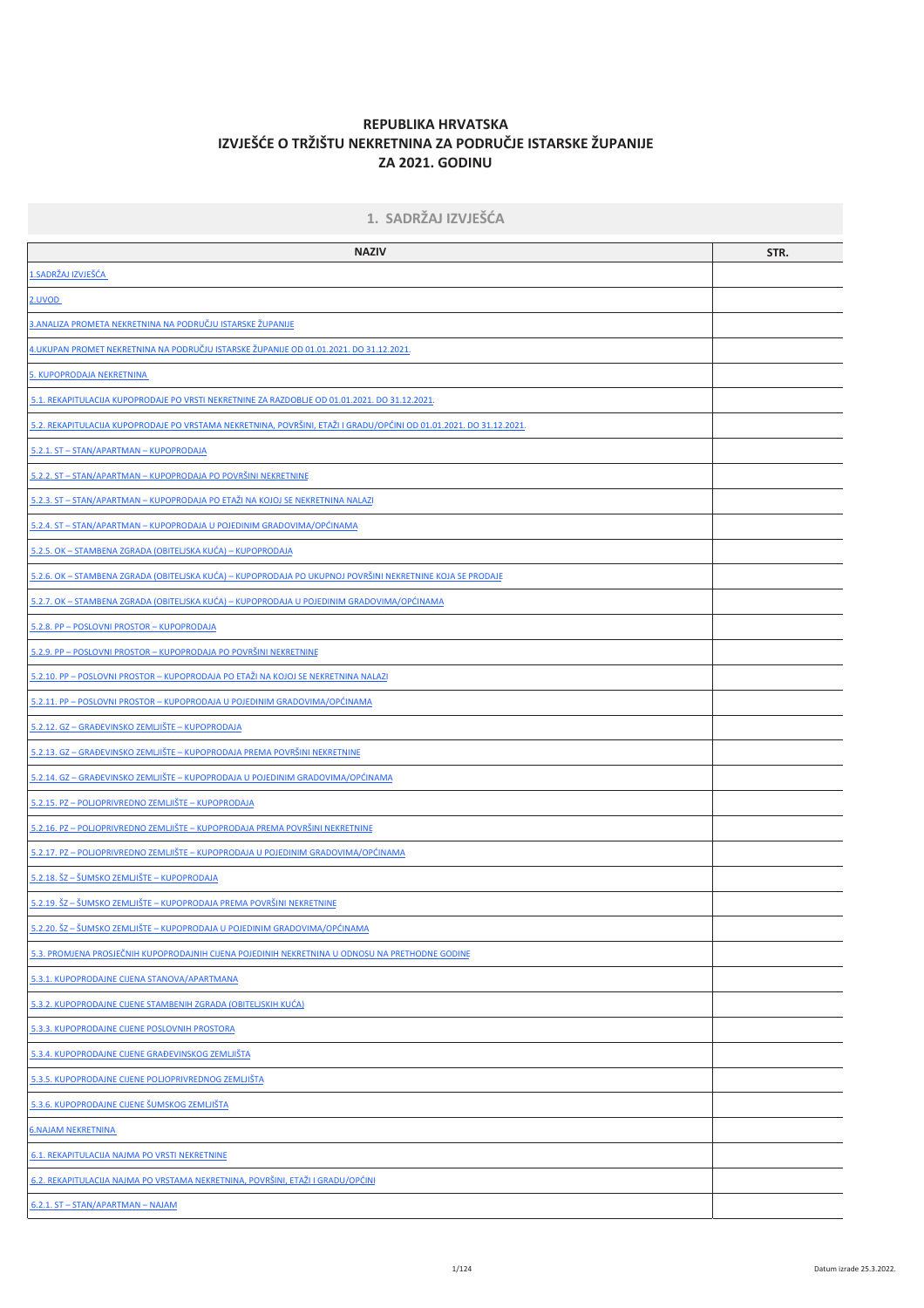| 6.2.2. ST - STAN/APARTMAN - NAJAM PO POVRŠINI NEKRETNINE                                                                                                            |  |
|---------------------------------------------------------------------------------------------------------------------------------------------------------------------|--|
| 6.2.3. ST - STAN/APARTMAN - NAJAM PO ETAŽI NA KOJOJ SE NEKRETNINA NALAZI                                                                                            |  |
| 6.2.4. ST - STAN/APARTMAN - NAJAM U POJEDINIM GRADOVIMA/OPĆINAMA                                                                                                    |  |
| 6.2.5. OK - STAMBENA ZGRADA (OBITELJSKA KUĆA) - NAJAM                                                                                                               |  |
| 6.2.6. OK - STAMBENA ZGRADA (OBITELJSKA KUĆA) - NAJAM PO UKUPNOJ POVRŠINI NEKRETNINE KOJA SE IZNAJMLJUJE                                                            |  |
| 6.2.7. OK - STAMBENA ZGRADA (OBITELJSKA KUĆA) - NAJAM U POJEDINIM GRADOVIMA/OPĆINAMA                                                                                |  |
| 6.3. PROMJENA PROSJEČNIH CIJENA NAJMA POJEDINIH NEKRETNINA U ODNOSU NA PRETHODNE GODINE                                                                             |  |
| 6.3.1. CIJENE NAJMA STANOVA/APARTMANA                                                                                                                               |  |
| 6.3.2. CIJENE NAJMA STAMBENIH ZGRADA (OBITELJSKIH KUĆA)                                                                                                             |  |
| <b>7.ZAKUP NEKRETNINA</b>                                                                                                                                           |  |
| 7.1. REKAPITULACIJA ZAKUPA PO VRSTI NEKRETNINE ZA RAZDOBLJE                                                                                                         |  |
| 7.2. REKAPITULACIJA ZAKUPA PO VRSTAMA NEKRETNINA, POVRŠINI I GRADU/OPĆINI OD 01.01.2021. DO 31.12.2021.                                                             |  |
| 7.2.1. PP - POSLOVNI PROSTOR - ZAKUP                                                                                                                                |  |
| 7.2.2. PP - POSLOVNI PROSTOR - ZAKUP PO POVRŠINI NEKRETNINE                                                                                                         |  |
| <u>7.2.3. PP – POSLOVNI PROSTOR – ZAKUP U POJEDINIM GRADOVIMA/OPĆINAMA</u>                                                                                          |  |
| <u> 7.2.4. GZ – GRAĐEVINSKO ZEMLJIŠTE – ZAKUP</u>                                                                                                                   |  |
| 7.2.5. GZ - GRAĐEVINSKO ZEMLJIŠTE - ZAKUP PO POVRŠINI NEKRETNINE                                                                                                    |  |
| 7.2.6. GZ - GRAĐEVINSKO ZEMLJIŠTE - ZAKUP U POJEDINIM GRADOVIMA/OPĆINAMA                                                                                            |  |
| 7.2.7. PZ - POLJOPRIVREDNO ZEMLJIŠTE - ZAKUP                                                                                                                        |  |
| 7.2.8. PZ - POLJOPRIVREDNO ZEMLJIŠTE - ZAKUP PO POVRŠINI NEKRETNINE                                                                                                 |  |
| <u>7.2.9. PZ – POLJOPRIVREDNO ZEMLJIŠTE – ZAKUP U POJEDINIM GRADOVIMA/OPĆINAMA</u>                                                                                  |  |
| 7.2.10. ŠZ – ŠUMSKO ZEMLJIŠTE – ZAKUP                                                                                                                               |  |
| 7.2.11. ŠZ – ŠUMSKO ZEMLJIŠTE – ZAKUP PO POVRŠINI NEKRETNINE                                                                                                        |  |
| 7.2.12. ŠZ – ŠUMSKO ZEMLJIŠTE – ZAKUP U POJEDINIM GRADOVIMA/OPĆINAMA                                                                                                |  |
| 7.3. PROMJENA PROSJEČNIH CIJENA ZAKUPA POJEDINIH NEKRETNINA U ODNOSU NA PRETHODNE GODINE                                                                            |  |
| 7.3.1. CIJENE ZAKUPA POSLOVNIH PROSTORA                                                                                                                             |  |
| 7.3.2. CIJENE ZAKUPA GRAĐEVINSKOG ZEMLJIŠTA                                                                                                                         |  |
| 7.3.3. CIJENE ZAKUPA POLJOPRIVREDNOG ZEMLJIŠTA                                                                                                                      |  |
| 7.3.4. CIJENE ZAKUPA ŠUMSKOG ZEMLJIŠTA                                                                                                                              |  |
| 8.ANALIZA ZAPRIMLJENIH PROCJEMBENIH ELABORATA KOJI SU RAZMATRANI NA SJEDNICAMA PROCJENITELJSKOG POVJERENSTVA ISTARSKE ŽUPANIJE,<br><b>GRADA PAZINA I GRADA PULE</b> |  |
| 8.1. UKUPAN BROJ PROCJEMBENIH ELABORATA KOJI SU RAZMATRANI OD 01.01.2021. DO 31.12.2021.                                                                            |  |
| 8.2. BROJ ZAPRIMLJENIH ELABORATA PREMA VRSTI NEKRETNINE OD 01.01.2021. DO 31.12.2021.                                                                               |  |
| 8.3. PROMJENA BROJA ZAPRIMLJENIH I RAZMATRANIH PROCJEMBENIH ELABORATA U ODNOSU NA PRETHODNE GODINE                                                                  |  |
| 8.3.1. UKUPAN BROJ ZAPRIMLJENIH ELABORATA                                                                                                                           |  |
| 8.3.2. UKUPAN BROJ ELABORATA NA KOJE JE DANO POZITIVNO MIŠLJENJE POVJERENSTVA                                                                                       |  |
| 8.3.3. UKUPAN BROJ ELABORATA VRAĆENIH NA ISPRAVAK ILI DOPUNU                                                                                                        |  |
| 9. IZVADAK IZ ZBIRKE KUPOPRODAJNIH CIJENA                                                                                                                           |  |
| 9.1. UKUPAN BROJ ZAHTJEVA ZA IZVATKOM IZ ZBIRKE KUPOPRODAJNIH CIJENA                                                                                                |  |
| 9.2. UKUPAN BROJ IZVADAKA IZ ZBIRKE KUPOPRODAJNIH CIJENA                                                                                                            |  |
| 10.ZAHTJEVI ZA IZDAVANJEM IZVADAKA IZ PLANA PRIBLIŽNIH VRIJEDNOSTI                                                                                                  |  |
| 10.1. UKUPAN BROJ ZAHTJEVA ZA IZDAVANJEM IZVATKA IZ PLANA PRIBLIŽNIH VRIJEDNOSTI                                                                                    |  |
| 11.ZAKLJUČAK                                                                                                                                                        |  |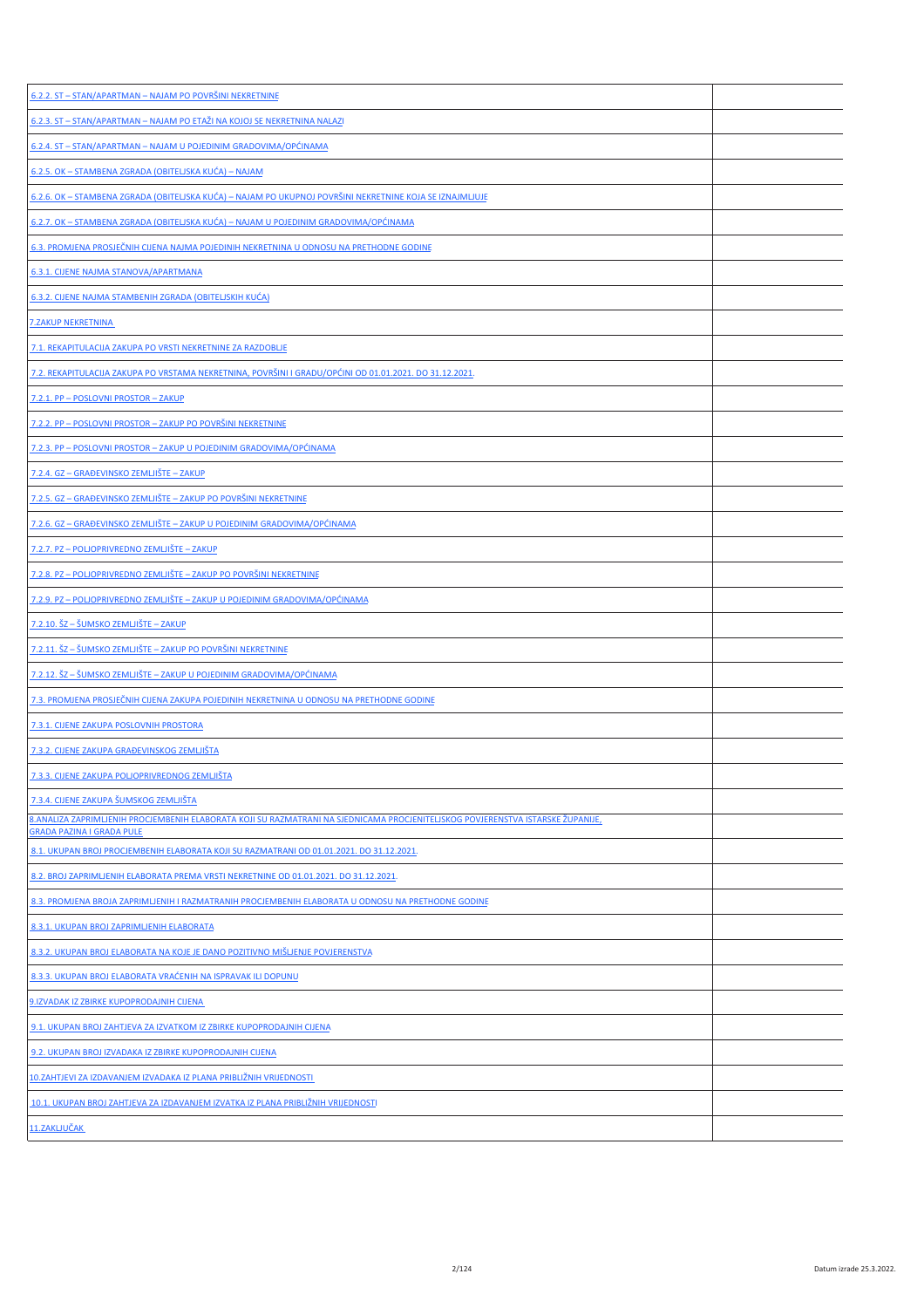### 2. LIVOD

Temeljem članka 16. Zakona o procjeni vrijednosti nekretnina ("Narodne novine" broj 78/15 - u daljnjem tekstu: Zakon), Upravna tijela županije, Grada Zagreba, odnosno velikoga grada dužna su svake godine do 31. ožujka izraditi Izvješće o tržištu nekretnina za područje svoje nadležnosti (u daljnjem tekstu: Izvješće) i objaviti ga na svojim mrežnim stranicama, uz prethodnu suglasnost Procjeniteljskog povjerenstva.

Područje nadležnosti Istarske županije sukladno Zakonu obuhvaća područje svih gradova i općina Istarske županije, izuzev područja koja obuhvaćaju Grad Pazin i Grad Pula kao veliki gradovi. Sukladno navedenom, ovo Izvješće izrađuje se za područje Istarske županije dok će se za područje Grada Pazina i Grada Pule izraditi zasebna Izvješća o tržištu nekretnina za 2021. godinu.

Upravni Odjel za prostorno uređenje i gradnju Istarske županije, Odsjek za analizu tržišta nekretnina zadužen je za stručnu i administrativno-tehničku podršku procjeniteljskom povjerenstvu i obavljanje stručnih poslova vezanih uz provedbu Zakona o procjeni vrijednosti nekretnina.

Izvješće sadrži podatke o ukupnom prometu nekretnina za Istarsku županiju prema vrsti nekretnine, podatke o ukupnom prometu nekretnina za sve jedinice lokalne samouprave na području Istarske županije, gradove Buje-Buie, Buzet, Labin, Novigrad-Cittanova, Poreč-Parenzo, Rovinj-Rovigno, Umag-Umago i Vodnjan-Dignano i općine Bale-Valle, Barban, Brtonigla-Verteneglio, Cerovlje, Fažana-Fasana, Funtana, Gračišće, Grožnjan-Grisignana, Kanfanar, Karojba, Kaštelir-Labinci - Castellier-Santa Domenica, Kršan, Lanišće, Ližnjan-Lisignano, Lupoglav, Marčana, Medulin, Motovun-Montona, Oprtalj-Portole, Pićan, Raša, Sveti Lovreč, Sveta Nedelja, Sveti Petar u Šumi, Svetvinčenat, Tar-Vabriga, Tinjan, Višnjan-Visignano, Vižinada-Visinada, Vrsar-Orsera i Žminj, i to prema vrsti nekretnine, prema ukupnoj vrijednosti u kn po m<sup>2</sup> i prema prosječnoj vrijednosti u kunama po m<sup>2</sup>, odnos jedinica lokalne samouprave prema vrsti nekretnine, broju sklopljenih ugovora, prema ukupnoj vrijednosti u kn po m<sup>2</sup> i prema prosječnoj vrijednosti u kunama po m<sup>2</sup> u razdoblju od 01.01.2021. godine do 31.12.2021. godine.

Ovim izvješćem također se uspoređuje promet nekretnina u 2021. godini u odnosu na prethodne godine i to obzirom na vrstu nekretnine, postotnu razliku u broju sklopljenih ugovora, te prema prosječnoj vrijednosti u kunama po m<sup>2</sup>. Za izradu Izvješća korišteni su podaci iz sustava e-Nekretnine, zbirke kupoprodajnih cijena, preuzeti od strane nadležne Ispostave Porezne uprave.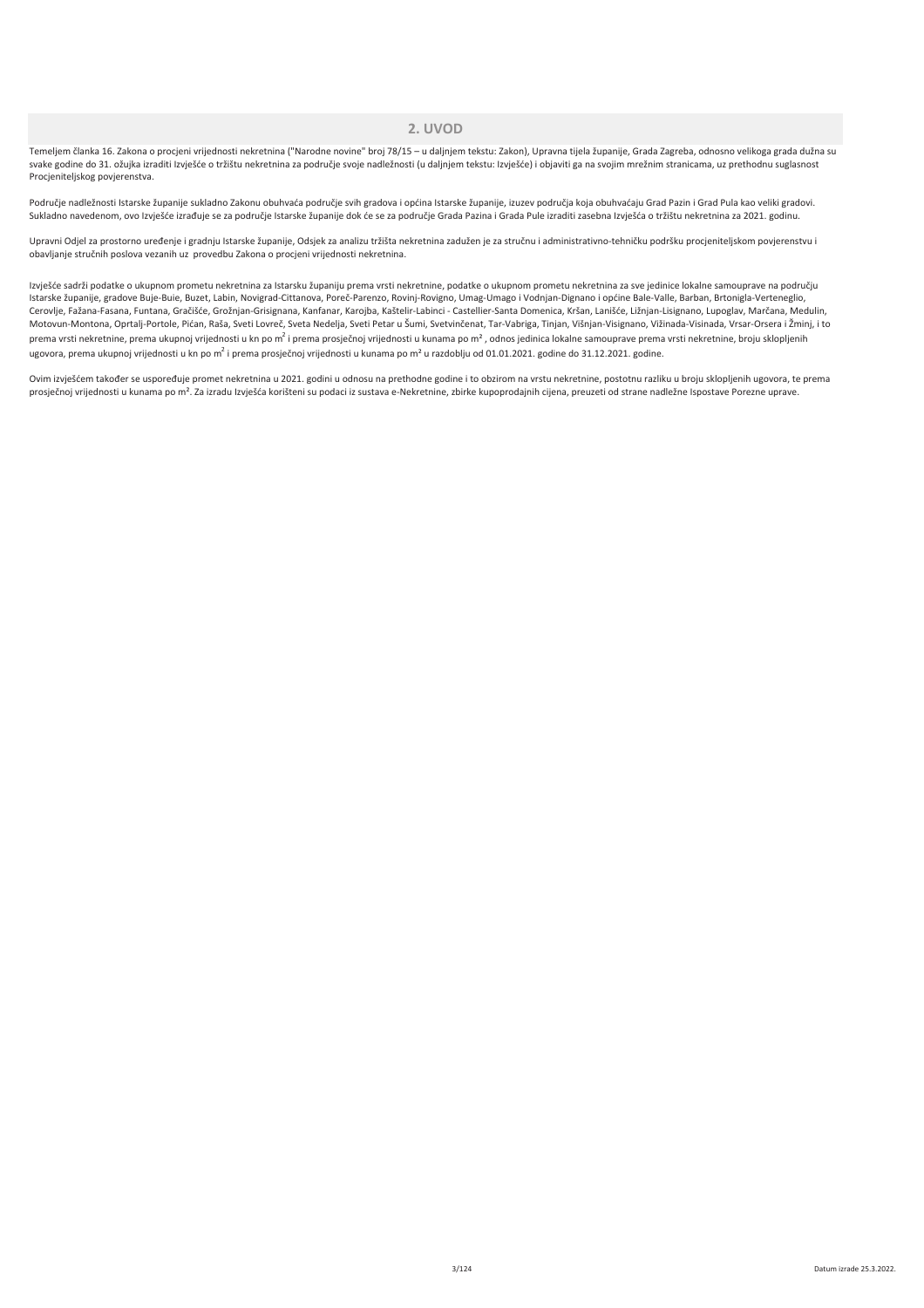Upravni odjel je statistički obradio podatke za 2021. godinu koji su preuzeti iz Evidencije o prometu nekretnina Porezne uprave, ali zbog izuzetno velikog broja podataka nije bila moguća potpuna evaluacija istih. Tablično su prikazani rezultati statističke obrade svih transakcija evidentiranih u informacijskom sustavu e-Nekretnine na području Istarske županije u razdoblju od 01. siječnja 2021. do 31. prosinca 2021. godine.

Za analizu prometa nekretnina na području Istarske županije korišteni su dostupni podaci o prometu nekretnina evidentirani u sustavu e-Nekretnine te ovjereni ugovori pristigli od strane javnih bilježnika. Podaci su uneseni u sustav tijekom 2021. godine od strane nadležne Ispostave Porezne uprave koja kontinuirano unosi nove podatke iz ugovora.

Na području Istarske županije u 2021. godini na temelju preuzetih podataka od Porezne uprave u sustavu e-Nekretnine evidentirano je ukupno 7044 transakcija kupoprodaje.

Najveći broj transakcija zabilježen je kako slijedi: na poljoprivrednom zemljištu (30,42 %), građevinskom zemljištu (27,73 %), stanovima/apartmanima (20,16 %), stambenim zgradama-obiteljskim kućama (8,27 %), te šumskom zemljištu (2,85 %).

Za usporedbu ovih vrijednosti sa vrijednostima u Izvješćima o tržištu nekretnina za 2016., 2017., 2018., 2019. i 2020. godinu, objavljenih na mrežnim stranicama Istarske županije, bitna je činjenica da je ovo Izvješće i Izvješće za 2020. godinu izrađeno za područje Istarske županije i ne obuhvaća Grad Pazin i Grad Pulu, dok su ostala navedena Izvješća obuhvaćala podatke o tržištu nekretnina i ر<br>Ta Grad Pazin i Grad Pulu

Opis podataka objavljenih u godišnjem izvješću i DETALJNI zaključci izvedeni su iz rezultata analize prometa nekretnina.

Iz Liste ugovora (najam, pravo građenja, služnost i zakup) u elektroničkom obliku dostavljenih u sustav e-Nekretnine evidentirano je ukupno 4995 transakcija.

Ugovori su u sustavu e-Nekretnine dijelom su nepovezani te je potrebno izvršiti njihovo povezivanje sa nekretninom. Tijekom 2021. godine započeto je intenzivnije povezivanje ugovora i njihova evaluacija.

| UKUPAN BROJ UGOVORA U ISTARSKOJ ŽUPANIJI PREMA VRSTI |              |              |                       |                 |  |  |  |  |  |
|------------------------------------------------------|--------------|--------------|-----------------------|-----------------|--|--|--|--|--|
| <b>JGOVOR</b>                                        | <b>ZAKUP</b> | <b>NAJAM</b> | <b>PRAVO GRAĐENJA</b> | PRAVO SLUŽNOSTI |  |  |  |  |  |
| hepovezan                                            | 966          | 1380         | 64                    | 841             |  |  |  |  |  |
| povezan                                              | 1014         | 230          |                       |                 |  |  |  |  |  |
| zdvojen                                              | 373          | 127          |                       |                 |  |  |  |  |  |
| <b>JKUPNO</b>                                        | 2353         | 1737         | 64                    | 841             |  |  |  |  |  |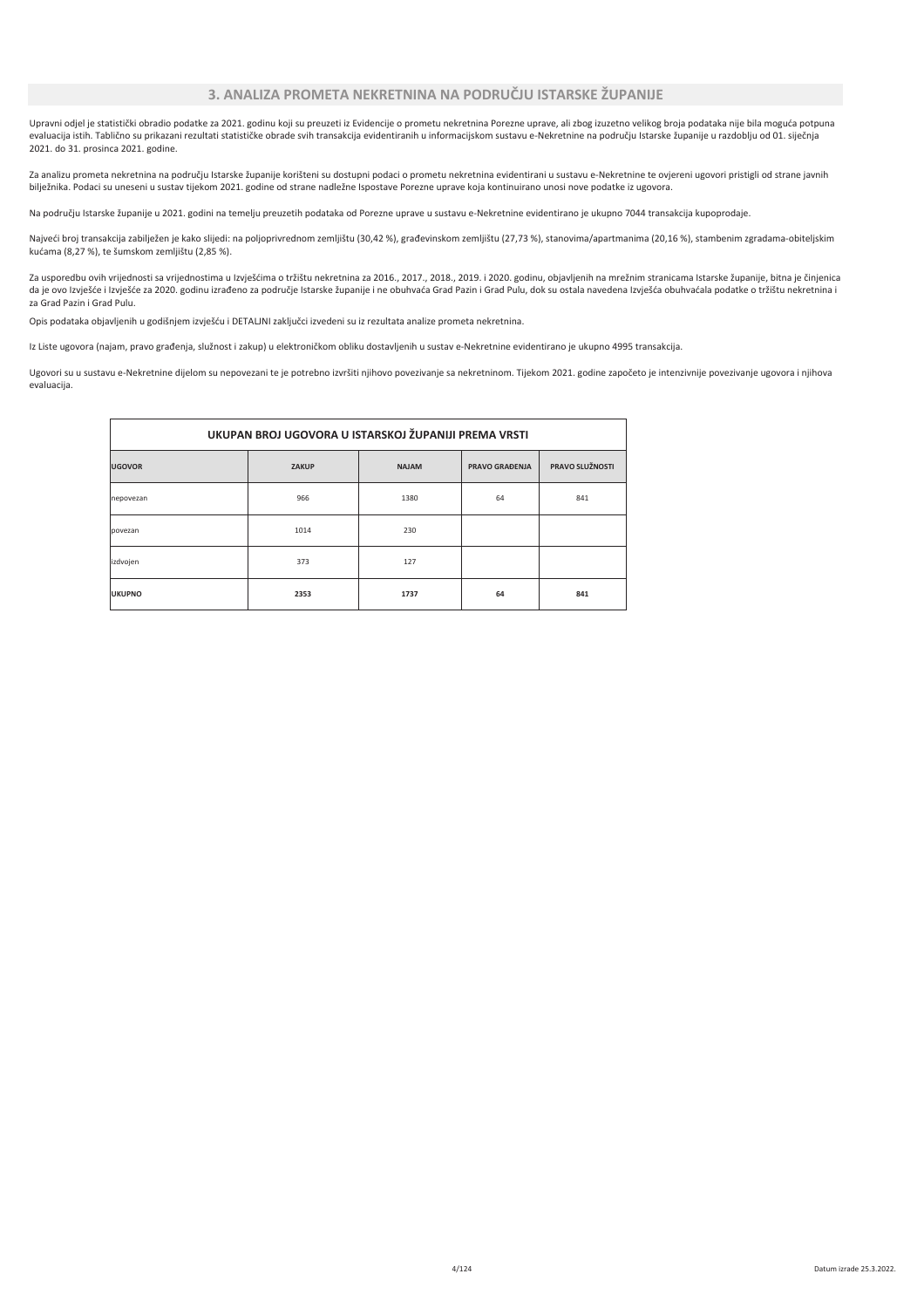# 4. UKUPAN PROMET NEKRETNINA NA PODRUČJU ISTARSKE ŽUPANIJE OD 01.01.2021. DO 31.12.2021.

U nastavku slijedi tablični i grafički prikaz ukupnog broja evidentiranih kupoprodajnih ugovora prema vrsti nekretnine za područje Istarske županije. U 2021. godini u odnosu na prethodnu godinu o income a constant in the product of the product of the product of the product of the product of the product of the product of the product of the product of the product of the product of the product of the product of the

 $\mathbf{r}$ 

| UKUPAN PROMET NEKRETNINA NA PODRUČJU ISTARSKE ŽUPANIJE PREMA VRSTI NEKRETNINE |                     |                     |                     |                       |                 |                                      |  |
|-------------------------------------------------------------------------------|---------------------|---------------------|---------------------|-----------------------|-----------------|--------------------------------------|--|
| <b>VRSTA NEKRETNINE</b>                                                       | <b>KUPOPRODAJA</b>  | <b>NAJAM</b>        | ZAKUP               | <b>PRAVO GRAĐENJA</b> | PRAVO SLUŽNOSTI | U ODNOSU NA PRETHODNU<br>GODINU (±%) |  |
| ST-stan/apartman                                                              | 1420                | 157                 | $\mathbf 0$         | $\circ$               | $\mathsf 0$     | $+62,75%$                            |  |
| OK - stambena zgrada (kuća)                                                   | 583                 | 3                   | $\mathsf{O}\xspace$ | $\mathbf 0$           | $\mathbb O$     | $+74,40%$                            |  |
| PZG - poslovne zgrade                                                         | 49                  | $\mathsf 0$         | 14                  | $\mathsf 0$           | $\mathsf 0$     | $+28,57%$                            |  |
| PP - poslovni prostori                                                        | 35                  | 0                   | 415                 | $\mathsf 0$           | $\mathbb O$     | $-46,93%$                            |  |
| GZG - gospodarske zgrade                                                      | $\mathbf{1}$        | $\mathsf 0$         | 6                   | $\mathsf 0$           | $\mathsf 0$     | $-12,50%$                            |  |
| VIK - nekretn. za povr. boravak                                               | $\mathbf{1}$        | 0                   | $\mathsf{O}\xspace$ | $\mathsf{O}\xspace$   | $\mathbb O$     | $+0,00%$                             |  |
| G - garaža                                                                    | 45                  | $\mathsf{O}\xspace$ | $\overline{2}$      | $\mathbb O$           | $\mathbb O$     | $+4,44%$                             |  |
| PGM - parkirno garažno mjesto                                                 | $\overline{7}$      | 0                   | $\mathsf{O}\xspace$ | $\mathsf{O}\xspace$   | $\mathbb O$     | $-30,00%$                            |  |
| VPM - parkirno mjesto                                                         | 16                  | $\mathsf 0$         | $\mathbf{1}$        | $\mathsf 0$           | $\mathsf 0$     | $-55,26%$                            |  |
| RN - različite nekretnine                                                     | 202                 | $\mathsf{O}\xspace$ | $\mathsf{O}\xspace$ | $\mathbb O$           | $\mathsf 0$     | $+87,04%$                            |  |
| OS-ostalo                                                                     | 375                 | $\mathsf{O}\xspace$ | $\mathsf{O}\xspace$ | $\mathsf{O}\xspace$   | $\mathbb O$     | $-7,64%$                             |  |
| RU - ruševine                                                                 | $\mathsf{O}\xspace$ | $\mathsf 0$         | $\mathsf{O}\xspace$ | $\mathbb O$           | $\mathbb O$     | $+0,00%$                             |  |
| GZ-građevinsko zemljište                                                      | 1953                | $\mathsf 0$         | 71                  | $\mathsf 0$           | $\mathbb O$     | $+15,13%$                            |  |
| PZ - poljoprivredno zemljište                                                 | 2143                | $\mathsf 0$         | 220                 | $\mathbb O$           | $\mathbb O$     | $+3,96%$                             |  |
| ŠZ - šumsko zemljište                                                         | 201                 | 0                   | 35                  | $\mathsf{O}\xspace$   | $\mathbb O$     | $-43,94%$                            |  |
| PNZ - prirodno neplod. zemljište                                              | 12                  | $\mathsf 0$         | $\mathsf{O}\xspace$ | $\mathbb O$           | $\mathbb O$     | $+50,00%$                            |  |
| GM - garažno mjesto                                                           | $\mathsf{O}\xspace$ | $\mathsf 0$         | $\mathsf{O}\xspace$ | $\mathbb O$           | $\mathsf 0$     | $+0,00%$                             |  |
| SP-spremište                                                                  | $\mathsf{O}\xspace$ | 0                   | 6                   | $\mathbb O$           | $\mathsf 0$     | $+0,00%$                             |  |
| SKL-skladište                                                                 | $\mathbf{1}$        | $\mathsf 0$         | 25                  | $\mathsf{O}\xspace$   | $\mathbb O$     | $+73,33%$                            |  |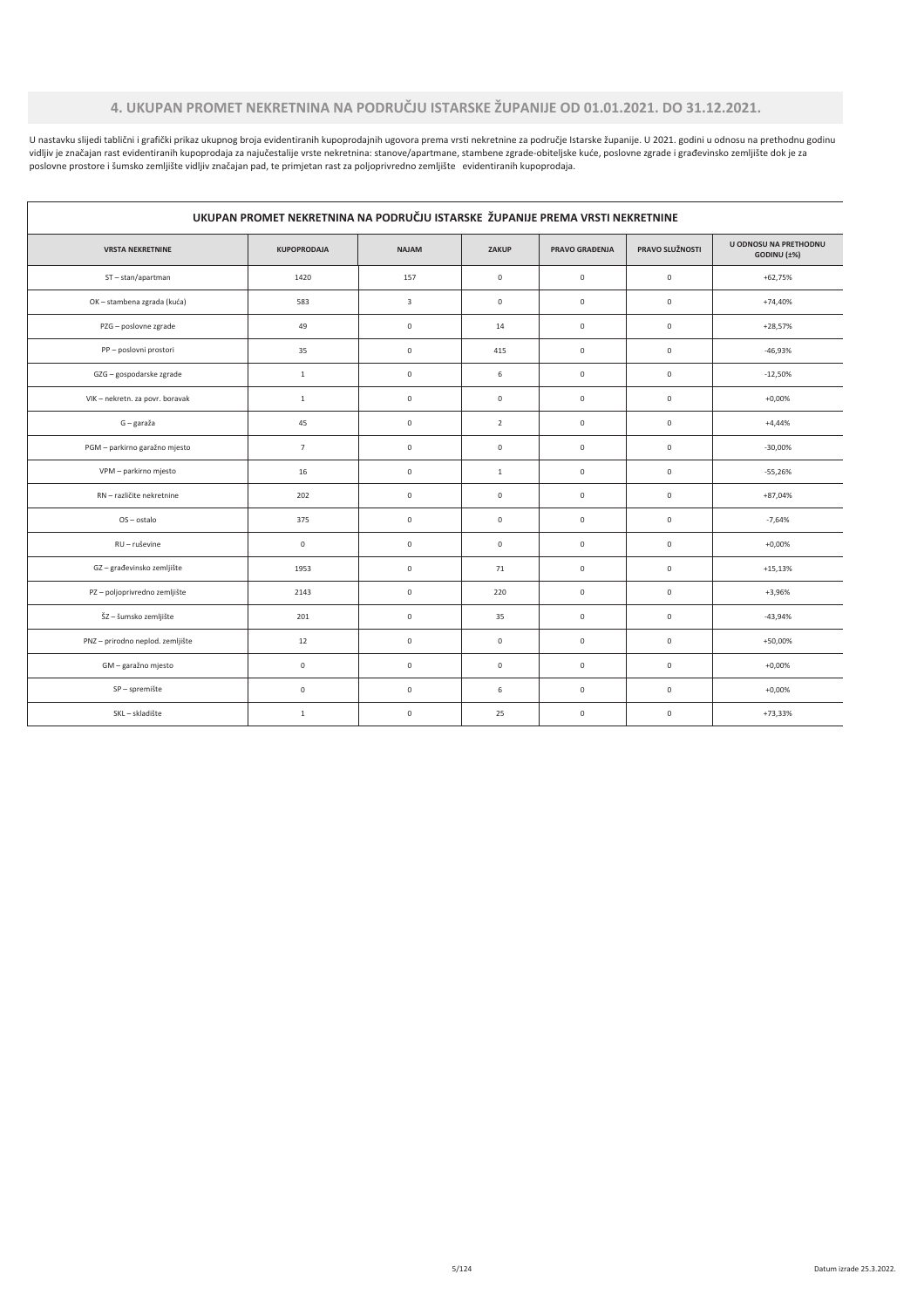





 $\begin{picture}(180,170) \put(0,0){\line(1,0){10}} \put(10,0){\line(1,0){10}} \put(10,0){\line(1,0){10}} \put(10,0){\line(1,0){10}} \put(10,0){\line(1,0){10}} \put(10,0){\line(1,0){10}} \put(10,0){\line(1,0){10}} \put(10,0){\line(1,0){10}} \put(10,0){\line(1,0){10}} \put(10,0){\line(1,0){10}} \put(10,0){\line(1,0){10}} \put(10,0){\line$ 

ST-stan/apartman

OK - stambena zgrada (kuća)

PZG - poslovne zgrade

GZG - gospodarske zgrade

RN - različite nekretnine

OS-ostalo

RU-ruševine

 $GZ - gradevinsko zemljište$ 

PZ - poljoprivredno zemljište

ŠZ – šumsko zemljište

GM - garažno mjesto

SP-spremište

SKL – skladište

**BRAVO**<br>- SLUŽNOSTI **E PRAVO<br>GRAĐENJA**  HONAZ III **NAJAM** MLPOPRODAJA

PNZ - prirodno neplod. zemljište

PP - poslovni prostori

 $G - garaža$ 

**2500** 

4.1. UKUPAN PROMET NEKRETNINA NA PODRUČJU ISTARSKE ŽUPANIJE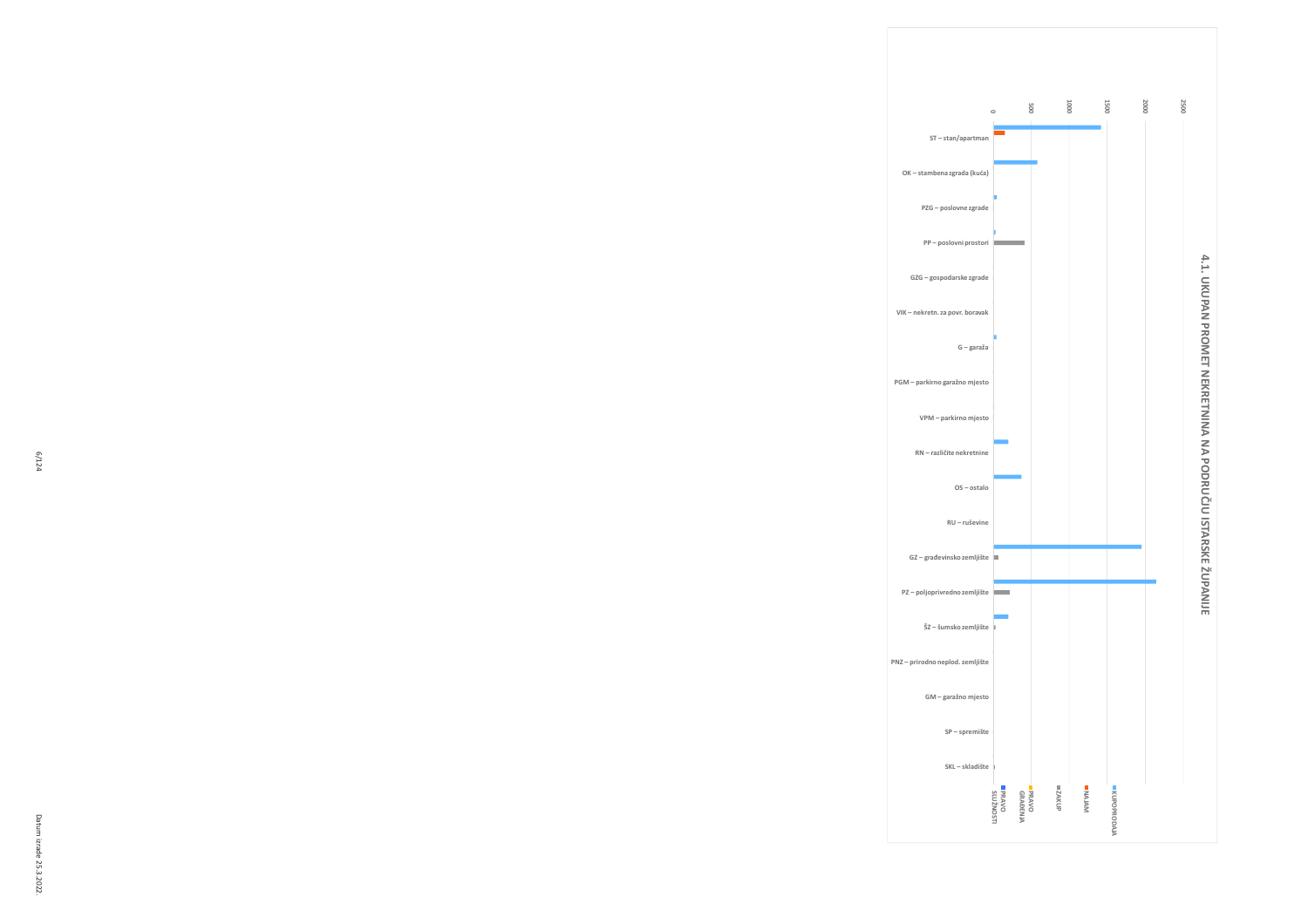#### 5. KUPOPRODAJA NEKRETNINA

Prikaz evidentiranih kupoprodaja prema vrsti nekretnina za područje cijele Istarske županije, sa prikazom prosječnih cijena po m<sup>2</sup> vrste nekretnine, za posječnih cijena po m<sup>2</sup> i vrste nekretnine, za pojedini grad/općinu. U odnosu na prethodnu godinu vidljivo je povećanje prosječne cijene po m<sup>2</sup> za stanove, stambene zgrade (kuće), poslovne prostore i poljoprivredno zemljište iz razloga što je značajni broj evidentiranih kupoprodaja ostvaren u priobalnom području, gdje su jedinične cijene veće od prosječne cijene.

Naspram toga prosječne cijene po m $^2$  za šumsko zemljište ostale su gotovo nepromjenjene s obzirom na prethodnu godinu, dok se za građevinsko zemljište bilježi pad prosječnih cijena po m $^2$ .

Značajno povećanje prosječne cijene po m<sup>2</sup> za neke preostale vrste nekretnina koje je prikazano rezultat je relativno malog broja evidentiranih transakcija za te vrste nekretnina, odnosno nedovoljnog broja pouzdanih podataka.

|                                     | 5.1. REKAPITULACIJA KUPOPRODAJE PO VRSTI NEKRETNINE ZA RAZDOBLJE OD 01.01.2021. DO 31.12.2021. |                                         |                                          |                              |                                       |                                        |                                           |  |  |
|-------------------------------------|------------------------------------------------------------------------------------------------|-----------------------------------------|------------------------------------------|------------------------------|---------------------------------------|----------------------------------------|-------------------------------------------|--|--|
| <b>VRSTA NEKRETNINE</b>             | <b>KUPOPRODAJA (broj kupopr.)</b>                                                              | <b>VRIJEDNOST KUPOPRODAJA (u</b><br>kn) | <b>VRIJEDNOST KUPOPRODAJA</b><br>(u EUR) | POVRŠINA (u m <sup>2</sup> ) | PROSJEČNA CIJENA<br>kn/m <sup>2</sup> | PROSJEČNA CIJENA<br>EUR/m <sup>2</sup> | U ODNOSU NA PRETHODNU GODINU<br>$(\pm\%)$ |  |  |
| ST-stan/apartman                    | 1401                                                                                           | 1.296.724.417,61 kn                     | 171.381.100,22€                          | 107.233,79 m <sup>2</sup>    | 12.092,50 kn/m <sup>2</sup>           | 1.598,20 €/m <sup>2</sup>              | +19,65%                                   |  |  |
| OK - stambena zgrada<br>(kuća)      | 583                                                                                            | 1.252.316.301.83 kn                     | 165.511.918.12€                          | 412.154.05 m <sup>2</sup>    | 3.038.47 kn/m <sup>2</sup>            | 401.58 €/m <sup>2</sup>                | $+14,46%$                                 |  |  |
| PZG - poslovne zgrade               | 48                                                                                             | 77.077.256,32 kn                        | 10.186.886,91€                           | 275.230,67 m <sup>2</sup>    | 280,05 kn/m <sup>2</sup>              | 37,01 €/m <sup>2</sup>                 | $-45,23%$                                 |  |  |
| PP - poslovni prostori              | 35                                                                                             | 43.582.151,36 kn                        | 5.760.018,82€                            | 3.899,00 m <sup>2</sup>      | 11.177,78 kn/m <sup>2</sup>           | $1.477,31 \notin /m^2$                 | +46,83%                                   |  |  |
| GZG - gospodarske<br>zgrade         | $\,1\,$                                                                                        | 563.576,32 kn                           | 74.484,85€                               | 663,00 m <sup>2</sup>        | 850,04 kn/m <sup>2</sup>              | 112,35 €/m <sup>2</sup>                | $+0,00%$                                  |  |  |
| VIK - nekretn. za povr.<br>boravak  | $\mathbf{1}$                                                                                   | 359.223,98 kn                           | 47.476,70€                               | 49,02 m <sup>2</sup>         | 7.328,11 kn/m <sup>2</sup>            | 968,52 €/m <sup>2</sup>                | $+0,00%$                                  |  |  |
| G - garaža                          | 45                                                                                             | 3.070.850,42 kn                         | 405.857,80€                              | 841,88 m <sup>2</sup>        | $3.647,61$ kn/m <sup>2</sup>          | 482,09 €/m <sup>2</sup>                | $+40,17%$                                 |  |  |
| PGM - parkirno<br>garažno mjesto    | $\overline{7}$                                                                                 | 651.187,92 kn                           | 86.064,01€                               | $118,78 \text{ m}^2$         | 5.482,30 kn/m <sup>2</sup>            | 724,57 €/m <sup>2</sup>                | +82,39%                                   |  |  |
| VPM - parkirno mjesto               | 16                                                                                             | 623.810,92 kn                           | 82.445,74€                               | $308,13 \text{ m}^2$         | 2.024,51 kn/m <sup>2</sup>            | 267,57 €/m <sup>2</sup>                | +34,29%                                   |  |  |
| RN - različite<br>nekretnine        | 202                                                                                            | 141.681.598,84 kn                       | 18.725.295,80€                           | 871.566,78 m <sup>2</sup>    | 162,56 kn/m <sup>2</sup>              | 21,48 €/m <sup>2</sup>                 | $-22,74%$                                 |  |  |
| OS-ostalo                           | 361                                                                                            | 158.977.180,93 kn                       | 21.011.159,97€                           | 433.350,40 m <sup>2</sup>    | 366,86 kn/m <sup>2</sup>              | 48,49 €/m <sup>2</sup>                 | $-27,70%$                                 |  |  |
| RU - ruševine                       | $\mathsf 0$                                                                                    | 0,00 kn                                 | $0,00 \in$                               | $0,00 \, \text{m}^2$         | $0,00 \text{ km/m}^2$                 | $0,00 \in /m^2$                        | $+0,00%$                                  |  |  |
| GZ-građevinsko<br>zemljište         | 1953                                                                                           | 1.203.560.918,98 kn                     | 159.068.181,09€                          | 2.460.522,39 m <sup>2</sup>  | 489,15 kn/m <sup>2</sup>              | 64,65 €/m <sup>2</sup>                 | $-9,02%$                                  |  |  |
| PZ-poljoprivredno<br>zemljište      | 2143                                                                                           | 280.617.318,92 kn                       | 37.087.683,55€                           | 13.061.246,07 m <sup>2</sup> | $21,48$ kn/m <sup>2</sup>             | $2,84 \in /m^2$                        | $+0,14%$                                  |  |  |
| ŠZ - šumsko zemljište               | 201                                                                                            | 23.125.205,98 kn                        | 3.056.334,24€                            | 851.775,33 m <sup>2</sup>    | 27,15 kn/m <sup>2</sup>               | 3,59 €/m <sup>2</sup>                  | $+17,54%$                                 |  |  |
| PNZ - prirodno neplod.<br>zemljište | 12                                                                                             | 1.138.902,01 kn                         | 150.522,56€                              | 23.118,80 m <sup>2</sup>     | 49,26 kn/m <sup>2</sup>               | $6,51 \in /m^2$                        | $-27,89%$                                 |  |  |
| GM - garažno mjesto                 | $\mathsf 0$                                                                                    | 0,00 kn                                 | $0,00 \in$                               | $0,00 \; \text{m}^2$         | $0,00 \text{ km/m}^2$                 | $0,00 \in /m^2$                        | $+0,00%$                                  |  |  |
| SP - spremište                      | $\mathsf{O}\xspace$                                                                            | 0,00 kn                                 | $0,00 \in$                               | $0,00 \, \text{m}^2$         | $0,00 \text{ km/m}^2$                 | $0,00 \in /m^2$                        | $+0,00%$                                  |  |  |
| SKL - skladište                     | $\mathbf{1}$                                                                                   | 488.000,00 kn                           | 64.496,34€                               | 845,00 m <sup>2</sup>        | 577,51 kn/m <sup>2</sup>              | 76,33 €/m <sup>2</sup>                 | $+0,00%$                                  |  |  |
| <b>UKUPNO OBRAĐENIH:</b>            | 7010                                                                                           |                                         |                                          |                              |                                       |                                        |                                           |  |  |

 $\overline{\phantom{a}}$ 

UKUPNO U ZK

Napomene:<br>U izvješu su obrađene nekretnine koje sadrže oba podatka: "Ukupna vrijednost nekretnine (KN)" i "Površina u prometu (m2)" - UKUPNO obrađenih.<br>Podatak "UKUPNO U ZKC" prikazuje ukupan broj nekretnina u ZKC-u prema

7044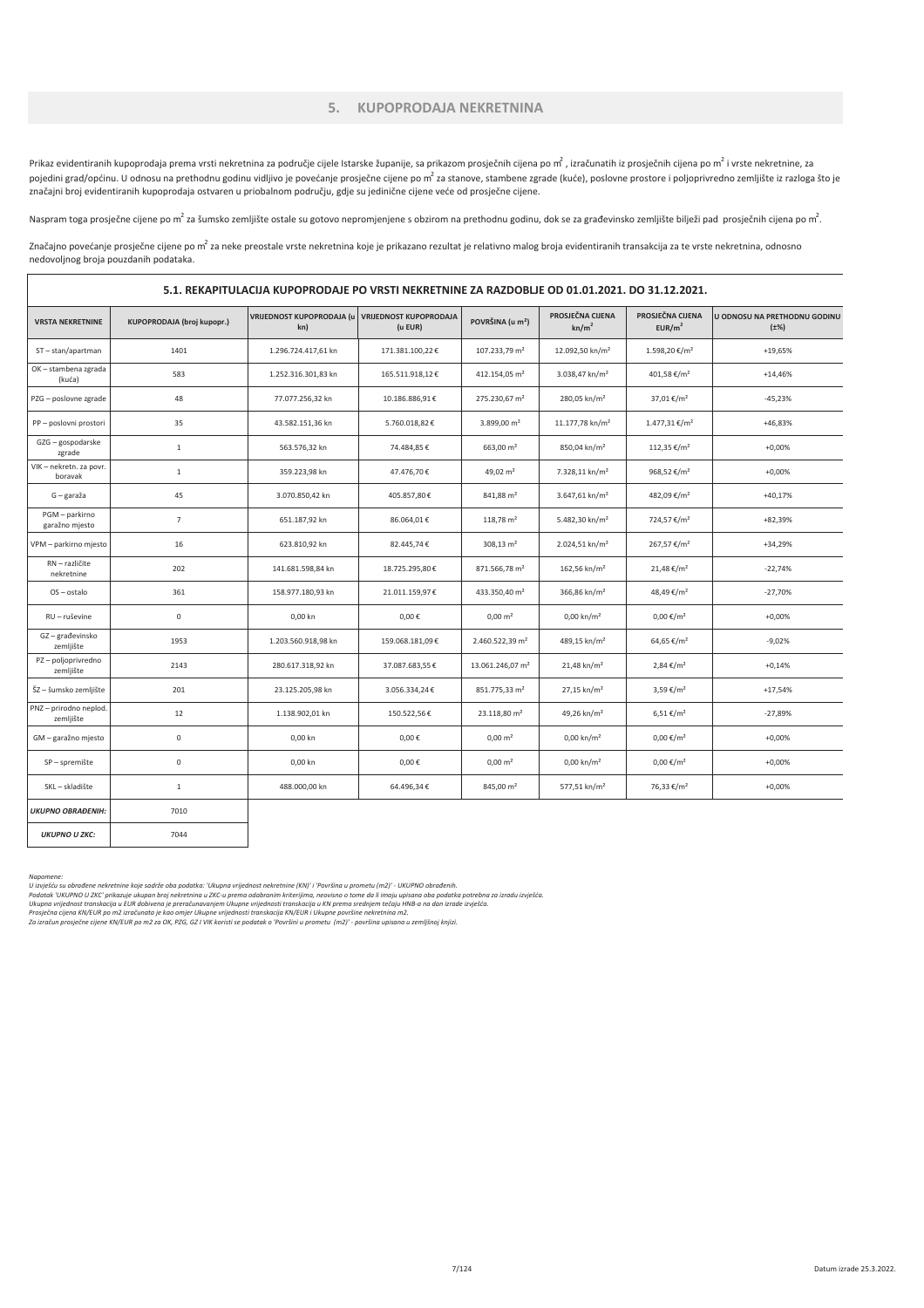

VPM - parkirno mjesto RN – različite nekretnine

# OK – stambena zgrada (kuća) PZG - poslovne zgrade  $PP - postovni prostori$ GZG – gospodarske zerade VIK - nekretn. za povr. boravak  $G-garaža$ PGM - parkirno garažno mjesto OS - ostalo RU – ruševine G2 – građevinsko zemljište PZ - poljoprivredno zemljište  $\overline{S}Z$  – šumsko zemljište PNZ – prirodno neplod. zemljište GM - garažno mjesto SP - spremište  $SKL-skladište$ 5.1. REKAPITULACI **IA KUPOPRODAJE PO VRST I NEKRETNI NE ZA RAZDOBLJE VRIJEDNOST** KUPOPRODAJA (u EUR)

160.000.000,00 180.000.000,00

0,00 € )))))))#))N )))))))#))N 00.000.000.00 ')))))))#))N 100.000.000.006 120.000.000,00 € 140.000.000,006 160.000.000,000 € 180.000.000,00 €

ST – stan/apartman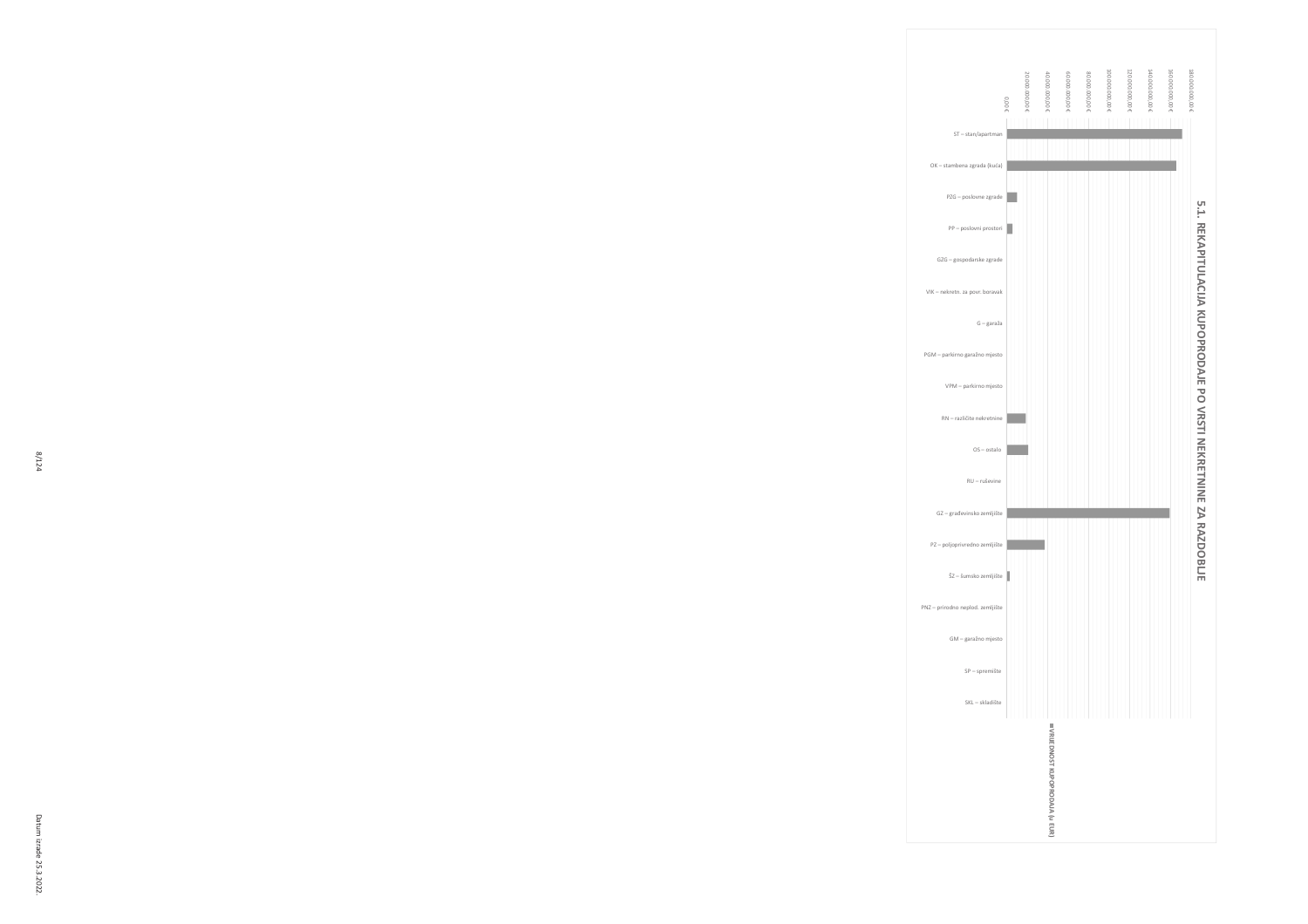# 5.2. REKAPITULACIJA KUPOPRODAJE PO VRSTAMA NEKRETNINA, POVRŠINI, ETAŽI I GRADU/OPĆINI ZA RAZDOBLJE

| 5.2.1. ST - STAN/APARTMAN - KUPOPRODAJA                                                                                                                                  |                     |                 |                                        |                                       |                                        |  |  |
|--------------------------------------------------------------------------------------------------------------------------------------------------------------------------|---------------------|-----------------|----------------------------------------|---------------------------------------|----------------------------------------|--|--|
| <b>UKUPNA VRIJEDNOST</b><br><b>UKUPAN BROJ OBRAĐENIH</b><br><b>UKUPNA VRIJEDNOST</b><br><b>KUPOPRODAJA</b><br><b>KUPOPRODAJA (u kn)</b><br><b>KUPOPRODAJA</b><br>(u EUR) |                     |                 | UKUPNA POVRŠINA<br>(u m <sup>2</sup> ) | PROSJEČNA CIJENA<br>kn/m <sup>2</sup> | PROSJEČNA CIJENA<br>EUR/m <sup>2</sup> |  |  |
| 1401                                                                                                                                                                     | 1.296.724.417,61 kn | 171.381.100.22€ | 107.233.79 m <sup>2</sup>              | 12.092.50 kn/m <sup>2</sup>           | 1.598.20 €/m <sup>2</sup>              |  |  |

### 5.2.2. ST - STAN/APARTMAN - KUPOPRODAJA PO POVRŠINI NEKRETNINE

| POVRŠINA STANA/APARTMANA (m <sup>2</sup> ) | <b>KUPOPRODAJA</b><br>(broj kupopr.) | <b>VRIJEDNOST KUPOPRODAJE</b><br>(u kn) | <b>VRIJEDNOST</b><br><b>KUPOPRODAJE (u</b><br>EUR) | <b>POVRŠINA</b><br>(u m <sup>2</sup> ) | PROSJEČNA CIJENA<br>kn/m <sup>2</sup> | PROSJEČNA CIJENA EUR/m <sup>2</sup> |
|--------------------------------------------|--------------------------------------|-----------------------------------------|----------------------------------------------------|----------------------------------------|---------------------------------------|-------------------------------------|
| od 15 m <sup>2</sup> do 24 m <sup>2</sup>  | 22                                   | 7.052.443.47 kn                         | 932.083,57€                                        | 473.00 $m2$                            | 14.910.03 kn/m <sup>2</sup>           | 1.970.58 €/m <sup>2</sup>           |
| od 25 m <sup>2</sup> do 39 m <sup>2</sup>  | 163                                  | 75.940.302.53 kn                        | 10.036.621.83€                                     | 5.395.06 $m2$                          | 14.075.90 kn/m <sup>2</sup>           | $1.860.34 \text{€/m}^2$             |
| od 40 m <sup>2</sup> do 59 m <sup>2</sup>  | 441                                  | 303.973.059.86 kn                       | 40.174.486.37€                                     | 22.064.95 m <sup>2</sup>               | 13.776.29 kn/m <sup>2</sup>           | $1.820.74 \text{€/m}^2$             |
| od 60 m <sup>2</sup> do 74 m <sup>2</sup>  | 254                                  | 212.635.837.21 kn                       | 28.102.936.32€                                     | 17.043.69 m <sup>2</sup>               | 12.475.93 kn/m <sup>2</sup>           | $1.648.88 \text{€/m}^2$             |
| od 75 m <sup>2</sup> do 119 m <sup>2</sup> | 369                                  | 428.244.074.93 kn                       | 56.598.718.84€                                     | 33.554.56 m <sup>2</sup>               | 12.762.62 kn/m <sup>2</sup>           | $1.686.77$ €/m <sup>2</sup>         |
| površine veće od 120 m <sup>2</sup>        | 145                                  | 267.969.664.78 kn                       | 35.416.111.05€                                     | 28.628.12 m <sup>2</sup>               | $9.360.37$ kn/m <sup>2</sup>          | 1.237.11 €/m <sup>2</sup>           |

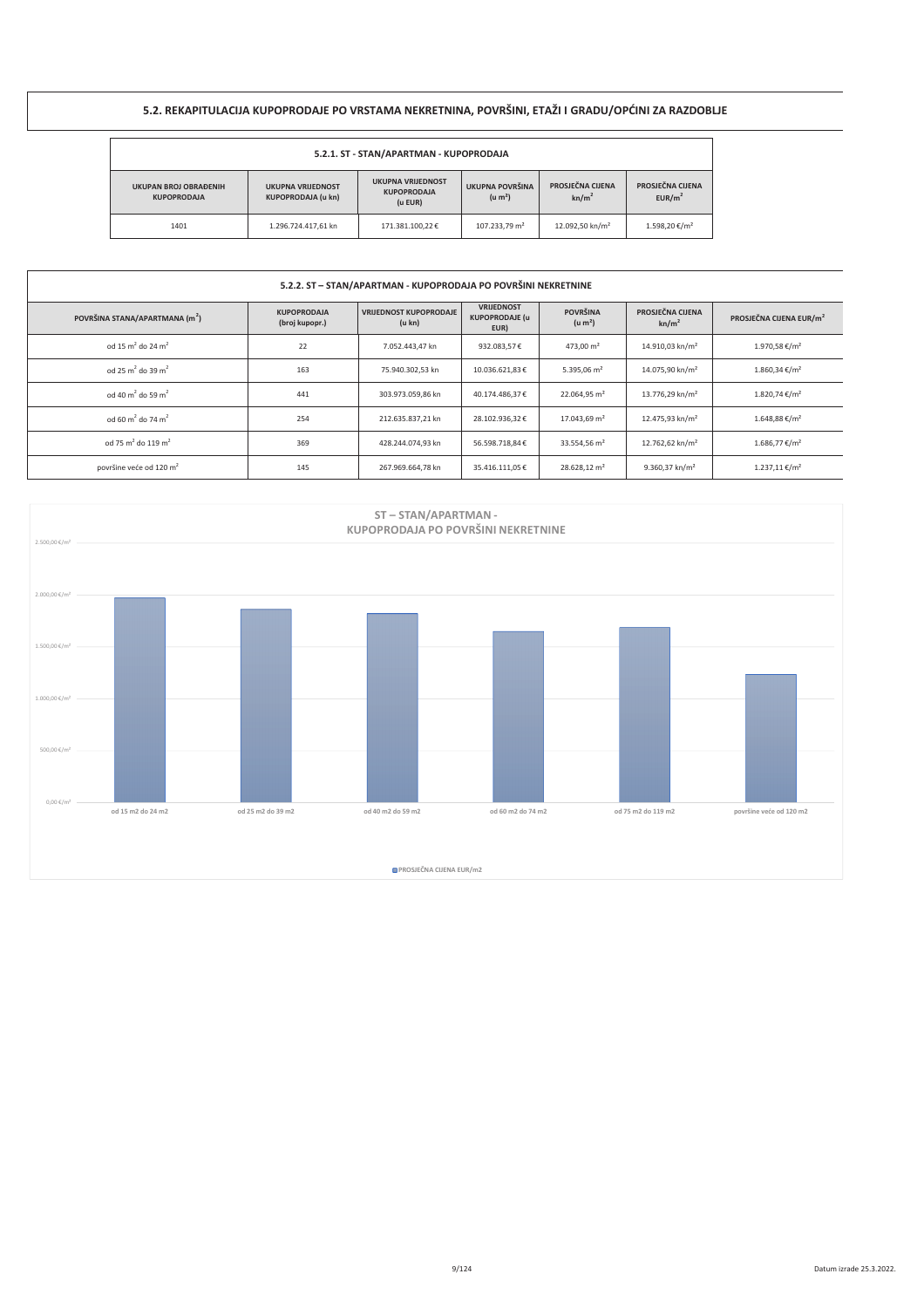| 5.2.3. ST - STAN/APARTMAN - KUPOPRODAJA PO ETAŽI NA KOJOJ SE NEKRETNINA NALAZI |                                      |                                         |                                             |                              |                                       |                                     |  |
|--------------------------------------------------------------------------------|--------------------------------------|-----------------------------------------|---------------------------------------------|------------------------------|---------------------------------------|-------------------------------------|--|
| ETAŽA STANA/APARTMANA                                                          | <b>KUPOPRODAJA</b><br>(broj kupopr.) | <b>VRIJEDNOST KUPOPRODAJA</b><br>(u kn) | VRIJEDNOST<br><b>KUPOPRODAJA</b><br>(u EUR) | POVRŠINA (u m <sup>2</sup> ) | PROSJEČNA CIJENA<br>kn/m <sup>2</sup> | PROSJEČNA CIJENA EUR/m <sup>2</sup> |  |
| Podrum                                                                         | 7                                    | 3.970.048,64 kn                         | 524.700,00€                                 | 332,15 m <sup>2</sup>        | 11.952,58 kn/m <sup>2</sup>           | 1.579,71 €/m <sup>2</sup>           |  |
| Suteren                                                                        | 16                                   | 12.875.541,24 kn                        | 1.701.691,12€                               | $1.241,72 \text{ m}^2$       | 10.369,12 kn/m <sup>2</sup>           | $1.370,43 \notin /m^2$              |  |
| Prizemlje                                                                      | 244                                  | 204.113.156,57 kn                       | 26.976.539,40€                              | 19.263,42 m <sup>2</sup>     | 10.595,89 kn/m <sup>2</sup>           | 1.400,40 €/m <sup>2</sup>           |  |
| 1. kat                                                                         | 298                                  | 261.201.390,97 kn                       | 34.521.584,66€                              | 19.764,97 m <sup>2</sup>     | 13.215,37 kn/m <sup>2</sup>           | 1.746,60 €/m <sup>2</sup>           |  |
| 2. kat                                                                         | 177                                  | 157.570.587,23 kn                       | 20.825.258,04€                              | 11.897,93 m <sup>2</sup>     | 13.243,53 kn/m <sup>2</sup>           | 1.750,33 €/m <sup>2</sup>           |  |
| 3. kat                                                                         | 47                                   | 36.606.021,62 kn                        | 4.838.021,23€                               | $2.913,04 \text{ m}^2$       | 12.566,26 kn/m <sup>2</sup>           | $1.660,82 \notin /m^2$              |  |
| 4. kat                                                                         | 12                                   | 6.696.054,27 kn                         | 884.981,52€                                 | 598,85 m <sup>2</sup>        | 11.181,52 kn/m <sup>2</sup>           | 1.477,80 €/m <sup>2</sup>           |  |
| 5. kat                                                                         | 4                                    | 1.914.116,82 kn                         | 252.978,54€                                 | $214,10 \text{ m}^2$         | 8.940,29 kn/m <sup>2</sup>            | $1.181,59 \in /m^2$                 |  |
| 6. kat                                                                         | $\mathsf 0$                          | 0,00 kn                                 | $0,00 \in$                                  | $0,00 \text{ m}^2$           | $0,00 \text{ km/m}^2$                 | $0,00 \in /m^2$                     |  |
| 7. kat                                                                         | $\mathsf{O}\xspace$                  | 0,00 kn                                 | $0,00 \in$                                  | $0,00 \text{ m}^2$           | $0,00 \text{ km/m}^2$                 | $0,00 \in /m^2$                     |  |
| 8. kat                                                                         | 0                                    | 0,00 kn                                 | $0,00 \in$                                  | $0,00 \text{ m}^2$           | $0,00 \text{ km/m}^2$                 | $0,00 \in /m^2$                     |  |
| > od 8. kata                                                                   | 0                                    | 0,00 kn                                 | $0,00 \in$                                  | $0,00 \text{ m}^2$           | $0,00 \text{ km/m}^2$                 | $0,00 \in /m^2$                     |  |
| Stambeno potkrovlje                                                            | 52                                   | 49.544.942,63 kn                        | 6.548.088,91€                               | 3.631,60 $m2$                | 13.642,73 kn/m <sup>2</sup>           | 1.803,09 €/m <sup>2</sup>           |  |

 $\overline{\phantom{a}}$ 

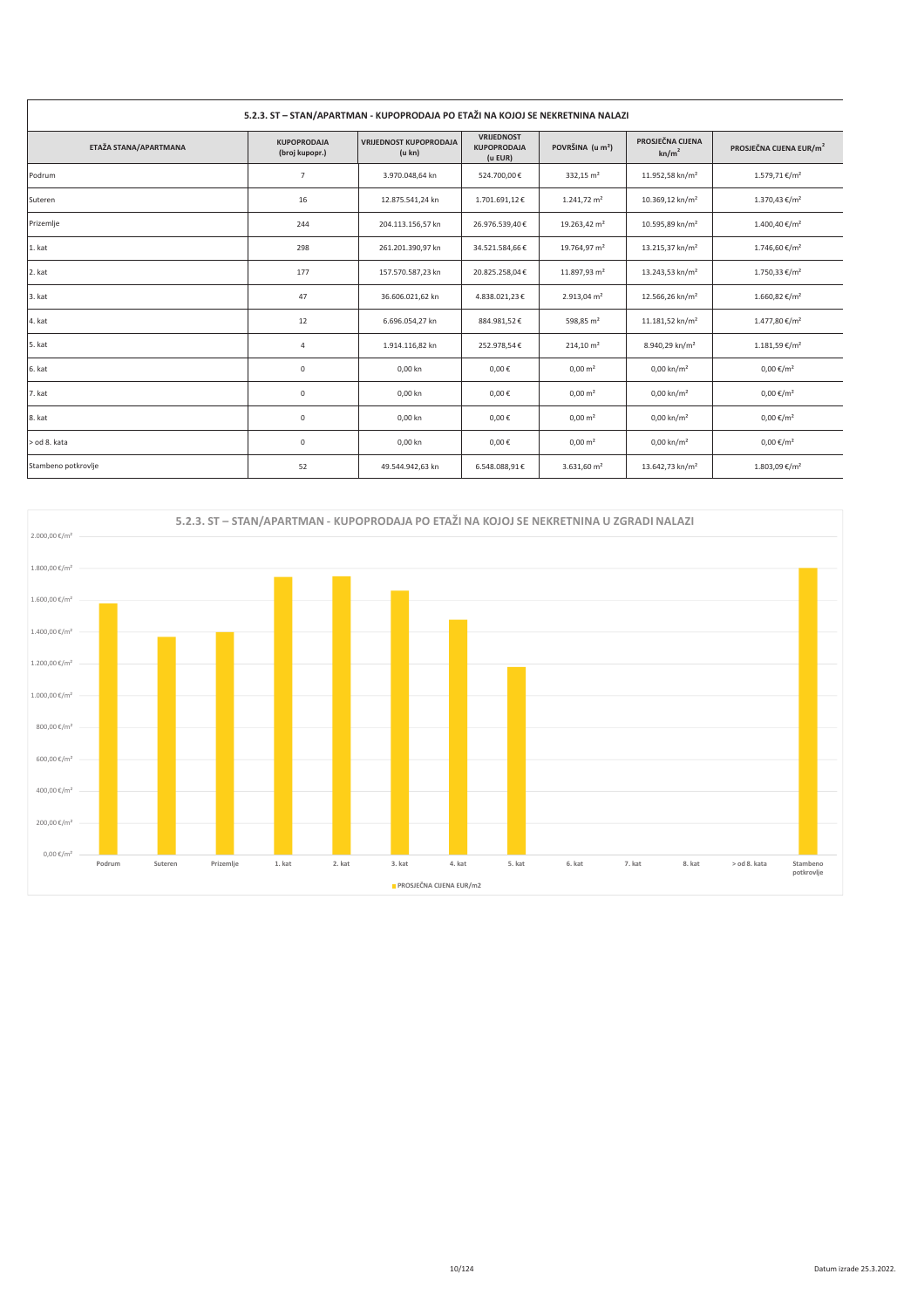| 5.2.4. ST - STAN/APARTMAN - KUPOPRODAJA U POJEDINIM GRADOVIMA/ OPCINAMA |                                            |                                      |                                                |                                             |                              |                                       |                                     |  |
|-------------------------------------------------------------------------|--------------------------------------------|--------------------------------------|------------------------------------------------|---------------------------------------------|------------------------------|---------------------------------------|-------------------------------------|--|
|                                                                         | GRAD/OPĆINA/NASELJE                        | <b>KUPOPRODAJA</b><br>(broj kupopr.) | <b>VRIJEDNOST</b><br><b>KUPOPRODAJE (u kn)</b> | <b>VRIJEDNOST</b><br>KUPOPRODAJE<br>(u EUR) | POVRŠINA (u m <sup>2</sup> ) | PROSJEČNA CIJENA<br>kn/m <sup>2</sup> | PROSJEČNA CIJENA EUR/m <sup>2</sup> |  |
|                                                                         | <b>BALE - VALLE</b>                        | 8                                    | 24.512.257,66 kn                               | 3.239.653,41€                               | $1.143, 11 \text{ m}^2$      | 21.443,48 kn/m <sup>2</sup>           | 2.834,07 €/m <sup>2</sup>           |  |
|                                                                         | BRTONIGLA - VERTENEGLIO                    | 33                                   | 27.618.887,91 kn                               | 3.650.240,05€                               | 3.393,33 m <sup>2</sup>      | 8.139,17 kn/m <sup>2</sup>            | $1.075,71 \notin /m^2$              |  |
|                                                                         | <b>BUJE - BUIE</b>                         | $14\,$                               | 8.405.967,48 kn                                | 1.110.971,56€                               | 977,39 m <sup>2</sup>        | 8.600,42 kn/m <sup>2</sup>            | $1.136,67$ €/m <sup>2</sup>         |  |
|                                                                         | <b>BUZET</b>                               | 9                                    | 3.373.434,94 kn                                | 445.848,77€                                 | 449,55 m <sup>2</sup>        | 7.504,03 kn/m <sup>2</sup>            | 991,77 €/m <sup>2</sup>             |  |
|                                                                         | FAŽANA - FASANA                            | 33                                   | 27.526.309,16 kn                               | 3.638.004,41€                               | 2.009,43 m <sup>2</sup>      | 13.698,57 kn/m <sup>2</sup>           | $1.810,47$ €/m <sup>2</sup>         |  |
|                                                                         | <b>FUNTANA - FONTANE</b>                   | 16                                   | 18.611.722,13 kn                               | 2.459.811,33€                               | $1.363,56$ m <sup>2</sup>    | 13.649,36 kn/m <sup>2</sup>           | 1.803,96 €/m <sup>2</sup>           |  |
|                                                                         | KAŠTELIR-LABINCI - CASTELLIERE-S. DOMENICA | $\overline{4}$                       | 6.006.580,63 kn                                | 793.857,49€                                 | 532,60 m <sup>2</sup>        | 11.277,85 kn/m <sup>2</sup>           | 1.490,53 €/m <sup>2</sup>           |  |
|                                                                         | KRŠAN                                      | $\overline{2}$                       | 862.673,91 kn                                  | 114.014,98€                                 | $121,44 \text{ m}^2$         | 7.103,70 kn/m <sup>2</sup>            | 938,86 €/m <sup>2</sup>             |  |
|                                                                         | LABIN                                      | 114                                  | 81.113.366,14 kn                               | 10.720.317,86€                              | 8.050,22 m <sup>2</sup>      | 10.075,92 kn/m <sup>2</sup>           | $1.331,68 \text{€}/m^2$             |  |
|                                                                         | LIŽNJAN - LISIGNANO                        | 29                                   | 17.535.982,16 kn                               | 2.317.636,56€                               | 1.874,97 m <sup>2</sup>      | 9.352,67 kn/m <sup>2</sup>            | 1.236,09 €/m <sup>2</sup>           |  |
|                                                                         | LUPOGLAV                                   | 2                                    | 628.663,40 kn                                  | 83.087,06€                                  | $159,42 \text{ m}^2$         | 3.943,44 kn/m <sup>2</sup>            | 521,18 €/m <sup>2</sup>             |  |
|                                                                         | MARČANA                                    | 12                                   | 4.356.875,00 kn                                | 575.824,76€                                 | 451,51 m <sup>2</sup>        | 9.649,56 kn/m <sup>2</sup>            | 1.275,33 €/m <sup>2</sup>           |  |
|                                                                         | MEDULIN                                    | 159                                  | 121.219.310,13 kn                              | 16.020.905,02€                              | 10.185,45 m <sup>2</sup>     | 11.901,22 kn/m <sup>2</sup>           | 1.572,92 €/m <sup>2</sup>           |  |
|                                                                         | NOVIGRAD - CITTANOVA                       | 263                                  | 265.193.189,70 kn                              | 35.049.159,25€                              | 23.204,62 m <sup>2</sup>     | 11.428,47 kn/m <sup>2</sup>           | $1.510,44 \notin /m^2$              |  |
|                                                                         | POREČ - PARENZO                            | 233                                  | 202.130.267,90 kn                              | 26.714.471,66€                              | 15.930,97 m <sup>2</sup>     | 12.687,88 kn/m <sup>2</sup>           | 1.676,89 €/m <sup>2</sup>           |  |
|                                                                         | RAŠA                                       | 6                                    | 3.544.518,92 kn                                | 468.460,02€                                 | $274,41 \text{ m}^2$         | 12.916,87 kn/m <sup>2</sup>           | 1.707,15 €/m <sup>2</sup>           |  |
|                                                                         | ROVINJ - ROVIGNO                           | 111                                  | 155.113.139,92 kn                              | 20.500.470,43€                              | 10.390,03 m <sup>2</sup>     | 14.929,04 kn/m <sup>2</sup>           | 1.973,09 €/m <sup>2</sup>           |  |
|                                                                         | SVETI PETAR U ŠUMI                         | $\mathbf{1}$                         | 397.043,14 kn                                  | 52.475,06€                                  | $47,61 \text{ m}^2$          | 8.339,49 kn/m <sup>2</sup>            | $1.102,19 \text{€/m}^2$             |  |
|                                                                         | TAR-VABRIGA - TORRE-ABREGA                 | 46                                   | 45.392.428,50 kn                               | 5.999.273,42€                               | 4.180,94 m <sup>2</sup>      | 10.856,99 kn/m <sup>2</sup>           | 1.434,91 €/m <sup>2</sup>           |  |
|                                                                         | UMAG - UMAGO                               | 244                                  | 238.027.780,97 kn                              | 31.458.853,12€                              | 18.238,07 m <sup>2</sup>     | 13.051,15 kn/m <sup>2</sup>           | 1.724,90 €/m <sup>2</sup>           |  |
|                                                                         | VIŠNJAN - VISIGNANO                        | 5                                    | 3.463.730,82 kn                                | 457.782,70€                                 | 395,23 $m2$                  | 8.763,84 kn/m <sup>2</sup>            | 1.158,27 €/m <sup>2</sup>           |  |
|                                                                         | VODNJAN - DIGNANO                          | 27                                   | 16.251.473,72 kn                               | 2.147.869,98€                               | $1.863,59$ m <sup>2</sup>    | 8.720,52 kn/m <sup>2</sup>            | $1.152,54 \text{€}/m^2$             |  |
|                                                                         | <b>VRSAR - ORSERA</b>                      | 28                                   | 24.332.039,58 kn                               | 3.215.834,96€                               | 1.835,49 m <sup>2</sup>      | 13.256,43 kn/m <sup>2</sup>           | 1.752,03 €/m <sup>2</sup>           |  |
|                                                                         | ŽMINJ                                      | $\mathbf{1}$                         | 650.000,00 kn                                  | 85.907,01€                                  | $100,70 \text{ m}^2$         | 6.454,82 kn/m <sup>2</sup>            | 853,10 €/m <sup>2</sup>             |  |
| <b>UKUPNO OBRAĐENIH:</b>                                                | 1400                                       |                                      |                                                |                                             |                              |                                       |                                     |  |
| <b>UKUPNO U ZKC:</b>                                                    | 1420                                       |                                      |                                                |                                             |                              |                                       |                                     |  |

# $\overline{1}$

ı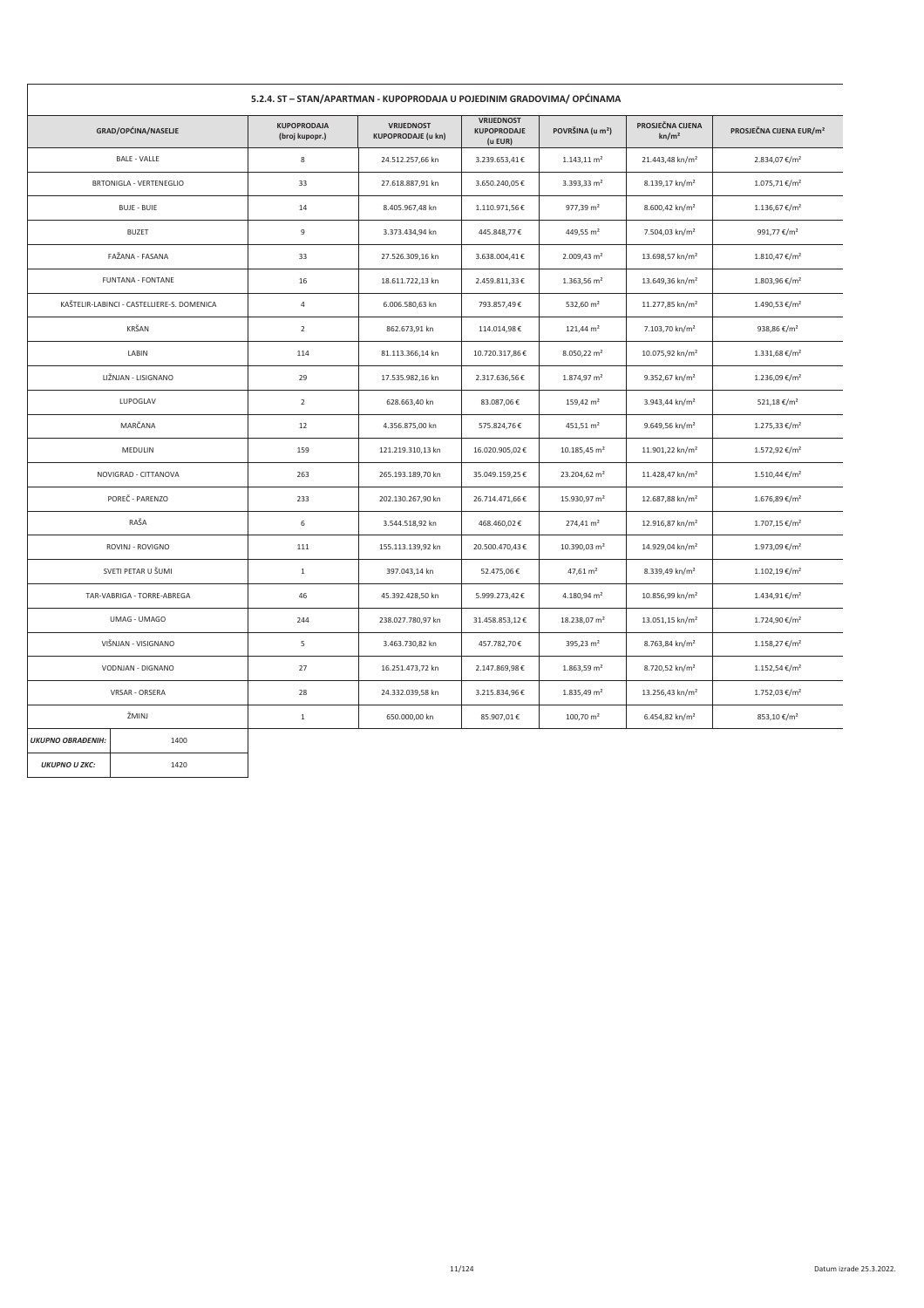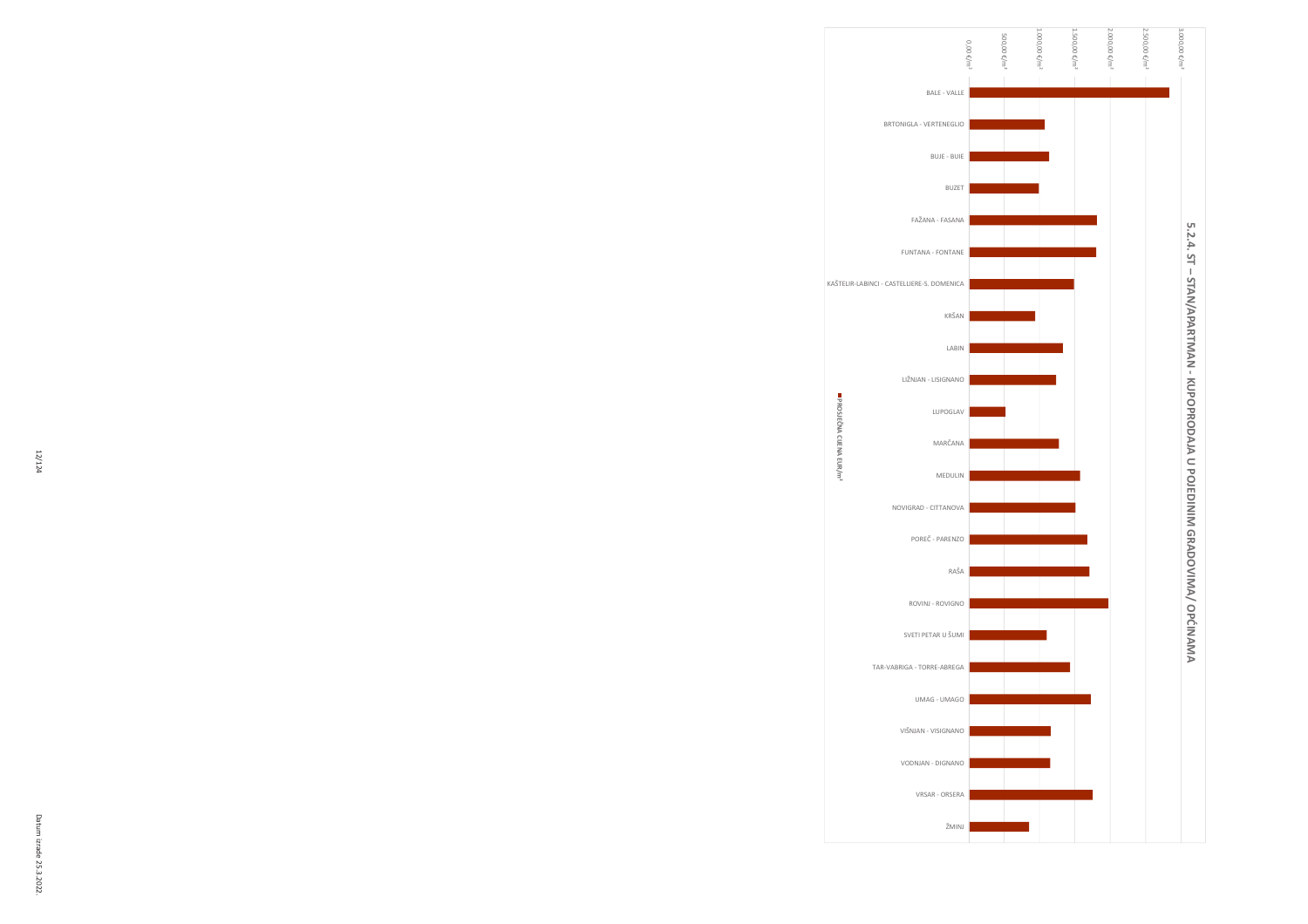| 5.2.5. OK - STAMBENA ZGRADA (OBITELJSKA KUĆA) - KUPOPRODAJA |                                                                    |                 |                           |                                       |                                        |  |
|-------------------------------------------------------------|--------------------------------------------------------------------|-----------------|---------------------------|---------------------------------------|----------------------------------------|--|
| <b>UKUPAN BROJ OBRAĐENIH</b><br><b>KUPOPRODAJA</b>          | VRIJEDNOST KUPOPRODAJE (u VRIJEDNOST KUPOPRODAJE<br>(u EUR)<br>kn) |                 |                           | PROSJEČNA CIJENA<br>kn/m <sup>2</sup> | PROSJEČNA CIJENA<br>EUR/m <sup>2</sup> |  |
| 583                                                         | 1.252.316.301.83 kn                                                | 165.511.918.12€ | 412.154.05 m <sup>2</sup> | 3.038.47 kn/m <sup>2</sup>            | 401.58 €/m <sup>2</sup>                |  |

| 5.2.6. OK - STAMBENA ZGRADA (OBITELJSKA KUĆA) - KUPOPRODAJA PO UKUPNOJ POVRŠINI NEKRETNINE KOJA SE PRODAJE |                                      |                                         |                                                    |                                                                                   |                                       |                                     |
|------------------------------------------------------------------------------------------------------------|--------------------------------------|-----------------------------------------|----------------------------------------------------|-----------------------------------------------------------------------------------|---------------------------------------|-------------------------------------|
| POVRŠINA IZ ZK.UL. (m <sup>2</sup> ) - obuhvaća površinu zemljišta i<br>tlocrtne površine građevina        | <b>KUPOPRODAJA</b><br>(broj kupopr.) | <b>VRIJEDNOST KUPOPRODAJE</b><br>(u kn) | <b>VRIJEDNOST</b><br><b>KUPOPRODAJE</b><br>(u EUR) | POVRŠINA U PROMETU<br>(u m <sup>2</sup> ) - suvlasnički udio<br>koji je u prometu | PROSJEČNA CIJENA<br>kn/m <sup>2</sup> | PROSJEČNA CIJENA EUR/m <sup>2</sup> |
| do 100 m2                                                                                                  | 84                                   | 68.765.974,79 kn                        | 9.088.429.47€                                      | 4.992.69 $m2$                                                                     | 13.773,33 kn/m <sup>2</sup>           | 1.820,35 €/m <sup>2</sup>           |
| 100 - 150 m2                                                                                               | 56                                   | 131.945.219,10 kn                       | 17.438.490,79€                                     | 7.250,35 m <sup>2</sup>                                                           | 18.198,46 kn/m <sup>2</sup>           | 2.405,19 €/m <sup>2</sup>           |
| 150 - 200 m2                                                                                               | 49                                   | 99.823.765,70 kn                        | 13.193.170,86€                                     | 8.454,46 m <sup>2</sup>                                                           | 11.807,23 kn/m <sup>2</sup>           | 1.560,50 €/m <sup>2</sup>           |
| 200 - 300 m2                                                                                               | 39                                   | 61.731.115,42 kn                        | 8.158.669,90€                                      | $9.404,43 \text{ m}^2$                                                            | 6.564,05 kn/m <sup>2</sup>            | 867,53 €/m <sup>2</sup>             |
| 300 - 400 m2                                                                                               | 36                                   | 50.054.512,68 kn                        | 6.615.436,05€                                      | 12.674,16 m <sup>2</sup>                                                          | 3.949,34 kn/m <sup>2</sup>            | 521,96 €/m <sup>2</sup>             |
| 400 - 500 m2                                                                                               | 37                                   | 65.011.356,38 kn                        | 8.592.201,73€                                      | 16.324,47 m <sup>2</sup>                                                          | 3.982,45 kn/m <sup>2</sup>            | 526,34 €/m <sup>2</sup>             |
| $500 - 600$ m2                                                                                             | 44                                   | 96.591.370.89 kn                        | 12.765.962.60€                                     | 24.204.30 m <sup>2</sup>                                                          | 3.990.67 kn/m <sup>2</sup>            | 527,43 €/m <sup>2</sup>             |
| $600 - 800$ m2                                                                                             | 52                                   | 139.691.533,53 kn                       | 18.462.279,56€                                     | 34.834,00 m <sup>2</sup>                                                          | 4.010,21 kn/m <sup>2</sup>            | 530,01 €/m <sup>2</sup>             |
| 800 - 1000 m2                                                                                              | 48                                   | 108.439.964,94 kn                       | 14.331.927,62€                                     | 43.917,50 m <sup>2</sup>                                                          | 2.469,17 kn/m <sup>2</sup>            | 326,34 €/m <sup>2</sup>             |
| 1000 - 1500 m2                                                                                             | 76                                   | 229.734.851,72 kn                       | 30.362.821,21€                                     | 90.385,78 m <sup>2</sup>                                                          | 2.541,71 kn/m <sup>2</sup>            | 335,92 €/m <sup>2</sup>             |
| 1500 - 2000 m2                                                                                             | 28                                   | 75.498.023,35 kn                        | 9.978.168,17€                                      | 48.360,38 m <sup>2</sup>                                                          | $1.561,15$ kn/m <sup>2</sup>          | 206,33 €/m <sup>2</sup>             |
| preko 2000 m2                                                                                              | 34                                   | 125.028.613,35 kn                       | 16.524.360,17€                                     | 111.351,53 m <sup>2</sup>                                                         | 1.122,83 kn/m <sup>2</sup>            | 148,40 €/m <sup>2</sup>             |



Zbog činjenice da značajan broj transakcija kupoprodaje stambenih zgrada (obiteljskih kuća i okućnice obiteljskih kuća, te zemljišta u neposrednoj blizini, te da podaci nisu evaluirani,<br>prikazani podaci mogu biti pod utjec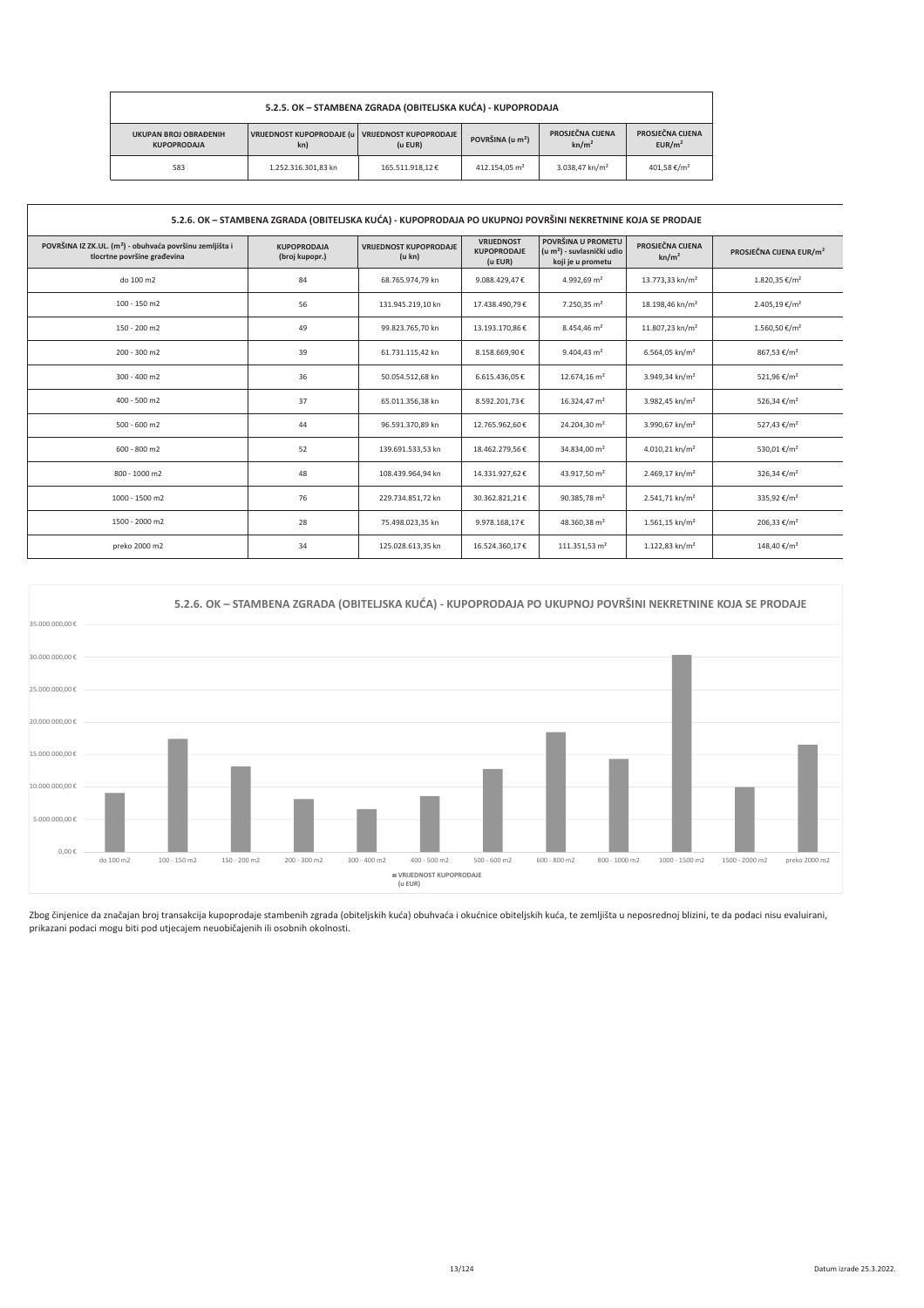| 5.2.7. OK - STAMBENA ZGRADA (OBITELJSKA KUĆA) - KUPOPRODAJA U POJEDINIM GRADOVIMA/OPĆINAMA |                                            |                                      |                                         |                                                    |                              |                                       |                                     |  |  |
|--------------------------------------------------------------------------------------------|--------------------------------------------|--------------------------------------|-----------------------------------------|----------------------------------------------------|------------------------------|---------------------------------------|-------------------------------------|--|--|
|                                                                                            | GRAD/OPĆINA/NASELJE                        | <b>KUPOPRODAJA</b><br>(broj kupopr.) | <b>VRIJEDNOST KUPOPRODAJE</b><br>(u kn) | <b>VRIJEDNOST</b><br><b>KUPOPRODAJE</b><br>(u EUR) | POVRŠINA (u m <sup>2</sup> ) | PROSJEČNA CIJENA<br>kn/m <sup>2</sup> | PROSJEČNA CIJENA EUR/m <sup>2</sup> |  |  |
|                                                                                            | <b>BALE - VALLE</b>                        | $\sqrt{4}$                           | 10.688.687,91 kn                        | 1.412.666,46€                                      | 2.139,40 m <sup>2</sup>      | 4.996,11 kn/m <sup>2</sup>            | 660,31€/m <sup>2</sup>              |  |  |
|                                                                                            | <b>BARBAN</b>                              | $\overline{4}$                       | 14.242.512,58 kn                        | 1.882.356,38€                                      | $9.015,00$ m <sup>2</sup>    | 1.579,87 kn/m <sup>2</sup>            | 208,80 €/m <sup>2</sup>             |  |  |
|                                                                                            | <b>BRTONIGLA - VERTENEGLIO</b>             | 6                                    | 11.173.398,84 kn                        | 1.476.728,10€                                      | 2.647,93 m <sup>2</sup>      | 4.219,67 kn/m <sup>2</sup>            | 557,69 €/m <sup>2</sup>             |  |  |
|                                                                                            | <b>BUJE - BUIE</b>                         | 19                                   | 38.604.085,12 kn                        | 5.102.094,55€                                      | 17.105,05 m <sup>2</sup>     | $2.256,88$ kn/m <sup>2</sup>          | 298,28 €/m <sup>2</sup>             |  |  |
|                                                                                            | <b>BUZET</b>                               | 11                                   | 11.131.329,50 kn                        | 1.471.168,02€                                      | 5.180,00 $\,$ m <sup>2</sup> | 2.148,91 kn/m <sup>2</sup>            | 284,01 €/m <sup>2</sup>             |  |  |
|                                                                                            | CEROVLJE                                   | $\mathbf{1}$                         | 300.810,16 kn                           | 39.756,46€                                         | $216,00 \text{ m}^2$         | 1.392,64 kn/m <sup>2</sup>            | 184,06 €/m <sup>2</sup>             |  |  |
|                                                                                            | FAŽANA - FASANA                            | 6                                    | 12.407.519,40 kn                        | 1.639.835,19€                                      | 5.886,00 m <sup>2</sup>      | 2.107,97 kn/m <sup>2</sup>            | 278,60 €/m <sup>2</sup>             |  |  |
|                                                                                            | <b>FUNTANA - FONTANE</b>                   | 6                                    | 14.253.577,30 kn                        | 1.883.818,74€                                      | 492,00 m <sup>2</sup>        | 28.970,69 kn/m <sup>2</sup>           | 3.828,90 €/m <sup>2</sup>           |  |  |
|                                                                                            | GROŽNJAN - GRISIGNANA                      | 5                                    | 5.116.950,05 kn                         | 676.279,80€                                        | 6.864,17 m <sup>2</sup>      | 745,46 kn/m <sup>2</sup>              | 98,52 €/m <sup>2</sup>              |  |  |
|                                                                                            | <b>KANFANAR</b>                            | 13                                   | 27.165.073,81 kn                        | 3.590.261,87€                                      | 10.851,00 m <sup>2</sup>     | 2.503,46 kn/m <sup>2</sup>            | 330,87 €/m <sup>2</sup>             |  |  |
|                                                                                            | KAROJBA                                    | $\overline{4}$                       | 8.373.774,57 kn                         | 1.106.716,80€                                      | 8.073,00 m <sup>2</sup>      | 1.037,26 kn/m <sup>2</sup>            | 137,09 €/m <sup>2</sup>             |  |  |
|                                                                                            | KAŠTELIR-LABINCI - CASTELLIERE-S. DOMENICA | 24                                   | 48.324.490,12 kn                        | 6.386.788,26€                                      | 8.156,30 m <sup>2</sup>      | 5.924,81 kn/m <sup>2</sup>            | 783,05 €/m <sup>2</sup>             |  |  |
|                                                                                            | KRŠAN                                      | $\overline{7}$                       | 11.209.654,24 kn                        | 1.481.519,78€                                      | 5.826,00 $m2$                | 1.924,07 kn/m <sup>2</sup>            | 254,29 €/m <sup>2</sup>             |  |  |
|                                                                                            | LABIN                                      | 27                                   | 34.986.102,26 kn                        | 4.623.925,19€                                      | 21.964,47 m <sup>2</sup>     | 1.592,85 kn/m <sup>2</sup>            | 210,52 €/m <sup>2</sup>             |  |  |
|                                                                                            | LIŽNJAN - LISIGNANO                        | 14                                   | 19.676.267,98 kn                        | 2.600.506,64€                                      | 6.707,50 m <sup>2</sup>      | 2.933,47 kn/m <sup>2</sup>            | 387,70 €/m <sup>2</sup>             |  |  |
|                                                                                            | LUPOGLAV                                   | $\overline{3}$                       | 2.447.080,40 kn                         | 323.417,47€                                        | 2.277,00 m <sup>2</sup>      | 1.074,69 kn/m <sup>2</sup>            | 142,04 €/m <sup>2</sup>             |  |  |
|                                                                                            | MARČANA                                    | 14                                   | 17.546.172,25 kn                        | 2.318.983,33€                                      | 12.614,00 m <sup>2</sup>     | 1.391,01 kn/m <sup>2</sup>            | 183,84 €/m <sup>2</sup>             |  |  |
|                                                                                            | MEDULIN                                    | 19                                   | 45.387.978,15 kn                        | 5.998.685,25€                                      | 11.482,70 m <sup>2</sup>     | 3.952,73 kn/m <sup>2</sup>            | 522,41 €/m <sup>2</sup>             |  |  |
|                                                                                            | MOTOVUN - MONTONA                          | 6                                    | 14.612.325,78 kn                        | 1.931.232,60€                                      | $9.228,00 \text{ m}^2$       | 1.583,48 kn/m <sup>2</sup>            | 209,28 €/m <sup>2</sup>             |  |  |
|                                                                                            | NOVIGRAD - CITTANOVA                       | 27                                   | 58.485.289,82 kn                        | 7.729.686,57€                                      | 11.703,85 m <sup>2</sup>     | 4.997,10 kn/m <sup>2</sup>            | 660,44 €/m <sup>2</sup>             |  |  |
|                                                                                            | OPRTALJ - PORTOLE                          | 3                                    | 1.542.395,76 kn                         | 203.850,16€                                        | 1.949,75 m <sup>2</sup>      | 791,07 kn/m <sup>2</sup>              | 104,55 €/m <sup>2</sup>             |  |  |
|                                                                                            | POREČ - PARENZO                            | 84                                   | 198.632.849,47 kn                       | 26.252.236,65€                                     | 55.885,10 m <sup>2</sup>     | $3.554,31$ kn/m <sup>2</sup>          | 469,75 €/m <sup>2</sup>             |  |  |
|                                                                                            | RAŠA                                       | 23                                   | 54.266.645,36 kn                        | 7.172.130,99€                                      | 21.014,07 m <sup>2</sup>     | 2.582,40 kn/m <sup>2</sup>            | 341,30 €/m <sup>2</sup>             |  |  |
|                                                                                            | ROVINJ - ROVIGNO                           | 33                                   | 81.128.800,55 kn                        | 10.722.357,74€                                     | 29.058,74 m <sup>2</sup>     | 2.791,89 kn/m <sup>2</sup>            | 368,99 €/m <sup>2</sup>             |  |  |
|                                                                                            | SVETA NEDELJA                              | 12                                   | 27.305.779,83 kn                        | 3.608.858,23€                                      | 15.992,33 m <sup>2</sup>     | 1.707,43 kn/m <sup>2</sup>            | 225,66 €/m <sup>2</sup>             |  |  |
|                                                                                            | SVETI LOVREČ                               | 23                                   | 75.503.880,08 kn                        | 9.978.942,22€                                      | 24.643,50 m <sup>2</sup>     | 3.063,85 kn/m <sup>2</sup>            | 404,93 €/m <sup>2</sup>             |  |  |
|                                                                                            | SVETVINČENAT                               | 8                                    | 16.997.676,87 kn                        | 2.246.491,64€                                      | 8.867,75 m <sup>2</sup>      | 1.916,80 kn/m <sup>2</sup>            | 253,33 €/m <sup>2</sup>             |  |  |
|                                                                                            | TAR-VABRIGA - TORRE-ABREGA                 | 18                                   | 51.640.979,57 kn                        | 6.825.110,85€                                      | 3.923,24 m <sup>2</sup>      | 13.162,84 kn/m <sup>2</sup>           | 1.739,66 €/m <sup>2</sup>           |  |  |
|                                                                                            | TINJAN                                     | 11                                   | 26.772.377,10 kn                        | 3.538.361,26€                                      | 14.660,00 m <sup>2</sup>     | 1.826,22 kn/m <sup>2</sup>            | 241,36 €/m <sup>2</sup>             |  |  |
|                                                                                            | UMAG - UMAGO                               | 82                                   | 157.707.855,28 kn                       | 20.843.400,02€                                     | 42.320,18 m <sup>2</sup>     | 3.726,54 kn/m <sup>2</sup>            | 492,52 €/m <sup>2</sup>             |  |  |
|                                                                                            | VIŠNJAN - VISIGNANO                        | 21                                   | 59.286.676,13 kn                        | 7.835.601,49€                                      | 10.520,50 m <sup>2</sup>     | 5.635,35 kn/m <sup>2</sup>            | 744,79 €/m <sup>2</sup>             |  |  |
|                                                                                            | VIŽINADA - VISINADA                        | 14                                   | 39.127.513,41 kn                        | 5.171.273,25€                                      | 15.051,00 m <sup>2</sup>     | 2.599,66 kn/m <sup>2</sup>            | 343,58 €/m <sup>2</sup>             |  |  |
|                                                                                            | VODNJAN - DIGNANO                          | 15                                   | 19.058.759,20 kn                        | 2.518.893,82€                                      | $6.190,00 \text{ m}^2$       | 3.078,96 kn/m <sup>2</sup>            | 406,93 €/m <sup>2</sup>             |  |  |
|                                                                                            | VRSAR - ORSERA                             | 14                                   | 29.772.140,15 kn                        | 3.934.823,83€                                      | 2.205,52 m <sup>2</sup>      | 13.498,92 kn/m <sup>2</sup>           | 1.784,08 €/m <sup>2</sup>           |  |  |
|                                                                                            | ŽMINJ                                      | $\overline{2}$                       | 7.438.892,85 kn                         | 983.158,51€                                        | $1.443,00 \text{ m}^2$       | 5.155,16 kn/m <sup>2</sup>            | $681,33 \notin / m^2$               |  |  |
| <b>UKUPNO OBRAĐENIH:</b>                                                                   | 583                                        |                                      |                                         |                                                    |                              |                                       |                                     |  |  |
| <b>UKUPNO U ZKC:</b>                                                                       | 583                                        |                                      |                                         |                                                    |                              |                                       |                                     |  |  |

 $\mathbf{r}$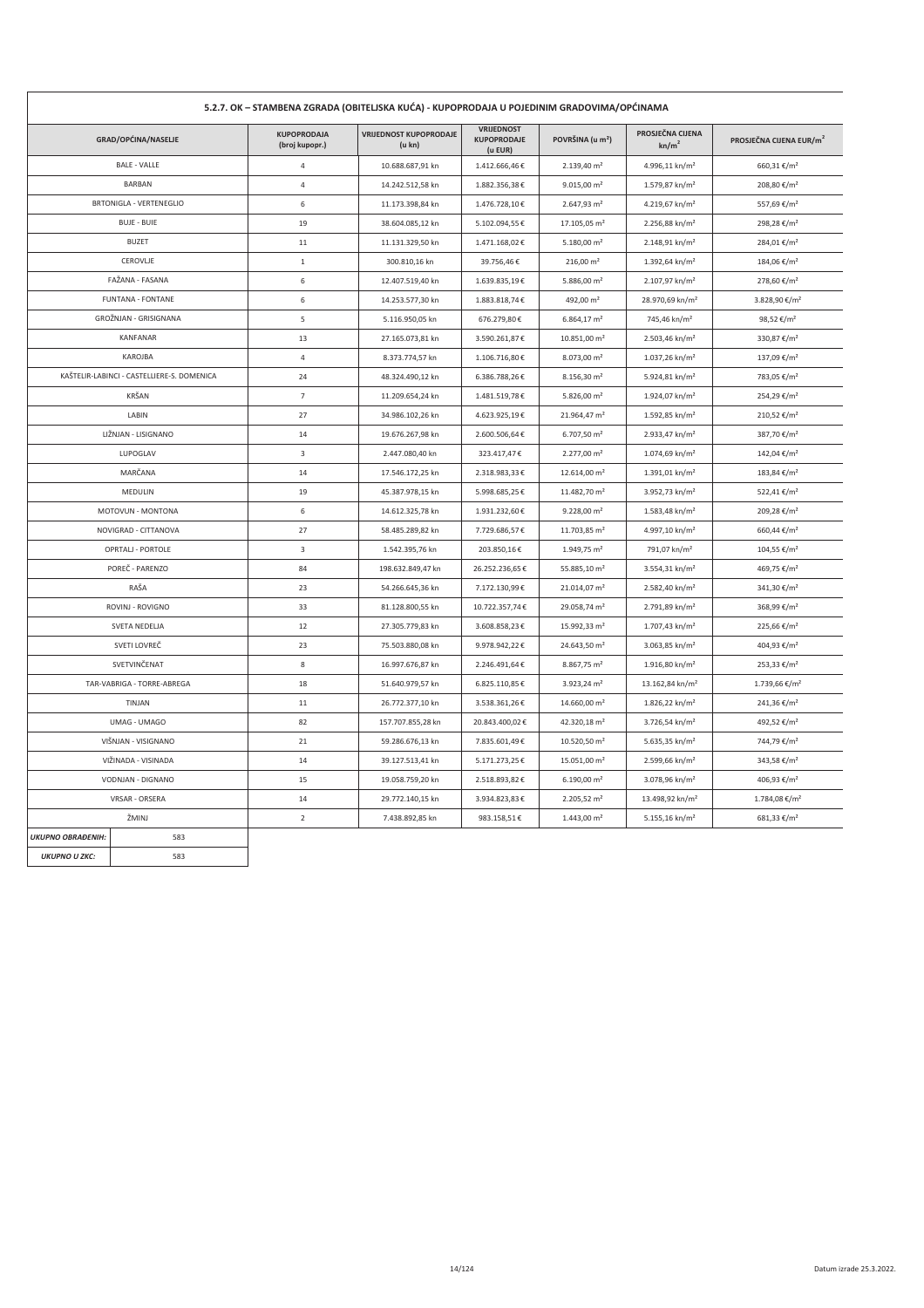

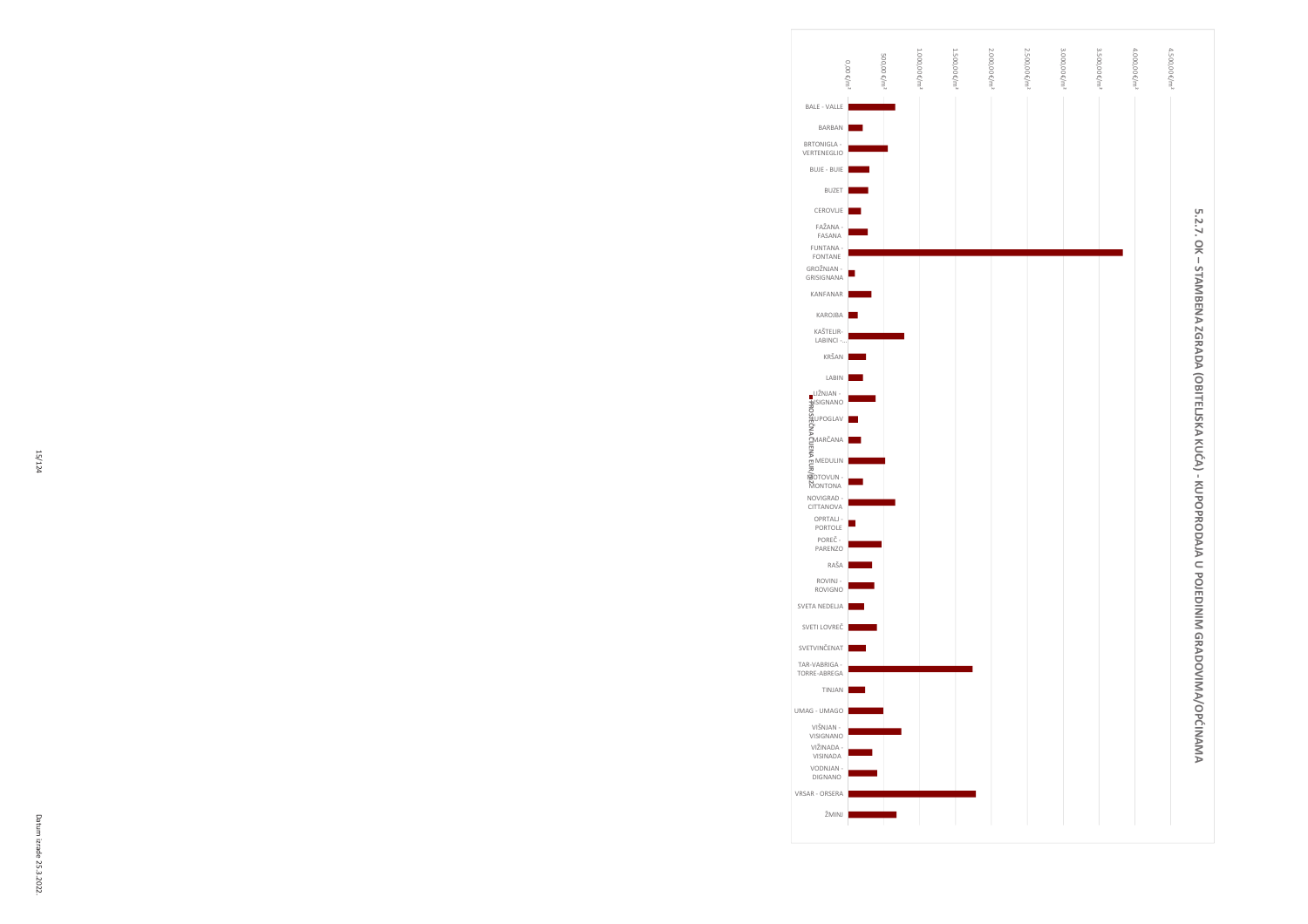| 5.2.8. PP - POSLOVNI PROSTOR - KUPOPRODAJA         |                                        |                                       |                                        |                             |                         |  |  |  |
|----------------------------------------------------|----------------------------------------|---------------------------------------|----------------------------------------|-----------------------------|-------------------------|--|--|--|
| <b>UKUPAN BROJ OBRAĐENIH</b><br><b>KUPOPRODAJA</b> | UKUPNA POVRŠINA<br>(u m <sup>2</sup> ) | PROSJEČNA CIJENA<br>kn/m <sup>2</sup> | PROSJEČNA CIJENA<br>EUR/m <sup>2</sup> |                             |                         |  |  |  |
| 35                                                 | 43.582.151.36 kn                       | 5.760.018.82€                         | 3.899.00 m <sup>2</sup>                | 11.177.78 kn/m <sup>2</sup> | $1.477.31 \text{€/m}^2$ |  |  |  |

| 5.2.9. PP - POSLOVNI PROSTOR - KUPOPRODAJA PO POVRŠINI NEKRETNINE |                                      |                                         |                                                    |                                        |                                       |                                     |  |  |  |
|-------------------------------------------------------------------|--------------------------------------|-----------------------------------------|----------------------------------------------------|----------------------------------------|---------------------------------------|-------------------------------------|--|--|--|
| POVRŠINA POSLOVNOG PROSTORA (m <sup>2</sup> )                     | <b>KUPOPRODAJA</b><br>(broj kupopr.) | <b>VRIJEDNOST KUPOPRODAJE</b><br>(u kn) | <b>VRIJEDNOST</b><br><b>KUPOPRODAJE</b><br>(u EUR) | <b>POVRŠINA</b><br>(u m <sup>2</sup> ) | PROSJEČNA CIJENA<br>kn/m <sup>2</sup> | PROSJEČNA CIJENA EUR/m <sup>2</sup> |  |  |  |
| od 15 m <sup>2</sup> do 24 m <sup>2</sup>                         |                                      | 537.838.69 kn                           | 71.083,25€                                         | 56,41 $m2$                             | $9.534,46$ kn/m <sup>2</sup>          | 1.260,12 €/m <sup>2</sup>           |  |  |  |
| od 25 m <sup>2</sup> do 39 m <sup>2</sup>                         |                                      | 1.366.183.87 kn                         | 180.561,18€                                        | $165.48 \text{ m}^2$                   | 8.255,89 kn/m <sup>2</sup>            | $1.091,14 \notin /m^2$              |  |  |  |
| od 40 m <sup>2</sup> do 59 m <sup>2</sup>                         | 11                                   | 6.494.224.40 kn                         | 858.306,75€                                        | 532.07 m <sup>2</sup>                  | 12.205,58 kn/m <sup>2</sup>           | $1.613,15 \notin /m^2$              |  |  |  |
| od 60 m <sup>2</sup> do 74 m <sup>2</sup>                         |                                      | 1.564.850.00 kn                         | 206.817.82€                                        | $141.69$ m <sup>2</sup>                | 11.044.18 kn/m <sup>2</sup>           | $1.459.65 \text{€/m}^2$             |  |  |  |
| od 75 m <sup>2</sup> do 119 m <sup>2</sup>                        |                                      | 4.862.904,78 kn                         | 642.704,00€                                        | 484,39 m <sup>2</sup>                  | 10.039,23 kn/m <sup>2</sup>           | $1.326,83 \notin /m^2$              |  |  |  |
| površine veće od 120 m <sup>2</sup>                               |                                      | 28.756.149.62 kn                        | 3.800.545,82€                                      | $2.518,96$ m <sup>2</sup>              | 11.415,88 kn/m <sup>2</sup>           | 1.508,78 €/m <sup>2</sup>           |  |  |  |

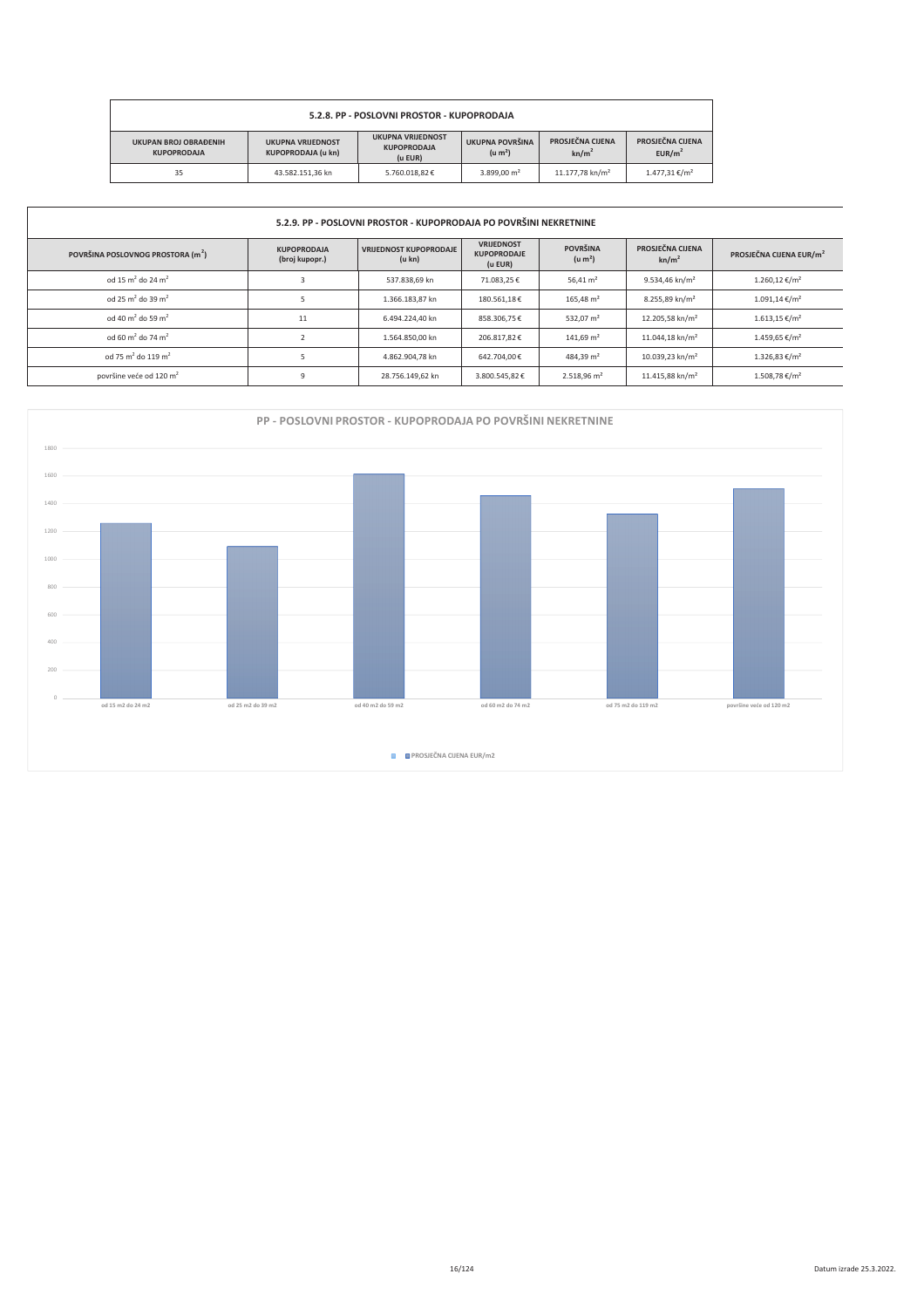#### 5.2.10. PP - POSLOVNI PROSTOR - KUPOPRODAJA PO ETAŽI NA KOJOJ SE NEKRETNINA NALAZI VRIJEDNOST<br>KUPOPRODAJA (u PROSJEČNA CIJENA VRIJEDNOST KUPOPRODAJA<br>(u kn) **KUPOPRODAJA** ETAŽA POSLOVNOG PROSTORA POVRŠINA (u m<sup>2</sup>) PROSJEČNA CIJENA EUR/m<sup>2</sup>  $kn/m<sup>2</sup>$ (broj kupopr.) EUR) **Podrum**  $\,1\,$ 828.199,46 kn 109.458,67€  $120,73 \text{ m}^2$ 6.859,93 kn/m<sup>2</sup> 906.64 €/m<sup>2</sup> .<br>Suteren 224.802,24 kn  $38,11 \text{ m}^2$ 5.898,77 kn/m<sup>2</sup> 779,61 €/m<sup>2</sup>  $\overline{1}$ 29,710.90€ 20.022.038.80 kn 2.646.205.31€  $1.812.09$  m<sup>2</sup>  $11.049.14 \text{ kn/m}^2$ 1.460.31 €/m<sup>2</sup> Prizemlie  $21$ 1. kat  $\sf S$ 1.127.044,72 kn 148.955,45€ 130,97 m<sup>2</sup> 8.605,37 kn/m<sup>2</sup> 1.137,32 €/m<sup>2</sup> 2. kat  $\overline{0}$ 0,00 kn  $0,00 \in$  $0,00 \, \text{m}^2$  $0,00 \text{ km/m}^2$  $0,00 \in /m^2$ 3. kat  $\mathfrak o$ 0.00 kn  $0.00 \in$  $0.00 \text{ m}^2$  $0.00$  kn/m<sup>2</sup>  $0,00 \in /m^2$ 4. kat  $\overline{0}$  $0,00$  kn  $0,00 \in$  $0,00 \text{ m}^2$  $0,00 \text{ km/m}^2$  $0,00 \in /m^2$  $0,00 \text{ km/m}^2$ s. kat  $0.00 \text{ km}$  $0.00 f$  $0.00$  €/m<sup>2</sup>  $\Omega$  $0.00 \text{ m}^2$ 6. kat  $\mathfrak o$ 0,00 kn  $0,00 \in$  $0,00 \; \text{m}^2$  $0,00 \text{ km/m}^2$  $0,00 \in /m^2$  $7.$  kat  $\overline{0}$  $0.00 km$  $0.00 \in$  $0.00 \text{ m}^2$  $0.00 \text{ km/m}^2$  $0.00 \text{€/m}^2$ 8. kat  $\mathfrak o$ 0,00 kn  $0,00$ €  $0,00 \; \text{m}^2$  $0,00 \text{ km/m}^2$  $0,00\;\mathbb{E}/\mathsf{m}^2$ od 8. kata  $0,00$  kn  $0,00 \in$  $0,00 \text{ km/m}^2$  $0,00 \in /m^2$  $\mathfrak o$  $0,00 \text{ m}^2$ 6.075.193,29 kn 802.925,66€ 586,04 $m<sup>2</sup>$ 10.366,52 kn/m<sup>2</sup> 1.370,09 €/ $m<sup>2</sup>$ Potkrovlje  $\,$  1



#### Datum izrade 25.3.2022.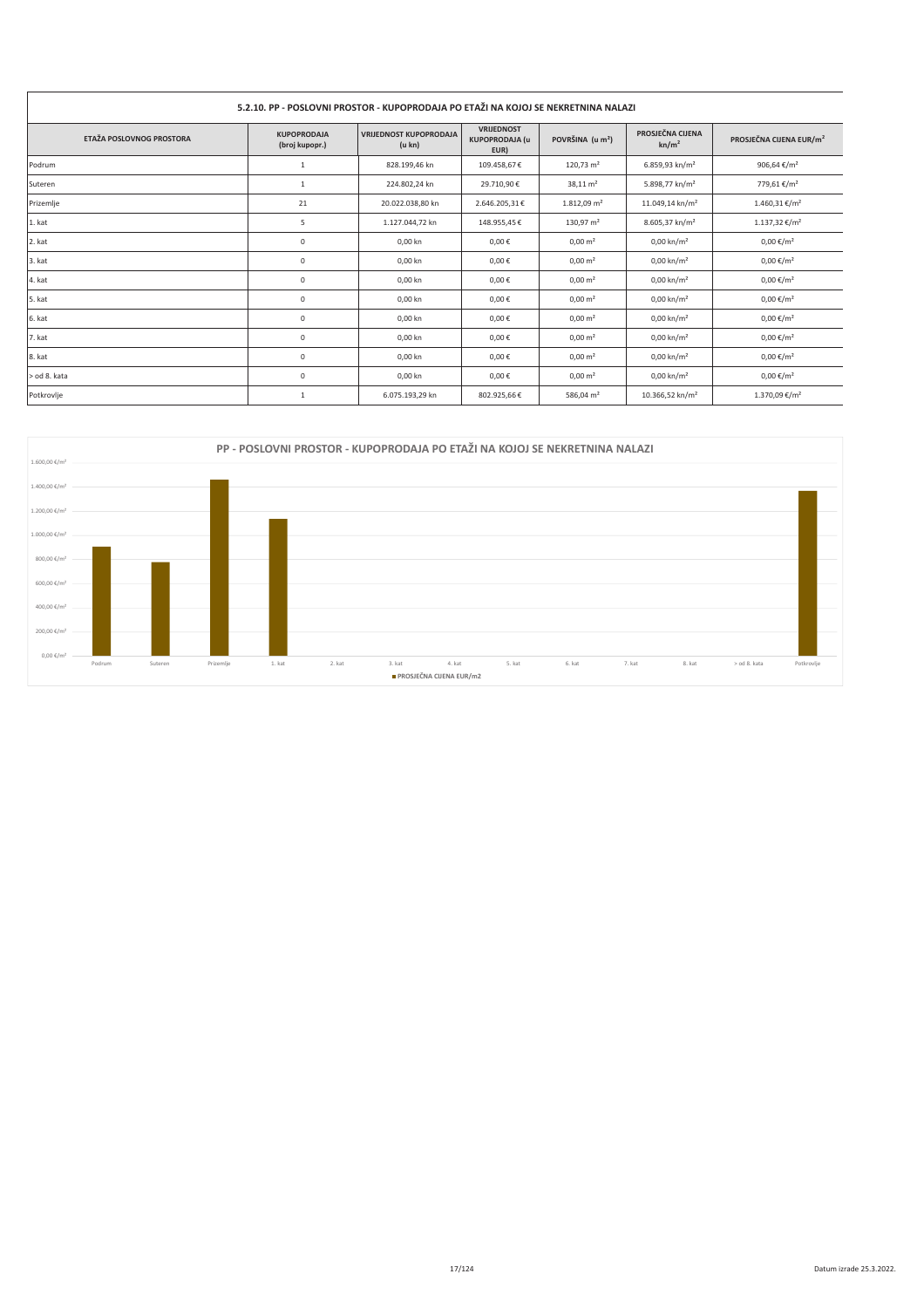#### 5.2.11. PP - POSLOVNI PROSTOR - KUPOPRODAJA U POJEDINIM GRADOVIMA/ OPĆINAMA

| GRAD/OPĆINA/NASELJE            | <b>KUPOPRODAJA</b><br>(broj kupopr.) | <b>VRUEDNOST</b><br><b>KUPOPRODAJE (u kn)</b> | <b>VRIJEDNOST</b><br><b>KUPOPRODAJE</b><br>(u EUR) | POVRŠINA (u m <sup>2</sup> ) | PROSJEČNA CIJENA<br>kn/m <sup>2</sup> | PROSJEČNA CIJENA EUR/m2   |
|--------------------------------|--------------------------------------|-----------------------------------------------|----------------------------------------------------|------------------------------|---------------------------------------|---------------------------|
| <b>BRTONIGLA - VERTENEGLIO</b> |                                      | 314.276.64 kn                                 | 41.536,26€                                         | $28.77 \text{ m}^2$          | 10.923,76 kn/m <sup>2</sup>           | $1.443,73 \notin /m^2$    |
| <b>BUJE - BUIE</b>             | 1                                    | 300.000,00 kn                                 | 39.649,39€                                         | 50,87 $m2$                   | 5.897,39 kn/m <sup>2</sup>            | 779,43 €/m <sup>2</sup>   |
| <b>BUZET</b>                   | $\mathbf{1}$                         | 375.372,00 kn                                 | 49.610,90€                                         | $40.00 \text{ m}^2$          | 9.384,30 kn/m <sup>2</sup>            | 1.240,27 €/m <sup>2</sup> |
| LABIN                          | $\overline{4}$                       | 1.404.504,38 kn                               | 185.625,80€                                        | 238,49 m <sup>2</sup>        | 5.889,15 kn/m <sup>2</sup>            | 778,34 €/m <sup>2</sup>   |
| MEDULIN                        | 1                                    | 11.332.486,50 kn                              | 1.497.753,86€                                      | 689,70 m <sup>2</sup>        | 16.431,04 kn/m <sup>2</sup>           | $2.171,60 \in /m^2$       |
| NOVIGRAD - CITTANOVA           | 8                                    | 11.532.025,46 kn                              | 1.524.125,85€                                      | 1.235,07 $m2$                | $9.337,14$ kn/m <sup>2</sup>          | 1.234,04 €/m <sup>2</sup> |
| POREČ - PARENZO                | 9                                    | 6.752.553,77 kn                               | 892.448,76€                                        | 577,90 m <sup>2</sup>        | 11.684,64 kn/m <sup>2</sup>           | 1.544,30 €/m <sup>2</sup> |
| ROVINJ - ROVIGNO               | 3                                    | 5.260.101,46 kn                               | 695.199,35€                                        | 432,95 m <sup>2</sup>        | 12.149,44 kn/m <sup>2</sup>           | 1.605,73 €/m <sup>2</sup> |
| UMAG - UMAGO                   | 6                                    | 5.705.596,35 kn                               | 754.078,02€                                        | 564,97 m <sup>2</sup>        | 10.098,94 kn/m <sup>2</sup>           | 1.334,72 €/m <sup>2</sup> |
| <b>VRSAR - ORSERA</b>          |                                      | 605.234,80 kn                                 | 79.990,63€                                         | $40,28 \text{ m}^2$          | 15.025,69 kn/m <sup>2</sup>           | 1.985,86 €/m <sup>2</sup> |
|                                |                                      |                                               |                                                    |                              |                                       |                           |
| 35<br><b>UKUPNO OBRAĐENIH:</b> |                                      |                                               |                                                    |                              |                                       |                           |
| 35<br><b>UKUPNO U ZKC:</b>     |                                      |                                               |                                                    |                              |                                       |                           |

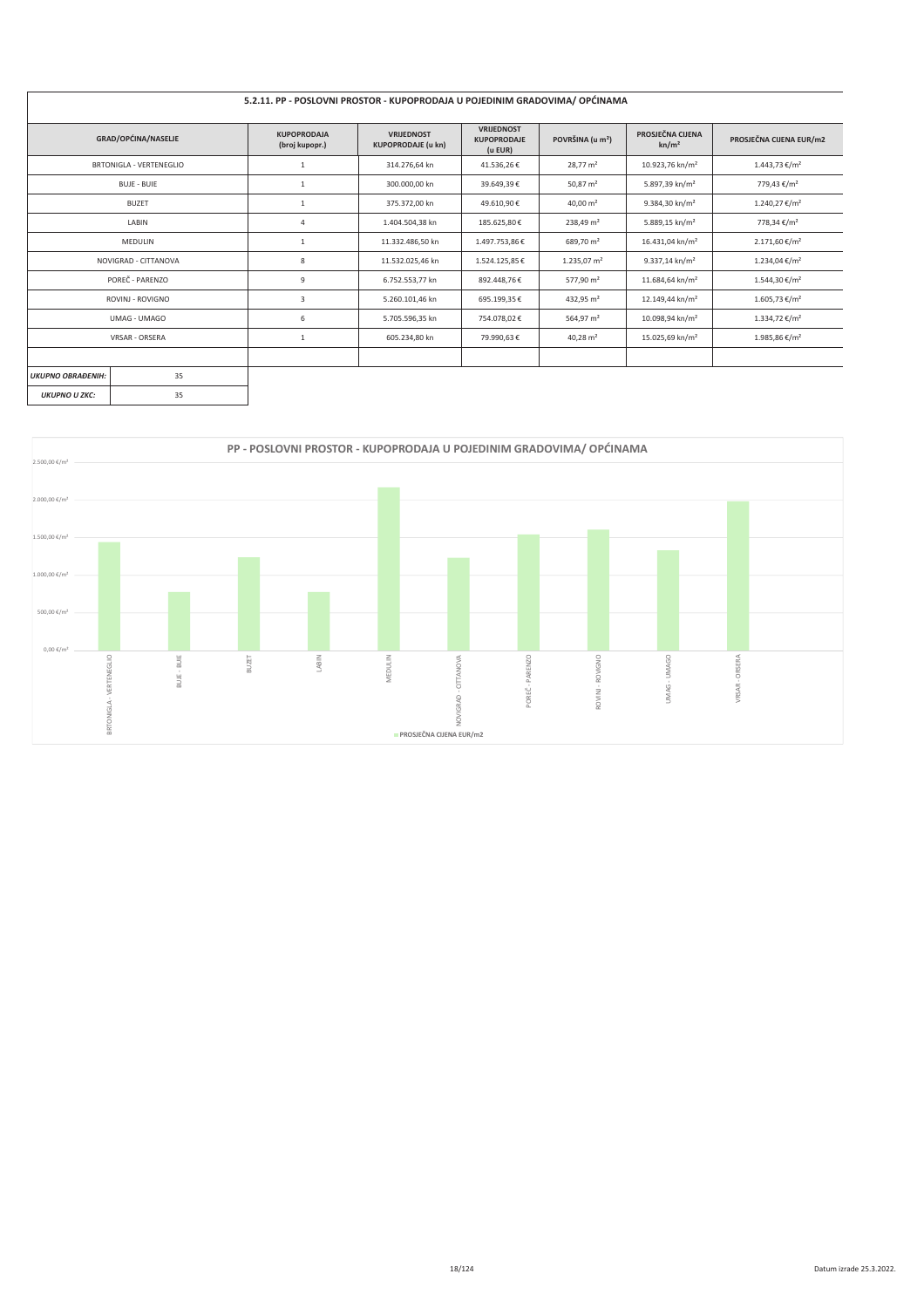| 5.2.12. GZ – GRAĐEVINSKO ZEMLJIŠTE - KUPOPRODAJA                                                                                                                                                                                                 |                     |                 |                             |                          |                        |  |  |  |
|--------------------------------------------------------------------------------------------------------------------------------------------------------------------------------------------------------------------------------------------------|---------------------|-----------------|-----------------------------|--------------------------|------------------------|--|--|--|
| PROSJEČNA CIJENA<br>PROSJEČNA CIJENA<br>VRIJEDNOST KUPOPRODAJE (u VRIJEDNOST KUPOPRODAJE<br><b>UKUPAN BROJ OBRAĐENIH</b><br>POVRŠINA (u m <sup>2</sup> )<br>kn/m <sup>2</sup><br>EUR/m <sup>2</sup><br>$(u$ EUR $)$<br><b>KUPOPRODAJA</b><br>kn) |                     |                 |                             |                          |                        |  |  |  |
| 1953                                                                                                                                                                                                                                             | 1.203.560.918.98 kn | 159.068.181.09€ | 2.460.522.39 m <sup>2</sup> | 489.15 kn/m <sup>2</sup> | 64.65 €/m <sup>2</sup> |  |  |  |

#### 5.2.13. GZ - GRAĐEVINSKO ZEMLJIŠTE - KUPOPRODAJA PREMA POVRŠINI NEKRETNINE

| POVRŠINA GRAĐEVINSKOG ZEMLJIŠTA IZ ZK.UL.(m <sup>2</sup> ) | <b>KUPOPRODAJA</b><br>(broj kupopr.) | <b>VRIJEDNOST KUPOPRODAJE</b><br>(u kn) | <b>VRIJEDNOST</b><br><b>KUPOPRODAJE (u</b><br>EUR) | POVRŠINA U PROMETU<br>$(u m2)$ - suvlasnički udio<br>koji je u prometu | PROSJEČNA CIJENA<br>kn/m <sup>2</sup> | PROSJEČNA CIJENA EUR/m <sup>2</sup> |
|------------------------------------------------------------|--------------------------------------|-----------------------------------------|----------------------------------------------------|------------------------------------------------------------------------|---------------------------------------|-------------------------------------|
| do 300 m <sup>2</sup>                                      | 399                                  | 20.680.778.25 kn                        | 2.733.267.36€                                      | 45.895.26 m <sup>2</sup>                                               | 450.61 kn/m <sup>2</sup>              | 59.55 €/m <sup>2</sup>              |
| $300 - 500$ m <sup>2</sup>                                 | 175                                  | 43.751.549.14 kn                        | 5.782.407.21€                                      | 71.229.00 m <sup>2</sup>                                               | 614.24 kn/m <sup>2</sup>              | $81,18 \in /m^2$                    |
| $500 - 800$ m <sup>2</sup>                                 | 364                                  | 134.413.551.04 kn                       | 17.764.716.97€                                     | 234.139.51 m <sup>2</sup>                                              | 574.07 kn/m <sup>2</sup>              | 75.87 €/m <sup>2</sup>              |
| $800 - 1000$ m <sup>2</sup>                                | 250                                  | 102.449.984.86 kn                       | 13.540.264.13€                                     | 223.545.50 m <sup>2</sup>                                              | 458.30 kn/m <sup>2</sup>              | 60.57 €/m <sup>2</sup>              |
| $1000 - 1500$ m <sup>2</sup>                               | 327                                  | 171.485.628.92 kn                       | 22.664.334.35€                                     | 390.539.21 m <sup>2</sup>                                              | 439.10 kn/m <sup>2</sup>              | 58,03 €/m <sup>2</sup>              |
| $1500 - 2000$ m <sup>2</sup>                               | 117                                  | 116.011.197.40 kn                       | 15.332.576.74€                                     | 199.075.36 m <sup>2</sup>                                              | 582.75 kn/m <sup>2</sup>              | 77.02 €/m <sup>2</sup>              |
| više od 2000 m <sup>2</sup>                                | 321                                  | 614.768.229.37 kn                       | 81.250.614.32€                                     | 1.296.098.55 m <sup>2</sup>                                            | 474,32 kn/m <sup>2</sup>              | 62,69 €/m <sup>2</sup>              |

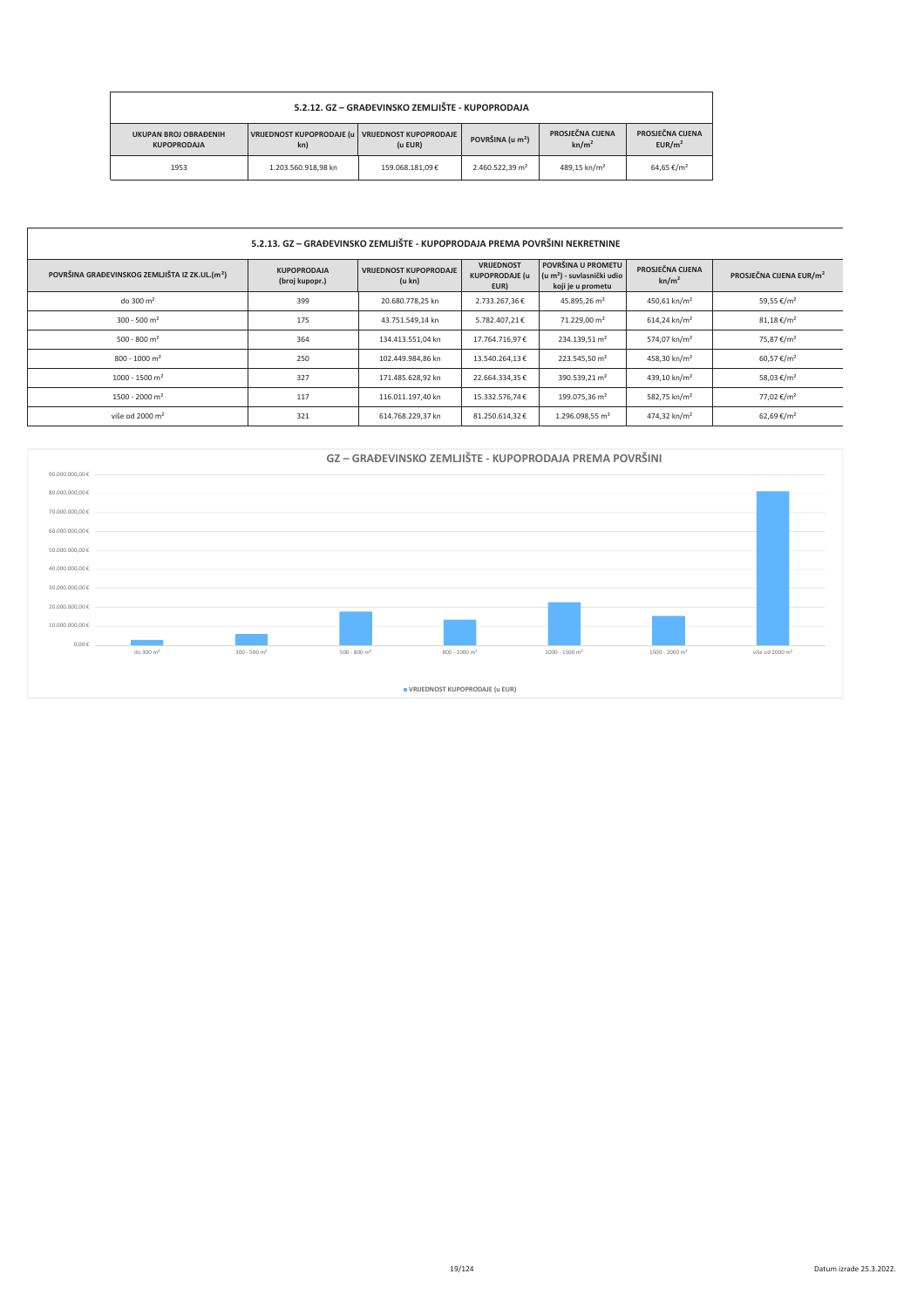| 5.2.14. GZ – GRAĐEVINSKO ZEMLJIŠTE - KUPOPRODAJA U POJEDINIM GRADOVIMA/OPĆINAMA |                                            |                                      |                                         |                                             |                              |                                       |                                     |  |
|---------------------------------------------------------------------------------|--------------------------------------------|--------------------------------------|-----------------------------------------|---------------------------------------------|------------------------------|---------------------------------------|-------------------------------------|--|
|                                                                                 | GRAD/OPĆINA/NASELJE                        | <b>KUPOPRODAJA</b><br>(broj kupopr.) | <b>VRIJEDNOST KUPOPRODAJE</b><br>(u kn) | VRIJEDNOST<br><b>KUPOPRODAJE</b><br>(u EUR) | POVRŠINA (u m <sup>2</sup> ) | PROSJEČNA CIJENA<br>kn/m <sup>2</sup> | PROSJEČNA CIJENA EUR/m <sup>2</sup> |  |
| <b>BALE - VALLE</b>                                                             |                                            | 32                                   | 8.633.462,63 kn                         | 1.141.038,38€                               | 27.811,14 m <sup>2</sup>     | 310,43 kn/m <sup>2</sup>              | 41,03 €/m <sup>2</sup>              |  |
|                                                                                 | <b>BARBAN</b>                              | 16                                   | 1.478.611,69 kn                         | 195.420,16€                                 | 11.875,84 m <sup>2</sup>     | 124,51 kn/m <sup>2</sup>              | 16,46 €/m <sup>2</sup>              |  |
|                                                                                 | BRTONIGLA - VERTENEGLIO                    | 32                                   | 33.008.166,53 kn                        | 4.362.512,05€                               | 35.781,50 m <sup>2</sup>     | 922,49 kn/m <sup>2</sup>              | 121,92 €/m <sup>2</sup>             |  |
|                                                                                 | <b>BUJE - BUIE</b>                         | 113                                  | 41.230.215,04 kn                        | 5.449.176,03€                               | 119.185,30 m <sup>2</sup>    | 345,93 kn/m <sup>2</sup>              | 45,72 €/m <sup>2</sup>              |  |
|                                                                                 | <b>BUZET</b>                               | 43                                   | 9.536.009,59 kn                         | 1.260.323,16€                               | 68.223,25 m <sup>2</sup>     | 139,78 kn/m <sup>2</sup>              | 18,47 €/m <sup>2</sup>              |  |
|                                                                                 | CEROVLIE                                   | 9                                    | 1.308.079,03 kn                         | 172.881,78€                                 | $8.902,00 \text{ m}^2$       | 146,94 kn/m <sup>2</sup>              | 19,42 €/m <sup>2</sup>              |  |
|                                                                                 | FAŽANA - FASANA                            | 41                                   | 15.297.780,58 kn                        | 2.021.825,48€                               | 14.756,87 m <sup>2</sup>     | 1.036,65 kn/m <sup>2</sup>            | 137,01 €/m <sup>2</sup>             |  |
|                                                                                 | <b>FUNTANA - FONTANE</b>                   | 14                                   | 24.568.285,12 kn                        | 3.247.058,26€                               | 22.430,00 m <sup>2</sup>     | 1.095,33 kn/m <sup>2</sup>            | 144,76 €/m <sup>2</sup>             |  |
|                                                                                 | GRAČIŠĆE                                   | $\mathbf{1}$                         | 376.012,70 kn                           | 49.695,58€                                  | $1.865,00 \text{ m}^2$       | 201,62 kn/m <sup>2</sup>              | 26,65 €/m <sup>2</sup>              |  |
|                                                                                 | GROŽNJAN - GRISIGNANA                      | 32                                   | 31.165.851,24 kn                        | 4.119.023,13€                               | 60.798,67 m <sup>2</sup>     | 512,61 kn/m <sup>2</sup>              | 67,75 €/m <sup>2</sup>              |  |
|                                                                                 | <b>KANFANAR</b>                            | 89                                   | 28.132.587,06 kn                        | 3.718.132,90€                               | 111.352,57 m <sup>2</sup>    | 252,64 kn/m <sup>2</sup>              | 33,39 €/m <sup>2</sup>              |  |
|                                                                                 | KAROJBA                                    | 13                                   | 5.532.124,09 kn                         | 731.151,12€                                 | 23.319,33 m <sup>2</sup>     | 237,23 kn/m <sup>2</sup>              | 31,35 €/m <sup>2</sup>              |  |
|                                                                                 | KAŠTELIR-LABINCI - CASTELLIERE-S. DOMENICA | 51                                   | 45.960.204,90 kn                        | 6.074.313,38€                               | 75.181,00 m <sup>2</sup>     | $611,33$ kn/m <sup>2</sup>            | 80,80 €/m <sup>2</sup>              |  |
|                                                                                 | KRŠAN                                      | 49                                   | 12.461.786,89 kn                        | 1.647.007,43€                               | 54.247,58 m <sup>2</sup>     | 229,72 kn/m <sup>2</sup>              | 30,36 €/m <sup>2</sup>              |  |
|                                                                                 | LABIN                                      | 67                                   | 25.563.092,59 kn                        | 3.378.536,62€                               | 86.492,09 m <sup>2</sup>     | 295,55 kn/m <sup>2</sup>              | 39,06 €/m <sup>2</sup>              |  |
|                                                                                 | LANIŠĆE                                    | 5                                    | 60.193,00 kn                            | 7.955,39€                                   | 582,00 m <sup>2</sup>        | 103,42 kn/m <sup>2</sup>              | 13,67 €/m <sup>2</sup>              |  |
|                                                                                 | LIŽNJAN - LISIGNANO                        | 41                                   | 12.413.269,01 kn                        | 1.640.595,08€                               | 27.289,38 m <sup>2</sup>     | 454,88 kn/m <sup>2</sup>              | 60,12 €/m <sup>2</sup>              |  |
|                                                                                 | LUPOGLAV                                   | 8                                    | 1.339.625,07 kn                         | 177.051,05€                                 | 7.810,88 m <sup>2</sup>      | 171,51 kn/m <sup>2</sup>              | 22,67 €/m <sup>2</sup>              |  |
|                                                                                 | MARČANA                                    | 64                                   | 13.869.478,81 kn                        | 1.833.054,51€                               | 55.575,41 m <sup>2</sup>     | 249,56 kn/m <sup>2</sup>              | 32,98 €/m <sup>2</sup>              |  |
|                                                                                 | MEDULIN                                    | 96                                   | 82.113.547,74 kn                        | 10.852.506,49€                              | 84.505,75 m <sup>2</sup>     | 971,69 kn/m <sup>2</sup>              | 128,42 €/m <sup>2</sup>             |  |
|                                                                                 | MOTOVUN - MONTONA                          | 17                                   | 4.228.137,24 kn                         | 558.810,19€                                 | 17.297,87 m <sup>2</sup>     | 244,43 kn/m <sup>2</sup>              | 32,31 €/m <sup>2</sup>              |  |
|                                                                                 | NOVIGRAD - CITTANOVA                       | 70                                   | 123.318.148,73 kn                       | 16.298.297,25€                              | 153.529,00 m <sup>2</sup>    | 803,22 kn/m <sup>2</sup>              | $106,16 \in$ /m <sup>2</sup>        |  |
|                                                                                 | OPRTALJ - PORTOLE                          | 13                                   | 12.797.479,68 kn                        | 1.691.374,14€                               | 30.332,91 m <sup>2</sup>     | 421,90 kn/m <sup>2</sup>              | 55,76 €/m <sup>2</sup>              |  |
|                                                                                 | PIĆAN                                      | 8                                    | 416.632,54 kn                           | 55.064,08€                                  | 5.417,40 m <sup>2</sup>      | 76,91 kn/m <sup>2</sup>               | $10,16 \text{€}/m^2$                |  |
|                                                                                 | POREČ - PARENZO                            | 201                                  | 231.859.287,73 kn                       | 30.643.596,50€                              | 326.611,55 m <sup>2</sup>    | 709,89 kn/m <sup>2</sup>              | 93,82 €/m <sup>2</sup>              |  |
|                                                                                 | RAŠA                                       | 127                                  | 56.091.474,40 kn                        | 7.413.308,85€                               | 148.007,87 m <sup>2</sup>    | 378,98 kn/m <sup>2</sup>              | 50,09 €/m <sup>2</sup>              |  |
|                                                                                 | ROVINJ - ROVIGNO                           | 99                                   | 80.363.906,66 kn                        | 10.621.265,83€                              | 99.910,40 m <sup>2</sup>     | 804,36 kn/m <sup>2</sup>              | $106,31 \notin /m^2$                |  |
|                                                                                 | SVETA NEDELJA                              | 55                                   | 9.721.689,28 kn                         | 1.284.863,45€                               | 71.516,00 m <sup>2</sup>     | $135,94$ kn/m <sup>2</sup>            | 17,97 €/m <sup>2</sup>              |  |
|                                                                                 | SVETI LOVREČ                               | 35                                   | 8.676.093,34 kn                         | 1.146.672,65€                               | 45.248,00 m <sup>2</sup>     | 191,75 kn/m <sup>2</sup>              | 25,34 €/m <sup>2</sup>              |  |
|                                                                                 | SVETI PETAR U ŠUMI                         | 20                                   | 6.817.923,25 kn                         | 901.088,29€                                 | 46.119,64 m <sup>2</sup>     | 147,83 kn/m <sup>2</sup>              | 19,54 €/m <sup>2</sup>              |  |
|                                                                                 | SVETVINČENAT                               | 49                                   | 12.592.343,44 kn                        | 1.664.262,39€                               | 55.967,91 m <sup>2</sup>     | 224,99 kn/m <sup>2</sup>              | 29,74 €/m <sup>2</sup>              |  |
|                                                                                 | TAR-VABRIGA - TORRE-ABREGA                 | 43                                   | 33.298.900,93 kn                        | 4.400.936,85€                               | 48.649,73 m <sup>2</sup>     | 684,46 kn/m <sup>2</sup>              | 90,46 €/m <sup>2</sup>              |  |
|                                                                                 | TINJAN                                     | 55                                   | 14.065.818,68 kn                        | 1.859.003,69€                               | 62.048.08 m <sup>2</sup>     | 226,69 kn/m <sup>2</sup>              | 29,96 €/m <sup>2</sup>              |  |
|                                                                                 | UMAG - UMAGO                               | 150                                  | 90.802.614,39 kn                        | 12.000.893,75€                              | 157.553,10 m <sup>2</sup>    | 576,33 kn/m <sup>2</sup>              | 76,17 €/m <sup>2</sup>              |  |
|                                                                                 | VIŠNJAN - VISIGNANO                        |                                      | 58.555.895,41 kn                        | 7.739.018,13€                               | 129.830,40 m <sup>2</sup>    | 451,02 kn/m <sup>2</sup>              | 59,61 €/m <sup>2</sup>              |  |
| VIŽINADA - VISINADA                                                             |                                            | 24                                   | 11.671.998,38 kn                        | 1.542.625,32€                               | 34.579,44 m <sup>2</sup>     | 337,54 kn/m <sup>2</sup>              | 44,61 €/m <sup>2</sup>              |  |
| VODNJAN - DIGNANO                                                               |                                            | 61                                   | 34.733.729,00 kn                        | 4.590.570,37€                               | 59.064,80 m <sup>2</sup>     | 588,06 kn/m <sup>2</sup>              | 77,72 €/m <sup>2</sup>              |  |
|                                                                                 | VRSAR - ORSERA                             | 21                                   | 6.291.949,92 kn                         | 831.573,22€                                 | 7.292,21 m <sup>2</sup>      | 862,83 kn/m <sup>2</sup>              | 114,04 €/m <sup>2</sup>             |  |
|                                                                                 | ŽMINJ                                      | $41\,$                               | 13.208.512,67 kn                        | 1.745.698,16€                               | 63.560,52 m <sup>2</sup>     | 207,81 kn/m <sup>2</sup>              | 27,47 €/m <sup>2</sup>              |  |
| <b>UKUPNO OBRAĐENIH:</b>                                                        | 1953                                       |                                      |                                         |                                             |                              |                                       |                                     |  |
| <b>UKUPNO U ZKC:</b>                                                            | 1953                                       |                                      |                                         |                                             |                              |                                       |                                     |  |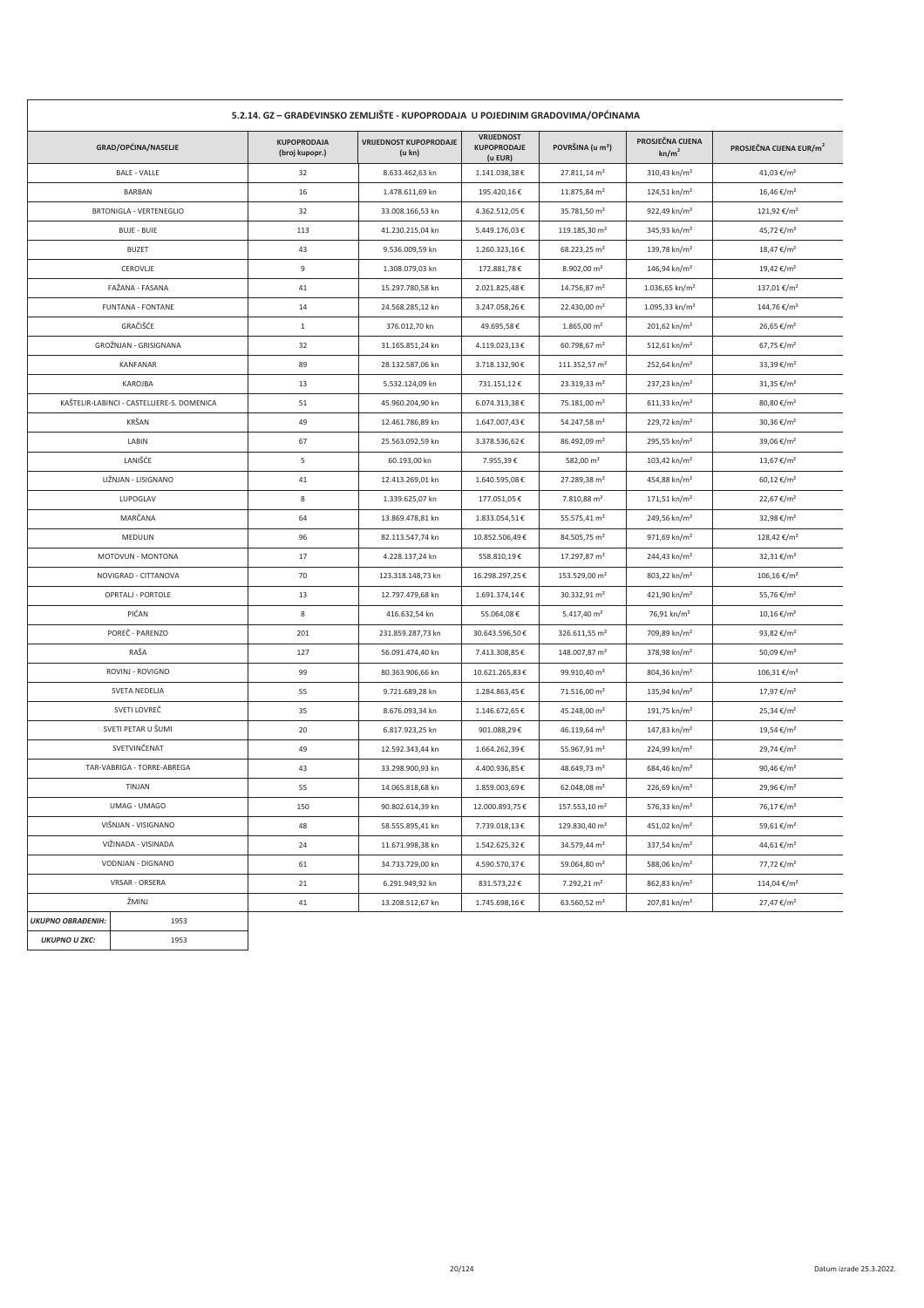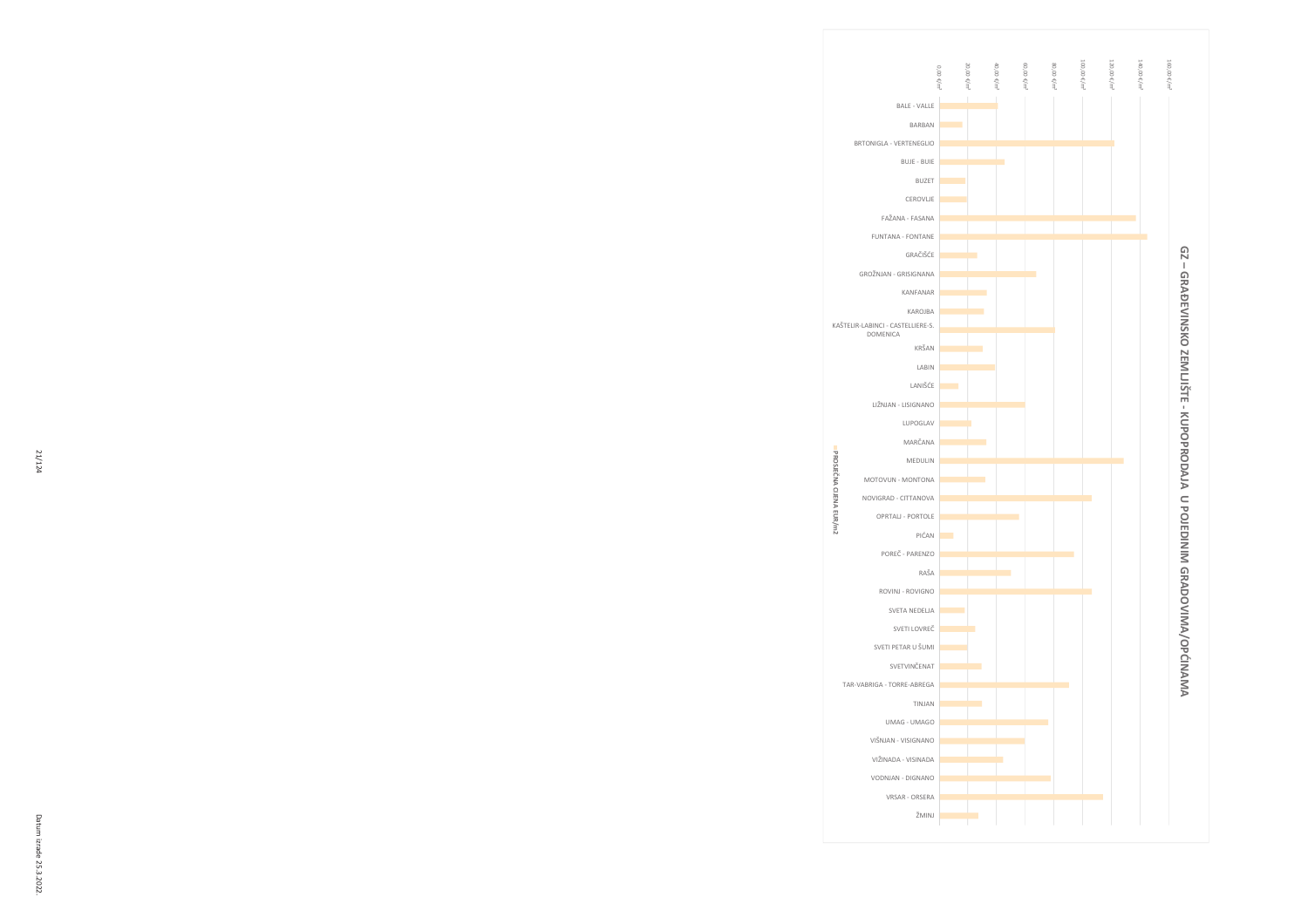| 5.2.15. PZ - POLJOPRIVREDNO ZEMLJIŠTE - KUPOPRODAJA                                                    |                              |                                       |                                        |                           |                     |  |  |  |
|--------------------------------------------------------------------------------------------------------|------------------------------|---------------------------------------|----------------------------------------|---------------------------|---------------------|--|--|--|
| VRIJEDNOST KUPOPRODAJE (u VRIJEDNOST KUPOPRODAJE<br><b>UKUPAN BROJ OBRAĐENIH</b><br><b>KUPOPRODAJA</b> | POVRŠINA (u m <sup>2</sup> ) | PROSJEČNA CIJENA<br>kn/m <sup>2</sup> | PROSJEČNA CIJENA<br>EUR/m <sup>2</sup> |                           |                     |  |  |  |
| 2143                                                                                                   | 280.617.318.92 kn            | 37.087.683.55€                        | 13.061.246.07 m <sup>2</sup>           | $21.48$ kn/m <sup>2</sup> | $2.84 \text{€/m}^2$ |  |  |  |

| 5.2.16. PZ – POLJOPRIVREDNO ZEMLJIŠTE - KUPOPRODAJA PREMA POVRŠINI NEKRETNINE |                                      |                                         |                                                    |                                                                                   |                                       |                                     |  |  |
|-------------------------------------------------------------------------------|--------------------------------------|-----------------------------------------|----------------------------------------------------|-----------------------------------------------------------------------------------|---------------------------------------|-------------------------------------|--|--|
| POVRŠINA POLJOPRIVREDNOG ZEMLJIŠTA IZ ZK.UL.(m <sup>2</sup> )                 | <b>KUPOPRODAJA</b><br>(broj kupopr.) | <b>VRIJEDNOST KUPOPRODAJE</b><br>(u kn) | <b>VRIJEDNOST</b><br><b>KUPOPRODAJE (u</b><br>EUR) | POVRŠINA U PROMETU<br>(u m <sup>2</sup> ) - suvlasnički udio<br>koji je u prometu | PROSJEČNA CIJENA<br>kn/m <sup>2</sup> | PROSJEČNA CIJENA EUR/m <sup>2</sup> |  |  |
| do 1000 m <sup>2</sup>                                                        | 587                                  | 16.983.796,94 kn                        | 2.244.657.20€                                      | 322.256,72 m <sup>2</sup>                                                         | 52,70 kn/m <sup>2</sup>               | 6,97 €/m <sup>2</sup>               |  |  |
| $1000 - 2000$ m <sup>2</sup>                                                  | 323                                  | 15.397.950,34 kn                        | 2.035.064,38€                                      | 452.162,84 m <sup>2</sup>                                                         | 34,05 kn/m <sup>2</sup>               | 4,50 €/m <sup>2</sup>               |  |  |
| $2000 - 4000$ m <sup>2</sup>                                                  | 383                                  | 34.706.268,33 kn                        | 4.586.941,04€                                      | 1.126.560,39 m <sup>2</sup>                                                       | $30,81$ kn/m <sup>2</sup>             | 4,07 €/m <sup>2</sup>               |  |  |
| 4000 - 6000 m <sup>2</sup>                                                    | 206                                  | 21.456.475.24 kn                        | 2.835.787,07€                                      | 997.221,51 m <sup>2</sup>                                                         | $21,52$ kn/m <sup>2</sup>             | $2,84 \in /m^2$                     |  |  |
| $6000 - 8000$ m <sup>2</sup>                                                  | 131                                  | 18.465.458,95 kn                        | 2.440.480,51€                                      | 929.605,76 m <sup>2</sup>                                                         | 19,86 kn/m <sup>2</sup>               | $2,63 \in /m^2$                     |  |  |
| $8000 - 10000$ m <sup>2</sup>                                                 | 96                                   | 18.004.835,53 kn                        | 2.379.602.39€                                      | 841.312.38 m <sup>2</sup>                                                         | $21.40$ kn/m <sup>2</sup>             | $2,83 \notin /m^2$                  |  |  |
| više od 10000 m <sup>2</sup>                                                  | 417                                  | 155.602.533,59 kn                       | 20.565.150,96€                                     | 8.392.126,47 m <sup>2</sup>                                                       | $18,54$ kn/m <sup>2</sup>             | $2,45 \in /m^2$                     |  |  |

| 25.000.000,00 € | PZ – POLJOPRIVREDNO ZEMLJIŠTE - KUPOPRODAJA PREMA POVRŠINI |                              |                              |                                                                                                                                                        |                              |                             |                              |  |  |  |
|-----------------|------------------------------------------------------------|------------------------------|------------------------------|--------------------------------------------------------------------------------------------------------------------------------------------------------|------------------------------|-----------------------------|------------------------------|--|--|--|
| 20.000.000,00 € |                                                            |                              |                              |                                                                                                                                                        |                              |                             |                              |  |  |  |
| 15.000.000,00 € |                                                            |                              |                              |                                                                                                                                                        |                              |                             |                              |  |  |  |
| 10.000.000,00 € |                                                            |                              |                              |                                                                                                                                                        |                              |                             |                              |  |  |  |
| 5.000.000,00 €  |                                                            |                              |                              |                                                                                                                                                        |                              |                             |                              |  |  |  |
| $0,00 \in$      | do 1000 m <sup>2</sup>                                     | $1000 - 2000$ m <sup>2</sup> | $2000 - 4000$ m <sup>2</sup> | $4000 - 6000$ m <sup>2</sup><br><b>UNDERVISION WAS A VALUE OF A VALUE OF A VALUE OF A VALUE OF A VALUE OF A VALUE OF A VALUE OF A VALUE OF A VALUE</b> | $6000 - 8000$ m <sup>2</sup> | 8000 - 10000 m <sup>2</sup> | više od 10000 m <sup>2</sup> |  |  |  |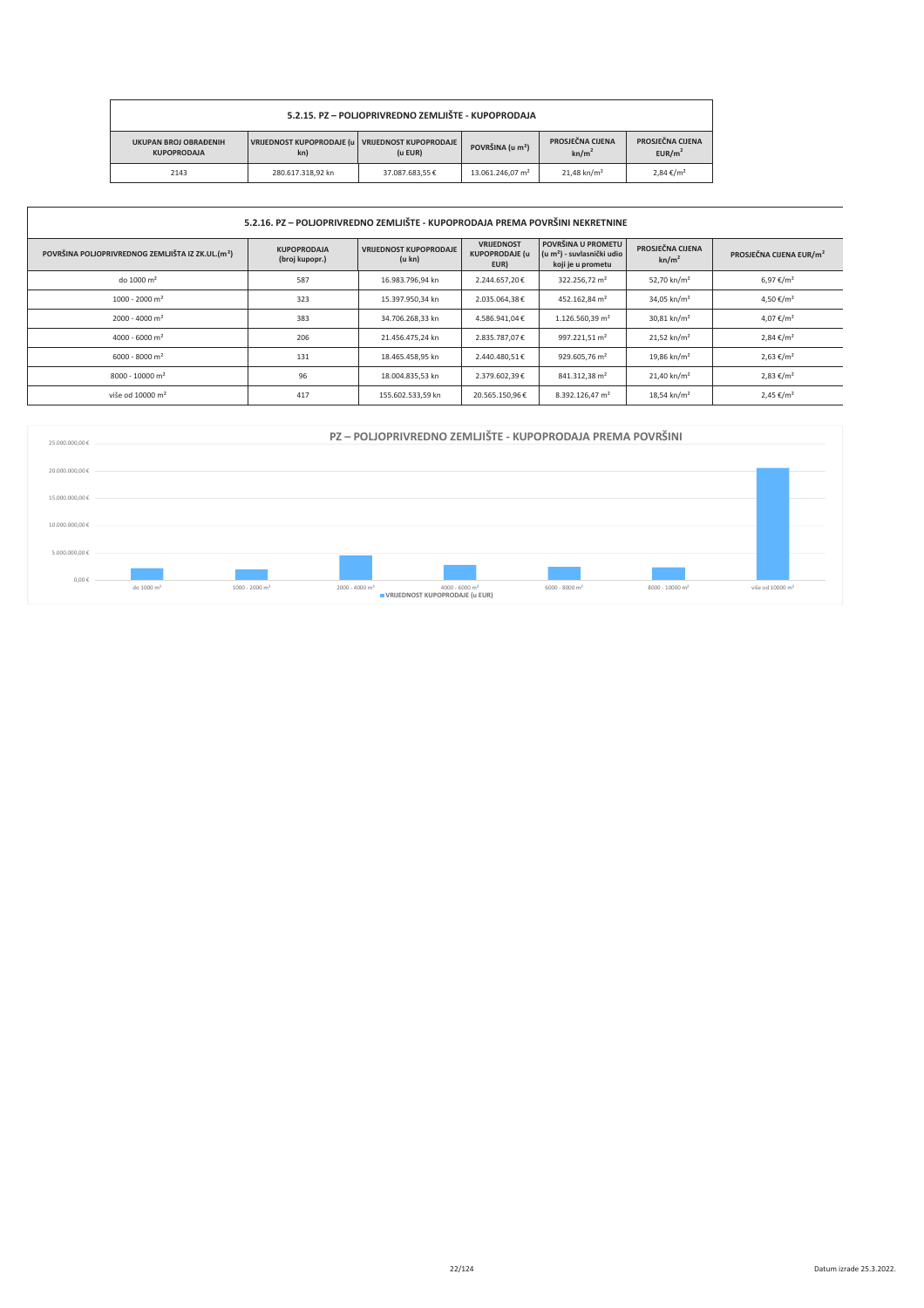| 5.2.17. PZ – POLJOPRIVREDNO ZEMLJIŠTE - KUPOPRODAJA U POJEDINIM GRADOVIMA/OPĆINAMA |                                            |                                      |                                         |                                                    |                              |                                       |                                     |  |
|------------------------------------------------------------------------------------|--------------------------------------------|--------------------------------------|-----------------------------------------|----------------------------------------------------|------------------------------|---------------------------------------|-------------------------------------|--|
|                                                                                    | GRAD/OPĆINA/NASELJE                        | <b>KUPOPRODAJA</b><br>(broj kupopr.) | <b>VRIJEDNOST KUPOPRODAJE</b><br>(u kn) | <b>VRIJEDNOST</b><br><b>KUPOPRODAJE</b><br>(u EUR) | POVRŠINA (u m <sup>2</sup> ) | PROSJEČNA CIJENA<br>kn/m <sup>2</sup> | PROSJEČNA CIJENA EUR/m <sup>2</sup> |  |
|                                                                                    | <b>BALE - VALLE</b>                        | 40                                   | 11.047.770,66 kn                        | 1.460.124,50€                                      | 676.670,50 m <sup>2</sup>    | 16,33 kn/m <sup>2</sup>               | $2,16 \in /m^2$                     |  |
| BARBAN                                                                             |                                            | 23                                   | 4.629.635,81 kn                         | 611.874,09€                                        | 223.135,88 m <sup>2</sup>    | 20,75 kn/m <sup>2</sup>               | 2,74 €/m <sup>2</sup>               |  |
|                                                                                    | <b>BRTONIGLA - VERTENEGLIO</b>             | 32                                   | 5.107.461,35 kn                         | 675.025,73€                                        | 173.455,56 m <sup>2</sup>    | 29,45 kn/m <sup>2</sup>               | 3,89 €/m <sup>2</sup>               |  |
|                                                                                    | <b>BUJE - BUIE</b>                         | 52                                   | 7.632.278,55 kn                         | 1.008.717,26€                                      | 283.166,83 m <sup>2</sup>    | 26,95 kn/m <sup>2</sup>               | 3,56 €/m <sup>2</sup>               |  |
|                                                                                    | <b>BUZET</b>                               | 172                                  | 8.634.670,87 kn                         | 1.141.198,06€                                      | 592.627,61 m <sup>2</sup>    | 14,57 kn/m <sup>2</sup>               | $1,93 \notin / m^2$                 |  |
|                                                                                    | CEROVLJE                                   | 45                                   | 842.418,77 kn                           | 111.337,96€                                        | 188.837,75 m <sup>2</sup>    | 4,46 kn/m <sup>2</sup>                | $0,59 \notin /m^2$                  |  |
|                                                                                    | FAŽANA - FASANA                            | 42                                   | 3.039.703,67 kn                         | 401.741,30€                                        | 39.019,32 m <sup>2</sup>     | 77,90 kn/m <sup>2</sup>               | 10,30 €/m <sup>2</sup>              |  |
|                                                                                    | <b>FUNTANA - FONTANE</b>                   | 5                                    | 1.651.621,50 kn                         | 218.285,94€                                        | 17.277,00 m <sup>2</sup>     | 95,60 kn/m <sup>2</sup>               | 12,63 €/m <sup>2</sup>              |  |
|                                                                                    | GRAČIŠĆE                                   | $\overline{4}$                       | 209.885,08 kn                           | 27.739,38€                                         | 11.165,00 m <sup>2</sup>     | 18,80 kn/m <sup>2</sup>               | 2,48 €/m <sup>2</sup>               |  |
|                                                                                    | GROŽNJAN - GRISIGNANA                      | 31                                   | 2.483.789,41 kn                         | 328.269,10€                                        | 344.741,00 m <sup>2</sup>    | 7,20 kn/m <sup>2</sup>                | $0,95 \notin /m^2$                  |  |
|                                                                                    | KANFANAR                                   | 54                                   | 9.538.026,28 kn                         | 1.260.589,69€                                      | 388.919,98 m <sup>2</sup>    | 24,52 kn/m <sup>2</sup>               | $3,24 \text{€}/m^2$                 |  |
|                                                                                    | KAROJBA                                    | 21                                   | 522.438,93 kn                           | 69.047,95€                                         | 53.528,00 m <sup>2</sup>     | $9,76 \text{ kn/m}^2$                 | $1,29 \notin / m^2$                 |  |
|                                                                                    | KAŠTELIR-LABINCI - CASTELLIERE-S. DOMENICA | 48                                   | 5.693.806,60 kn                         | 752.519,83€                                        | 374.297,00 m <sup>2</sup>    | $15,21$ kn/m <sup>2</sup>             | $2,01 \notin /m^2$                  |  |
|                                                                                    | KRŠAN                                      | 17                                   | 371.166,53 kn                           | 49.055,09€                                         | 153.281,50 m <sup>2</sup>    | $2,42$ kn/m <sup>2</sup>              | $0,32 \notin /m^2$                  |  |
|                                                                                    | LABIN                                      | 5                                    | 107.001,74 kn                           | 14.141,85€                                         | 12.320,00 m <sup>2</sup>     | $8,69$ kn/m <sup>2</sup>              | $1,15 \notin /m^2$                  |  |
|                                                                                    | LANIŠĆE                                    | 17                                   | 58.865,05 kn                            | 7.779,88€                                          | 21.920,00 m <sup>2</sup>     | $2,69$ kn/m <sup>2</sup>              | $0,35 \notin /m^2$                  |  |
|                                                                                    | LIŽNJAN - LISIGNANO                        | 102                                  | 5.943.681,46 kn                         | 785.544,45€                                        | 182.920,96 m <sup>2</sup>    | 32,49 kn/m <sup>2</sup>               | 4,29 €/m <sup>2</sup>               |  |
|                                                                                    | LUPOGLAV                                   | 19                                   | 457.842,03 kn                           | 60.510,52€                                         | 37.269,00 m <sup>2</sup>     | 12,28 kn/m <sup>2</sup>               | $1,62 \notin /m^2$                  |  |
|                                                                                    | MARČANA                                    | 136                                  | 14.932.357,57 kn                        | 1.973.529,48€                                      | 695.239,05 m <sup>2</sup>    | 21,48 kn/m <sup>2</sup>               | 2,84 €/m <sup>2</sup>               |  |
|                                                                                    | MEDULIN                                    | 118                                  | 11.910.944,28 kn                        | 1.574.205,52€                                      | 236.410,48 m <sup>2</sup>    | 50,38 kn/m <sup>2</sup>               | 6,66 €/m <sup>2</sup>               |  |
|                                                                                    | MOTOVUN - MONTONA                          | 13                                   | 1.880.342,76 kn                         | 248.514,80€                                        | 105.670,00 m <sup>2</sup>    | 17,79 kn/m <sup>2</sup>               | 2,35 €/m <sup>2</sup>               |  |
|                                                                                    | NOVIGRAD - CITTANOVA                       | 13                                   | 1.098.428,19 kn                         | 145.173,35€                                        | 23.977,83 m <sup>2</sup>     | 45,81 kn/m <sup>2</sup>               | 6,05 €/m <sup>2</sup>               |  |
|                                                                                    | OPRTALJ - PORTOLE                          | 35                                   | 2.807.221,94 kn                         | 371.015,44 €                                       | 214.757,08 m <sup>2</sup>    | 13,07 kn/m <sup>2</sup>               | $1,73 \notin / m^2$                 |  |
|                                                                                    | PIĆAN                                      | 30                                   | 1.311.600,46 kn                         | 173.347,19€                                        | 81.694,80 m <sup>2</sup>     | 16,05 kn/m <sup>2</sup>               | $2,12 \notin /m^2$                  |  |
|                                                                                    | POREČ - PARENZO                            | 285                                  | 77.745.041,89 kn                        | 10.275.144,54€                                     | 3.141.660,90 m <sup>2</sup>  | 24,75 kn/m <sup>2</sup>               | $3,27 \in /m^2$                     |  |
|                                                                                    | RAŠA                                       | 31                                   | 3.653.626,35 kn                         | 482.880,17€                                        | 301.310,05 m <sup>2</sup>    | 12,13 kn/m <sup>2</sup>               | $1,60 \in /m^2$                     |  |
|                                                                                    | ROVINJ - ROVIGNO                           | 134                                  | 23.649.045,66 kn                        | 3.125.567,32€                                      | 427.920,23 m <sup>2</sup>    | 55,27 kn/m <sup>2</sup>               | 7,30 €/m <sup>2</sup>               |  |
|                                                                                    | SVETA NEDELJA                              | 10                                   | 283.088,14 kn                           | 37.414,24€                                         | 24.050,00 m <sup>2</sup>     | $11,77$ kn/m <sup>2</sup>             | $1,56 \in /m^2$                     |  |
|                                                                                    | SVETI LOVREČ                               | 78                                   | 11.320.453,64 kn                        | 1.496.163,54€                                      | 871.974,50 m <sup>2</sup>    | 12,98 kn/m <sup>2</sup>               | 1,72 €/m <sup>2</sup>               |  |
|                                                                                    | SVETI PETAR U ŠUMI                         | 9                                    | 301.637,54 kn                           | 39.865,81€                                         | 31.277,00 m <sup>2</sup>     | 9,64 kn/m <sup>2</sup>                | $1,27 \in /m^2$                     |  |
|                                                                                    | SVETVINČENAT                               | 71                                   | 8.340.549,52 kn                         | 1.102.325,62€                                      | 503.569,66 m <sup>2</sup>    | 16,56 kn/m <sup>2</sup>               | $2,19 \notin / m^2$                 |  |
|                                                                                    | TAR-VABRIGA - TORRE-ABREGA                 | 19                                   | 2.726.023,53 kn                         | 360.283,89€                                        | 86.422,87 m <sup>2</sup>     | $31,54$ kn/m <sup>2</sup>             | 4,17 €/m <sup>2</sup>               |  |
|                                                                                    | TINJAN                                     | 17                                   | 1.059.501,53 kn                         | 140.028,63€                                        | 60.762,50 m <sup>2</sup>     | 17,44 kn/m <sup>2</sup>               | 2,30 €/m <sup>2</sup>               |  |
|                                                                                    | UMAG - UMAGO                               | 122                                  | 12.874.062,38 kn                        | 1.701.495,66€                                      | 372.197,65 m <sup>2</sup>    | 34,59 kn/m <sup>2</sup>               | 4,57 €/m <sup>2</sup>               |  |
| VIŠNJAN - VISIGNANO                                                                |                                            | 25                                   | 1.063.494,98 kn                         | 140.556,42€                                        | 118.465,50 m <sup>2</sup>    | 8,98 kn/m <sup>2</sup>                | $1,19 \notin /m^2$                  |  |
| VIŽINADA - VISINADA                                                                |                                            | 29                                   | 2.181.376,09 kn                         | 288.300,76€                                        | 176.230,64 m <sup>2</sup>    | 12,38 kn/m <sup>2</sup>               | $1,64 \in /m^2$                     |  |
| VODNJAN - DIGNANO                                                                  |                                            | 128                                  | 17.645.128,83 kn                        | 2.332.061,89€                                      | 637.505,74 m <sup>2</sup>    | 27,68 kn/m <sup>2</sup>               | 3,66 €/m <sup>2</sup>               |  |
|                                                                                    | VRSAR - ORSERA                             | 17                                   | 1.726.468,63 kn                         | 228.178,08€                                        | 124.166,00 m <sup>2</sup>    | 13,90 kn/m <sup>2</sup>               | $1,84 \notin /m^2$                  |  |
|                                                                                    | ŽMINJ                                      | 94                                   | 14.134.860,72 kn                        | $1.868.128,61\mathop{\mathrm{\mathsf{E}}}$         | 1.051.430,70 m <sup>2</sup>  | 13,44 kn/m <sup>2</sup>               | $1,78 \notin /m^2$                  |  |
| <b>UKUPNO OBRAĐENIH:</b>                                                           | 2143                                       |                                      |                                         |                                                    |                              |                                       |                                     |  |
| <b>UKUPNO U ZKC:</b>                                                               | 2143                                       |                                      |                                         |                                                    |                              |                                       |                                     |  |
|                                                                                    |                                            |                                      |                                         |                                                    |                              |                                       |                                     |  |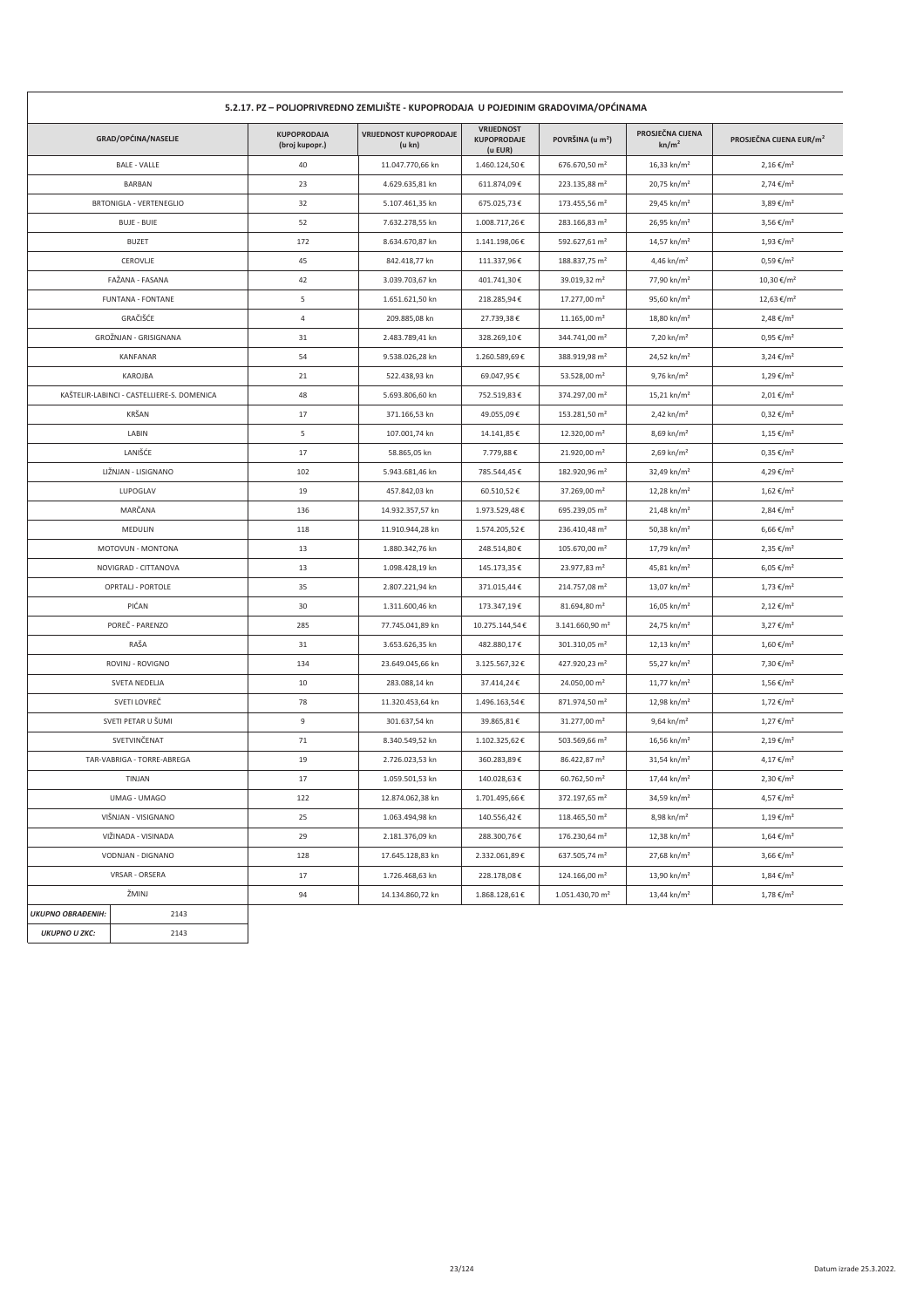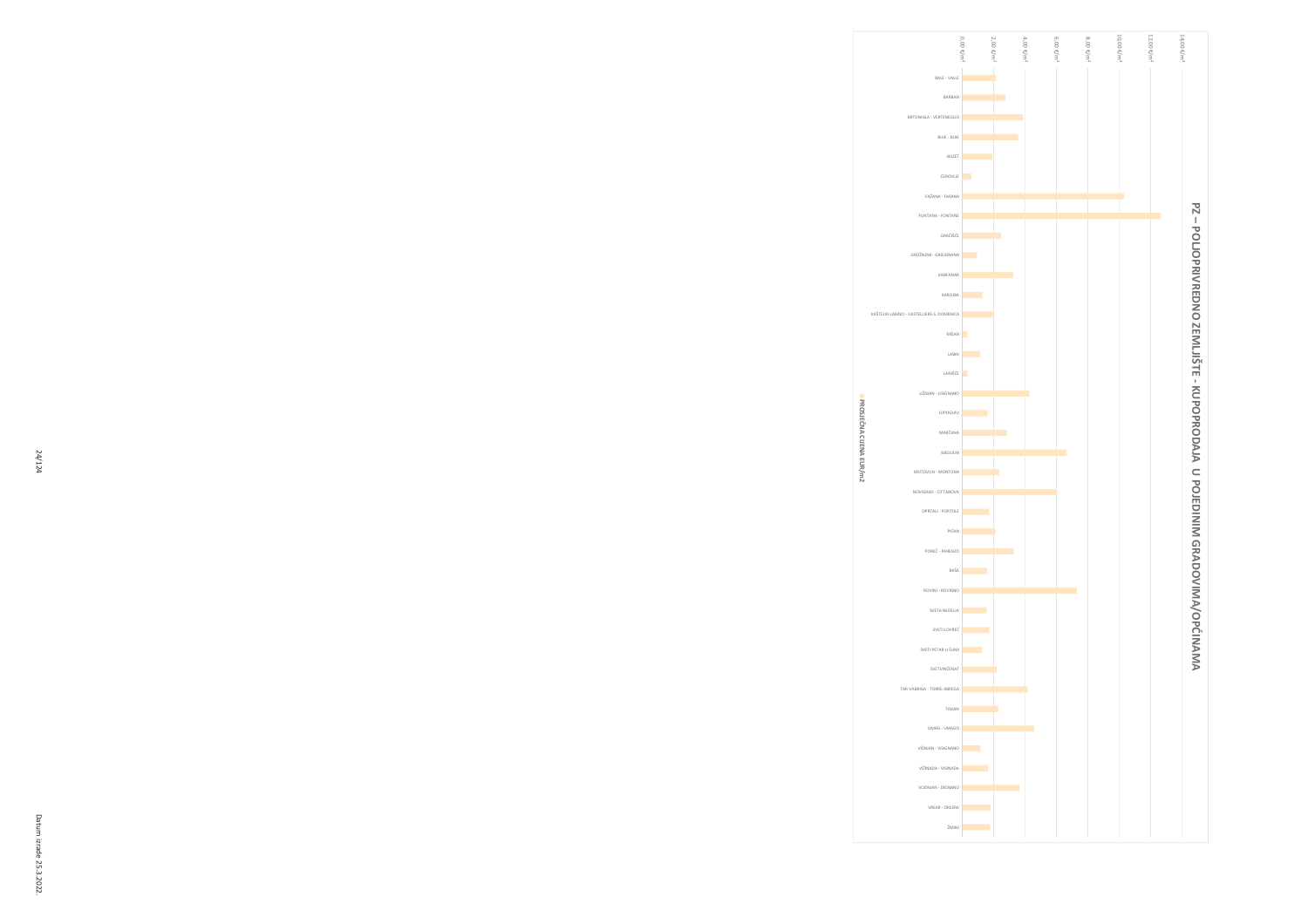| 5.2.18. ŠZ – ŠUMSKO ZEMLJIŠTE - KUPOPRODAJA                                                                                                                               |                  |               |                           |                                       |                                        |  |  |  |
|---------------------------------------------------------------------------------------------------------------------------------------------------------------------------|------------------|---------------|---------------------------|---------------------------------------|----------------------------------------|--|--|--|
| <b>VRIJEDNOST KUPOPRODAJE</b><br><b>VRIJEDNOST KUPOPRODAJE</b><br><b>UKUPAN BROJ OBRAĐENIH</b><br>POVRŠINA (u m <sup>2</sup> )<br>(u kn)<br>(u EUR)<br><b>KUPOPRODAJA</b> |                  |               |                           | PROSJEČNA CIJENA<br>kn/m <sup>2</sup> | PROSJEČNA CIJENA<br>EUR/m <sup>2</sup> |  |  |  |
| 201                                                                                                                                                                       | 23.125.205.98 kn | 3.056.334.24€ | 851.775.33 m <sup>2</sup> | $27,15$ kn/m <sup>2</sup>             | 3.59 $\epsilon/m^2$                    |  |  |  |

| 5.2.19. ŠZ – ŠUMSKO ZEMLJIŠTE - KUPOPRODAJA PREMA POVRŠINI |                                      |                                         |                                                      |                                                                                   |                                       |                                     |  |
|------------------------------------------------------------|--------------------------------------|-----------------------------------------|------------------------------------------------------|-----------------------------------------------------------------------------------|---------------------------------------|-------------------------------------|--|
| POVRŠINA ŠUMSKOG ZEMLJIŠTA IZ ZK.UL.(m <sup>2</sup> )      | <b>KUPOPRODAJA</b><br>(broj kupopr.) | <b>VRIJEDNOST KUPOPRODAJE</b><br>(u kn) | <b>VRIJEDNOST</b><br><b>KUPOPRODAJE</b><br>$(u$ EUR) | POVRŠINA U PROMETU<br>(u m <sup>2</sup> ) - suvlasnički udio<br>koji je u prometu | PROSJEČNA CIJENA<br>kn/m <sup>2</sup> | PROSJEČNA CIJENA EUR/m <sup>2</sup> |  |
| do 1000 m <sup>2</sup>                                     | 117                                  | 5.522.126,23 kn                         | 729.829,76€                                          | 52.822,42 m <sup>2</sup>                                                          | 104,54 kn/m <sup>2</sup>              | 13,82 €/m <sup>2</sup>              |  |
| $1000 - 2000$ m <sup>2</sup>                               | 25                                   | 1.652.731,38 kn                         | 218.432,63€                                          | 35.319,91 m <sup>2</sup>                                                          | 46,79 kn/m <sup>2</sup>               | $6,18 \in /m^2$                     |  |
| $2000 - 4000$ m <sup>2</sup>                               | 21                                   | 1.794.412,08 kn                         | 237.157,80€                                          | 54.876,00 m <sup>2</sup>                                                          | 32,70 kn/m <sup>2</sup>               | 4,32 €/m <sup>2</sup>               |  |
| 4000 - 6000 m <sup>2</sup>                                 |                                      | 379.958.65 kn                           | 50.217.09€                                           | 22.371,00 m <sup>2</sup>                                                          | 16,98 kn/m <sup>2</sup>               | $2,24 \in /m^2$                     |  |
| $6000 - 8000$ m <sup>2</sup>                               | q                                    | 1.152.567,57 kn                         | 152.328,66€                                          | 59.737,00 m <sup>2</sup>                                                          | 19,29 kn/m <sup>2</sup>               | $2,55 \notin /m^2$                  |  |
| $8000 - 10000$ m <sup>2</sup>                              |                                      | 187.369.03 kn                           | 24.763.56€                                           | 17,889.00 m <sup>2</sup>                                                          | $10.47$ kn/m <sup>2</sup>             | $1,38 \in /m^2$                     |  |
| više od 10000 m <sup>2</sup>                               | 22                                   | 12.436.041.04 kn                        | 1.643.604.74€                                        | 608.760.00 m <sup>2</sup>                                                         | 20,43 kn/m <sup>2</sup>               | $2,70 \in /m^2$                     |  |

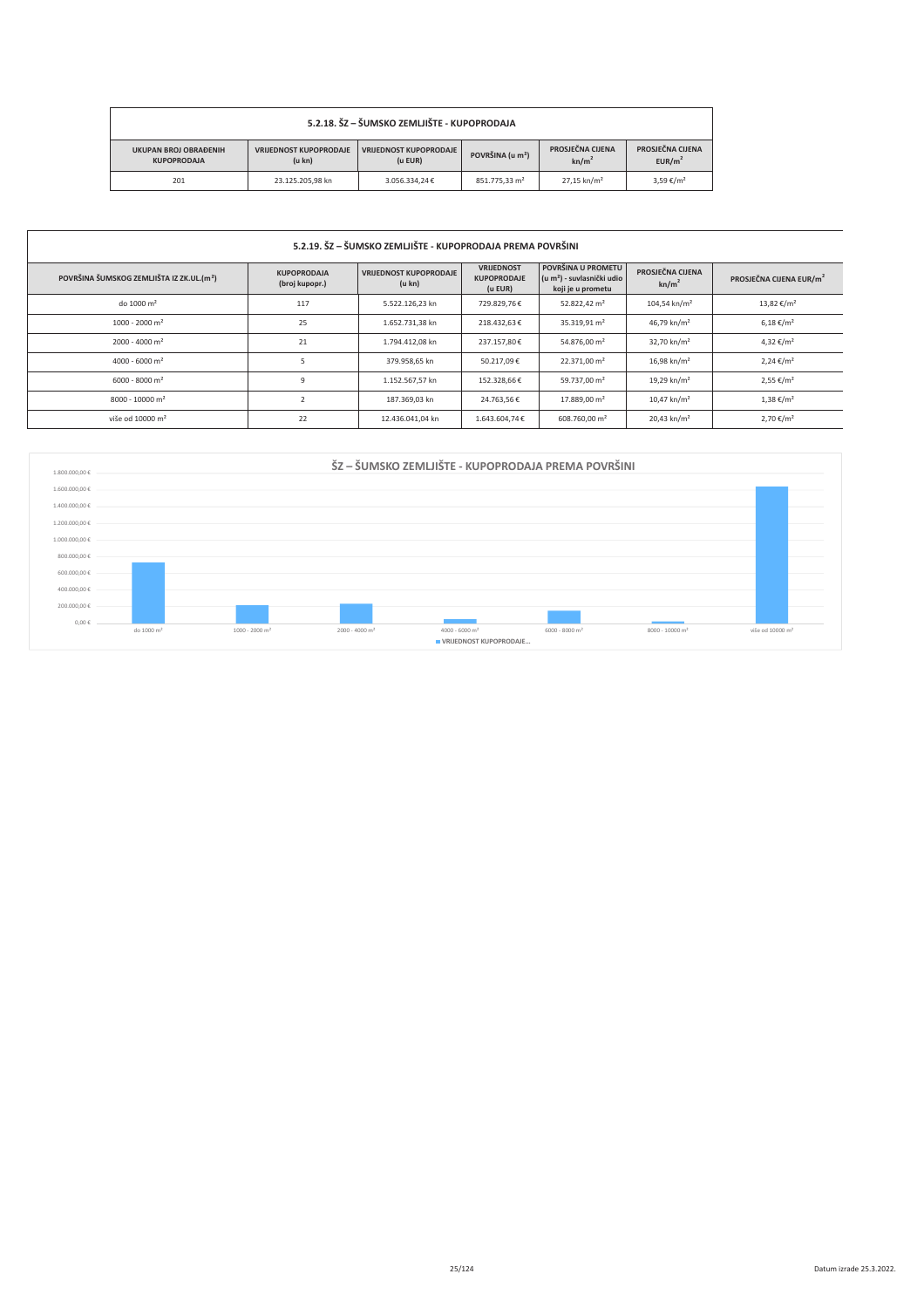|                          | 5.2.20. SZ – SUMSKO ZEMLJISTE - KUPOPRODAJA "U POJEDINIM GRADOVIMA/OPCINAMA" |                                      |                                         |                                             |                              |                                       |                                     |  |
|--------------------------|------------------------------------------------------------------------------|--------------------------------------|-----------------------------------------|---------------------------------------------|------------------------------|---------------------------------------|-------------------------------------|--|
|                          | GRAD/OPĆINA/NASELJE                                                          | <b>KUPOPRODAJA</b><br>(broj kupopr.) | <b>VRIJEDNOST KUPOPRODAJE</b><br>(u kn) | VRIJEDNOST<br><b>KUPOPRODAJE</b><br>(u EUR) | POVRŠINA (u m <sup>2</sup> ) | PROSJEČNA CIJENA<br>kn/m <sup>2</sup> | PROSJEČNA CIJENA EUR/m <sup>2</sup> |  |
|                          | <b>BALE - VALLE</b>                                                          | 34                                   | 5.869.687,41 kn                         | 775.765,05€                                 | 489.744,00 m <sup>2</sup>    | 11,99 kn/m <sup>2</sup>               | $1,58 \in /m^2$                     |  |
|                          | BARBAN                                                                       | $\mathbf{1}$                         | 53.347.00 kn                            | 7.050,59€                                   | 2.207,00 m <sup>2</sup>      | 24,17 kn/m <sup>2</sup>               | $3,19 \notin /m^2$                  |  |
|                          | BRTONIGLA - VERTENEGLIO                                                      | $\overline{2}$                       | 4.377.701,82 kn                         | 578.577,33€                                 | 34.069,00 m <sup>2</sup>     | 128,50 kn/m <sup>2</sup>              | 16,98 €/m <sup>2</sup>              |  |
|                          | <b>BUJE - BUIE</b>                                                           | 9                                    | 1.413.438,48 kn                         | 186.806,57€                                 | 75.109.93 m <sup>2</sup>     | 18,82 kn/m <sup>2</sup>               | $2,49 \notin /m^2$                  |  |
|                          | <b>BUZET</b>                                                                 | $\mathbf{1}$                         | 5.800,00 kn                             | 766,55€                                     | $259,00 \text{ m}^2$         | 22,39 kn/m <sup>2</sup>               | $2,96 \in /m^2$                     |  |
|                          | FAŽANA - FASANA                                                              | $\mathbf{1}$                         | 30.000,00 kn                            | 3.964,94€                                   | 584,00 m <sup>2</sup>        | 51,37 kn/m <sup>2</sup>               | 6,79 €/m <sup>2</sup>               |  |
|                          | GRAČIŠĆE                                                                     | 5                                    | 36.000,00 kn                            | 4.757,93€                                   | 2.342,87 m <sup>2</sup>      | 15,37 kn/m <sup>2</sup>               | $2,03 \notin /m^2$                  |  |
|                          | KANFANAR                                                                     | $\overline{5}$                       | 306.591,62 kn                           | 40.520,57€                                  | 14.967,00 m <sup>2</sup>     | 20,48 kn/m <sup>2</sup>               | $2,71 \notin /m^2$                  |  |
|                          | KAROJBA                                                                      | $\mathbf{1}$                         | 46.066,47 kn                            | 6.088,36€                                   | 2.044,00 m <sup>2</sup>      | 22,54 kn/m <sup>2</sup>               | $2,98 \notin /m^2$                  |  |
|                          | KAŠTELIR-LABINCI - CASTELLIERE-S. DOMENICA                                   | $\mathbf{1}$                         | 276.920,93 kn                           | 36.599,15€                                  | $1.461,00 \text{ m}^2$       | 189,54 kn/m <sup>2</sup>              | 25,05 €/m <sup>2</sup>              |  |
|                          | LABIN                                                                        | 9                                    | 761.667,06 kn                           | 100.665,44€                                 | 38.117,68 m <sup>2</sup>     | 19,98 kn/m <sup>2</sup>               | $2,64 \notin /m^2$                  |  |
|                          | LIŽNJAN - LISIGNANO                                                          | 4                                    | 150.082,44 kn                           | 19.835,59€                                  | 3.502,89 $m2$                | 42,85 kn/m <sup>2</sup>               | 5,66 €/m <sup>2</sup>               |  |
|                          | LUPOGLAV                                                                     | $\mathbf{1}$                         | 2.000,00 kn                             | 264,33€                                     | 1.476,50 m <sup>2</sup>      | $1,35 \text{ km/m}^2$                 | $0,18 \notin /m^2$                  |  |
|                          | MARČANA                                                                      | 54                                   | 2.381.199,50 kn                         | 314.710,35€                                 | 24.375,69 m <sup>2</sup>     | 97,69 kn/m <sup>2</sup>               | 12,91 €/m <sup>2</sup>              |  |
|                          | MEDULIN                                                                      | $\overline{2}$                       | 122.587,24 kn                           | 16.201,70€                                  | $1.155,00 \text{ m}^2$       | $106,14$ kn/m <sup>2</sup>            | 14,03 €/m <sup>2</sup>              |  |
|                          | MOTOVUN - MONTONA                                                            | $\mathbf{1}$                         | 71.769,66 kn                            | 9.485,41€                                   | 4.742,00 m <sup>2</sup>      | $15,13$ kn/m <sup>2</sup>             | 2,00 €/m <sup>2</sup>               |  |
|                          | OPRTALJ - PORTOLE                                                            | $\mathbf{1}$                         | 12.950,00 kn                            | 1.711,53€                                   | 760,00 m <sup>2</sup>        | $17,04$ kn/m <sup>2</sup>             | $2,25 \notin /m^2$                  |  |
|                          | POREČ - PARENZO                                                              | 3                                    | 598.718,96 kn                           | 79.129,47€                                  | 15.899,83 m <sup>2</sup>     | 37,66 kn/m <sup>2</sup>               | 4,98 €/m <sup>2</sup>               |  |
|                          | RAŠA                                                                         | 6                                    | 183.403,17 kn                           | 24.239,41€                                  | 12.623,83 $m2$               | 14,53 kn/m <sup>2</sup>               | $1,92 \notin /m^2$                  |  |
|                          | ROVINJ - ROVIGNO                                                             | 19                                   | 3.533.625,55 kn                         | 467.020,31€                                 | 87.197,32 m <sup>2</sup>     | 40,52 kn/m <sup>2</sup>               | 5,36 €/m <sup>2</sup>               |  |
|                          | TAR-VABRIGA - TORRE-ABREGA                                                   | $\mathbf{1}$                         | 120.349,42 kn                           | 15.905,94€                                  | 489,00 m <sup>2</sup>        | $246,11$ kn/m <sup>2</sup>            | 32,53 €/m <sup>2</sup>              |  |
|                          | TINJAN                                                                       | $\mathbf{1}$                         | 28.041,09 kn                            | 3.706,04€                                   | $231,11 \text{ m}^2$         | 121,33 kn/m <sup>2</sup>              | 16,04 €/m <sup>2</sup>              |  |
|                          | UMAG - UMAGO                                                                 | 12                                   | 528.591,88 kn                           | 69.861,15€                                  | 8.864,94 m <sup>2</sup>      | 59,63 kn/m <sup>2</sup>               | 7,88 €/m <sup>2</sup>               |  |
|                          | VIŠNJAN - VISIGNANO                                                          | $\mathbf{1}$                         | 90.742,10 kn                            | 11.992,90€                                  | $6.715,00 \text{ m}^2$       | $13,51$ kn/m <sup>2</sup>             | $1,79 \notin /m^2$                  |  |
|                          | VIŽINADA - VISINADA                                                          | $\mathbf{1}$                         | 40.000,00 kn                            | 5.286,59€                                   | $3.071,00 \text{ m}^2$       | 13,03 kn/m <sup>2</sup>               | $1,72 \notin /m^2$                  |  |
|                          | VODNJAN - DIGNANO                                                            | 22                                   | 2.020.762,34 kn                         | 267.073,30€                                 | 17.490,74 m <sup>2</sup>     | 115,53 kn/m <sup>2</sup>              | 15,27 €/m <sup>2</sup>              |  |
|                          | ŽMINJ                                                                        | $\overline{\mathbf{3}}$              | 63.161,84 kn                            | 8.347,76€                                   | 2.275,00 m <sup>2</sup>      | 27,76 kn/m <sup>2</sup>               | $3,67 \notin /m^2$                  |  |
| <b>UKUPNO OBRAĐENIH:</b> | 201                                                                          |                                      |                                         |                                             |                              |                                       |                                     |  |
| <b>UKUPNO U ZKC:</b>     | 201                                                                          |                                      |                                         |                                             |                              |                                       |                                     |  |

# E 2 20 ŠZ – ŠIIMSKO ZEMIJIŠTE – KIJPORRODAJA JI ROJEDINIM GRADOVIMA (ORĆINAMA

 $\overline{\phantom{a}}$ 

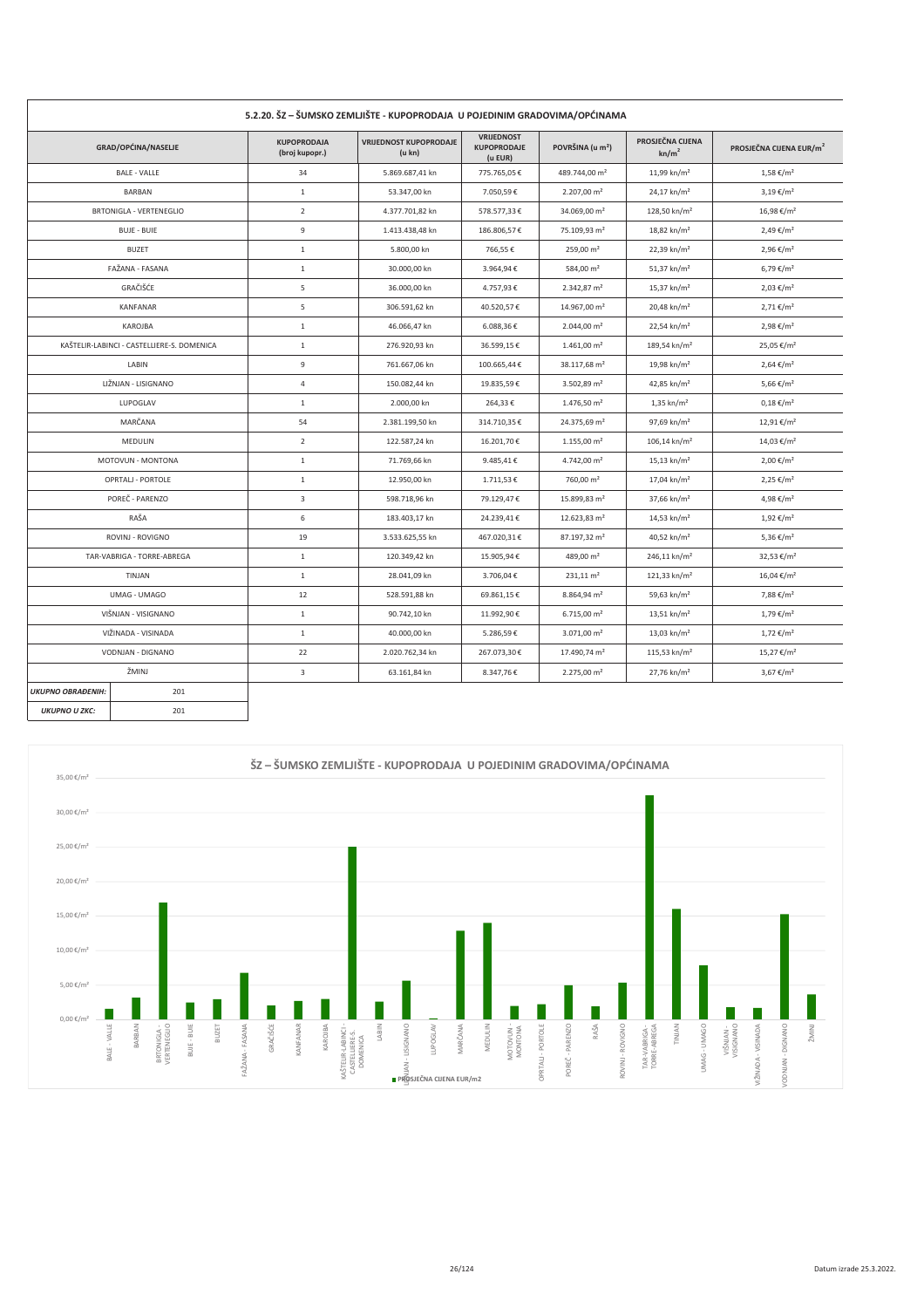#### 5.3. PROMJENA PROSJEČNIH KUPOPRODAJNIH CIJENA POJEDINIH **NEKRETNINA U ODNOSU NA PRETHODNE GODINE**

Razlika s obzirom na dosad objavljena Izvješća za područje Istarske županije jest da je značajan dio korištenih podataka o kupoprodaji nekretnina za potrebe izrade Izvješća za 2021. godinu prethodno evaluiran.

Evaluacija je provedena sukladno Pravilniku o informacijskom sustavu tržišta nekretnina ("Narodne Novine" br. 68/2020.) koji je objavljen 20.06.2020. godine. Temeljem članka 17. i 18. navedenog Pravilnika ujednačavaju se, dopunjuju i ispravljaju podaci uneseni u sustav e-Nekretnine od strane Porezne uprave i sve nastale promjene pohranjuju se kao evaluirani podaci.

Trend promjena prosječnih kupoprodajnih cijena najučestalijih vrsta nekretnina kao što su: stanovi/apartmani, stambene zgrade-obiteljske kuće, poslovni prostori, građevinsko zemljište, poljoprivredno zemljište i šumsko zemljište, u odnosu na prethodne godine mogu se zbog navedenih razloga smatrati točnijim i pouzdanijim te kao takvi predstavljaju realnije stanje na tržištu nekretnina

Za usporedbu su korišteni podaci iz Zajedničkog izvješća o tržištu nekretnina Istarske županije, Grada Pazina i Grada Pule za: 2016., 2017., 2018. i 2019. godinu, te podaci iz Izvješća o tržištu nekretnina za područje Istarske županije za 2020. godinu.

| 5.3.1. KUPOPRODAJNE CIJENE STANOVA/APARTMANA |                                                                                                        |                           |                                                                         |  |  |  |
|----------------------------------------------|--------------------------------------------------------------------------------------------------------|---------------------------|-------------------------------------------------------------------------|--|--|--|
| <b>GODINA</b>                                | <b>KUPOPRODAINA</b><br><b>KUPOPRODAJNA</b><br>PROSJEČNA<br>PROSJEČNA CIJENA (kn/m2)<br>CIJENA (EUR/m2) |                           | PROMJENA U ODNOSU<br><b>NA PRETHODNU</b><br><b>GODINU</b><br>$(\pm \%)$ |  |  |  |
| 2021                                         | 12.092,50 kn/m <sup>2</sup>                                                                            | 1.598,20 €/m <sup>2</sup> | $+5,05%$                                                                |  |  |  |
| 2020                                         | 11.511,50 kn/m <sup>2</sup>                                                                            | 1.521,41 €/m <sup>2</sup> | $+16,11%$                                                               |  |  |  |
| 2019                                         | 9.914,04 kn/m <sup>2</sup>                                                                             | 1.310,28 €/m <sup>2</sup> | $+1,00%$                                                                |  |  |  |
| 2018                                         | 9.816,03 kn/m <sup>2</sup>                                                                             | 1.297,33 €/m <sup>2</sup> | $+7,53%$                                                                |  |  |  |
| 2017                                         | 9.128,89 kn/m <sup>2</sup>                                                                             | 1.206,52 €/m <sup>2</sup> | $+3,53%$                                                                |  |  |  |
| 2016                                         | 8.817,43 kn/m <sup>2</sup>                                                                             | $1.165,35 \in /m^2$       | $-1,73%$                                                                |  |  |  |
| 2015                                         | 8.972,57 kn/m <sup>2</sup>                                                                             | 1.185,86 €/m <sup>2</sup> | $-12,16%$                                                               |  |  |  |
| 2014                                         | 10.214,94 kn/m <sup>2</sup>                                                                            | 1.350,05 €/m <sup>2</sup> | $+7,16%$                                                                |  |  |  |
| 2013                                         | 9.532,82 kn/m <sup>2</sup>                                                                             | 1.259,90 €/m <sup>2</sup> | $-8,12%$                                                                |  |  |  |
| 2012                                         | 10.375,76 kn/m <sup>2</sup>                                                                            | 1.371,31 €/m <sup>2</sup> | $+0,00%$                                                                |  |  |  |
|                                              |                                                                                                        |                           |                                                                         |  |  |  |

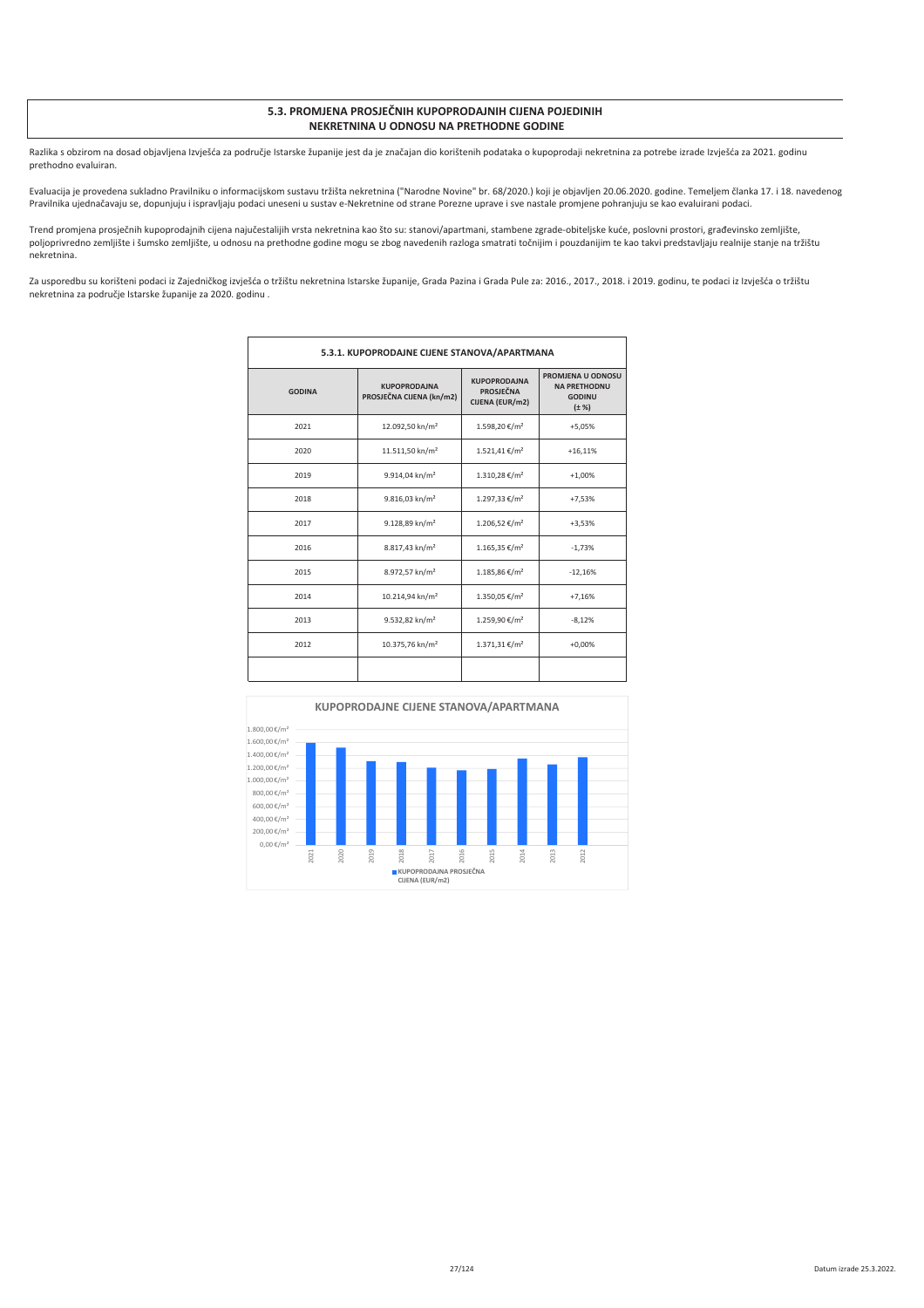| 5.3.2. KUPOPRODAJNE CIJENE STAMBENIH ZGRADA (OBITELJSKIH KUĆA) |                                                              |                                                                         |                                                                         |  |  |  |  |
|----------------------------------------------------------------|--------------------------------------------------------------|-------------------------------------------------------------------------|-------------------------------------------------------------------------|--|--|--|--|
| <b>GODINA</b>                                                  | <b>KUPOPRODAINA</b><br>PROSJEČNA CIJENA (kn/m <sup>2</sup> ) | <b>KUPOPRODAINA</b><br><b>PROSJEČNA</b><br>CIJENA (EUR/m <sup>2</sup> ) | PROMJENA U ODNOSU<br><b>NA PRETHODNU</b><br><b>GODINU</b><br>$(\pm \%)$ |  |  |  |  |
| 2021                                                           | 3.038,47 kn/m <sup>2</sup>                                   | 401,58 €/m <sup>2</sup>                                                 | $+10,35%$                                                               |  |  |  |  |
| 2020                                                           | 2.753,57 kn/m <sup>2</sup>                                   | 363,92 €/m <sup>2</sup>                                                 | +78,90%                                                                 |  |  |  |  |
| 2019                                                           | 1.539,14 kn/m <sup>2</sup>                                   | 203,42 €/m <sup>2</sup>                                                 | $-11,97%$                                                               |  |  |  |  |
| 2018                                                           | 1.748,52 kn/m <sup>2</sup>                                   | 231,09 €/m <sup>2</sup>                                                 | $+14,94%$                                                               |  |  |  |  |
| 2017                                                           | 1.521,28 kn/m <sup>2</sup>                                   | 201,06 €/m <sup>2</sup>                                                 | $-41,38%$                                                               |  |  |  |  |
| 2016                                                           | 2.595,36 kn/m <sup>2</sup>                                   | 343,02 €/m <sup>2</sup>                                                 | $-43,62%$                                                               |  |  |  |  |
| 2015                                                           | 4.603,69 kn/m <sup>2</sup>                                   | 608,44 €/m <sup>2</sup>                                                 | $-32,62%$                                                               |  |  |  |  |
| 2014                                                           | 6.832,24 kn/m <sup>2</sup>                                   | 902,98 €/m <sup>2</sup>                                                 | $+7,64%$                                                                |  |  |  |  |
| 2013                                                           | 6.347,55 kn/m <sup>2</sup>                                   | 838,92 €/m <sup>2</sup>                                                 | $-7,44%$                                                                |  |  |  |  |
| 2012                                                           | 6.857,89 kn/m <sup>2</sup>                                   | 906,37 $\epsilon/m^2$                                                   | $+0.00%$                                                                |  |  |  |  |
|                                                                |                                                              |                                                                         |                                                                         |  |  |  |  |



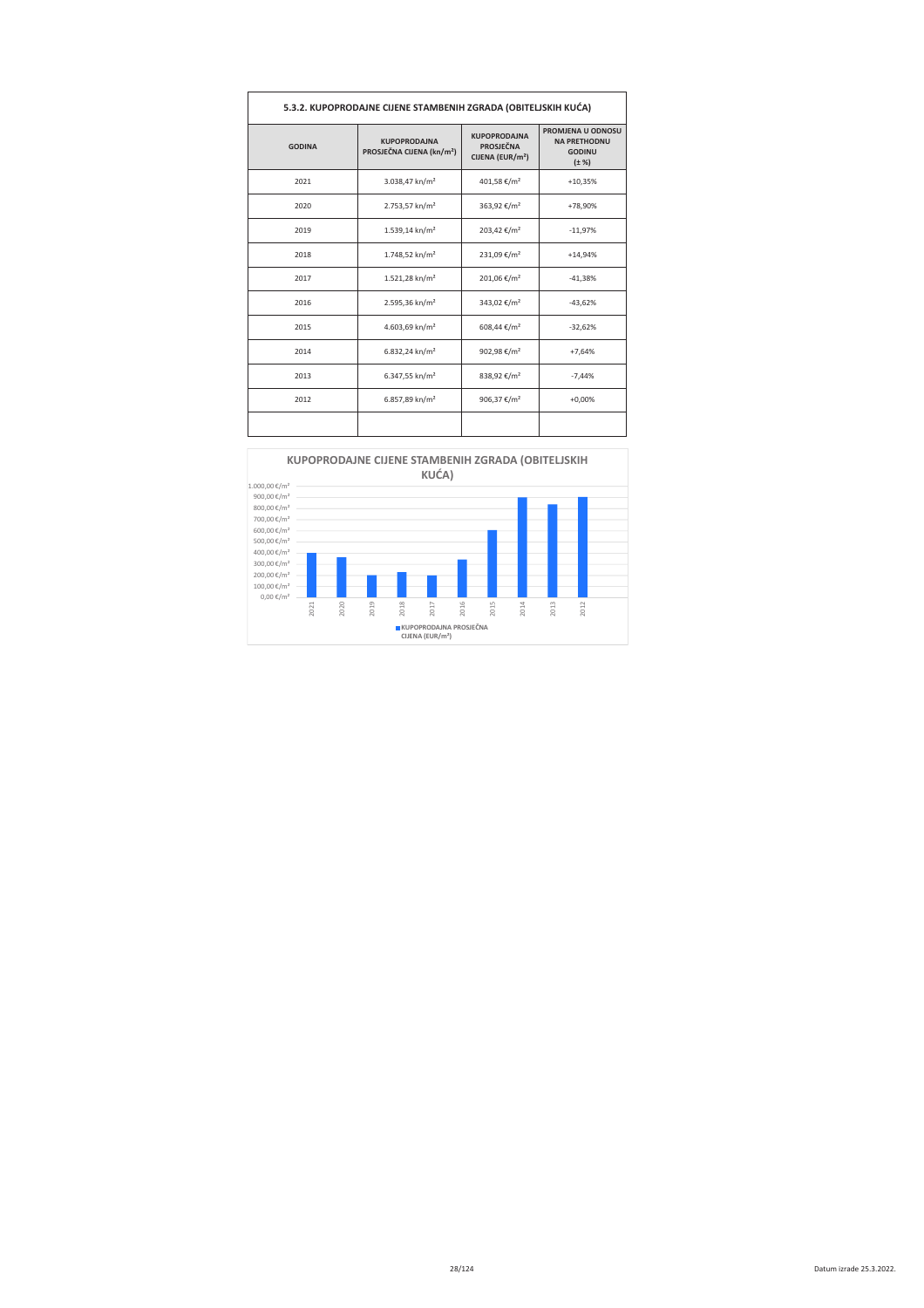| 5.3.3. KUPOPRODAJNE CIJENE POSLOVNIH PROSTORA |                                                                                                                                  |                           |                                                                         |  |  |  |
|-----------------------------------------------|----------------------------------------------------------------------------------------------------------------------------------|---------------------------|-------------------------------------------------------------------------|--|--|--|
| <b>GODINA</b>                                 | <b>KUPOPRODAINA</b><br><b>KUPOPRODAINA</b><br>PROSJEČNA CIJENA<br>PROSJEČNA CIJENA (kn/m <sup>2</sup> )<br>(EUR/m <sup>2</sup> ) |                           | PROMJENA U ODNOSU<br><b>NA PRETHODNU</b><br><b>GODINU</b><br>$(\pm \%)$ |  |  |  |
| 2021                                          | 11.177,78 kn/m <sup>2</sup>                                                                                                      | 1.477,31 €/m <sup>2</sup> | +46,09%                                                                 |  |  |  |
| 2020                                          | 7.651,53 kn/m <sup>2</sup>                                                                                                       | $1.011,26 \in /m^2$       | +273,07%                                                                |  |  |  |
| 2019                                          | 2.050,95 kn/m <sup>2</sup>                                                                                                       | 271,06 €/m <sup>2</sup>   | $-32,08%$                                                               |  |  |  |
| 2018                                          | 3.019,88 kn/m <sup>2</sup>                                                                                                       | 399,12 €/m <sup>2</sup>   | $-41,19%$                                                               |  |  |  |
| 2017                                          | 5.135,31 kn/m <sup>2</sup>                                                                                                       | 678,71 €/m <sup>2</sup>   | $+10.68%$                                                               |  |  |  |
| 2016                                          | 4.639,94 kn/m <sup>2</sup>                                                                                                       | 613,24 €/m <sup>2</sup>   | $-43,67%$                                                               |  |  |  |
| 2015                                          | 8.236,85 kn/m <sup>2</sup>                                                                                                       | 1.088,62 €/m <sup>2</sup> | $-19,84%$                                                               |  |  |  |
| 2014                                          | 10.275,18 kn/m <sup>2</sup>                                                                                                      | 1.358,02 €/m <sup>2</sup> | $+60,37%$                                                               |  |  |  |
| 2013                                          | 6.407,30 kn/m <sup>2</sup>                                                                                                       | 846,82 €/m <sup>2</sup>   | $-52,10%$                                                               |  |  |  |
| 2012                                          | 13.377,16 kn/m <sup>2</sup>                                                                                                      | 1.767.99 €/m <sup>2</sup> | $+0.00%$                                                                |  |  |  |
|                                               |                                                                                                                                  |                           |                                                                         |  |  |  |

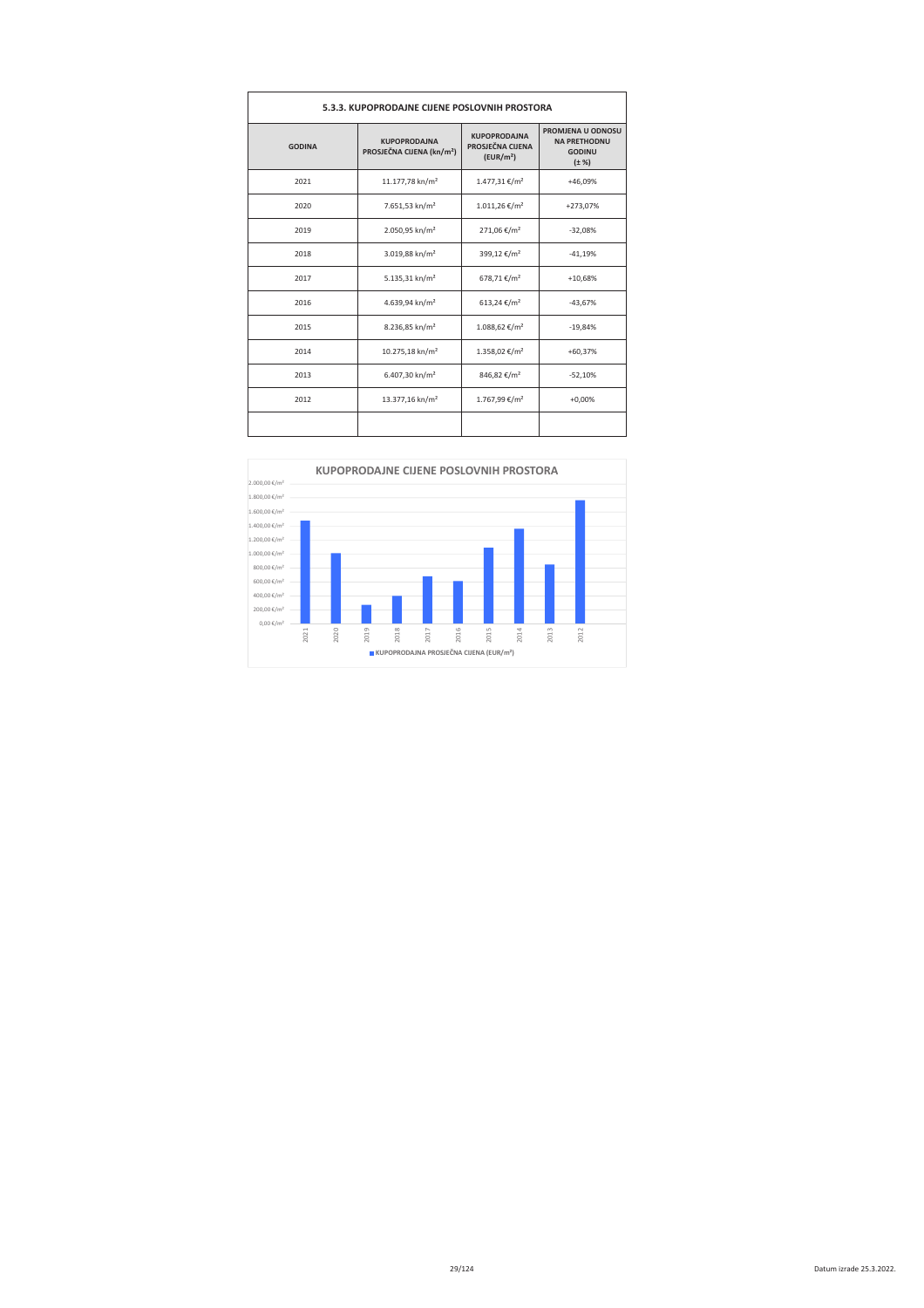| 5.3.4. KUPOPRODAJNE CIJENE GRAĐEVINSKOG ZEMLJIŠTA |                                                                                                                                         |                        |                                                                         |  |  |  |
|---------------------------------------------------|-----------------------------------------------------------------------------------------------------------------------------------------|------------------------|-------------------------------------------------------------------------|--|--|--|
| <b>GODINA</b>                                     | <b>KUPOPRODAINA</b><br><b>KUPOPRODAJNA</b><br><b>PROSJEČNA</b><br>PROSJEČNA CIJENA (kn/m <sup>2</sup> )<br>CIJENA (EUR/m <sup>2</sup> ) |                        | PROMJENA U ODNOSU<br><b>NA PRETHODNU</b><br><b>GODINU</b><br>$(\pm \%)$ |  |  |  |
| 2021                                              | 489,15 kn/m <sup>2</sup>                                                                                                                | 64,65 €/m <sup>2</sup> | $-7,92%$                                                                |  |  |  |
| 2020                                              | 531,21 kn/m <sup>2</sup>                                                                                                                | 70,21 €/m <sup>2</sup> | $+3,21%$                                                                |  |  |  |
| 2019                                              | 514,69 kn/m <sup>2</sup>                                                                                                                | 68,02 €/m <sup>2</sup> | $+41,11%$                                                               |  |  |  |
| 2018                                              | 364,75 kn/m <sup>2</sup>                                                                                                                | 48,21 €/m <sup>2</sup> | $+2,07%$                                                                |  |  |  |
| 2017                                              | 357,37 kn/m <sup>2</sup>                                                                                                                | 47,23 €/m <sup>2</sup> | $+17,15%$                                                               |  |  |  |
| 2016                                              | 305,06 kn/m <sup>2</sup>                                                                                                                | 40,32 €/m <sup>2</sup> | $+11,60%$                                                               |  |  |  |
| 2015                                              | 273,36 kn/m <sup>2</sup>                                                                                                                | 36,13 €/m <sup>2</sup> | $-7,06%$                                                                |  |  |  |
| 2014                                              | 294,12 kn/m <sup>2</sup>                                                                                                                | 38,87 €/m <sup>2</sup> | $-0,65%$                                                                |  |  |  |
| 2013                                              | 296,05 kn/m <sup>2</sup>                                                                                                                | 39,13 €/m <sup>2</sup> | $+7,37%$                                                                |  |  |  |
| 2012                                              | 275,73 kn/m <sup>2</sup>                                                                                                                | 36,44 €/m <sup>2</sup> | $+0,00%$                                                                |  |  |  |
|                                                   |                                                                                                                                         |                        |                                                                         |  |  |  |

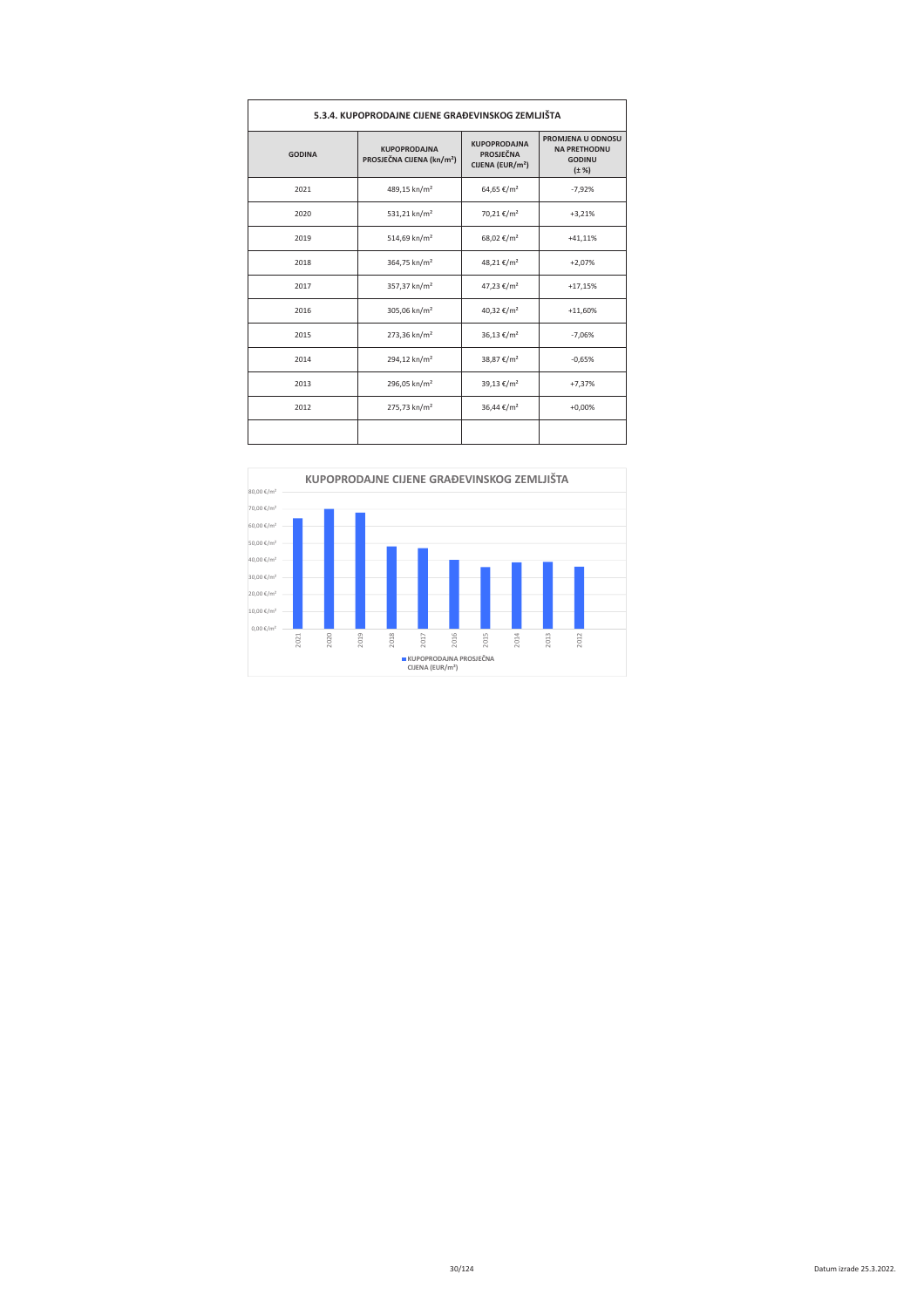| 5.3.5. KUPOPRODAJNE CIJENE POLJOPRIVREDNOG ZEMLJIŠTA |                                                                                                                                         |                            |                                                                         |  |  |  |
|------------------------------------------------------|-----------------------------------------------------------------------------------------------------------------------------------------|----------------------------|-------------------------------------------------------------------------|--|--|--|
| <b>GODINA</b>                                        | <b>KUPOPRODAJNA</b><br><b>KUPOPRODAJNA</b><br><b>PROSJEČNA</b><br>PROSJEČNA CIJENA (kn/m <sup>2</sup> )<br>CIJENA (EUR/m <sup>2</sup> ) |                            | PROMJENA U ODNOSU<br><b>NA PRETHODNU</b><br><b>GODINU</b><br>$(\pm \%)$ |  |  |  |
| 2021                                                 | 21,48 kn/m <sup>2</sup>                                                                                                                 | 2,84 €/m <sup>2</sup>      | $+13,45%$                                                               |  |  |  |
| 2020                                                 | 18,94 kn/m <sup>2</sup>                                                                                                                 | 2,50 €/m <sup>2</sup>      | $-7,04%$                                                                |  |  |  |
| 2019                                                 | 20,37 kn/m <sup>2</sup>                                                                                                                 | 2,69 €/m <sup>2</sup>      | +34,79%                                                                 |  |  |  |
| 2018                                                 | $15,11$ kn/m <sup>2</sup>                                                                                                               | 2,00 €/m <sup>2</sup>      | $-7,33%$                                                                |  |  |  |
| 2017                                                 | $16,31$ kn/m <sup>2</sup>                                                                                                               | $2,16 \in /m^2$            | $-14,42%$                                                               |  |  |  |
| 2016                                                 | 19,06 kn/m <sup>2</sup>                                                                                                                 | 2,52 €/m <sup>2</sup>      | $+17,48%$                                                               |  |  |  |
| 2015                                                 | 16,22 kn/m <sup>2</sup>                                                                                                                 | $2,14 \in /m^2$            | $+10,71%$                                                               |  |  |  |
| 2014                                                 | 14,65 kn/m <sup>2</sup>                                                                                                                 | $1,94 \in /m^2$            | $+49.42%$                                                               |  |  |  |
| 2013                                                 | $9,80 \text{ km/m}^2$                                                                                                                   | $1,30 \in /m^2$            | $+3,13%$                                                                |  |  |  |
| 2012                                                 | $9,51$ kn/m <sup>2</sup>                                                                                                                | $1,26 \in$ /m <sup>2</sup> | $+0,00%$                                                                |  |  |  |
|                                                      |                                                                                                                                         |                            |                                                                         |  |  |  |

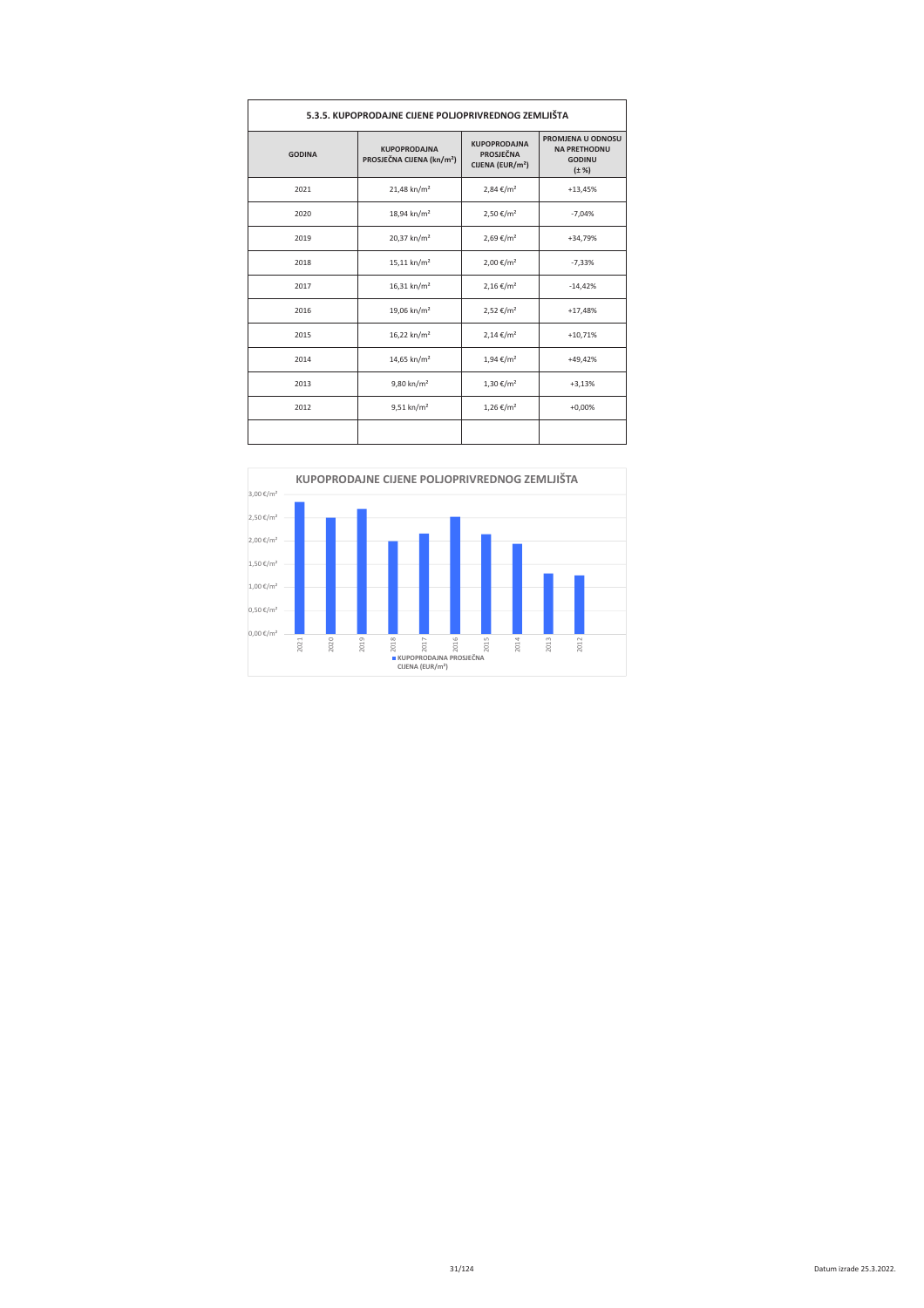| 5.3.6. KUPOPRODAJNE CIJENE ŠUMSKOG ZEMLJIŠTA |                                                              |                                                                         |                                                                         |  |  |  |
|----------------------------------------------|--------------------------------------------------------------|-------------------------------------------------------------------------|-------------------------------------------------------------------------|--|--|--|
| <b>GODINA</b>                                | <b>KUPOPRODAJNA</b><br>PROSJEČNA CIJENA (kn/m <sup>2</sup> ) | <b>KUPOPRODAINA</b><br><b>PROSJEČNA</b><br>CIJENA (EUR/m <sup>2</sup> ) | PROMJENA U ODNOSU<br><b>NA PRETHODNU</b><br><b>GODINU</b><br>$(\pm \%)$ |  |  |  |
| 2021                                         | 27,15 kn/m <sup>2</sup>                                      | 3,59 €/m <sup>2</sup>                                                   | $+3,77%$                                                                |  |  |  |
| 2020                                         | 26,16 kn/m <sup>2</sup>                                      | 3,46 €/m <sup>2</sup>                                                   | $+36,27%$                                                               |  |  |  |
| 2019                                         | 19,20 kn/m <sup>2</sup>                                      | $2,54 \in /m^2$                                                         | $+7,02%$                                                                |  |  |  |
| 2018                                         | 17,94 kn/m <sup>2</sup>                                      | $2,37 \notin /m^2$                                                      | $-12,60%$                                                               |  |  |  |
| 2017                                         | 20,53 kn/m <sup>2</sup>                                      | $2,71 \in /m^2$                                                         | $+8,57%$                                                                |  |  |  |
| 2016                                         | 18,91 kn/m <sup>2</sup>                                      | 2,50 €/m <sup>2</sup>                                                   | $-2,03%$                                                                |  |  |  |
| 2015                                         | 19,30 kn/m <sup>2</sup>                                      | 2,55 €/m <sup>2</sup>                                                   | +36,60%                                                                 |  |  |  |
| 2014                                         | $14,13$ kn/m <sup>2</sup>                                    | $1,87 \notin / m^2$                                                     | $+34,16%$                                                               |  |  |  |
| 2013                                         | 10,53 kn/ $m2$                                               | 1,39 €/m <sup>2</sup>                                                   | $-1,80%$                                                                |  |  |  |
| 2012                                         | 10,72 kn/m <sup>2</sup>                                      | $1,42 \notin /m^2$                                                      | $+0,00%$                                                                |  |  |  |
|                                              |                                                              |                                                                         |                                                                         |  |  |  |

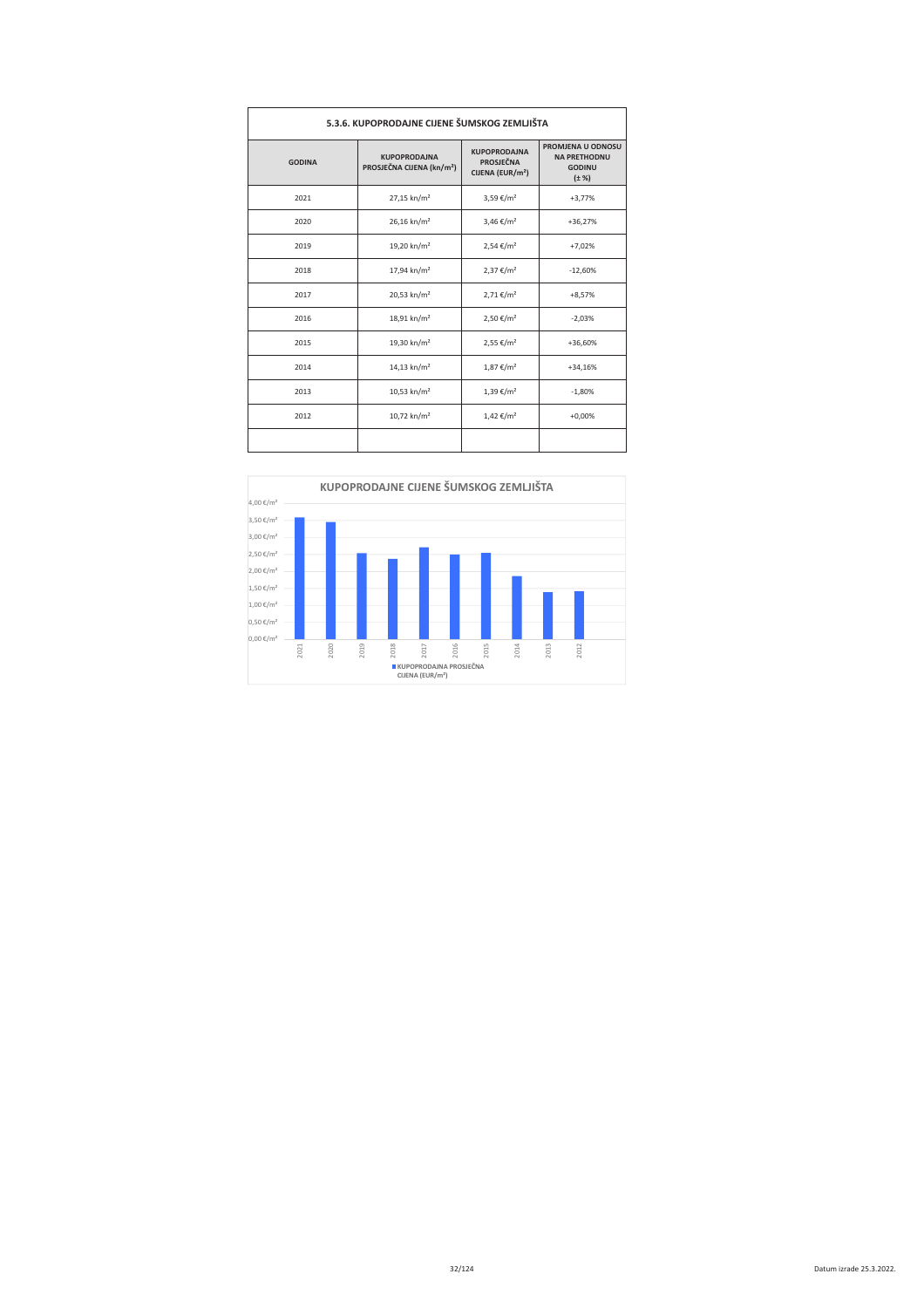# **6. NAJAM NEKRETNINA**

Tijekom 2021. godine je po prvi puta prilikom evaluacije podataka u sustavu e-Nekretnine, uz veliki priliv ugovora od strane nadležne Ispostave Porezne uprave, izvršeno povezivanje nepovezanih .<br>ugovora sa nekretninom iz Liste ugovora za najučestalije vrste nekretnina: stan/apartman i stambena zgrada-obiteljska kuća.

Posljedično navedenom nema podataka za prikaz promjene prosječnih cijena najma pojedinih nekretnina u odnosu na prethodne godine, za koje također zbog velikog priliva ugovora nije vršeno povezivanje nepovezanih ugovora sa nekretninom.

 $\overline{1}$ 

25.000,00

 $20.000,00 €$ 

15.000,00 €  $10.000,00 \in$ 

 $5.000,00$ 

 $0,00 \in$ 

 $ST - stan/anartman$ 

| 6.1. REKAPITULACIJA NAJMA PO VRSTI NEKRETNINE ZA RAZDOBLJE OD OD 01.01.2021. DO 31.12.2021. |                      |                                                        |                                                          |                                                     |                                                   |                              |                                                              |
|---------------------------------------------------------------------------------------------|----------------------|--------------------------------------------------------|----------------------------------------------------------|-----------------------------------------------------|---------------------------------------------------|------------------------------|--------------------------------------------------------------|
| <b>VRSTA NEKRETNINE</b>                                                                     | NAJAM (broj ugovora) | <b>UKUPNA UGOVORENA</b><br>MJESEČNA NAJAMNINA<br>(UKN) | <b>UKUPNA UGOVORENA</b><br>MJESEČNA NAJAMNINA<br>(U EUR) | POVRŠINA U<br><b>PROMETU</b><br>(u m <sup>2</sup> ) | PROSJEČNA MJESEČNA<br>NAJAMNINA kn/m <sup>2</sup> | NAJAMNINA EUR/m <sup>2</sup> | PROSJEČNA MJESEČNA U ODNOSU NA PRETHODNU GODINU<br>$(\pm\%)$ |
| ST-stan/apartman                                                                            | 154                  | 292.856,64 kn                                          | 38.705,29€                                               | 7.590,30 m <sup>2</sup>                             | 38,58 kn/m <sup>2</sup>                           | 5,10 €/m <sup>2</sup>        | $+0,00%$                                                     |
| OK - stambena zgrada<br>(kuća)                                                              | $\overline{2}$       | 8.440,00 kn                                            | 1.115,47€                                                | $235,00 \text{ m}^2$                                | 35,91 kn/m <sup>2</sup>                           | 4,75 €/m <sup>2</sup>        | $+0,00%$                                                     |
| VIK - nekretn. za povr.<br>boravak                                                          | 0                    | 0,00 kn                                                | 0,00€                                                    | $0,00 \text{ m}^2$                                  | $0,00 \text{ km/m}^2$                             | $0,00 \in /m^2$              | $+0,00%$                                                     |
| <b>UKUPNO OBRAĐENIH:</b>                                                                    | 156                  |                                                        |                                                          |                                                     |                                                   |                              |                                                              |
| <b>UKUPNO U ZKC:</b>                                                                        | $\overline{3}$       |                                                        |                                                          |                                                     |                                                   |                              |                                                              |
| 45.000,00€                                                                                  |                      |                                                        | REKAPITULACIJA NAJMA PO VRSTI NEKRETNINE                 |                                                     |                                                   |                              |                                                              |
| 40.000,00€                                                                                  |                      |                                                        |                                                          |                                                     |                                                   |                              |                                                              |
| 35.000,00€<br>30.000,00€                                                                    |                      |                                                        |                                                          |                                                     |                                                   |                              |                                                              |

**Contract Contract** 

OK – stambena zgrada (kuća)

÷.

VIK - nekretn za novr horavak

■ UKUPNA UGOVORENA<br>MJESEČNA NAJAMNINA (U EUR)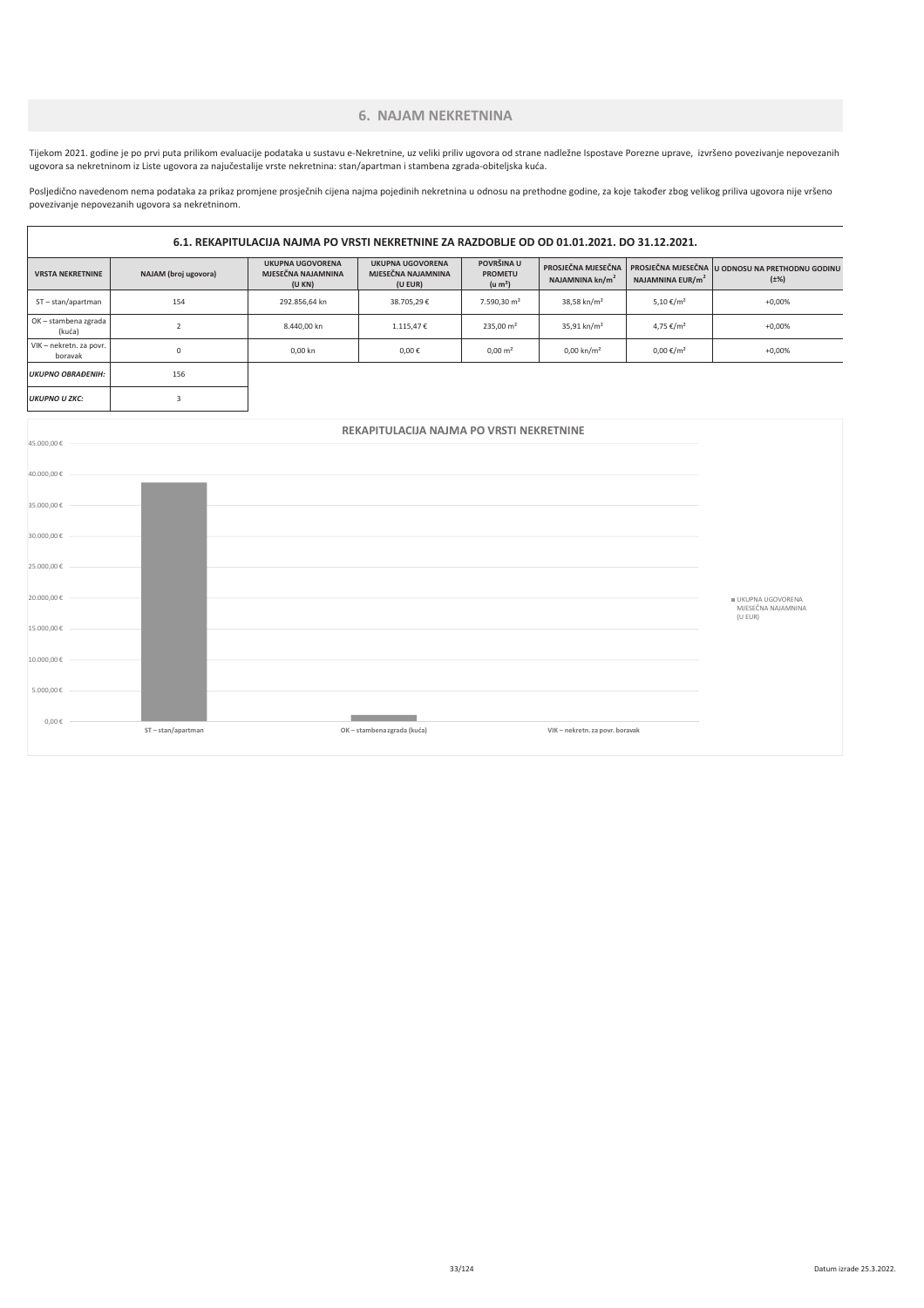# 6.2. REKAPITULACIJA NAJMA PO VRSTAMA NEKRETNINA, POVRŠINI, ETAŽI I GRADU/OPĆINI ZA RAZDOBLJE OD OD 01.01.2021. DO 31.12.2021.

| 6.2.1. ST - STAN/APARTMAN - NAJAM                                                                             |               |                                               |                                                     |                                                   |                                                    |  |  |
|---------------------------------------------------------------------------------------------------------------|---------------|-----------------------------------------------|-----------------------------------------------------|---------------------------------------------------|----------------------------------------------------|--|--|
| <b>UKUPNA UGOVORENA</b><br>UKUPAN BROJ OBRAĐENIH UGOVORA<br>MJESEČNA NAJAMNINA<br>O NAJMU<br>(U EUR)<br>(UKN) |               | <b>UKUPNA UGOVORENA</b><br>MJESEČNA NAJAMNINA | POVRŠINA U<br><b>PROMETU</b><br>(u m <sup>2</sup> ) | PROSJEČNA MJESEČNA<br>NAJAMNINA kn/m <sup>2</sup> | PROSJEČNA MJESEČNA<br>NAJAMNINA EUR/m <sup>2</sup> |  |  |
| 154                                                                                                           | 292.856.64 kn | 38.705.29€                                    | 7.590.30 m <sup>2</sup>                             | 38,58 kn/m <sup>2</sup>                           | 5,10 €/m <sup>2</sup>                              |  |  |

### 6.2.2. ST - STAN/APARTMAN - NAJAM PO POVRŠINI NEKRETNINE

| POVRŠINA STANA/APARTMANA (m <sup>2</sup> ) | <b>NAJAM</b><br>(broj ugovora) | <b>UKUPNA UGOVORENA</b><br>MJESEČNA NAJAMNINA<br>(U KN) | <b>UKUPNA</b><br><b>UGOVORENA</b><br><b>MJESEČNA</b><br><b>NAJAMNINA</b><br>(U EUR) | POVRŠINA U PROMETU<br>(u m <sup>2</sup> ) | NAJAMNINA kn/m <sup>2</sup> | <b>PROSJEČNA MJESEČNA   PROSJEČNA MJESEČNA NAJAMNINA</b><br>EUR/m <sup>2</sup> |
|--------------------------------------------|--------------------------------|---------------------------------------------------------|-------------------------------------------------------------------------------------|-------------------------------------------|-----------------------------|--------------------------------------------------------------------------------|
| od 15 m <sup>2</sup> do 24 m <sup>2</sup>  | 11                             | 12.470,00 kn                                            | 1.648,09€                                                                           | $229,31 \text{ m}^2$                      | 54,38 kn/m <sup>2</sup>     | 7,19 €/m <sup>2</sup>                                                          |
| od 25 m <sup>2</sup> do 39 m <sup>2</sup>  | 34                             | 49.239,46 kn                                            | 6.507,71€                                                                           | $1.099,99 \text{ m}^2$                    | 44,76 kn/m <sup>2</sup>     | 5,92 €/m <sup>2</sup>                                                          |
| od 40 m <sup>2</sup> do 59 m <sup>2</sup>  | 58                             | 117.133.14 kn                                           | 15.480,86€                                                                          | 2.783,84 m <sup>2</sup>                   | 42.08 kn/m <sup>2</sup>     | 5,56 €/m <sup>2</sup>                                                          |
| od 60 m <sup>2</sup> do 74 m <sup>2</sup>  | 31                             | 70.485,93 kn                                            | 9.315,75€                                                                           | $2.026,58$ m <sup>2</sup>                 | 34,78 kn/m <sup>2</sup>     | 4,60 €/m <sup>2</sup>                                                          |
| od 75 m <sup>2</sup> do 119 m <sup>2</sup> | 13                             | 37.031,21 kn                                            | 4.894,22€                                                                           | $1.149.32 \text{ m}^2$                    | $32.22$ kn/m <sup>2</sup>   | 4,26 €/m <sup>2</sup>                                                          |
| površine veće od 120 m <sup>2</sup>        |                                | 3.446,90 kn                                             | 455,56€                                                                             | 242,76 m <sup>2</sup>                     | 14,20 kn/m <sup>2</sup>     | $1,88 \notin / m^2$                                                            |

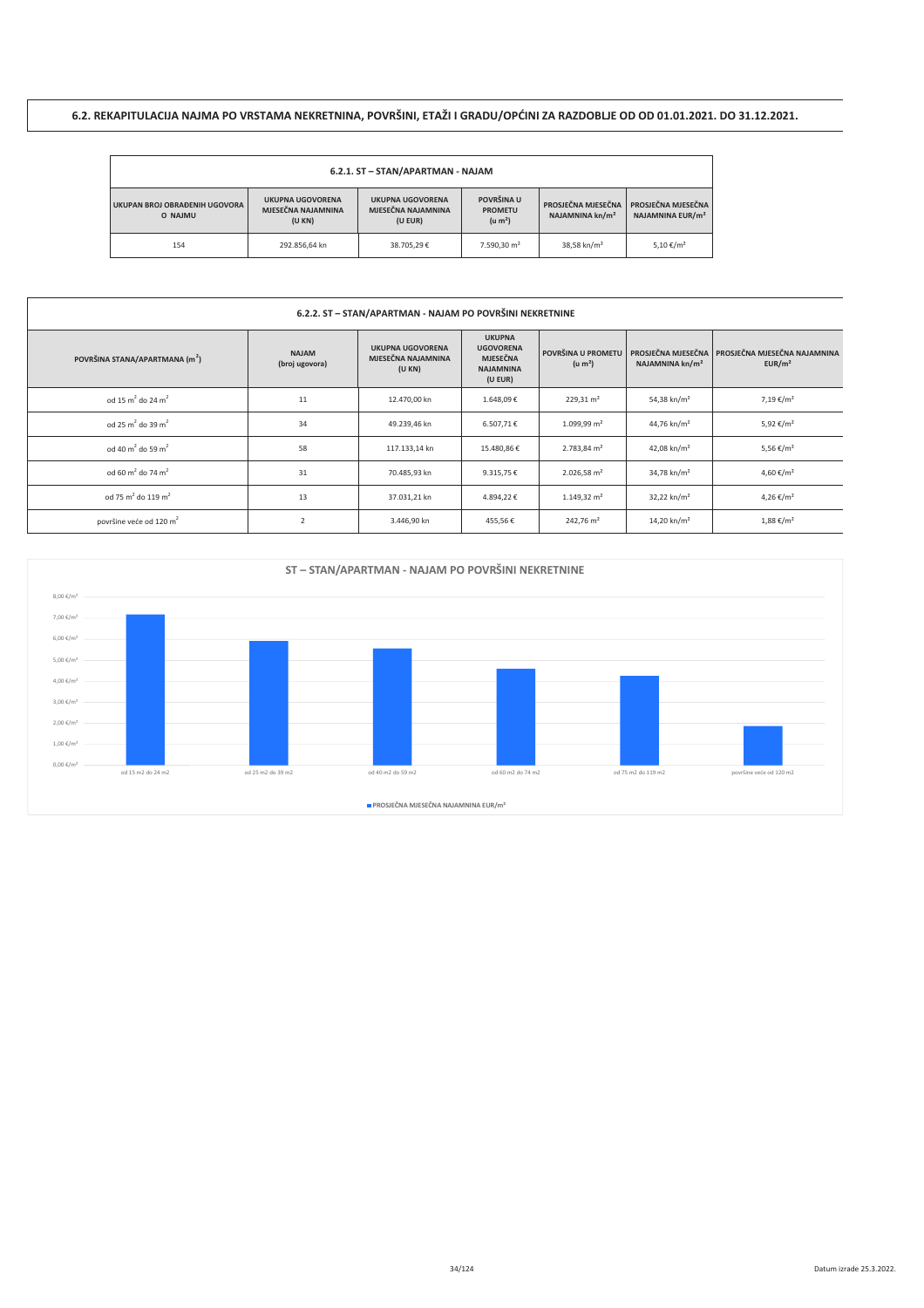| 6.2.3. ST - STAN/APARTMAN NAJAM PO ETAŽI NA KOJOJ SE NEKRETNINA NALAZI |                                |                                                        |                                                                                     |                                           |                             |                                                                         |  |
|------------------------------------------------------------------------|--------------------------------|--------------------------------------------------------|-------------------------------------------------------------------------------------|-------------------------------------------|-----------------------------|-------------------------------------------------------------------------|--|
| ETAŽA STANA/APARTMANA                                                  | <b>NAJAM</b><br>(broj ugovora) | <b>UKUPNA UGOVORENA</b><br>MJESEČNA NAJAMNINA<br>(UKN) | <b>UKUPNA</b><br><b>UGOVORENA</b><br><b>MJESEČNA</b><br><b>NAJAMNINA</b><br>(U EUR) | POVRŠINA U<br>PROMETU (u m <sup>2</sup> ) | NAJAMNINA kn/m <sup>2</sup> | PROSJEČNA MJESEČNA   PROSJEČNA MJESEČNA NAJAMNINA<br>EUR/m <sup>2</sup> |  |
| Podrum                                                                 | $\mathsf 0$                    | 0,00 kn                                                | $0,00 \in$                                                                          | $0,00 \text{ m}^2$                        | $0,00 \text{ km/m}^2$       | $0,00 \in /m^2$                                                         |  |
| Suteren                                                                | $\mathsf{O}\xspace$            | 0,00 kn                                                | $0,00 \in$                                                                          | $0,00 \text{ m}^2$                        | $0,00 \text{ km/m}^2$       | $0,00 \notin /m^2$                                                      |  |
| Prizemlje                                                              | 21                             | 48.485,46 kn                                           | 6.408,06€                                                                           | $1.333,39$ m <sup>2</sup>                 | 36,36 kn/m <sup>2</sup>     | $4,81 \notin /m^2$                                                      |  |
| 1. kat                                                                 | 17                             | 42.315,75 kn                                           | 5.592,65€                                                                           | 950,27 $m2$                               | 44,53 kn/m <sup>2</sup>     | 5,89 €/m <sup>2</sup>                                                   |  |
| 2. kat                                                                 | 10                             | 23.845,24 kn                                           | 3.151,50€                                                                           | 587,81 m <sup>2</sup>                     | 40,57 kn/m <sup>2</sup>     | 5,36 €/m <sup>2</sup>                                                   |  |
| 3. kat                                                                 | 3                              | 8.028,66 kn                                            | 1.061,10€                                                                           | $127,34 \text{ m}^2$                      | 63,05 kn/m <sup>2</sup>     | 8,33 €/m <sup>2</sup>                                                   |  |
| 4. kat                                                                 | $\mathbf{1}$                   | 2.631,61 kn                                            | 347,81€                                                                             | 54,84 m <sup>2</sup>                      | 47,99 kn/m <sup>2</sup>     | 6,34 €/m <sup>2</sup>                                                   |  |
| 5. kat                                                                 | $\mathsf 0$                    | 0,00 kn                                                | $0,00 \in$                                                                          | $0,00 \text{ m}^2$                        | $0,00 \text{ km/m}^2$       | $0,00 \in /m^2$                                                         |  |
| 6. kat                                                                 | $\mathsf 0$                    | 0,00 kn                                                | 0,00€                                                                               | $0,00 \text{ m}^2$                        | $0,00 \text{ km/m}^2$       | $0,00 \in /m^2$                                                         |  |
| 7. kat                                                                 | $\mathsf 0$                    | 0,00 kn                                                | $0,00 \in$                                                                          | $0,00 \text{ m}^2$                        | $0,00 \text{ km/m}^2$       | $0,00 \in /m^2$                                                         |  |
| 8. kat                                                                 | $\mathsf{O}\xspace$            | 0,00 kn                                                | $0,00 \in$                                                                          | $0,00 \text{ m}^2$                        | $0,00 \text{ km/m}^2$       | $0,00 \notin /m^2$                                                      |  |
| > od 8. kata                                                           | $\mathsf 0$                    | 0,00 kn                                                | $0,00 \in$                                                                          | $0,00 \text{ m}^2$                        | $0,00 \text{ km/m}^2$       | $0,00 \notin /m^2$                                                      |  |
| Stambeno potkrovlje                                                    | $\overline{2}$                 | 3.523,52 kn                                            | 465,68€                                                                             | 75,80 m <sup>2</sup>                      | 46,48 kn/m <sup>2</sup>     | $6,14 \in / m^2$                                                        |  |



#### Datum izrade 25.3.2022.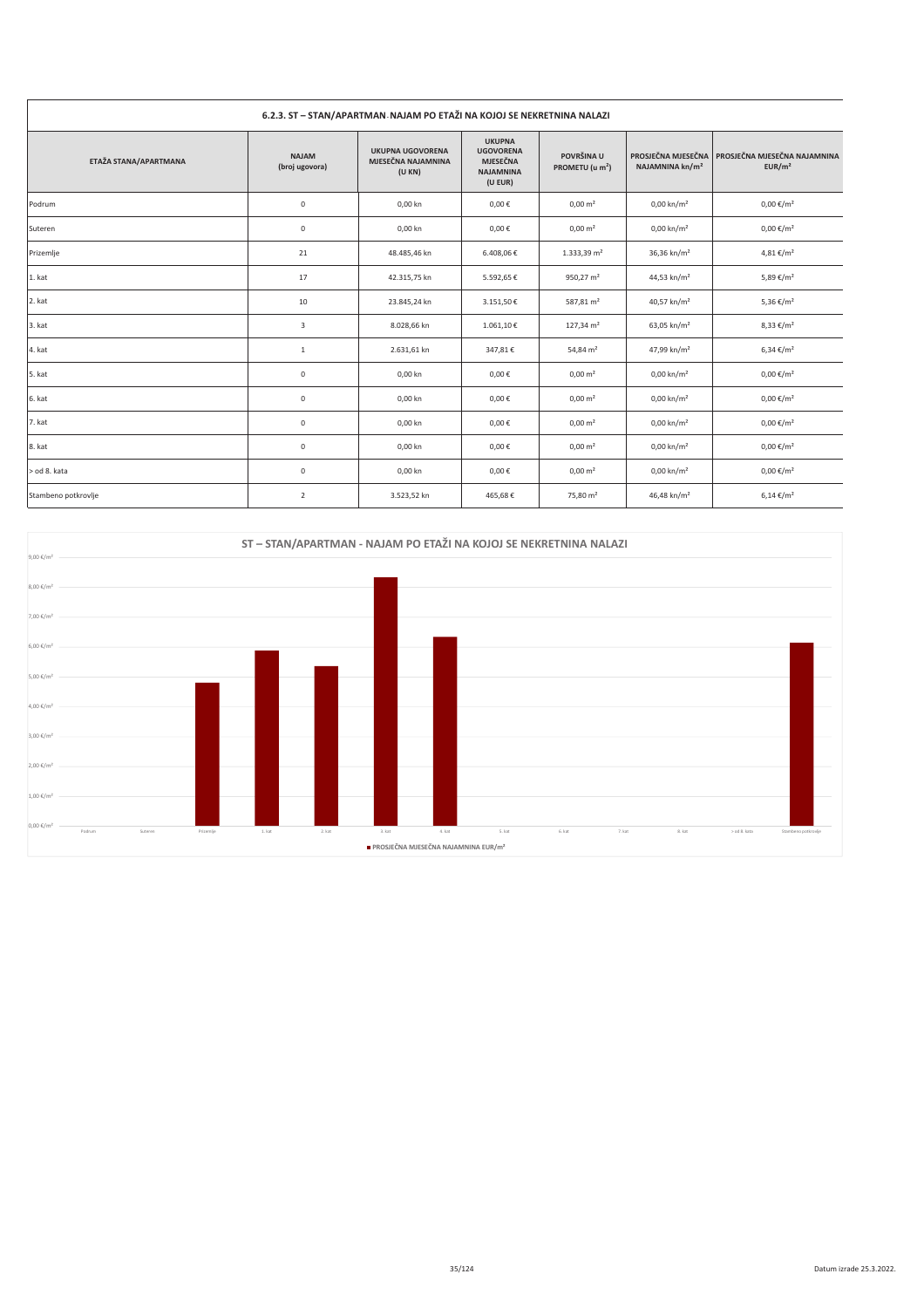|                          | 6.2.4. ST - STAN/APARTMAN - NAJAM U POJEDINIM GRADOVIMA/ OPĆINAMA |                                |                                                        |                                                                                     |                                           |                                                   |                                                    |
|--------------------------|-------------------------------------------------------------------|--------------------------------|--------------------------------------------------------|-------------------------------------------------------------------------------------|-------------------------------------------|---------------------------------------------------|----------------------------------------------------|
|                          | GRAD/OPĆINA/NASELJE                                               | <b>NAJAM</b><br>(broj ugovora) | <b>UKUPNA UGOVORENA</b><br>MJESEČNA NAJAMNINA<br>(UKN) | <b>UKUPNA</b><br><b>UGOVORENA</b><br><b>MJESEČNA</b><br><b>NAJAMNINA</b><br>(U EUR) | POVRŠINA U PROMETU<br>(u m <sup>2</sup> ) | PROSJEČNA MJESEČNA<br>NAJAMNINA kn/m <sup>2</sup> | PROSJEČNA MJESEČNA NAJAMNINA<br>EUR/m <sup>2</sup> |
|                          | BRTONIGLA - VERTENEGLIO                                           | $\overline{2}$                 | 5.269,88 kn                                            | 696,49€                                                                             | $108,00 \text{ m}^2$                      | 48,80 kn/m <sup>2</sup>                           | $6,45 \in$ /m <sup>2</sup>                         |
|                          | <b>BUJE - BUIE</b>                                                | $\overline{7}$                 | 9.607,71 kn                                            | 1.269,80€                                                                           | 332,65 m <sup>2</sup>                     | 28,88 kn/m <sup>2</sup>                           | 3,82 €/m <sup>2</sup>                              |
|                          | <b>BUZET</b>                                                      | 5                              | 12.225,48 kn                                           | 1.615,78€                                                                           | $228,51 \text{ m}^2$                      | 53,50 kn/m <sup>2</sup>                           | 7,07 €/m <sup>2</sup>                              |
|                          | <b>FUNTANA - FONTANE</b>                                          | $\sqrt{4}$                     | 9.819,57 kn                                            | 1.297,80€                                                                           | $216,25 \text{ m}^2$                      | 45,41 kn/m <sup>2</sup>                           | 6,00 €/m <sup>2</sup>                              |
|                          | KAROJBA                                                           | $1\,$                          | 700,00 kn                                              | 92,52€                                                                              | $30,00 \text{ m}^2$                       | 23,33 kn/m <sup>2</sup>                           | $3,08 \notin /m^2$                                 |
| LABIN                    |                                                                   | 9                              | 15.707,59 kn                                           | 2.075,99€                                                                           | 448,60 m <sup>2</sup>                     | 35,01 kn/m <sup>2</sup>                           | 4,63 €/m <sup>2</sup>                              |
| MEDULIN                  |                                                                   | $1\,$                          | 1.000,00 kn                                            | 132,16€                                                                             | 54,00 m <sup>2</sup>                      | 18,52 kn/m <sup>2</sup>                           | $2,45 \notin /m^2$                                 |
|                          | NOVIGRAD - CITTANOVA                                              | 15                             | 32.237,81 kn                                           | 4.260,70€                                                                           | $928,13 \text{ m}^2$                      | 34,73 kn/m <sup>2</sup>                           | 4,59 €/m <sup>2</sup>                              |
|                          | POREČ - PARENZO                                                   | 35                             | 72.237,58 kn                                           | 9.547,25€                                                                           | 1.780,89 m <sup>2</sup>                   | 40,56 kn/m <sup>2</sup>                           | 5,36 €/m <sup>2</sup>                              |
|                          | RAŠA                                                              | $\,$ 1 $\,$                    | 2.000,00 kn                                            | 264,33€                                                                             | $60,00 \text{ m}^2$                       | 33,33 kn/m <sup>2</sup>                           | $4,41 \notin /m^2$                                 |
|                          | ROVINJ - ROVIGNO                                                  | 18                             | 47.668,32 kn                                           | 6.300,07€                                                                           | $961,93 \text{ m}^2$                      | 49,55 kn/m <sup>2</sup>                           | $6,55 \in /m^2$                                    |
|                          | SVETA NEDELJA                                                     | $\,$ 1 $\,$                    | 1.000,00 kn                                            | 132,16€                                                                             | $70,00 \text{ m}^2$                       | 14,29 kn/m <sup>2</sup>                           | $1,89 \notin /m^2$                                 |
|                          | TAR-VABRIGA - TORRE-ABREGA                                        | 3                              | 4.000,00 kn                                            | 528,66€                                                                             | $138,00 \text{ m}^2$                      | 28,99 kn/m <sup>2</sup>                           | 3,83 €/m <sup>2</sup>                              |
|                          | UMAG - UMAGO                                                      | 50                             | 76.682,70 kn                                           | 10.134,74€                                                                          | $2.053,34$ m <sup>2</sup>                 | 37,35 kn/m <sup>2</sup>                           | 4,94 €/m <sup>2</sup>                              |
|                          | VIŽINADA - VISINADA                                               | $\,$ 1                         | 1.200,00 kn                                            | 158,60€                                                                             | $120,00 \text{ m}^2$                      | 10,00 kn/m <sup>2</sup>                           | $1,32 \notin /m^2$                                 |
|                          | VRSAR - ORSERA                                                    | $\,1\,$                        | 1.500,00 kn                                            | 198,25€                                                                             | $60,00 \text{ m}^2$                       | 25,00 kn/m <sup>2</sup>                           | 3,30 €/m <sup>2</sup>                              |
| <b>UKUPNO OBRAĐENIH:</b> | 154                                                               |                                |                                                        |                                                                                     |                                           |                                                   |                                                    |
| <b>UKUPNO U ZKC:</b>     | 157                                                               |                                |                                                        |                                                                                     |                                           |                                                   |                                                    |

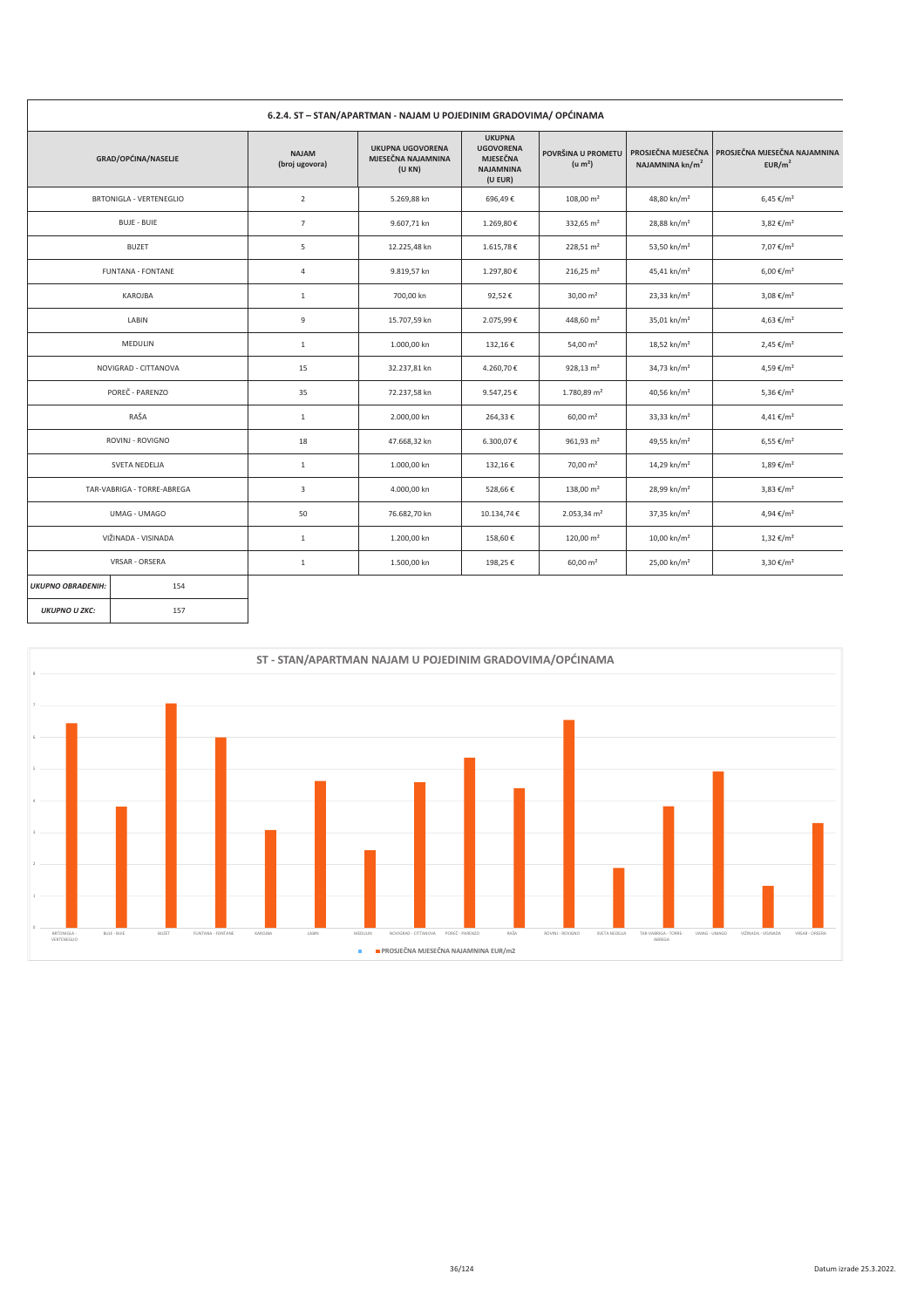| 6.2.5. OK - STAMBENA ZGRADA (OBITELJSKA KUĆA) - NAJAM |                                                                                                                                                                                                                                                                                    |           |                       |                         |                       |  |  |  |  |
|-------------------------------------------------------|------------------------------------------------------------------------------------------------------------------------------------------------------------------------------------------------------------------------------------------------------------------------------------|-----------|-----------------------|-------------------------|-----------------------|--|--|--|--|
| UKUPAN BROJ OBRAĐENIH UGOVORA<br>O NAIMU              | POVRŠINA U<br><b>UKUPNA UGOVORENA</b><br><b>UKUPNA UGOVORENA</b><br>PROSJEČNA MJESEČNA<br>PROSJEČNA MJESEČNA<br>MJESEČNA NAJAMNINA<br>MJESEČNA NAJAMNINA<br><b>PROMETU</b><br>NAJAMNINA EUR/m <sup>2</sup><br>NAJAMNINA $\text{kn/m}^2$<br>(u m <sup>2</sup> )<br>(UKN)<br>(U EUR) |           |                       |                         |                       |  |  |  |  |
|                                                       | 8.440.00 kn                                                                                                                                                                                                                                                                        | 1.115.47€ | 235.00 m <sup>2</sup> | 35,91 kn/m <sup>2</sup> | 4,75 €/m <sup>2</sup> |  |  |  |  |

**r** 

| 6.2.6. OK - STAMBENA ZGRADA (OBITELJSKA KUĆA) - NAJAM PO UKUPNOJ POVRŠINI NEKRETNINE KOJA SE IZNAJMLJUJE |                      |                                                        |                                                                                     |                                                                                   |                                                   |                                                    |  |
|----------------------------------------------------------------------------------------------------------|----------------------|--------------------------------------------------------|-------------------------------------------------------------------------------------|-----------------------------------------------------------------------------------|---------------------------------------------------|----------------------------------------------------|--|
| POVRŠINA IZ ZK.UL.(m <sup>2</sup> ) - obuhvaća površinu zemljišta i<br>tlocrtne površine građevina       | NAJAM (broj ugovora) | <b>UKUPNA UGOVORENA</b><br>MJESEČNA NAJAMNINA<br>(UKN) | <b>UKUPNA</b><br><b>UGOVORENA</b><br><b>MJESEČNA</b><br><b>NAJAMNINA</b><br>(U EUR) | POVRŠINA U PROMETU<br>(u m <sup>2</sup> ) - suvlasnički udio<br>koji je u prometu | PROSJEČNA MJESEČNA<br>NAJAMNINA kn/m <sup>2</sup> | PROSJEČNA MJESEČNA NAJAMNINA<br>EUR/m <sup>2</sup> |  |
| do 100 m2                                                                                                | $\mathsf 0$          | 0,00 kn                                                | $0,00 \in$                                                                          | $0,00 \text{ m}^2$                                                                | $0,00 \text{ km/m}^2$                             | $0,00 \notin /m^2$                                 |  |
| 100 - 150 m2                                                                                             | $\overline{2}$       | 8.440,00 kn                                            | 1.115,47€                                                                           | $235,00 \text{ m}^2$                                                              | 35,91 kn/m <sup>2</sup>                           | 4,75 €/m <sup>2</sup>                              |  |
| 150 - 200 m2                                                                                             | $\mathsf 0$          | 0,00 kn                                                | $0,00 \in$                                                                          | $0,00 \text{ m}^2$                                                                | $0,00 \text{ km/m}^2$                             | $0,00 \in /m^2$                                    |  |
| 200 - 300 m2                                                                                             | $\mathsf 0$          | 0,00 kn                                                | $0,00 \in$                                                                          | $0,00 \text{ m}^2$                                                                | $0,00 \text{ km/m}^2$                             | $0,00 \in /m^2$                                    |  |
| 300 - 400 m2                                                                                             | $\mathsf 0$          | 0,00 kn                                                | $0,00 \in$                                                                          | $0,00 \text{ m}^2$                                                                | $0,00 \text{ km/m}^2$                             | $0,00 \notin /m^2$                                 |  |
| 400 - 500 m2                                                                                             | $\mathsf 0$          | 0,00 kn                                                | $0,00 \in$                                                                          | $0,00 \text{ m}^2$                                                                | $0,00 \text{ km/m}^2$                             | $0,00 \notin /m^2$                                 |  |
| $500 - 600$ m2                                                                                           | $\mathsf 0$          | 0,00 kn                                                | 0,00€                                                                               | $0,00 \text{ m}^2$                                                                | $0,00 \text{ km/m}^2$                             | $0,00 \in /m^2$                                    |  |
| 600 - 800 m2                                                                                             | $\bf 0$              | 0,00 kn                                                | $0,00 \in$                                                                          | $0,00 \text{ m}^2$                                                                | $0,00 \text{ km/m}^2$                             | $0,00 \in /m^2$                                    |  |
| 800 - 1000 m2                                                                                            | $\bf 0$              | 0,00 kn                                                | 0,00€                                                                               | $0,00 \text{ m}^2$                                                                | $0,00 \text{ km/m}^2$                             | $0,00 \in /m^2$                                    |  |
| 1000 - 1500 m2                                                                                           | $\mathsf 0$          | 0,00 kn                                                | $0,00 \in$                                                                          | $0,00 \text{ m}^2$                                                                | $0,00 \text{ km/m}^2$                             | $0,00 \in /m^2$                                    |  |
| 1500 - 2000 m2                                                                                           | $\mathsf 0$          | 0,00 kn                                                | $0,00 \in$                                                                          | $0,00 \text{ m}^2$                                                                | $0,00 \text{ km/m}^2$                             | $0,00 \in /m^2$                                    |  |
| preko 2000 m2                                                                                            | $\mathsf 0$          | 0,00 kn                                                | $0,00 \in$                                                                          | $0,00 \text{ m}^2$                                                                | $0,00 \text{ km/m}^2$                             | $0,00 \in /m^2$                                    |  |

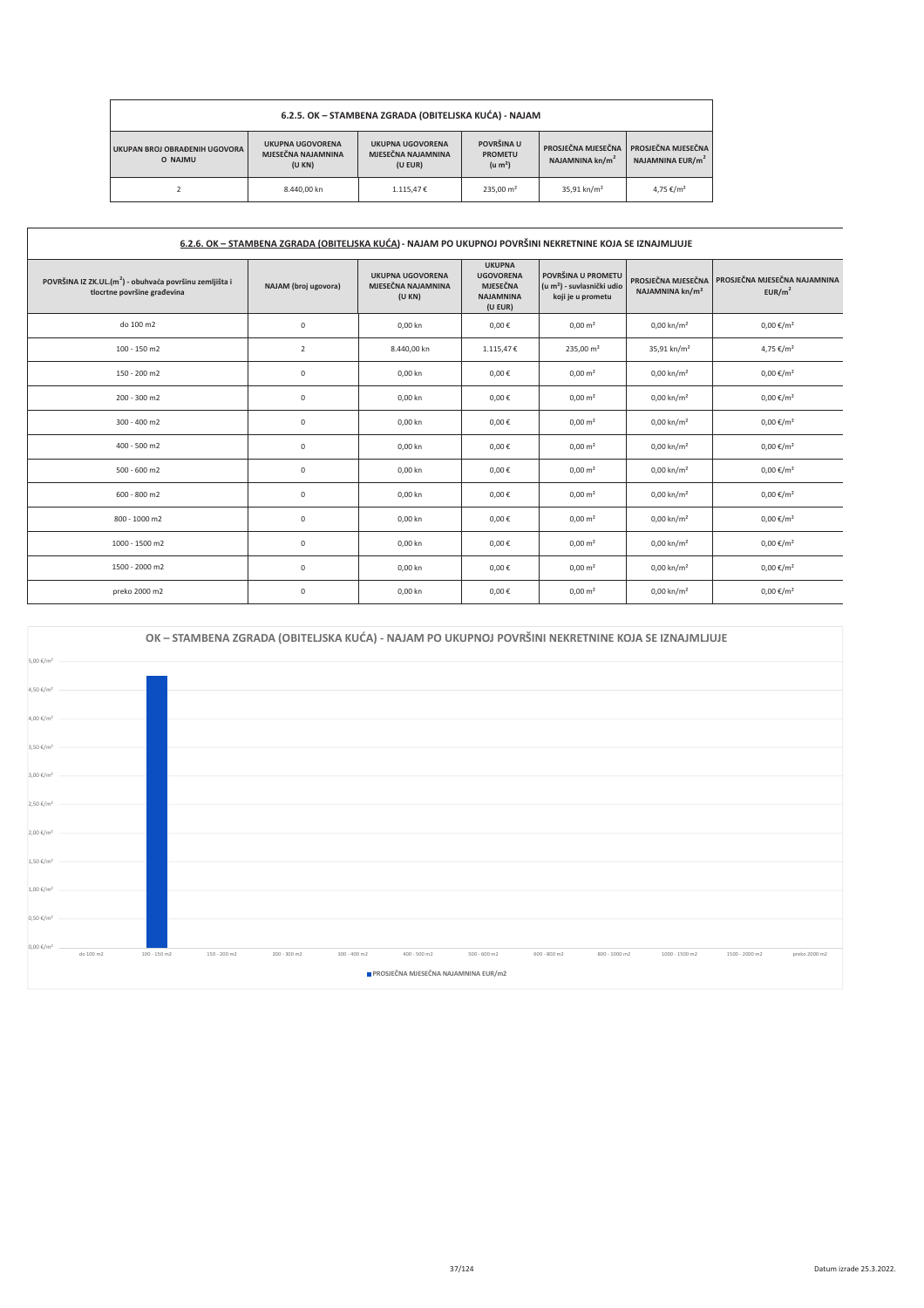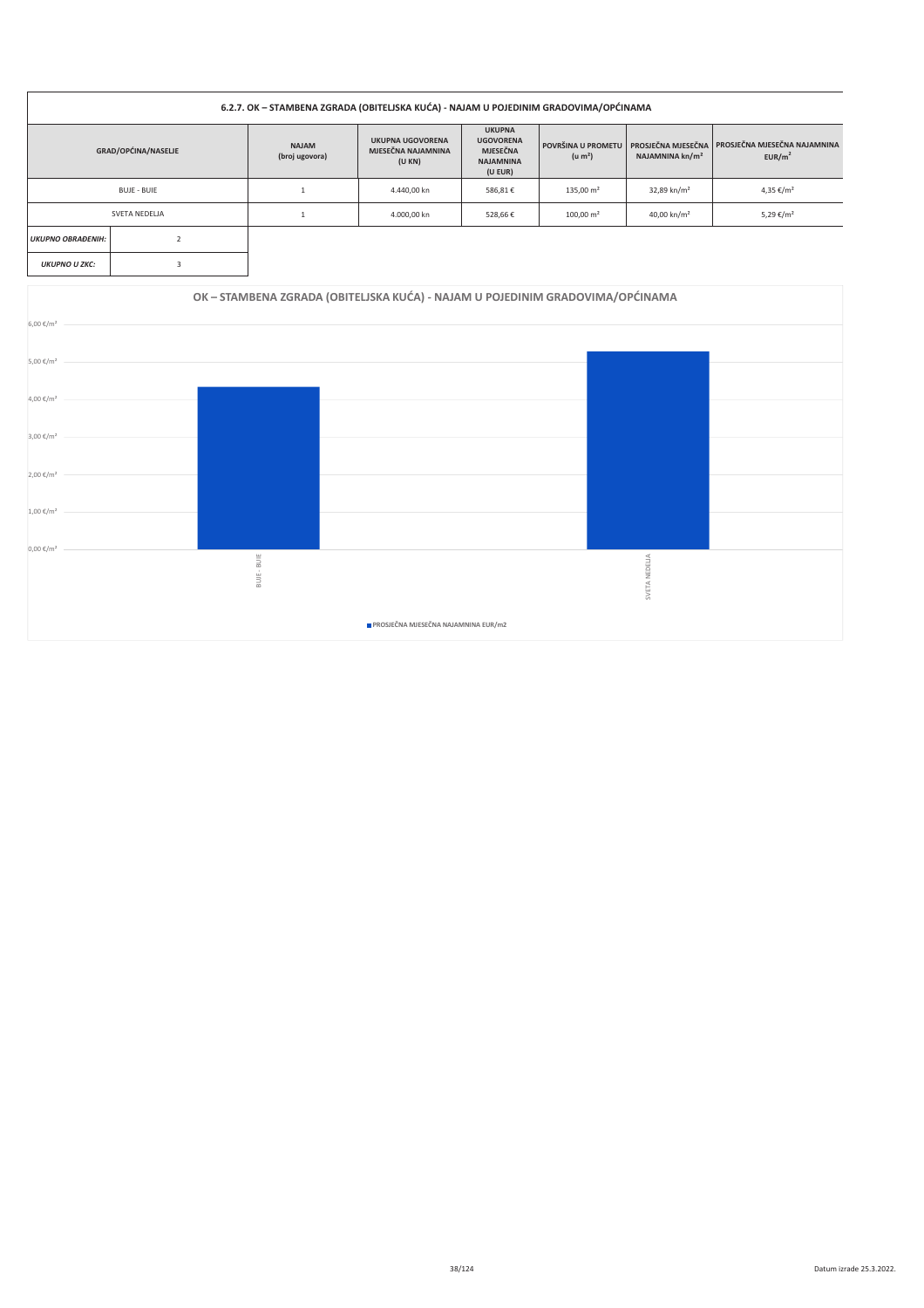# 6.3. PROMJENA PROSJEČNIH CIJENA NAJMA POJEDINIH NEKRETNINA

|               | 6.3.1. CIJENE NAJMA STANOVA/APARTMANA             |                                                              |                                                               |  |  |  |  |  |
|---------------|---------------------------------------------------|--------------------------------------------------------------|---------------------------------------------------------------|--|--|--|--|--|
| <b>GODINA</b> | PROSJEČNA MJESEČNA<br>NAJAMNINA kn/m <sup>2</sup> | PROSJEČNA<br><b>MJESEČNA</b><br>NAJAMNINA EUR/m <sup>2</sup> | PROMJENA U ODNOSU<br><b>NA PRETHODNU</b><br>GODINU $(\pm \%)$ |  |  |  |  |  |
| 2021          | 38,58 kn/m <sup>2</sup>                           | 5,10 €/m <sup>2</sup>                                        | $+0,00%$                                                      |  |  |  |  |  |
| 2020          | $0,00 \text{ km/m}^2$                             | $0,00 \in /m^2$                                              | $+0,00%$                                                      |  |  |  |  |  |
| 2019          | $0,00 \text{ km/m}^2$                             | $0,00 \in /m^2$                                              | $+0,00%$                                                      |  |  |  |  |  |
| 2018          | $0,00 \text{ km/m}^2$                             | $0,00 \in /m^2$                                              | $+0,00%$                                                      |  |  |  |  |  |
| 2017          | $0,00 \text{ km/m}^2$                             | $0,00 \in /m^2$                                              | $+0,00%$                                                      |  |  |  |  |  |
| 2016          | $0,00 \text{ km/m}^2$                             | $0,00 \in /m^2$                                              | $+0,00%$                                                      |  |  |  |  |  |
| 2015          | $0,00 \text{ km/m}^2$                             | $0,00 \in /m^2$                                              | $+0,00%$                                                      |  |  |  |  |  |
| 2014          | $0,00 \text{ km/m}^2$                             | $0,00 \in /m^2$                                              | $+0,00%$                                                      |  |  |  |  |  |
| 2013          | $0,00 \text{ km/m}^2$                             | $0,00 \in /m^2$                                              | $+0,00%$                                                      |  |  |  |  |  |
| 2012          | $0,00 \text{ km/m}^2$                             | $0,00 \in /m^2$                                              | $+0,00%$                                                      |  |  |  |  |  |
|               |                                                   |                                                              |                                                               |  |  |  |  |  |

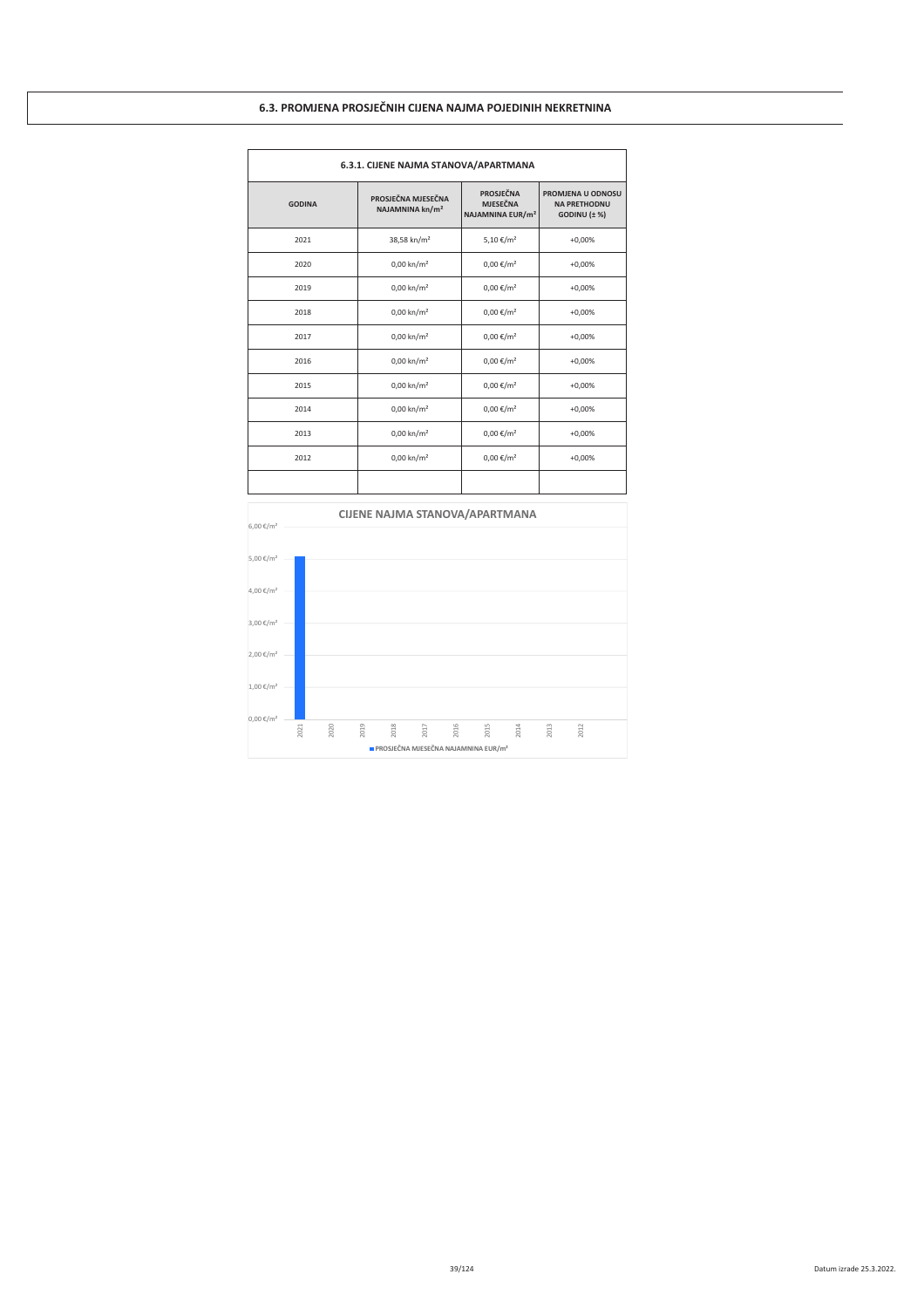| 6.3.2. CIJENE NAJMA STAMBENIH ZGRADA (OBITELJSKA KUĆA) |                                                   |                                                                     |                                                                        |  |  |  |  |  |
|--------------------------------------------------------|---------------------------------------------------|---------------------------------------------------------------------|------------------------------------------------------------------------|--|--|--|--|--|
| <b>GODINA</b>                                          | PROSJEČNA MJESEČNA<br>NAJAMNINA kn/m <sup>2</sup> | <b>PROSJEČNA</b><br><b>MJESEČNA</b><br>NAJAMNINA EUR/m <sup>2</sup> | <b>PROMJENA U ODNOSU</b><br><b>NA PRETHODNU</b><br>$GODINU$ $(\pm \%)$ |  |  |  |  |  |
| 2021                                                   | 35,91 kn/m <sup>2</sup>                           | 4,75 €/m <sup>2</sup>                                               | $+0,00%$                                                               |  |  |  |  |  |
| 2020                                                   | $0,00 \text{ km/m}^2$                             | $0,00 \in /m^2$                                                     | $+0,00%$                                                               |  |  |  |  |  |
| 2019                                                   | $0,00 \text{ km/m}^2$                             | $0,00 \in /m^2$                                                     | $+0,00%$                                                               |  |  |  |  |  |
| 2018                                                   | $0,00 \text{ km/m}^2$                             | $0,00 \in /m^2$                                                     | $+0,00%$                                                               |  |  |  |  |  |
| 2017                                                   | $0,00 \text{ km/m}^2$                             | $0,00 \in /m^2$                                                     | $+0,00%$                                                               |  |  |  |  |  |
| 2016                                                   | $0,00 \text{ km/m}^2$                             | $0,00 \in /m^2$                                                     | $+0,00%$                                                               |  |  |  |  |  |
| 2015                                                   | $0,00 \text{ km/m}^2$                             | $0,00 \in /m^2$                                                     | $+0,00%$                                                               |  |  |  |  |  |
| 2014                                                   | $0,00 \text{ km/m}^2$                             | $0,00 \in /m^2$                                                     | $+0,00%$                                                               |  |  |  |  |  |
| 2013                                                   | $0,00 \text{ km/m}^2$                             | $0,00 \in /m^2$                                                     | $+0,00%$                                                               |  |  |  |  |  |
| 2012                                                   | $0,00 \text{ km/m}^2$                             | $0,00 \in /m^2$                                                     | $+0,00%$                                                               |  |  |  |  |  |
|                                                        |                                                   |                                                                     |                                                                        |  |  |  |  |  |

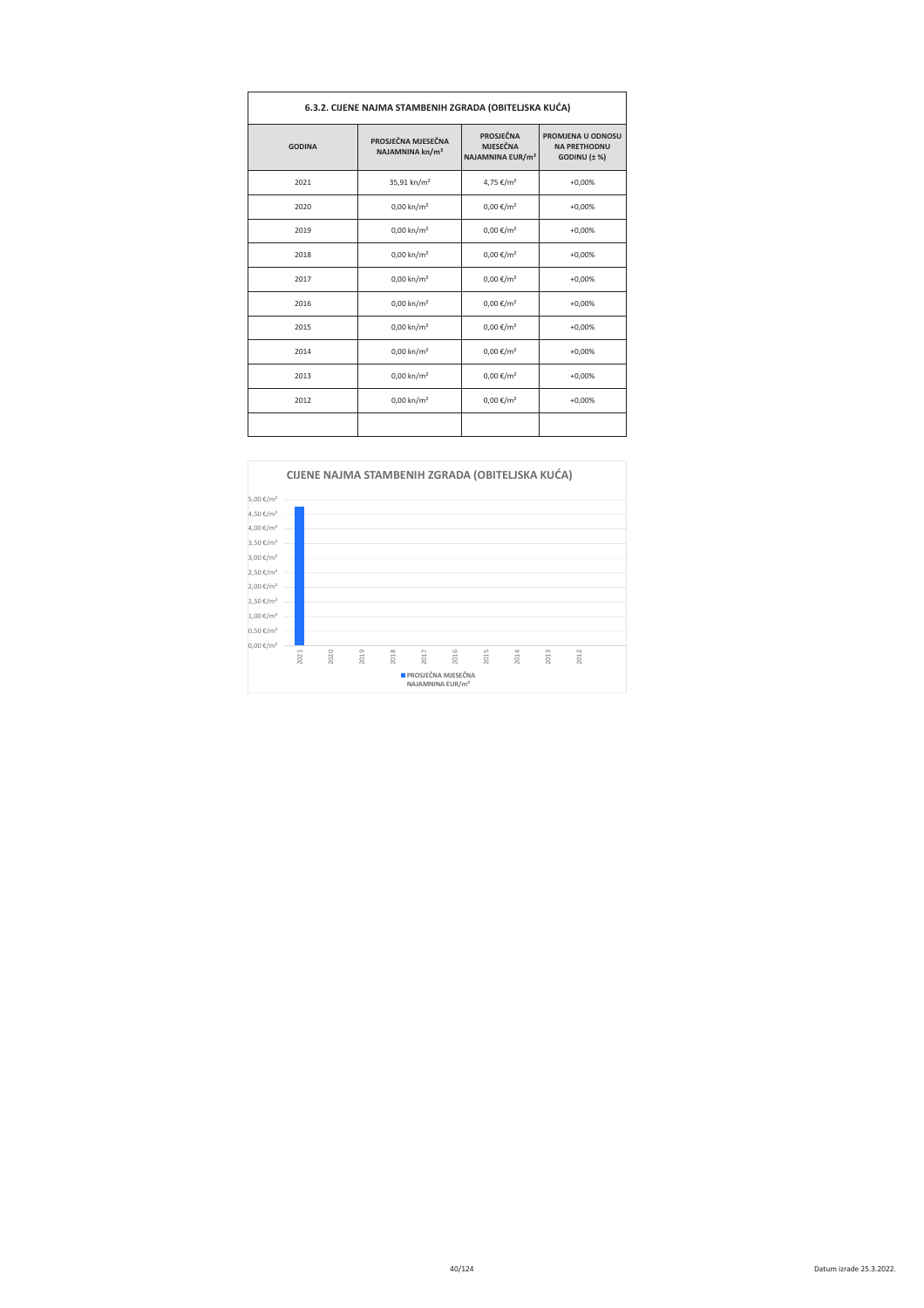#### **7. ZAKUP NEKRETNINA**

Obzirom da tijekom 2021. godine prilikom evaluacije podataka u sustavu e-Nekretnine, po prvi put, uz veliki priliv ugovora od strane nadležne Ispostave Porezne uprave, izvršeno povezivanje značajnog broja nepovezanih ugovora sa nekretninom iz Liste ugovora, te evaluiranje podataka o zakupu nekretnina, u nastavku je dan prikaz istog za najučestalije vrste nekretnina: poslovni prostor, građevinsko zemljište, poljoprivredno zemljište i šumsko zemljište.

Posljedično navedenom za neke vrste nekretnina nema podataka za prikaz promjene prosječnih cijena najma pojedinih nekretnina u odnosu na prethodne godine, za koje također zbog velikog priliva ugovora nije vršeno povezivanje nepovezanih ugovora sa nekretninom.

|                                     | 7.1. REKAPITULACIJA ZAKUPA PO VRSTI NEKRETNINE ZA RAZDOBLJE OD 01.01.2021. DO 31.12.2021. |                                                                    |                                                                            |                                                  |                                                   |                              |                                                              |  |
|-------------------------------------|-------------------------------------------------------------------------------------------|--------------------------------------------------------------------|----------------------------------------------------------------------------|--------------------------------------------------|---------------------------------------------------|------------------------------|--------------------------------------------------------------|--|
| <b>VRSTA NEKRETNINE</b>             | ZAKUP<br>(broj ugovora)                                                                   | <b>UKUPNA VRIJEDNOST</b><br>UGOVORENIH MJESEČNIH<br>ZAKUPNINA (kn) | <b>UKUPNA VRIJEDNOST</b><br>UGOVORENIH MJESEČNIH<br><b>ZAKUPNINA (EUR)</b> | <b>POVRŠINA</b><br>U PROMETU (u m <sup>2</sup> ) | PROSJEČNA MJESEČNA<br>ZAKUPNINA kn/m <sup>2</sup> | ZAKUPNINA EUR/m <sup>2</sup> | PROSJEČNA MJESEČNA U ODNOSU NA PRETHODNU GODINU<br>$(\pm\%)$ |  |
| PZG - poslovne zgrade               | 4                                                                                         | 23.750,00 kn                                                       | 3.138,91€                                                                  | $1.199,00 \text{ m}^2$                           | $19,81$ kn/m <sup>2</sup>                         | 2,62 €/m <sup>2</sup>        | $+0,00%$                                                     |  |
| PP - poslovni prostori              | 235                                                                                       | 868.210,19 kn                                                      | 114.746,68€                                                                | 15.346,41 m <sup>2</sup>                         | 56,57 kn/m <sup>2</sup>                           | 7,48 €/m <sup>2</sup>        | $+10,36%$                                                    |  |
| GZG - gospodarske<br>zgrade         | 3                                                                                         | 1.200,00 kn                                                        | 158,60€                                                                    | $251,36 \text{ m}^2$                             | 4,77 kn/m <sup>2</sup>                            | $0,63 \in$ /m <sup>2</sup>   | $-50,35%$                                                    |  |
| G – garaža                          | $\overline{2}$                                                                            | 280,00 kn                                                          | 37,01€                                                                     | $28,00 \text{ m}^2$                              | 10,00 kn/m <sup>2</sup>                           | $1,32 \in /m^2$              | $+0,00%$                                                     |  |
| PGM - parkirno<br>garažno mjesto    | $\mathsf{O}\xspace$                                                                       | 0,00 kn                                                            | $0,00 \in$                                                                 | $0,00 \, \text{m}^2$                             | $0,00 \text{ km/m}^2$                             | $0,00 \in /m^2$              | $+0,00%$                                                     |  |
| VPM - parkirno mjesto               | $\mathsf{O}\xspace$                                                                       | 0,00 kn                                                            | $0,00 \in$                                                                 | $0,00 \, \text{m}^2$                             | $0,00 \text{ km/m}^2$                             | $0,00 \in /m^2$              | $+0,00%$                                                     |  |
| GZ-građevinsko<br>zemljište         | 68                                                                                        | 286.385,16 kn                                                      | 37.849,99€                                                                 | 89.137,12 m <sup>2</sup>                         | $3,21$ kn/m <sup>2</sup>                          | $0,42 \notin /m^2$           | +44.984,94%                                                  |  |
| PZ-poljoprivredno<br>zemljište      | 61                                                                                        | 17.986,08 kn                                                       | 2.377,12€                                                                  | 910.810,83 m <sup>2</sup>                        | 0,01975 kn/m <sup>2</sup>                         | $0,00261 \text{€}/m^2$       | $+0,00%$                                                     |  |
| ŠZ - šumsko zemljište               | 25                                                                                        | 11.479,44 kn                                                       | 1.517,18€                                                                  | 791.312,00 m <sup>2</sup>                        | $0,01$ kn/m <sup>2</sup>                          | $0,00 \in /m^2$              | $+0,00%$                                                     |  |
| PNZ - prirodno neplod.<br>zemljište | 0                                                                                         | 0,00 kn                                                            | $0,00 \in$                                                                 | $0,00 \, \text{m}^2$                             | $0,00 \text{ km/m}^2$                             | $0,00 \in /m^2$              | $+0,00%$                                                     |  |
| GM - garažno mjesto                 | 0                                                                                         | 0,00 kn                                                            | $0,00 \in$                                                                 | $0,00 \, \text{m}^2$                             | $0,00 \text{ km/m}^2$                             | $0,00 \in /m^2$              | $+0,00%$                                                     |  |
| SP - spremište                      | 6                                                                                         | 2.054,91 kn                                                        | 271,59€                                                                    | $98,20 \text{ m}^2$                              | 20,93 kn/m <sup>2</sup>                           | $2,77 \in /m^2$              | $+0,00%$                                                     |  |
| SKL - skladište                     | 22                                                                                        | 70.224,90 kn                                                       | 9.281,25€                                                                  | $3.022, 13$ m <sup>2</sup>                       | 23,24 kn/m <sup>2</sup>                           | 3,07 €/m <sup>2</sup>        | $+173,34%$                                                   |  |
| <b>UKUPNO OBRAĐENIH:</b>            | 426                                                                                       |                                                                    |                                                                            |                                                  |                                                   |                              |                                                              |  |
| <b>UKUPNO U ZKC:</b>                | 35                                                                                        |                                                                    |                                                                            |                                                  |                                                   |                              |                                                              |  |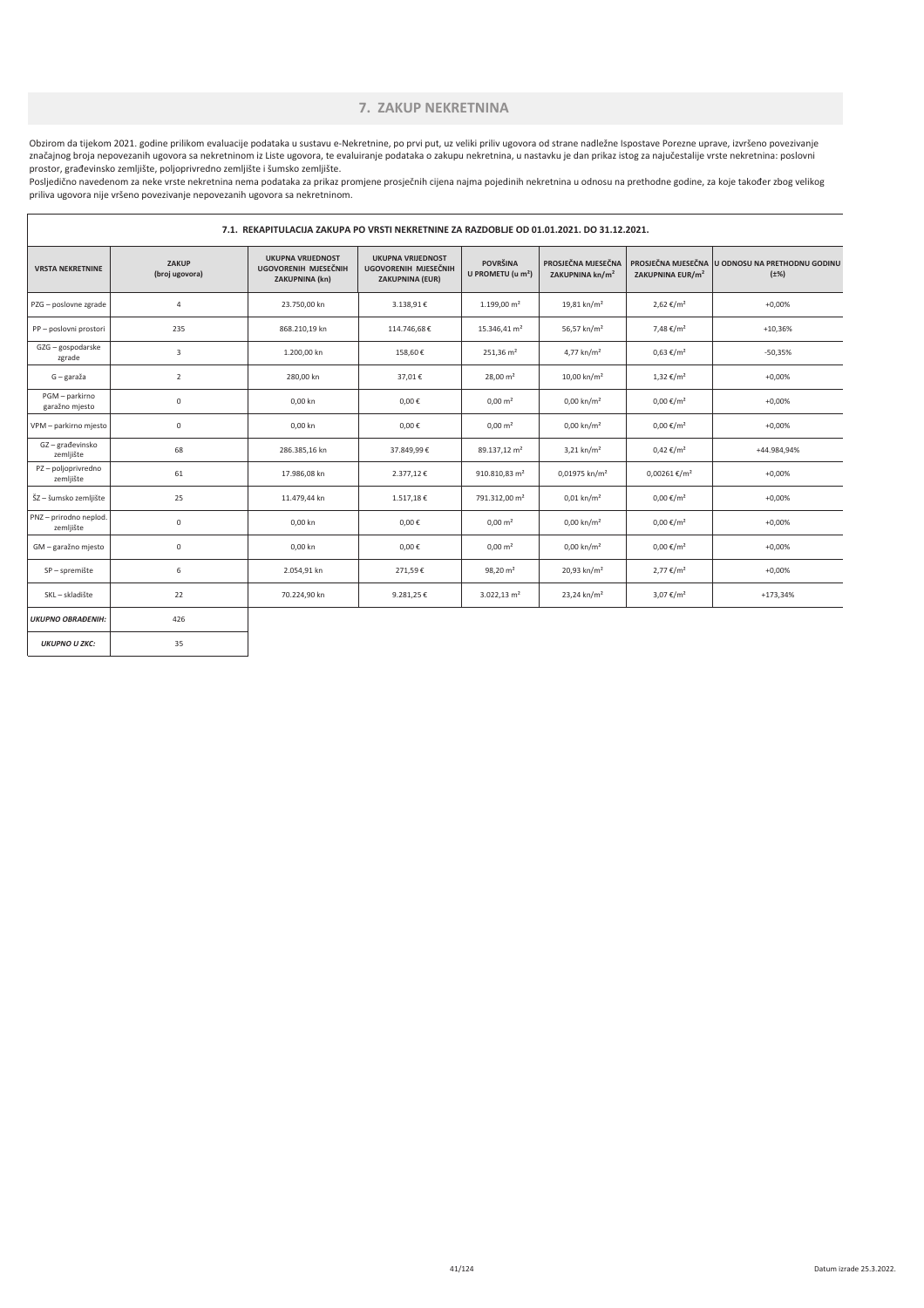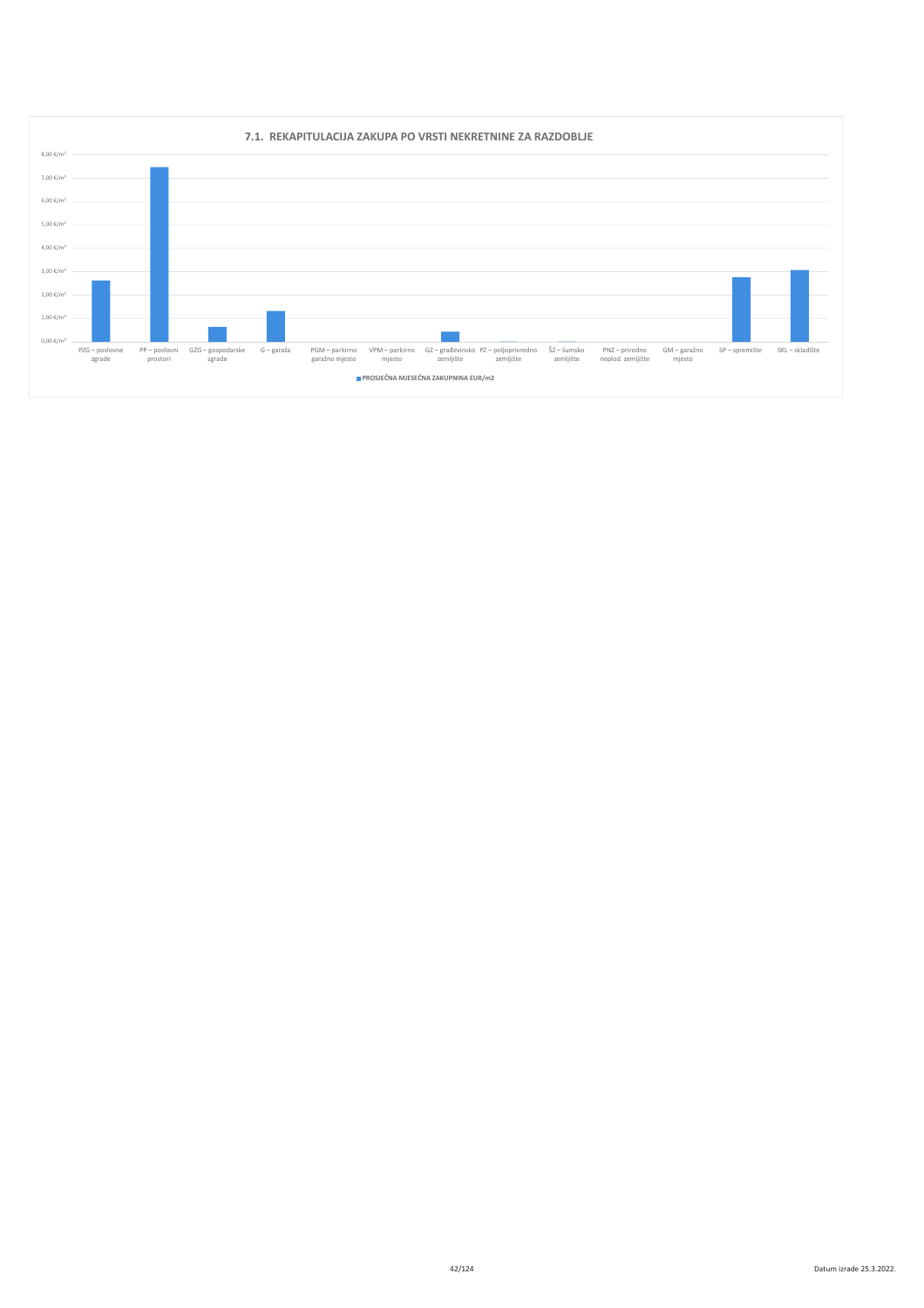### 7.2. REKAPITULACIJA ZAKUPA PO VRSTAMA NEKRETNINA, POVRŠINI I GRADU/OPĆINI ZA RAZDOBLJE OD 01.01.2021. DO 31.12.2021.

| 7.2.1. PP - POSLOVNI PROSTORI - ZAKUP                                                                                                                                                                                                                                                                                                                                  |               |             |                          |                         |                       |  |  |
|------------------------------------------------------------------------------------------------------------------------------------------------------------------------------------------------------------------------------------------------------------------------------------------------------------------------------------------------------------------------|---------------|-------------|--------------------------|-------------------------|-----------------------|--|--|
| POVRŠINA U<br><b>UKUPNA VRIJEDNOST</b><br><b>UKUPNA VRIJEDNOST</b><br>PROSJEČNA MJESEČNA<br>PROSJEČNA MJESEČNA<br>UKUPAN BROJ OBRAĐENIH UGOVORA<br>UGOVORENIH MJESEČNIH<br>UGOVORENIH MJESEČNIH<br><b>PROMETU</b><br>ZAKUPNINA kn/m <sup>2</sup><br>ZAKUPNINA EUR/m <sup>2</sup><br><b>O ZAKUPU</b><br>(u m <sup>2</sup> )<br>ZAKUPNINA (KN)<br><b>ZAKUPNINA (EUR)</b> |               |             |                          |                         |                       |  |  |
| 235                                                                                                                                                                                                                                                                                                                                                                    | 868.210.19 kn | 114.746.68€ | 15.346.41 m <sup>2</sup> | 56.57 kn/m <sup>2</sup> | 7,48 €/m <sup>2</sup> |  |  |

| 7.2.2. PP - POSLOVNI PROSTORI - ZAKUP PO POVRŠINI NEKRETNINE |                                |                                                                           |                                                                                             |                                           |                             |                                                                         |  |  |
|--------------------------------------------------------------|--------------------------------|---------------------------------------------------------------------------|---------------------------------------------------------------------------------------------|-------------------------------------------|-----------------------------|-------------------------------------------------------------------------|--|--|
| POVRŠINA POSLOVNOG PROSTORA (m <sup>2</sup> )                | <b>ZAKUP</b><br>(broj ugovora) | <b>UKUPNA VRIJEDNOST</b><br>UGOVORENIH MJESEČNIH<br><b>ZAKUPNINA (KN)</b> | <b>UKUPNA VRIJEDNOST</b><br><b>UGOVORENIH</b><br><b>MJESEČNIH</b><br><b>ZAKUPNINA (EUR)</b> | POVRŠINA U PROMETU<br>(u m <sup>2</sup> ) | ZAKUPNINA kn/m <sup>2</sup> | PROSJEČNA MJESEČNA   PROSJEČNA MJESEČNA ZAKUPNINA<br>EUR/m <sup>2</sup> |  |  |
| od 15 m <sup>2</sup> do 24 m <sup>2</sup>                    | 40                             | 75.128,52 kn                                                              | 9.929,33€                                                                                   | 804,40 m <sup>2</sup>                     | 93,40 kn/m <sup>2</sup>     | 12,34 €/m <sup>2</sup>                                                  |  |  |
| od 25 m <sup>2</sup> do 39 m <sup>2</sup>                    | 57                             | 132.564,08 kn                                                             | 17.520,28€                                                                                  | $1.849,25 \text{ m}^2$                    | 71,69 kn/m <sup>2</sup>     | 9,47 €/m <sup>2</sup>                                                   |  |  |
| od 40 m <sup>2</sup> do 59 m <sup>2</sup>                    | 45                             | 172.137,19 kn                                                             | 22.750,45€                                                                                  | $2.173,26$ m <sup>2</sup>                 | 79,21 kn/m <sup>2</sup>     | 10,47 €/m <sup>2</sup>                                                  |  |  |
| od 60 m <sup>2</sup> do 74 m <sup>2</sup>                    | 21                             | 73.129,34 kn                                                              | 9.665,11€                                                                                   | $1.355,21 \text{ m}^2$                    | 53,96 kn/m <sup>2</sup>     | 7,13 €/m <sup>2</sup>                                                   |  |  |
| od 75 m <sup>2</sup> do 119 m <sup>2</sup>                   | 18                             | 87.420,33 kn                                                              | 11.553,88€                                                                                  | $1.509,52 \text{ m}^2$                    | 57,91 kn/m <sup>2</sup>     | 7,65 €/m <sup>2</sup>                                                   |  |  |
| površine veće od 120 m <sup>2</sup>                          | 26                             | 286.013,57 kn                                                             | 37.800,88€                                                                                  | 7.341,44 m <sup>2</sup>                   | 38,96 kn/m <sup>2</sup>     | 5,15 €/m <sup>2</sup>                                                   |  |  |

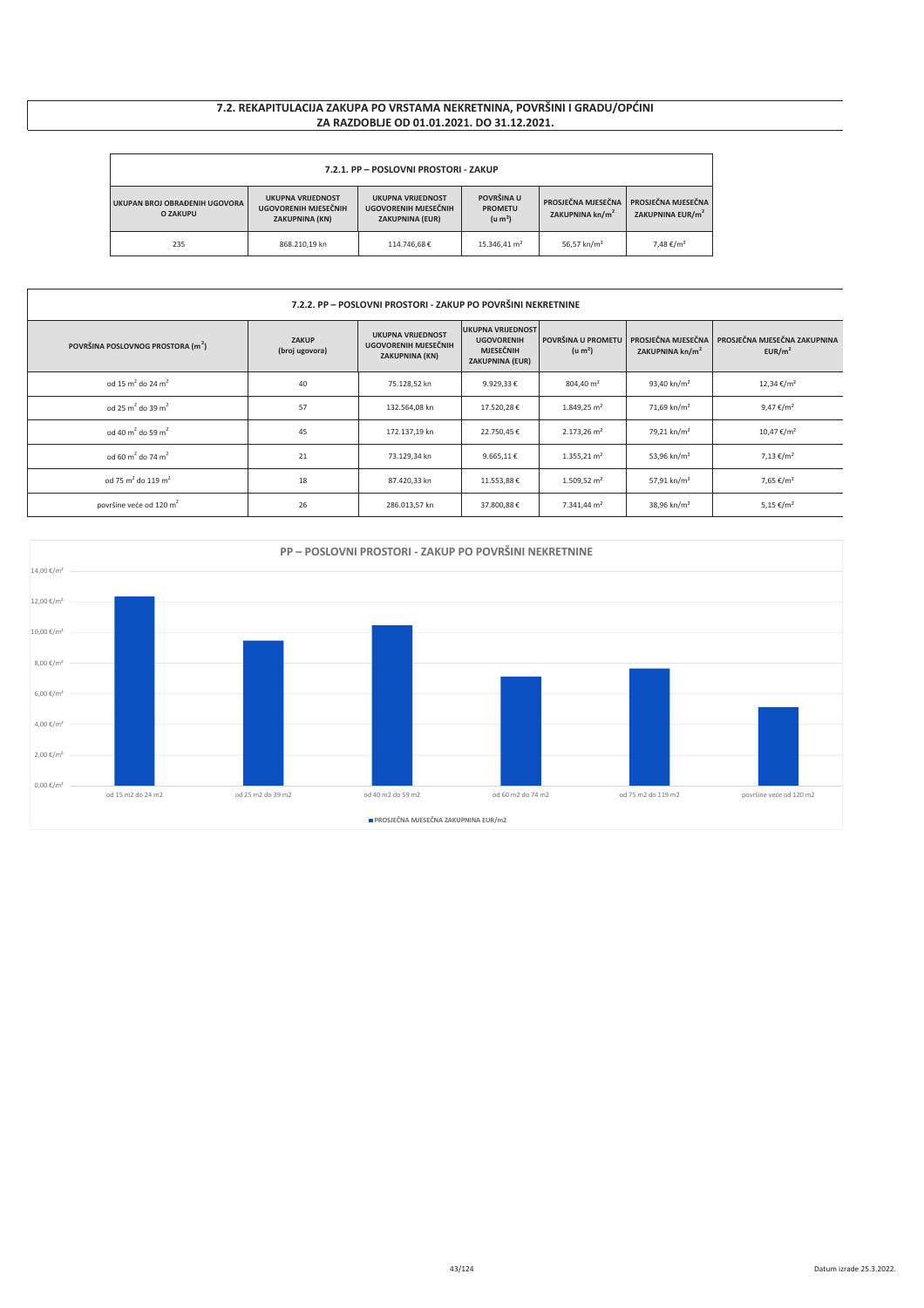|                          | 7.2.3. PP - POSLOVNI PROSTORI - ZAKUP U POJEDINIM GRADOVIMA/OPĆINAMA |                         |                                                                           |                                                                                             |                                          |                                                   |                                                    |  |  |
|--------------------------|----------------------------------------------------------------------|-------------------------|---------------------------------------------------------------------------|---------------------------------------------------------------------------------------------|------------------------------------------|---------------------------------------------------|----------------------------------------------------|--|--|
|                          | GRAD/OPĆINA/NASELJE                                                  | ZAKUP<br>(broj ugovora) | <b>UKUPNA VRIJEDNOST</b><br>UGOVORENIH MJESEČNIH<br><b>ZAKUPNINA (KN)</b> | <b>UKUPNA VRIJEDNOST</b><br><b>UGOVORENIH</b><br><b>MJESEČNIH</b><br><b>ZAKUPNINA (EUR)</b> | POVRŠINA U PROMETU<br>(u m) <sup>2</sup> | PROSJEČNA MJESEČNA<br>ZAKUPNINA kn/m <sup>2</sup> | PROSJEČNA MJESEČNA ZAKUPNINA<br>EUR/m <sup>2</sup> |  |  |
|                          | <b>BALE - VALLE</b>                                                  | $\overline{2}$          | 4.186,00 kn                                                               | 553,24€                                                                                     | $161,00 \text{ m}^2$                     | 26,00 kn/m <sup>2</sup>                           | $3,44 \in /m^2$                                    |  |  |
|                          | BRTONIGLA - VERTENEGLIO                                              | $\mathbf{1}$            | 2.010,00 kn                                                               | 265,65€                                                                                     | $20,54 \text{ m}^2$                      | 97,86 kn/m <sup>2</sup>                           | 12,93 €/m <sup>2</sup>                             |  |  |
|                          | <b>BUJE - BUIE</b>                                                   | 8                       | 31.582,31 kn                                                              | 4.174,06€                                                                                   | 881,41 m <sup>2</sup>                    | 35,83 kn/m <sup>2</sup>                           | 4,74 €/m <sup>2</sup>                              |  |  |
|                          | <b>BUZET</b>                                                         | $\mathbf{1}$            | 1.550,31 kn                                                               | 204,90€                                                                                     | 55,00 $m2$                               | 28,19 kn/m <sup>2</sup>                           | 3,73 €/m <sup>2</sup>                              |  |  |
|                          | FAŽANA - FASANA                                                      | $\mathbf{1}$            | 6.050,24 kn                                                               | 799,63€                                                                                     | $30,64 \text{ m}^2$                      | 197,46 kn/m <sup>2</sup>                          | 26,10 €/m <sup>2</sup>                             |  |  |
|                          | <b>FUNTANA - FONTANE</b>                                             | $\overline{\mathbf{3}}$ | 3.125,00 kn                                                               | 413,01€                                                                                     | 173,00 m <sup>2</sup>                    | 18,06 kn/m <sup>2</sup>                           | 2,39 €/m <sup>2</sup>                              |  |  |
|                          | LABIN                                                                | 31                      | 56.363,36 kn                                                              | 7.449,24€                                                                                   | 1.336,96 m <sup>2</sup>                  | 42,16 kn/m <sup>2</sup>                           | 5,57 €/m <sup>2</sup>                              |  |  |
|                          | MEDULIN                                                              | $\mathbf{1}$            | 2.721,81 kn                                                               | 359,73€                                                                                     | 36,63 $m2$                               | 74,31 kn/m <sup>2</sup>                           | 9,82 €/m <sup>2</sup>                              |  |  |
|                          | MOTOVUN - MONTONA                                                    | $\overline{2}$          | 2.812,50 kn                                                               | 371,71€                                                                                     | $91,00 \text{ m}^2$                      | 30,91 kn/m <sup>2</sup>                           | 4,08 €/m <sup>2</sup>                              |  |  |
|                          | NOVIGRAD - CITTANOVA                                                 | 12                      | 42.317,18 kn                                                              | 5.592,83€                                                                                   | $723,04 \text{ m}^2$                     | 58,53 kn/m <sup>2</sup>                           | 7,74 €/m <sup>2</sup>                              |  |  |
|                          | PIĆAN                                                                | $\overline{4}$          | 5.928,98 kn                                                               | 783,60€                                                                                     | $1.108,00 \text{ m}^2$                   | 5,35 kn/m <sup>2</sup>                            | $0,71 \notin /m^2$                                 |  |  |
|                          | POREČ - PARENZO                                                      | 61                      | 318.662,79 kn                                                             | 42.115,95€                                                                                  | 3.572,60 m <sup>2</sup>                  | 89,20 kn/m <sup>2</sup>                           | 11,79 €/m <sup>2</sup>                             |  |  |
|                          | RAŠA                                                                 | $\overline{3}$          | 6.031,20 kn                                                               | 797,11€                                                                                     | 296,08 $m2$                              | 20,37 kn/m <sup>2</sup>                           | 2,69 €/m <sup>2</sup>                              |  |  |
|                          | ROVINJ - ROVIGNO                                                     | 47                      | 164.548,08 kn                                                             | 21.747,44€                                                                                  | $1.687,02$ m <sup>2</sup>                | 97,54 kn/m <sup>2</sup>                           | 12,89 €/m <sup>2</sup>                             |  |  |
|                          | SVETA NEDELJA                                                        | $\overline{2}$          | 11.488,00 kn                                                              | 1.518,31€                                                                                   | $361,40 \text{ m}^2$                     | 31,79 kn/m <sup>2</sup>                           | 4,20 €/m <sup>2</sup>                              |  |  |
|                          | TAR-VABRIGA - TORRE-ABREGA                                           | 5                       | 39.958,11 kn                                                              | 5.281,05€                                                                                   | $1.411,88 \text{ m}^2$                   | 28,30 kn/m <sup>2</sup>                           | 3,74 €/m <sup>2</sup>                              |  |  |
|                          | UMAG - UMAGO                                                         | 36                      | 125.057,03 kn                                                             | 16.528,12€                                                                                  | 2.287,04 m <sup>2</sup>                  | 54,68 kn/m <sup>2</sup>                           | 7,23 €/m <sup>2</sup>                              |  |  |
|                          | VIŠNJAN - VISIGNANO                                                  | $\mathbf{1}$            | 661,95 kn                                                                 | 87,49€                                                                                      | 44,32 m <sup>2</sup>                     | 14,94 kn/m <sup>2</sup>                           | 1,97 €/m <sup>2</sup>                              |  |  |
|                          | VIŽINADA - VISINADA                                                  | $\mathbf 1$             | 3.333,33 kn                                                               | 440,55€                                                                                     | 423,44 m <sup>2</sup>                    | 7,87 kn/m <sup>2</sup>                            | $1,04 \notin /m^2$                                 |  |  |
|                          | VODNJAN - DIGNANO                                                    | $\overline{2}$          | 7.500,00 kn                                                               | 991,23€                                                                                     | $62,00 \text{ m}^2$                      | 120,97 kn/m <sup>2</sup>                          | 15,99 €/m <sup>2</sup>                             |  |  |
|                          | VRSAR - ORSERA                                                       | 8                       | 24.479,46 kn                                                              | 3.235,32€                                                                                   | 444,91 m <sup>2</sup>                    | 55,02 kn/m <sup>2</sup>                           | 7,27 €/m <sup>2</sup>                              |  |  |
|                          | ŽMINJ                                                                | $\overline{2}$          | 6.509,22 kn                                                               | 860,29€                                                                                     | $100,50 \text{ m}^2$                     | 64,77 kn/m <sup>2</sup>                           | 8,56 €/m <sup>2</sup>                              |  |  |
|                          |                                                                      |                         |                                                                           |                                                                                             |                                          |                                                   |                                                    |  |  |
| <b>UKUPNO OBRAĐENIH:</b> | 234                                                                  |                         |                                                                           |                                                                                             |                                          |                                                   |                                                    |  |  |
| <b>UKUPNO U ZKC:</b>     | 412                                                                  |                         |                                                                           |                                                                                             |                                          |                                                   |                                                    |  |  |

 $\mathsf{r}$ 

412

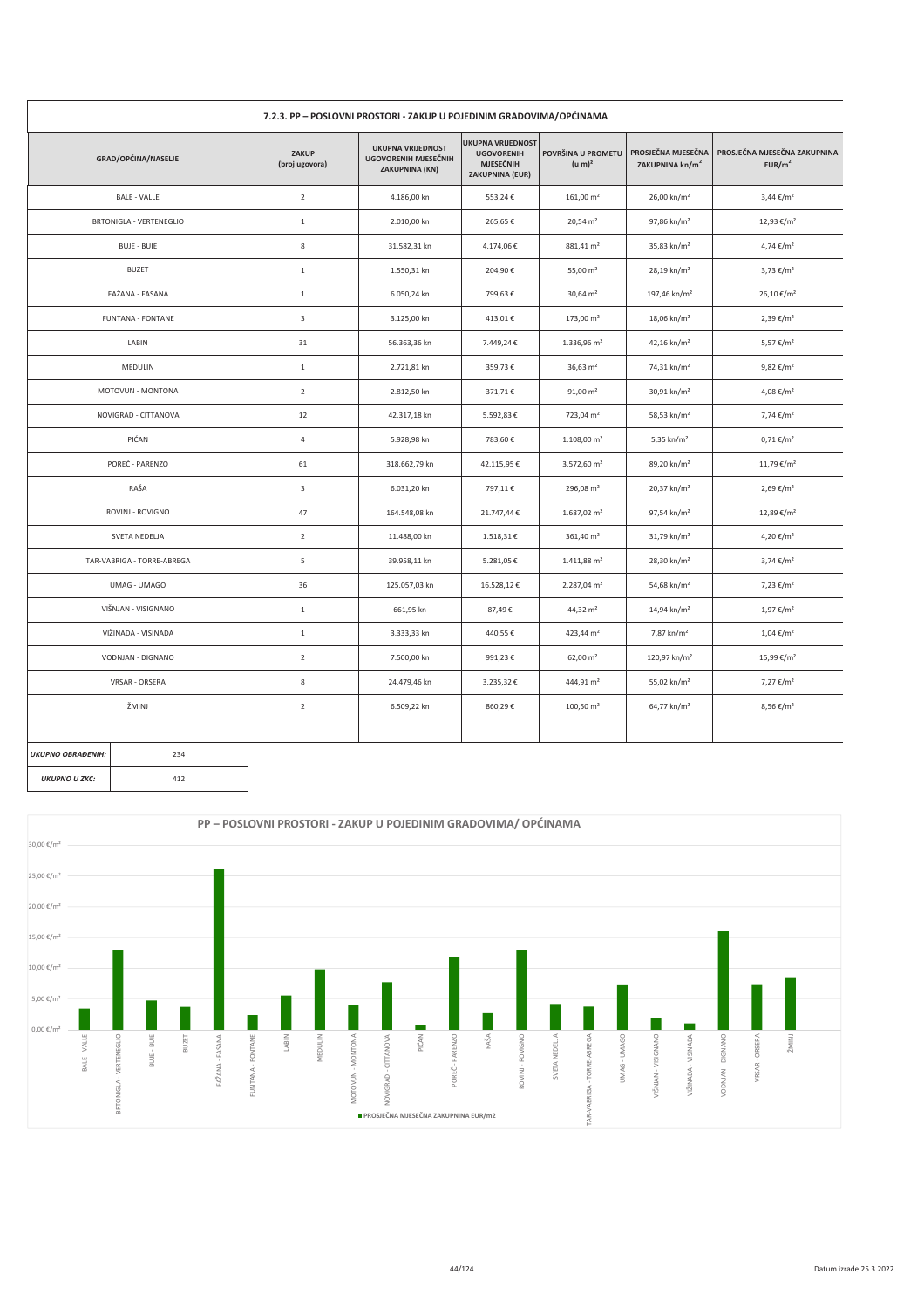| 7.2.4. GZ - GRAĐEVINSKO ZEMLJIŠTE - ZAKUP |                                                                           |                                                                           |                                                                                                                                                                |                          |                      |  |  |  |
|-------------------------------------------|---------------------------------------------------------------------------|---------------------------------------------------------------------------|----------------------------------------------------------------------------------------------------------------------------------------------------------------|--------------------------|----------------------|--|--|--|
| <b>UKUPNI ZAKUP</b><br>(broj ugovora)     | <b>UKUPNA VRIJEDNOST</b><br>UGOVORENIH MJESEČNIH<br><b>ZAKUPNINA (KN)</b> | <b>UKUPNA VRUEDNOST</b><br>UGOVORENIH MJESEČNIH<br><b>ZAKUPNINA (EUR)</b> | POVRŠINA U<br>PROSJEČNA MJESEČNA<br>PROSJEČNA MJESEČNA<br><b>PROMETU</b><br>ZAKUPNINA EUR/m <sup>2</sup><br>ZAKUPNINA kn/m <sup>2</sup><br>(u m <sup>2</sup> ) |                          |                      |  |  |  |
| 68                                        | 286.385.16 kn                                                             | 37,849,99€                                                                | 89.137.12 m <sup>2</sup>                                                                                                                                       | $3.21$ kn/m <sup>2</sup> | $0.42 \text{ €}/m^2$ |  |  |  |

| 7.2.5. GZ – GRAĐEVINSKO ZEMLJIŠTE - ZAKUP PO POVRŠINI NEKRETNINE |                      |                                                                           |                                                                                             |                                           |                                                   |                                                    |  |  |
|------------------------------------------------------------------|----------------------|---------------------------------------------------------------------------|---------------------------------------------------------------------------------------------|-------------------------------------------|---------------------------------------------------|----------------------------------------------------|--|--|
| POVRŠINA GRAĐEVINSKOG ZEMLJIŠTA (m <sup>2</sup> )                | ZAKUP (broj ugovora) | <b>UKUPNA VRIJEDNOST</b><br>UGOVORENIH MJESEČNIH<br><b>ZAKUPNINA (KN)</b> | <b>UKUPNA VRIJEDNOST</b><br><b>UGOVORENIH</b><br><b>MJESEČNIH</b><br><b>ZAKUPNINA (EUR)</b> | POVRŠINA U PROMETU<br>(u m <sup>2</sup> ) | PROSJEČNA MJESEČNA<br>ZAKUPNINA kn/m <sup>2</sup> | PROSJEČNA MJESEČNA ZAKUPNINA<br>EUR/m <sup>2</sup> |  |  |
| do 300 $m2$                                                      | 26                   | 17.858,20 kn                                                              | 2.360,22€                                                                                   | $2.661,00 \text{ m}^2$                    | $6,71 \text{ km/m}^2$                             | $0,89 \notin /m^2$                                 |  |  |
| 300 - 500 m <sup>2</sup>                                         | 10                   | 3.285,81 kn                                                               | 434,27€                                                                                     | 4.056,00 $\,$ m <sup>2</sup>              | $0.81 \text{ km/m}^2$                             | $0,11 \notin /m^2$                                 |  |  |
| 500 - 800 m <sup>2</sup>                                         | 8                    | 518,91 kn                                                                 | 68,58€                                                                                      | 5.249,62 $m2$                             | $0,10 \text{ km/m}^2$                             | $0,01 \in /m^2$                                    |  |  |
| $800 - 1000$ m <sup>2</sup>                                      | $\mathbf 0$          | 0,00 kn                                                                   | $0,00 \in$                                                                                  | $0,00 \text{ m}^2$                        | $0,00 \text{ km/m}^2$                             | $0,00 \in /m^2$                                    |  |  |
| 1000 - 1500 m2                                                   | 5                    | 371,92 kn                                                                 | 49,15€                                                                                      | $5.701,00 \text{ m}^2$                    | $0.07 \text{ km/m}^2$                             | $0,01 \in /m^2$                                    |  |  |
| 1500 - 2000 m2                                                   | 6                    | 5.846,65 kn                                                               | 772,72€                                                                                     | $9.896,00 \text{ m}^2$                    | $0,59 \text{ km/m}^2$                             | $0,08 \in /m^2$                                    |  |  |
| više od 2000 $m2$                                                | 13                   | 258.503,67 kn                                                             | 34.165,04€                                                                                  | 61.573,50 m <sup>2</sup>                  | 4,20 kn/m <sup>2</sup>                            | $0,55 \in /m^2$                                    |  |  |

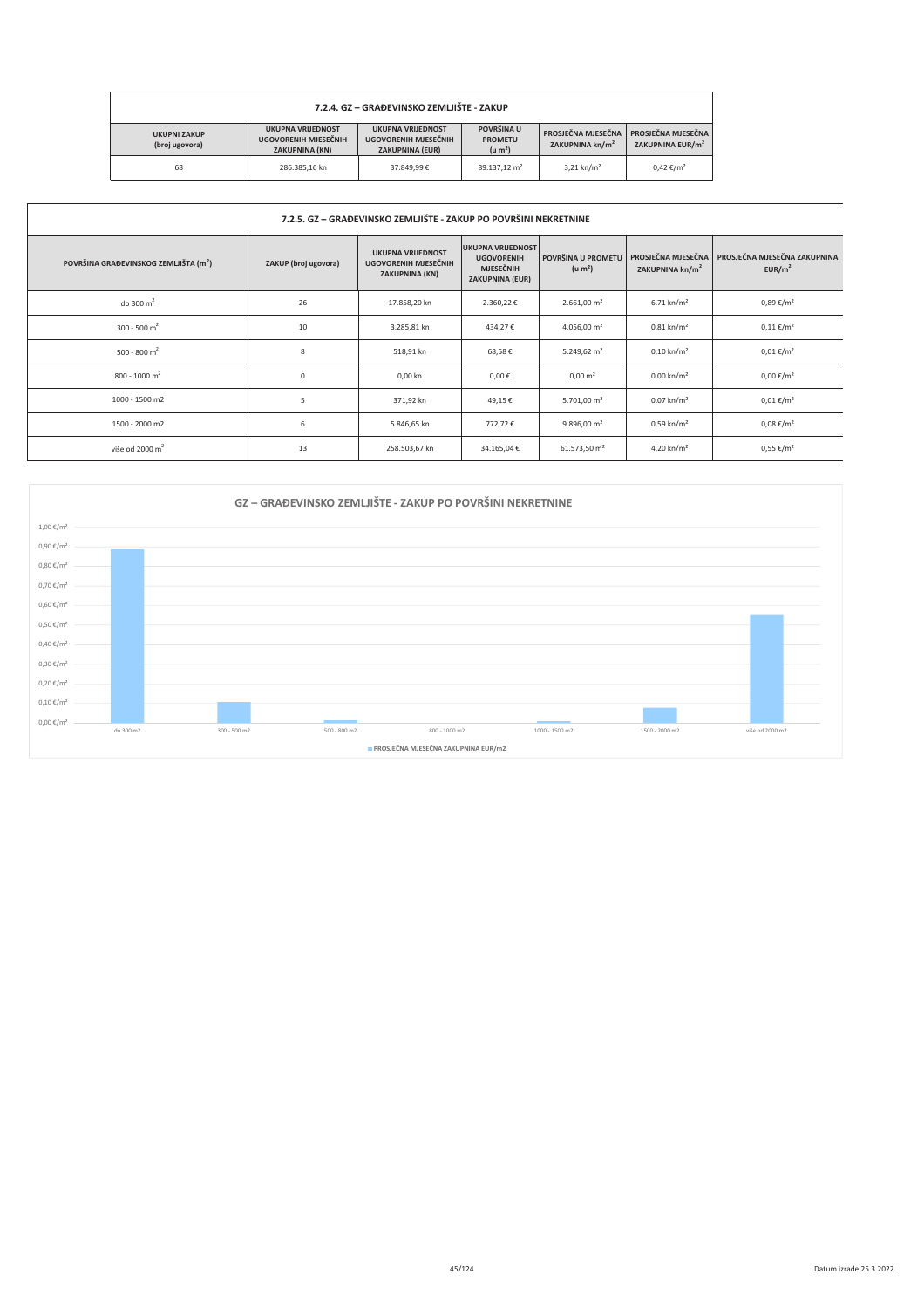| 7.2.6. GZ – GRADEVINSKO ZEMLJISTE - ZAKUP U POJEDINIM GRADOVIMA/OPCINAMA |                            |                         |                                                                    |                                                                                             |                                           |                                                   |                                                    |  |
|--------------------------------------------------------------------------|----------------------------|-------------------------|--------------------------------------------------------------------|---------------------------------------------------------------------------------------------|-------------------------------------------|---------------------------------------------------|----------------------------------------------------|--|
|                                                                          | GRAD/OPĆINA/NASELJE        | ZAKUP<br>(broj ugovora) | <b>UKUPNA VRIJEDNOST</b><br>UGOVORENIH MJESEČNIH<br>ZAKUPNINA (KN) | <b>UKUPNA VRIJEDNOST</b><br><b>UGOVORENIH</b><br><b>MJESEČNIH</b><br><b>ZAKUPNINA (EUR)</b> | POVRŠINA U PROMETU<br>(u m <sup>2</sup> ) | PROSJEČNA MJESEČNA<br>ZAKUPNINA kn/m <sup>2</sup> | PROSJEČNA MJESEČNA ZAKUPNINA<br>EUR/m <sup>2</sup> |  |
|                                                                          | <b>BALE - VALLE</b>        | 32                      | 904,38 kn                                                          | 119,53€                                                                                     | 15.324,62 m <sup>2</sup>                  | $0,06 \text{ km/m}^2$                             | $0,01 \notin /m^2$                                 |  |
|                                                                          | <b>FUNTANA - FONTANE</b>   | 1                       | 1.056,37 kn                                                        | 139,61€                                                                                     | $10,00 \text{ m}^2$                       | $105,64$ kn/m <sup>2</sup>                        | 13,96 €/m <sup>2</sup>                             |  |
|                                                                          | GROŽNJAN - GRISIGNANA      | 3                       | 72,33 kn                                                           | 9,56€                                                                                       | 5.322,00 $m2$                             | $0.01$ kn/m <sup>2</sup>                          | $0,00 \in /m^2$                                    |  |
|                                                                          | KANFANAR                   | $\mathbf{1}$            | 183,33 kn                                                          | 24,23€                                                                                      | 10.610,00 m <sup>2</sup>                  | $0.02 \text{ km/m}^2$                             | $0,00 \in /m^2$                                    |  |
|                                                                          | KRŠAN                      | $\mathbf{1}$            | 3.000,00 kn                                                        | 396,49€                                                                                     | 450,00 m <sup>2</sup>                     | $6,67$ kn/m <sup>2</sup>                          | $0,88 \notin /m^2$                                 |  |
|                                                                          | MOTOVUN - MONTONA          | $\mathbf{1}$            | 6,28 kn                                                            | $0,83 \in$                                                                                  | $10,00 \text{ m}^2$                       | $0,63 \text{ km/m}^2$                             | $0,08 \notin /m^2$                                 |  |
|                                                                          | NOVIGRAD - CITTANOVA       | 6                       | 1.313,98 kn                                                        | 173,66€                                                                                     | 4.311,00 $m2$                             | $0,30 \text{ km/m}^2$                             | $0,04 \notin /m^2$                                 |  |
|                                                                          | PIĆAN                      | $\mathbf{1}$            | 291,66 kn                                                          | 38,55€                                                                                      | 597,00 m <sup>2</sup>                     | $0,49 \text{ kn/m}^2$                             | $0,06 \in /m^2$                                    |  |
|                                                                          | POREČ - PARENZO            | $\overline{4}$          | 6.504,99 kn                                                        | 859,73€                                                                                     | 48,00 $m2$                                | 135,52 kn/m <sup>2</sup>                          | 17,91 €/m <sup>2</sup>                             |  |
|                                                                          | ROVINJ - ROVIGNO           | $\overline{4}$          | 77.558,05 kn                                                       | 10.250,43€                                                                                  | 9.538,50 m <sup>2</sup>                   | 8,13 kn/m <sup>2</sup>                            | $1,07 \in /m^2$                                    |  |
|                                                                          | TAR-VABRIGA - TORRE-ABREGA | $\overline{7}$          | 51.610,09 kn                                                       | 6.821,03€                                                                                   | 26.687,00 m <sup>2</sup>                  | $1,93$ kn/m <sup>2</sup>                          | $0,26 \in /m^2$                                    |  |
|                                                                          | UMAG - UMAGO               | $\mathbf{1}$            | 62,50 kn                                                           | 8,26€                                                                                       | $2.279,00 \text{ m}^2$                    | $0,03 \text{ km/m}^2$                             | $0,00 \in /m^2$                                    |  |
|                                                                          | VIŠNJAN - VISIGNANO        | 3                       | 3.991,83 kn                                                        | 527,58€                                                                                     | 8.872,00 m <sup>2</sup>                   | $0,45 \text{ km/m}^2$                             | $0,06 \in /m^2$                                    |  |
|                                                                          | VRSAR - ORSERA             | $\overline{\mathbf{3}}$ | 139.829,37 kn                                                      | 18.480,50€                                                                                  | 5.078,00 $m2$                             | 27,54 kn/m <sup>2</sup>                           | $3,64 \in /m^2$                                    |  |
| <b>UKUPNO OBRAĐENIH:</b>                                                 | 68                         |                         |                                                                    |                                                                                             |                                           |                                                   |                                                    |  |
| <b>UKUPNO U ZKC:</b>                                                     | 71                         |                         |                                                                    |                                                                                             |                                           |                                                   |                                                    |  |

#### GZ – GRAĐEVINSKO ZEMLJIŠTE - ZAKUP U POJEDINIM GRADOVIMA/OPĆINAMA  $20,00 \in /m^2$  $18,00 \text{ }\mathsf{f/m^2}$  $16,00 \in /m^2$ 14,00 €/m<sup>2</sup>  $12,00\ \mathrm{E}/\mathrm{m}^2$  $10,00\:\mathrm{K/m^2}$  $8,00 \in /m^2$  $6,00 \text{ } \text{\textsterling} / \text{m}^2$  $4,00 \in /m^2$  $2,00 \in /m^2$  $0,00 \in / m^2$ KRŠAN PIĆAN BALE - VALLE TAR-VABRIGA - TORRE-ABREGA JMAG-UMAGO VIŠNJAN - VISIGNANO GROŽNJAN - GRISIGNANA KANFANAR MOTOVUN-MONTONA NOVIGRAD - CITTANOVA POREČ - PARENZO ROVINJ - ROVIGNO FUNTANA - FONTANE VRSAR - ORSERA **■ PROSJEČNA MJESEČNA ZAKUPNINA EUR/m<sup>2</sup>**

#### **Contract** ÷.  $\sim$   $\sim$ **Contract Contract** the control of the control of the control of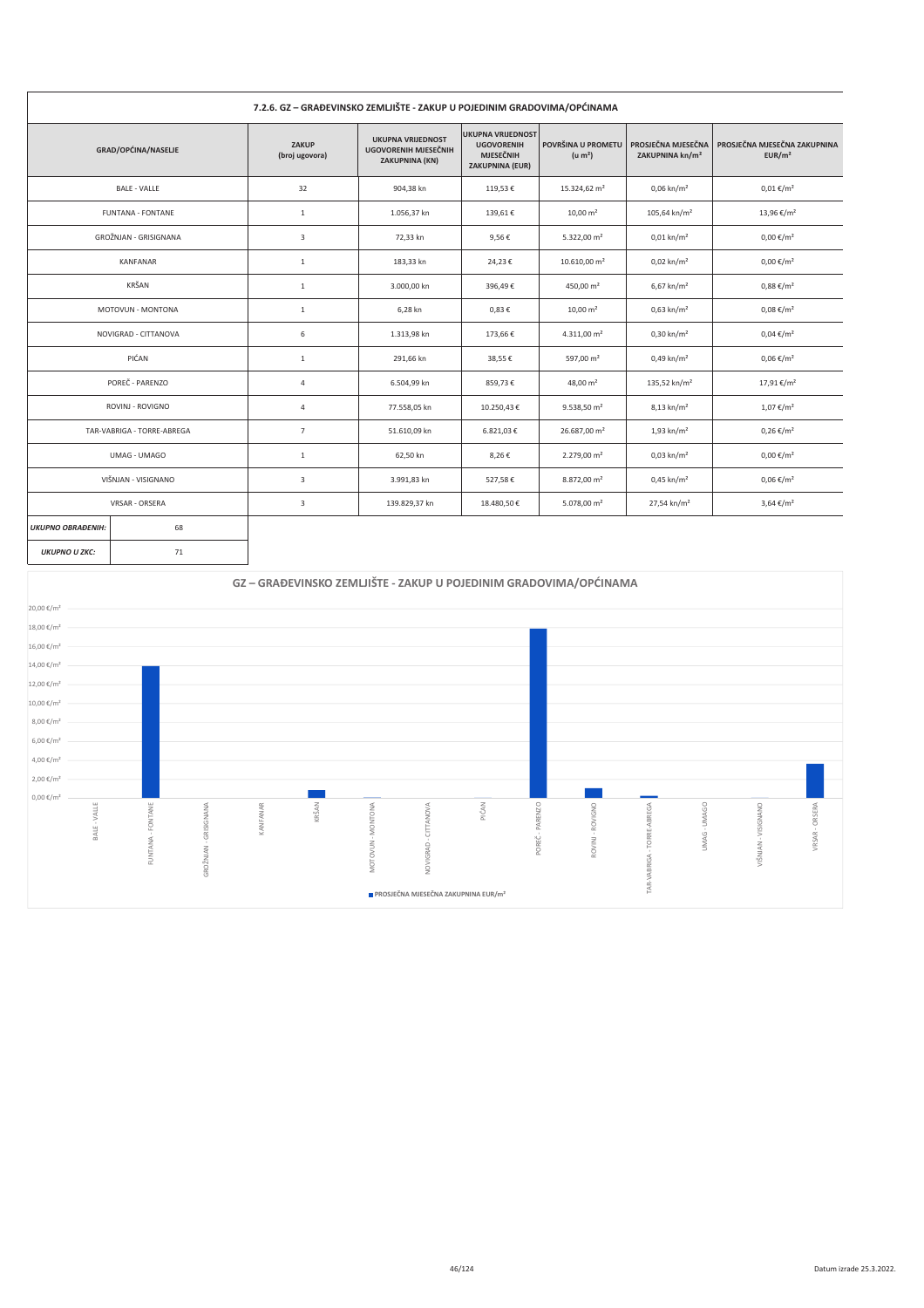| 7.2.7. PZ – POLJOPRIVREDNO ZEMLJIŠTE - ZAKUP                                                                                                                                                                                                                                                                 |              |                                                    |                           |                             |                        |  |
|--------------------------------------------------------------------------------------------------------------------------------------------------------------------------------------------------------------------------------------------------------------------------------------------------------------|--------------|----------------------------------------------------|---------------------------|-----------------------------|------------------------|--|
| POVRŠINA U<br><b>UKUPNA VRIJEDNOST</b><br><b>UKUPNA VRIJEDNOST</b><br>PROSJEČNA MJESEČNA<br><b>UKUPNI ZAKUP</b><br>UGOVORENIH MJESEČNIH<br>UGOVORENIH MJESEČNIH<br><b>PROMETU</b><br>ZAKUPNINA kn/m <sup>2</sup><br>(broj ugovora)<br>(u m <sup>2</sup> )<br><b>ZAKUPNINA (EUR)</b><br><b>ZAKUPNINA (KN)</b> |              | PROSJEČNA MJESEČNA<br>ZAKUPNINA EUR/m <sup>2</sup> |                           |                             |                        |  |
| 61                                                                                                                                                                                                                                                                                                           | 17.986.08 kn | 2.377.12€                                          | 910.810.83 m <sup>2</sup> | $0.01975$ kn/m <sup>2</sup> | $0.00261 \text{€}/m^2$ |  |

| 7.2.8. PZ – POLJOPRIVREDNO ZEMLJIŠTE - ZAKUP PO POVRŠINI NEKRETNINE |                      |                                                                    |                                                                                             |                                           |                                                   |                                                    |
|---------------------------------------------------------------------|----------------------|--------------------------------------------------------------------|---------------------------------------------------------------------------------------------|-------------------------------------------|---------------------------------------------------|----------------------------------------------------|
| POVRŠINA POLJOPRIVREDNOG<br>ZEMLJIŠTA $(m2)$                        | ZAKUP (broj ugovora) | <b>UKUPNA VRIJEDNOST</b><br>UGOVORENIH MJESEČNIH<br>ZAKUPNINA (KN) | <b>UKUPNA VRIJEDNOST</b><br><b>UGOVORENIH</b><br><b>MJESEČNIH</b><br><b>ZAKUPNINA (EUR)</b> | POVRŠINA U PROMETU<br>(u m <sup>2</sup> ) | PROSJEČNA MJESEČNA<br>ZAKUPNINA kn/m <sup>2</sup> | PROSJEČNA MJESEČNA ZAKUPNINA<br>EUR/m <sup>2</sup> |
| do 1000 m <sup>2</sup>                                              | 2                    | 191,66 kn                                                          | 25,33€                                                                                      | 926,00 $m2$                               | 0,20698 kn/m <sup>2</sup>                         | $0,02735 \in /m^2$                                 |
| $1000 - 2000$ m <sup>2</sup>                                        |                      | 4,42 kn                                                            | $0,58 \in$                                                                                  | $1.147,00 \text{ m}^2$                    | 0,00385 kn/m <sup>2</sup>                         | $0,00051 \text{€}/m^2$                             |
| $2000 - 4000$ m <sup>2</sup>                                        | 13                   | 2.822,36 kn                                                        | 373,02€                                                                                     | 35.549,00 m <sup>2</sup>                  | 0,07939 kn/m <sup>2</sup>                         | $0,01049 \text{€}/m^2$                             |
| 4000 - 6000 m <sup>2</sup>                                          | 10                   | 2.086,38 kn                                                        | 275,75€                                                                                     | 50.403,83 m <sup>2</sup>                  | $0,04139$ kn/m <sup>2</sup>                       | $0,00547 \in /m^2$                                 |
| $6000 - 8000$ m <sup>2</sup>                                        | Δ                    | 172,03 kn                                                          | 22,74€                                                                                      | 28.658,00 m <sup>2</sup>                  | $0,00600$ kn/m <sup>2</sup>                       | 0,00079 €/m <sup>2</sup>                           |
| 8000 - 10000 m <sup>2</sup>                                         | $\overline{4}$       | 538,16 kn                                                          | 71,13€                                                                                      | 35.795,00 m <sup>2</sup>                  | $0,01503$ kn/m <sup>2</sup>                       | $0,00199 \text{€}/m^2$                             |
| više od 10000 m <sup>2</sup>                                        | 27                   | 12.171,07 kn                                                       | 1.608,58€                                                                                   | 758.332,00 m <sup>2</sup>                 | $0,01605$ kn/m <sup>2</sup>                       | $0,00212 \text{ €}/m^2$                            |

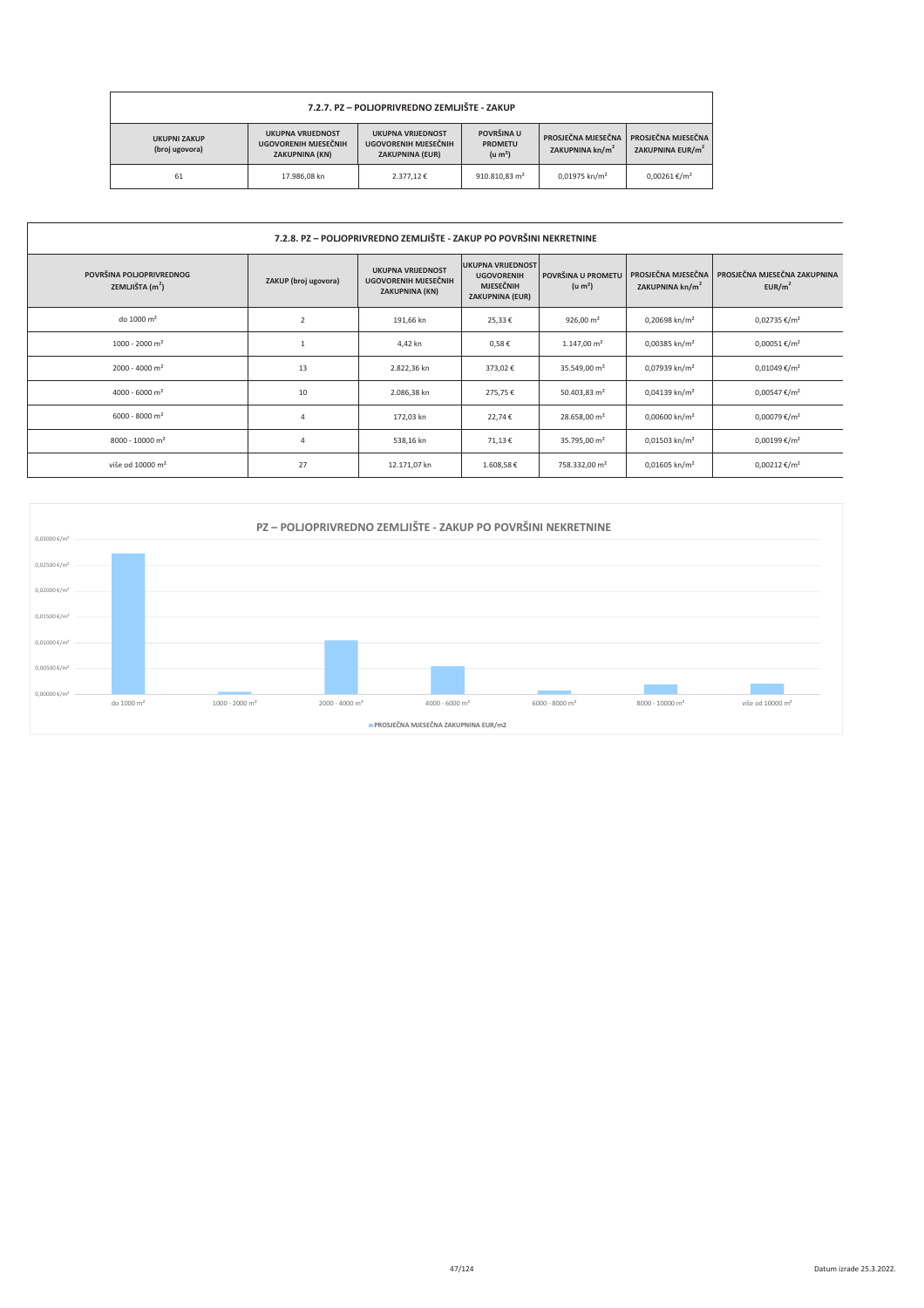| 7.2.9. PZ – POLJOPRIVREDNO ZEMLJIŠTE - ZAKUP U POJEDINIM GRADOVIMA/OPĆINAMA |                                            |                                |                                                                    |                                                                                             |                                           |                                                   |                                                    |
|-----------------------------------------------------------------------------|--------------------------------------------|--------------------------------|--------------------------------------------------------------------|---------------------------------------------------------------------------------------------|-------------------------------------------|---------------------------------------------------|----------------------------------------------------|
|                                                                             | GRAD/OPĆINA/KAT. OPĆINA/NASELJE            | <b>ZAKUP</b><br>(broj ugovora) | <b>UKUPNA VRIJEDNOST</b><br>UGOVORENIH MJESEČNIH<br>ZAKUPNINA (KN) | <b>UKUPNA VRIJEDNOST</b><br><b>UGOVORENIH</b><br><b>MJESEČNIH</b><br><b>ZAKUPNINA (EUR)</b> | POVRŠINA U PROMETU<br>(u m <sup>2</sup> ) | PROSJEČNA MJESEČNA<br>ZAKUPNINA kn/m <sup>2</sup> | PROSJEČNA MJESEČNA ZAKUPNINA<br>EUR/m <sup>2</sup> |
|                                                                             | <b>BALE - VALLE</b>                        | $1\,$                          | 41,66 kn                                                           | 5,51€                                                                                       | 8.282,00 m <sup>2</sup>                   | 0,00503 kn/m <sup>2</sup>                         | 0,00066 €/m <sup>2</sup>                           |
|                                                                             | <b>BRTONIGLA - VERTENEGLIO</b>             | $\overline{7}$                 | 724,13 kn                                                          | 95,70€                                                                                      | 75.966,00 m <sup>2</sup>                  | 0,00953 kn/m <sup>2</sup>                         | $0,00126$ €/m <sup>2</sup>                         |
|                                                                             | <b>BUZET</b>                               | $\overline{3}$                 | 1.184,83 kn                                                        | 156,59€                                                                                     | 32.751,00 m <sup>2</sup>                  | 0,03618 kn/m <sup>2</sup>                         | $0,00478 \text{ €}/m^2$                            |
|                                                                             | <b>FUNTANA - FONTANE</b>                   | $\overline{2}$                 | 1.229,90 kn                                                        | 162,55€                                                                                     | $6.456,83 \text{ m}^2$                    | 0,19048 kn/m <sup>2</sup>                         | $0,02517 \in /m^2$                                 |
|                                                                             | GRAČIŠĆE                                   | $\mathbf{1}$                   | 33,33 kn                                                           | 4,41€                                                                                       | 12.145,00 m <sup>2</sup>                  | 0,00274 kn/m <sup>2</sup>                         | 0,00036 €/m <sup>2</sup>                           |
|                                                                             | GROŽNJAN - GRISIGNANA                      | $\overline{3}$                 | 61,23 kn                                                           | 8,09€                                                                                       | 7.952,00 m <sup>2</sup>                   | 0,00770 kn/m <sup>2</sup>                         | $0,00102$ €/m <sup>2</sup>                         |
|                                                                             | KAŠTELIR-LABINCI - CASTELLIERE-S. DOMENICA | $\,1\,$                        | 125,00 kn                                                          | 16,52€                                                                                      | 45.009,00 m <sup>2</sup>                  | 0,00278 kn/m <sup>2</sup>                         | 0,00037 €/m <sup>2</sup>                           |
|                                                                             | KRŠAN                                      | $\mathsf 3$                    | 3.163,60 kn                                                        | 418,12€                                                                                     | 71.010,00 m <sup>2</sup>                  | 0,04455 kn/m <sup>2</sup>                         | 0,00589€/m <sup>2</sup>                            |
|                                                                             | LANIŠĆE                                    | $\,1\,$                        | 300,00 kn                                                          | 39,65€                                                                                      | 48.929,00 m <sup>2</sup>                  | 0,00613 kn/m <sup>2</sup>                         | $0,00081 \text{€}/m^2$                             |
|                                                                             | LUPOGLAV                                   | $\overline{2}$                 | 450,00 kn                                                          | 59,47€                                                                                      | 82.749,00 m <sup>2</sup>                  | 0,00544 kn/m <sup>2</sup>                         | 0,00072 €/m <sup>2</sup>                           |
|                                                                             | MOTOVUN - MONTONA                          | $\mathsf 3$                    | 692,65 kn                                                          | 91,54€                                                                                      | 85.903,00 m <sup>2</sup>                  | 0,00806 kn/m <sup>2</sup>                         | $0,00107$ €/m <sup>2</sup>                         |
|                                                                             | NOVIGRAD - CITTANOVA                       | $\overline{2}$                 | 1.593,68 kn                                                        | 210,63€                                                                                     | 17.842,00 m <sup>2</sup>                  | 0,08932 kn/m <sup>2</sup>                         | $0,01181 \text{€}/m^2$                             |
|                                                                             | OPRTALJ - PORTOLE                          | $\,1\,$                        | 4,17 kn                                                            | $0,55 \in$                                                                                  | 4.398,00 m <sup>2</sup>                   | 0,00095 kn/m <sup>2</sup>                         | $0,00013 \text{€}/m^2$                             |
|                                                                             | PIĆAN                                      | $\overline{2}$                 | 441,66 kn                                                          | 58,37€                                                                                      | 33.564,00 m <sup>2</sup>                  | $0,01316$ kn/m <sup>2</sup>                       | $0,00174 \text{ €}/m^2$                            |
|                                                                             | POREČ - PARENZO                            | 5                              | 2.058,31 kn                                                        | 272,04€                                                                                     | 188.053,00 m <sup>2</sup>                 | 0,01095 kn/m <sup>2</sup>                         | $0,00145 \in /m^2$                                 |
|                                                                             | RAŠA                                       | $1\,$                          | 12,50 kn                                                           | 1,65€                                                                                       | $6.704,00 \text{ m}^2$                    | 0,00186 kn/m <sup>2</sup>                         | 0,00025 €/m <sup>2</sup>                           |
|                                                                             | ROVINJ - ROVIGNO                           | 10                             | 692,43 kn                                                          | 91,51€                                                                                      | 81.128,00 m <sup>2</sup>                  | 0,00854 kn/m <sup>2</sup>                         | $0,00113 \text{ €}/m^2$                            |
|                                                                             | SVETI LOVREČ                               | $\overline{2}$                 | 233,33 kn                                                          | 30,84€                                                                                      | 15.082,00 m <sup>2</sup>                  | 0,01547 kn/m <sup>2</sup>                         | 0,00204 €/m <sup>2</sup>                           |
|                                                                             | TAR-VABRIGA - TORRE-ABREGA                 | $\overline{4}$                 | 172,33 kn                                                          | 22,78€                                                                                      | 33.458,00 m <sup>2</sup>                  | 0,00515 kn/m <sup>2</sup>                         | $0,00068 \text{€}/m^2$                             |
|                                                                             | VIŠNJAN - VISIGNANO                        | $\overline{\mathbf{3}}$        | 92,17 kn                                                           | 12,18€                                                                                      | 12.031,00 m <sup>2</sup>                  | 0,00766 kn/m <sup>2</sup>                         | $0,00101 \text{€}/m^2$                             |
|                                                                             | VIŽINADA - VISINADA                        | $1\,$                          | 50,00 kn                                                           | 6,61€                                                                                       | 28.110,00 m <sup>2</sup>                  | 0,00178 kn/m <sup>2</sup>                         | $0,00024 \text{€}/m^2$                             |
|                                                                             | VODNJAN - DIGNANO                          | $\,1\,$                        | 25,00 kn                                                           | 3,30€                                                                                       | 50,00 $m2$                                | 0,50000 kn/m <sup>2</sup>                         | $0,06608 \notin /m^2$                              |
|                                                                             | VRSAR - ORSERA                             | $\sqrt{2}$                     | 4.604,17 kn                                                        | 608,51€                                                                                     | 13.238,00 m <sup>2</sup>                  | 0,34780 kn/m <sup>2</sup>                         | $0,04597$ €/m <sup>2</sup>                         |
| <b>UKUPNO OBRAĐENIH:</b>                                                    | 61                                         |                                |                                                                    |                                                                                             |                                           |                                                   |                                                    |

UKUPNO U ZKC: 220

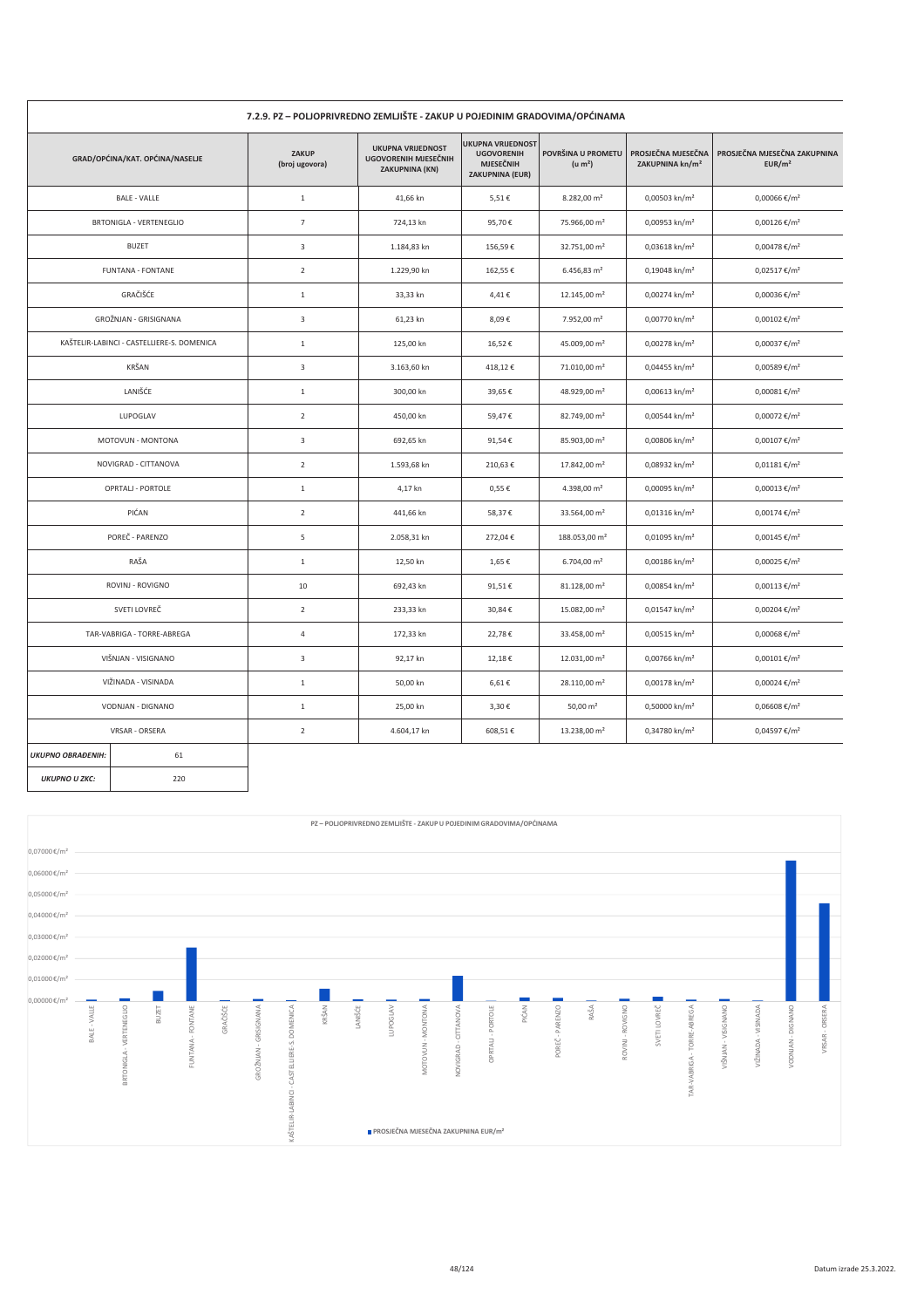| 7.2.10. ŠZ – ŠUMSKO ZEMLJIŠTE - ZAKUP |                                                                           |                                                                            |                                                     |                                                   |                                                    |
|---------------------------------------|---------------------------------------------------------------------------|----------------------------------------------------------------------------|-----------------------------------------------------|---------------------------------------------------|----------------------------------------------------|
| <b>UKUPNI ZAKUP</b><br>(broj ugovora) | <b>UKUPNA VRIJEDNOST</b><br>UGOVORENIH MJESEČNIH<br><b>ZAKUPNINA (KN)</b> | <b>UKUPNA VRIJEDNOST</b><br>UGOVORENIH MJESEČNIH<br><b>ZAKUPNINA (EUR)</b> | POVRŠINA U<br><b>PROMETU</b><br>(u m <sup>2</sup> ) | PROSJEČNA MJESEČNA<br>ZAKUPNINA kn/m <sup>2</sup> | PROSJEČNA MJESEČNA<br>ZAKUPNINA EUR/m <sup>2</sup> |
| 25                                    | 11.479.44 kn                                                              | 1.517.18€                                                                  | 791.312.00 m <sup>2</sup>                           | $0.01451$ kn/m <sup>2</sup>                       | $0.00192 \text{ €}/m^2$                            |

| 7.2.11. ŠZ – ŠUMSKO ZEMLJIŠTE - ZAKUP PO POVRŠINI NEKRETNINE |                      |                                                                    |                                                                                             |                                           |                                                   |                                                    |
|--------------------------------------------------------------|----------------------|--------------------------------------------------------------------|---------------------------------------------------------------------------------------------|-------------------------------------------|---------------------------------------------------|----------------------------------------------------|
| POVRŠINA ŠUMSKOG ZEMLJIŠTA (m <sup>2</sup> )                 | ZAKUP (broj ugovora) | <b>UKUPNA VRIJEDNOST</b><br>UGOVORENIH MJESEČNIH<br>ZAKUPNINA (KN) | <b>UKUPNA VRIJEDNOST</b><br><b>UGOVORENIH</b><br><b>MJESEČNIH</b><br><b>ZAKUPNINA (EUR)</b> | POVRŠINA U PROMETU<br>(u m <sup>2</sup> ) | PROSJEČNA MJESEČNA<br>ZAKUPNINA kn/m <sup>2</sup> | PROSJEČNA MJESEČNA ZAKUPNINA<br>EUR/m <sup>2</sup> |
| do 1000 m <sup>2</sup>                                       | 16                   | 10.334,89 kn                                                       | 1.365,91€                                                                                   | $5.513,00$ m <sup>2</sup>                 | 1,87464 kn/m <sup>2</sup>                         | $0,24776 \in /m^2$                                 |
| $1000 - 2000$ m <sup>2</sup>                                 | $\mathsf 0$          | 0,00 kn                                                            | $0,00 \in$                                                                                  | $0,00 \text{ m}^2$                        | $0,00000$ kn/m <sup>2</sup>                       | 0,00000 €/m <sup>2</sup>                           |
| $2000 - 4000$ m <sup>2</sup>                                 | $\overline{1}$       | 9,17 kn                                                            | 1,21€                                                                                       | $3.622,00 \text{ m}^2$                    | $0,00253$ kn/m <sup>2</sup>                       | 0,00033 €/m <sup>2</sup>                           |
| 4000 - 6000 m <sup>2</sup>                                   | 3                    | 242,47 kn                                                          | 32,05€                                                                                      | 15.423,00 m <sup>2</sup>                  | 0,01572 kn/m <sup>2</sup>                         | $0,00208 \text{€}/m^2$                             |
| $6000 - 8000$ m <sup>2</sup>                                 | $\mathbb O$          | 0,00 kn                                                            | $0,00 \in$                                                                                  | $0,00 \text{ m}^2$                        | 0,00000 kn/m <sup>2</sup>                         | 0,00000 €/m <sup>2</sup>                           |
| 8000 - 10000 m <sup>2</sup>                                  | $\mathsf 0$          | 0,00 kn                                                            | $0,00 \in$                                                                                  | $0,00 \text{ m}^2$                        | 0,00000 kn/m <sup>2</sup>                         | 0,00000 €/m <sup>2</sup>                           |
| više od 10000 m <sup>2</sup>                                 | 5                    | 892,91 kn                                                          | 118,01€                                                                                     | 766.754,00 m <sup>2</sup>                 | $0,00116$ kn/m <sup>2</sup>                       | $0,00015 \text{€}/m^2$                             |

|                                          | ŠZ – ŠUMSKO ZEMLJIŠTE - ZAKUP PO POVRŠINI NEKRETNINE |                              |                              |                            |                              |                             |                              |
|------------------------------------------|------------------------------------------------------|------------------------------|------------------------------|----------------------------|------------------------------|-----------------------------|------------------------------|
| $0,30000 \in /m^2$<br>$0,25000 \in /m^2$ |                                                      |                              |                              |                            |                              |                             |                              |
| $0,20000 \text{€}/m^2$                   |                                                      |                              |                              |                            |                              |                             |                              |
| $0,15000 \, \text{K/m}^2$                |                                                      |                              |                              |                            |                              |                             |                              |
| $0,10000 \, \epsilon/m^2$                |                                                      |                              |                              |                            |                              |                             |                              |
| $0,05000 \in /m^2$                       |                                                      |                              |                              |                            |                              |                             |                              |
| 0,00000€/m <sup>2</sup>                  | do 1000 m <sup>2</sup>                               | $1000 - 2000$ m <sup>2</sup> | $2000 - 4000$ m <sup>2</sup> | 4000 - 6000 m <sup>2</sup> | $6000 - 8000$ m <sup>2</sup> | 8000 - 10000 m <sup>2</sup> | više od 10000 m <sup>2</sup> |
|                                          | PROSJEČNA MJESEČNA ZAKUPNINA EUR/m2                  |                              |                              |                            |                              |                             |                              |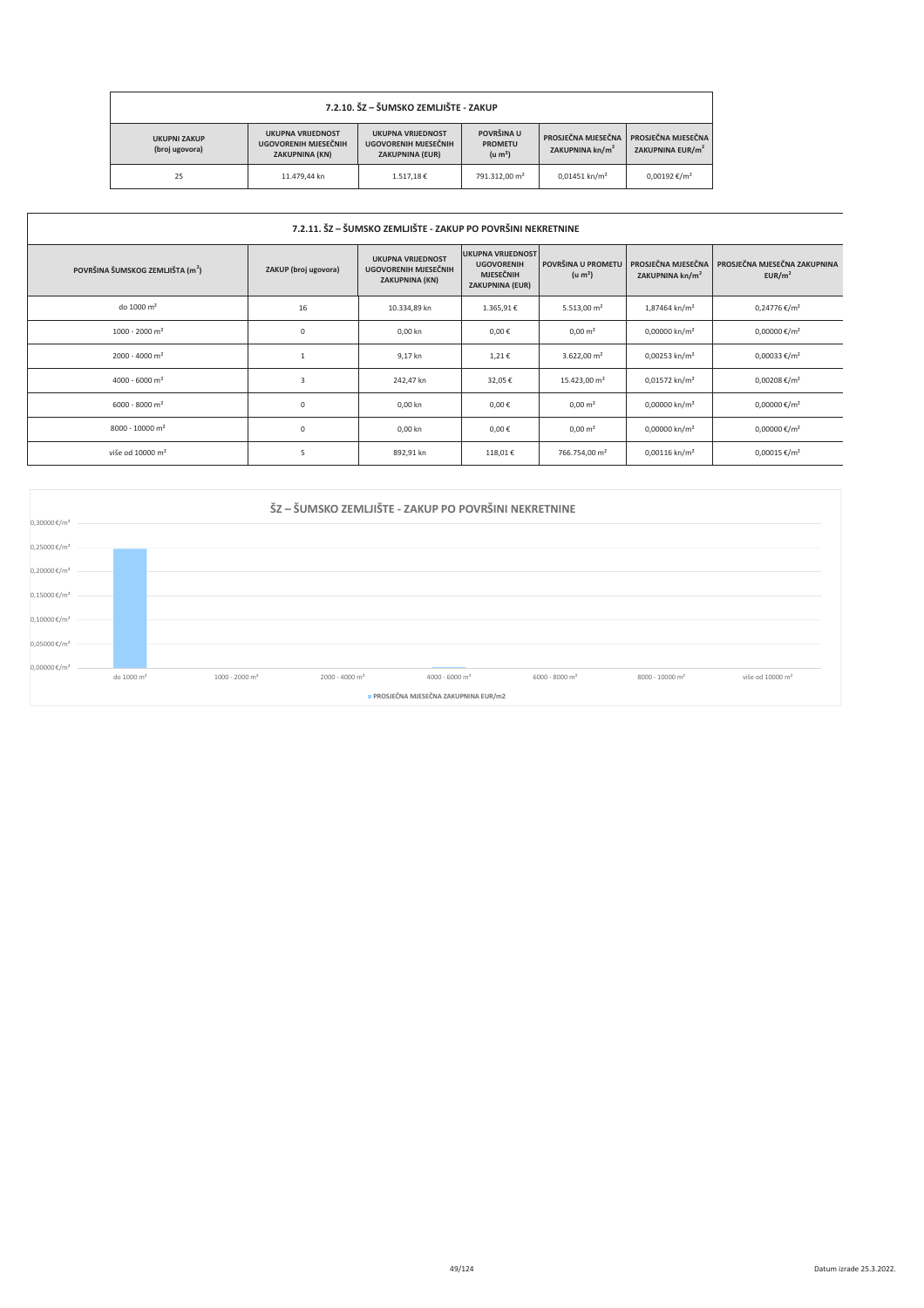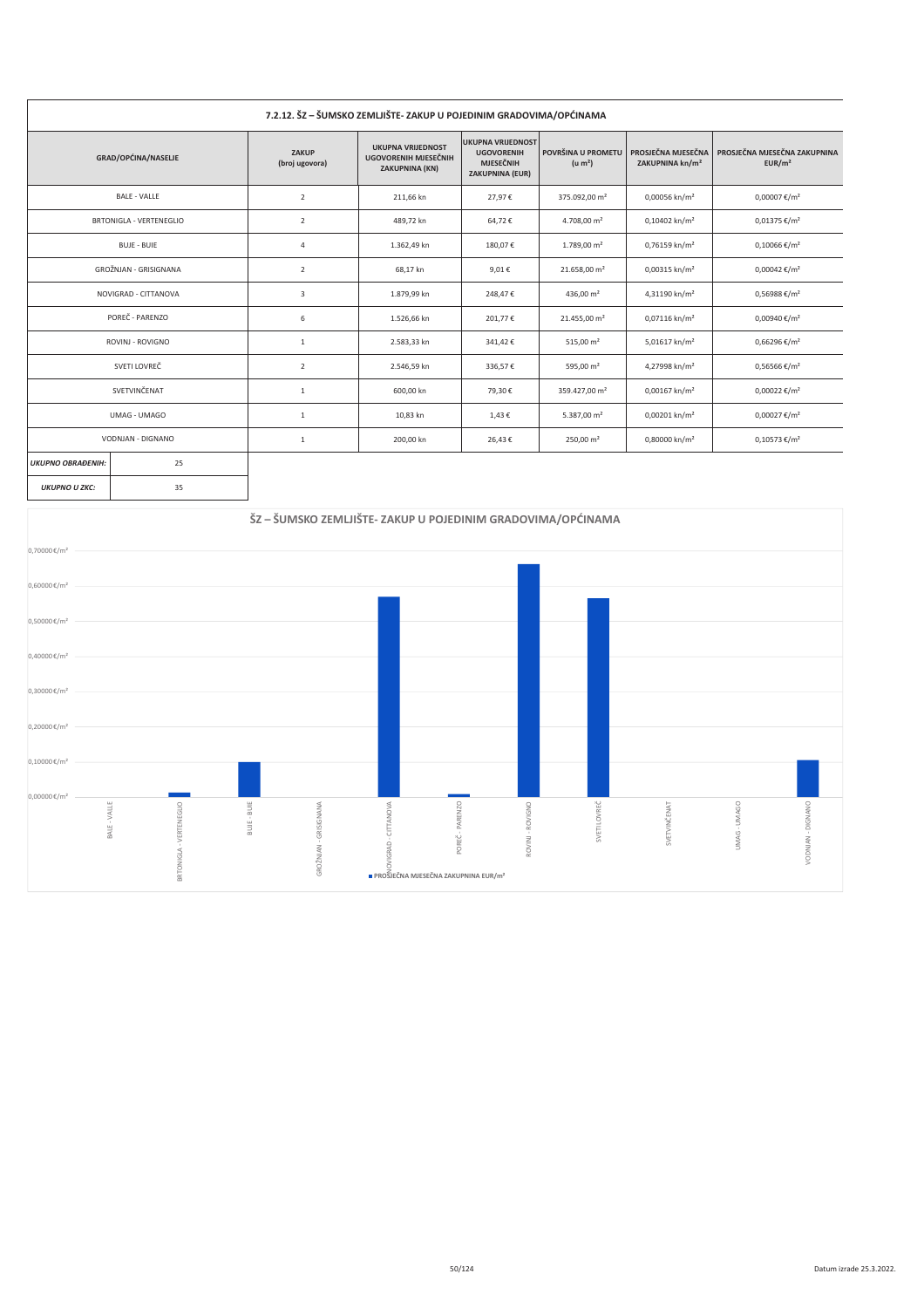#### 7.3. PROMJENA PROSJEČNIH CIJENA ZAKUPA POJEDINIH NEKRETNINA **U ODNOSU NA PRETHODNE GODINE**

| 7.3.1. CIJENE ZAKUPA POSLOVNIH PROSTORA |                                                                                                                          |                       |                                                                         |  |  |
|-----------------------------------------|--------------------------------------------------------------------------------------------------------------------------|-----------------------|-------------------------------------------------------------------------|--|--|
| <b>GODINA</b>                           | <b>PROSJEČNA</b><br>PROSJEČNA MJESEČNA<br><b>MJESEČNA</b><br>ZAKUPNINA kn/m <sup>2</sup><br>ZAKUPNINA EUR/m <sup>2</sup> |                       | PROMJENA U ODNOSU<br><b>NA</b><br><b>PRETHODNU GODINU</b><br>$(\pm \%)$ |  |  |
| 2021                                    | 56,57 kn/m <sup>2</sup>                                                                                                  | 7,48 €/m <sup>2</sup> | $-5,71%$                                                                |  |  |
| 2020                                    | 60,00 kn/m <sup>2</sup>                                                                                                  | 7,93 €/m <sup>2</sup> | +95,90%                                                                 |  |  |
| 2019                                    | 30,63 kn/m <sup>2</sup>                                                                                                  | 4,05 €/m <sup>2</sup> | $+0,00%$                                                                |  |  |
| 2018                                    | $0,00$ kn/m <sup>2</sup>                                                                                                 | $0,00 \in /m^2$       | $+0,00%$                                                                |  |  |
| 2017                                    | $0,00 \text{ km/m}^2$                                                                                                    | $0,00 \in /m^2$       | $+0,00%$                                                                |  |  |
| 2016                                    | $0,00$ kn/m <sup>2</sup>                                                                                                 | $0,00 \in /m^2$       | $+0,00%$                                                                |  |  |
| 2015                                    | $0,00$ kn/m <sup>2</sup>                                                                                                 | $0,00 \in /m^2$       | $+0,00%$                                                                |  |  |
| 2014                                    | $0,00$ kn/m <sup>2</sup>                                                                                                 | $0,00 \in /m^2$       | $+0,00%$                                                                |  |  |
| 2013                                    | $0,00$ kn/m <sup>2</sup>                                                                                                 | $0,00 \in /m^2$       | $+0,00%$                                                                |  |  |
| 2012                                    | $0,00$ kn/m <sup>2</sup>                                                                                                 | $0,00 \in /m^2$       | $+0,00%$                                                                |  |  |
|                                         |                                                                                                                          |                       |                                                                         |  |  |

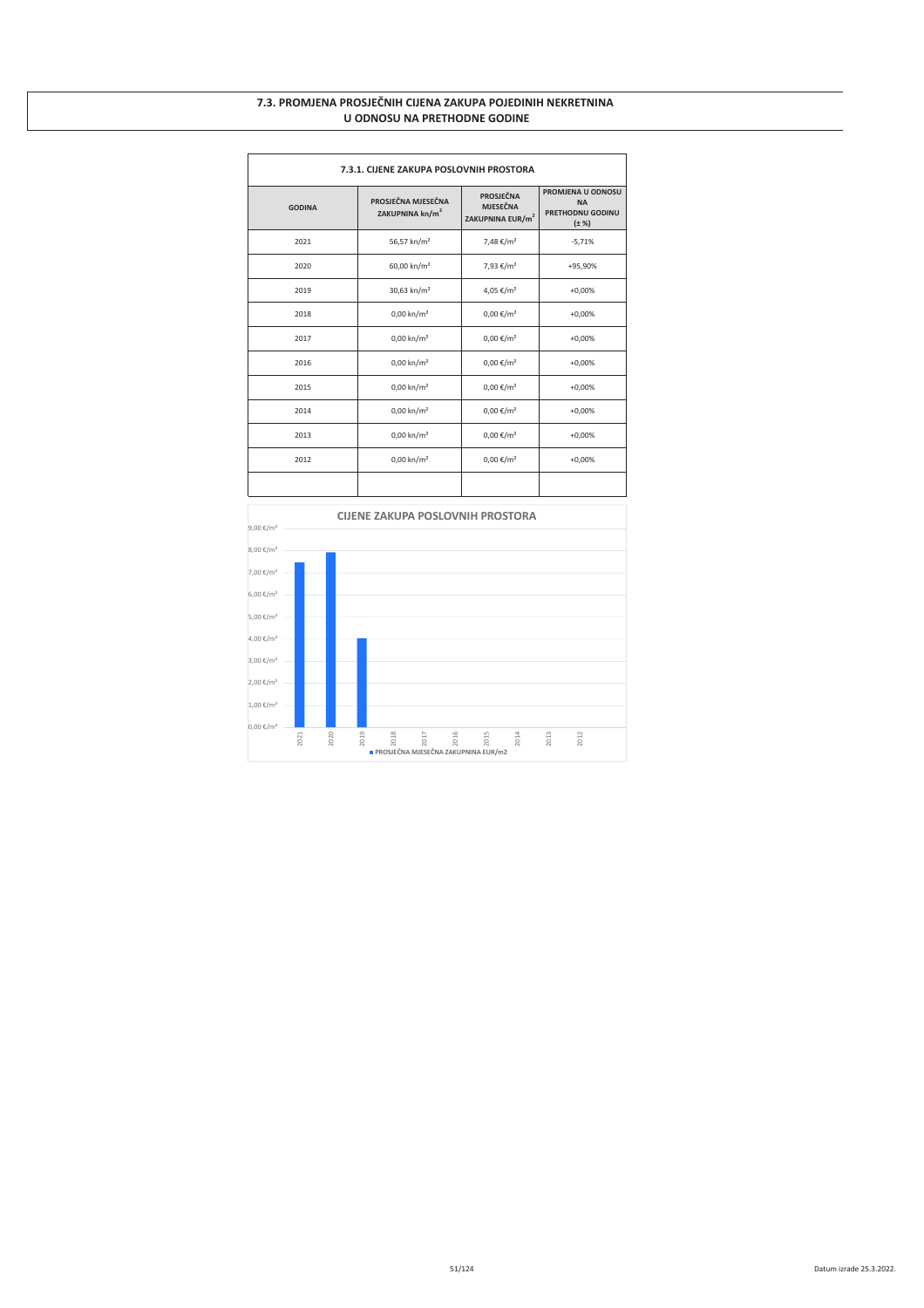| 7.3.2. CIJENE ZAKUPA GRAĐEVINSKOG ZEMLJIŠTA |                                                   |                                                                     |                                                                  |  |
|---------------------------------------------|---------------------------------------------------|---------------------------------------------------------------------|------------------------------------------------------------------|--|
| <b>GODINA</b>                               | PROSJEČNA MJESEČNA<br>ZAKUPNINA kn/m <sup>2</sup> | <b>PROSJEČNA</b><br><b>MJESEČNA</b><br>ZAKUPNINA EUR/m <sup>2</sup> | PROMJENA U ODNOSU<br><b>NA</b><br>PRETHODNU GODINU<br>$(\pm \%)$ |  |
| 2021                                        | $3,21$ kn/m <sup>2</sup>                          | $0,42 \notin /m^2$                                                  | $+0,00%$                                                         |  |
| 2020                                        | $0,00$ kn/m <sup>2</sup>                          | $0,00 \in /m^2$                                                     | $+0,00%$                                                         |  |
| 2019                                        | $0,00 \text{ km/m}^2$                             | $0,00 \in /m^2$                                                     | $+0,00%$                                                         |  |
| 2018                                        | $0,00$ kn/m <sup>2</sup>                          | $0,00 \in /m^2$                                                     | $+0,00%$                                                         |  |
| 2017                                        | $0,00$ kn/m <sup>2</sup>                          | $0,00 \in /m^2$                                                     | $+0,00%$                                                         |  |
| 2016                                        | $0,00 \text{ km/m}^2$                             | $0,00 \in /m^2$                                                     | $+0,00%$                                                         |  |
| 2015                                        | $0,00$ kn/m <sup>2</sup>                          | $0,00 \in /m^2$                                                     | $+0,00%$                                                         |  |
| 2014                                        | $0,00$ kn/m <sup>2</sup>                          | $0,00 \in /m^2$                                                     | $+0,00%$                                                         |  |
| 2013                                        | $0,00 \text{ km/m}^2$                             | $0,00 \in /m^2$                                                     | $+0,00%$                                                         |  |
| 2012                                        | $0,00 \text{ km/m}^2$                             | $0,00 \in /m^2$                                                     | $+0,00%$                                                         |  |
|                                             |                                                   |                                                                     |                                                                  |  |

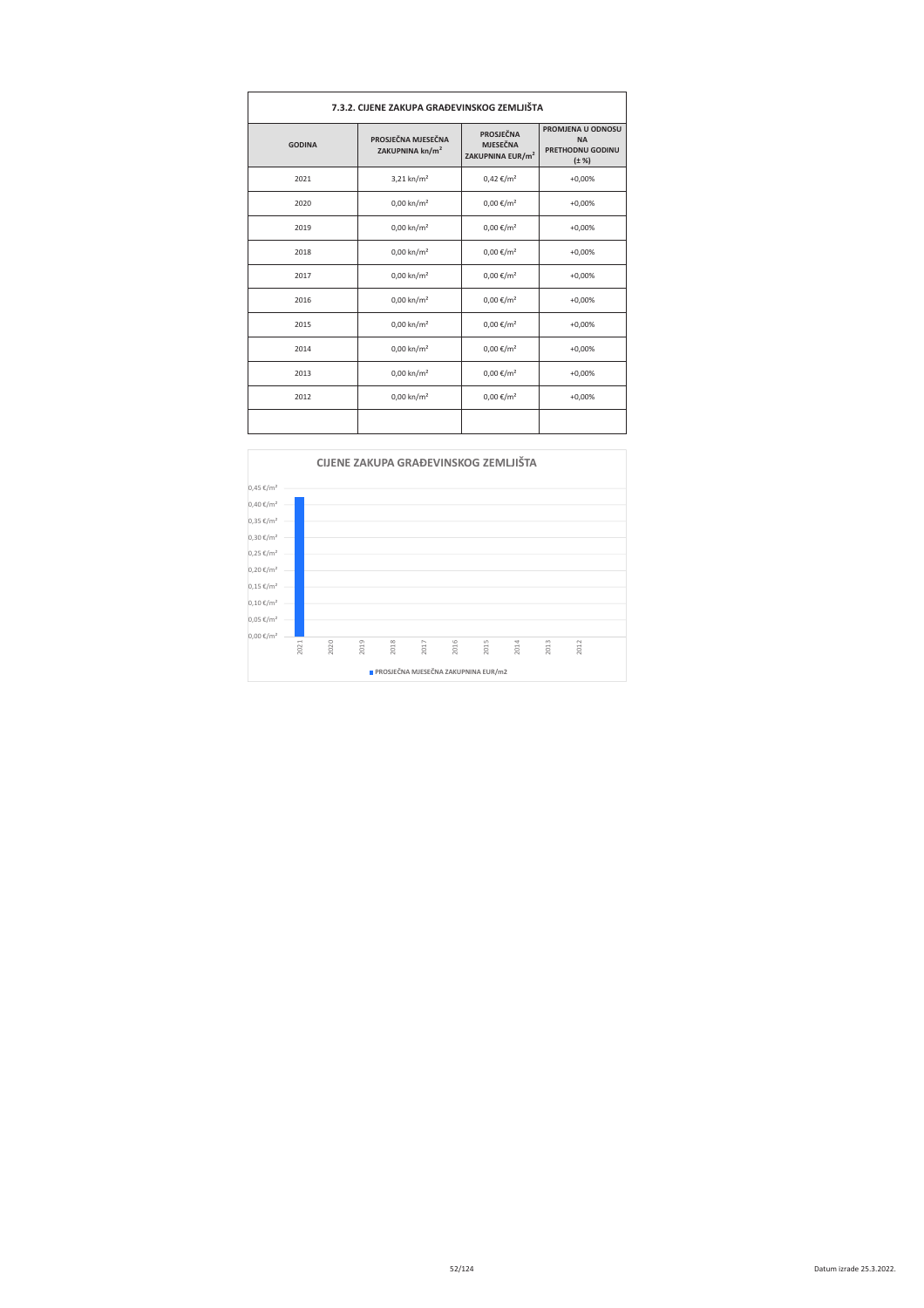| 7.3.3. CIJENE ZAKUPA POLJOPRIVREDNOG ZEMLJIŠTA |                                                   |                                                              |                                                                         |  |
|------------------------------------------------|---------------------------------------------------|--------------------------------------------------------------|-------------------------------------------------------------------------|--|
| <b>GODINA</b>                                  | PROSJEČNA MJESEČNA<br>ZAKUPNINA kn/m <sup>2</sup> | PROSJEČNA<br><b>MJESEČNA</b><br>ZAKUPNINA EUR/m <sup>2</sup> | PROMJENA U ODNOSU<br><b>NA</b><br><b>PRETHODNU GODINU</b><br>$(\pm \%)$ |  |
| 2021                                           | 0,01975 kn/m <sup>2</sup>                         | $0,00261 \text{€}/m^2$                                       | $+0,00%$                                                                |  |
| 2020                                           | 0,00000 kn/m <sup>2</sup>                         | 0,00000 €/m <sup>2</sup>                                     | $+0,00%$                                                                |  |
| 2019                                           | 0,00000 kn/m <sup>2</sup>                         | 0,00000 €/m <sup>2</sup>                                     | $+0,00%$                                                                |  |
| 2018                                           | 0,00000 kn/m <sup>2</sup>                         | 0,00000 €/m <sup>2</sup>                                     | $+0,00%$                                                                |  |
| 2017                                           | 0,00000 kn/m <sup>2</sup>                         | 0,00000 €/m <sup>2</sup>                                     | $+0,00%$                                                                |  |
| 2016                                           | 0,00000 kn/m <sup>2</sup>                         | 0,00000 €/m <sup>2</sup>                                     | $+0,00%$                                                                |  |
| 2015                                           | 0,00000 kn/m <sup>2</sup>                         | 0,00000 €/m <sup>2</sup>                                     | $+0,00%$                                                                |  |
| 2014                                           | 0,00000 kn/m <sup>2</sup>                         | 0,00000 €/m <sup>2</sup>                                     | $+0,00%$                                                                |  |
| 2013                                           | 0,00000 kn/m <sup>2</sup>                         | 0,00000 €/m <sup>2</sup>                                     | $+0,00%$                                                                |  |
| 2012                                           | 0,00000 kn/m <sup>2</sup>                         | 0,00000 €/m <sup>2</sup>                                     | $+0,00%$                                                                |  |
|                                                |                                                   |                                                              |                                                                         |  |

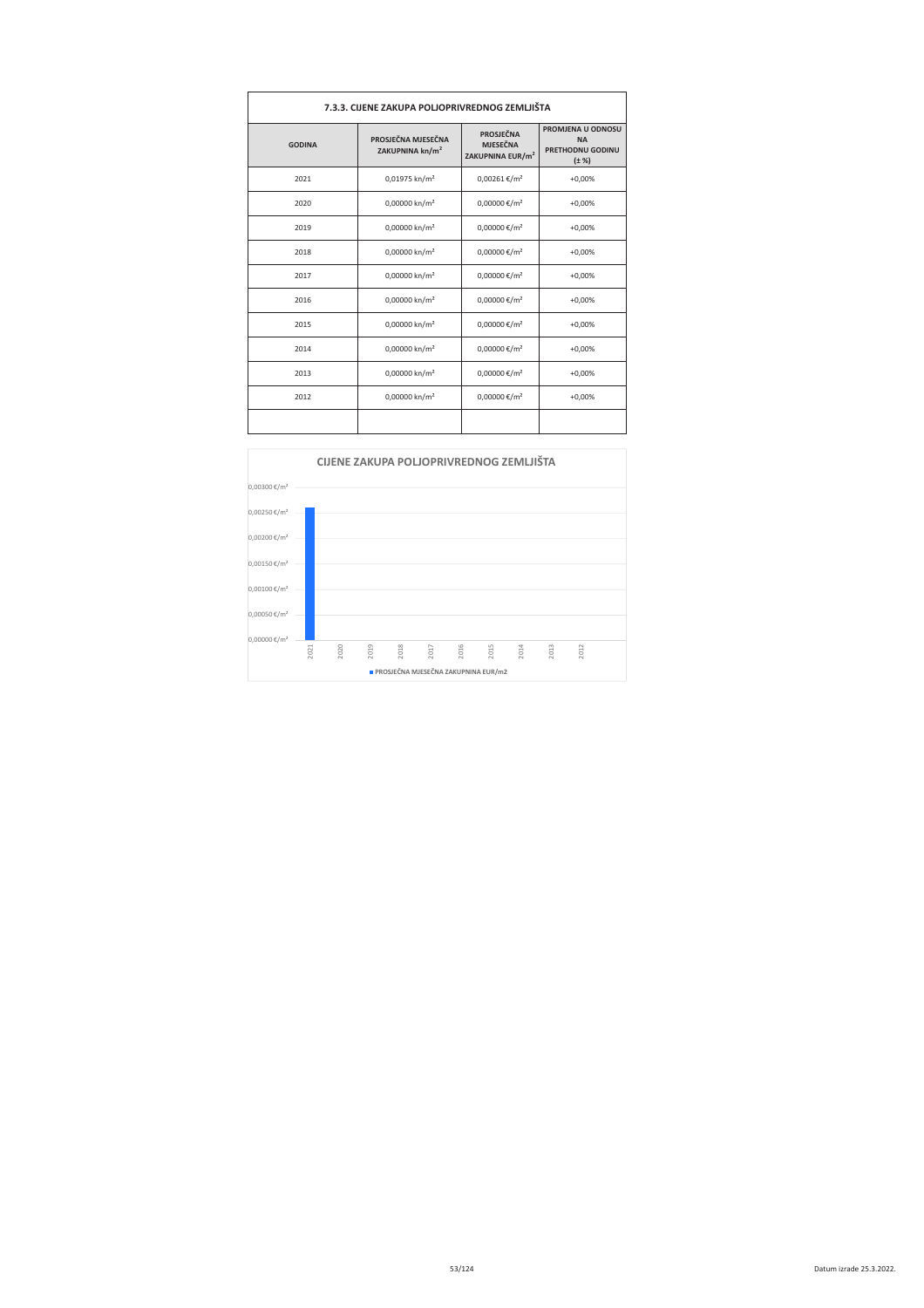| 7.3.4. CIJENE ZAKUPA ŠUMSKOG ZEMLJIŠTA |                                                   |                                                                     |                                                                         |  |  |
|----------------------------------------|---------------------------------------------------|---------------------------------------------------------------------|-------------------------------------------------------------------------|--|--|
| <b>GODINA</b>                          | PROSJEČNA MJESEČNA<br>ZAKUPNINA kn/m <sup>2</sup> | <b>PROSJEČNA</b><br><b>MJESEČNA</b><br>ZAKUPNINA EUR/m <sup>2</sup> | PROMJENA U ODNOSU<br><b>NA</b><br><b>PRETHODNU GODINU</b><br>$(\pm \%)$ |  |  |
| 2021                                   | 0,01451 kn/m <sup>2</sup>                         | $0,00192$ €/m <sup>2</sup>                                          | $+0,00%$                                                                |  |  |
| 2020                                   | 0,00000 kn/m <sup>2</sup>                         | 0,00000 €/m <sup>2</sup>                                            | $+0.00%$                                                                |  |  |
| 2019                                   | 0,00000 kn/m <sup>2</sup>                         | 0,00000 €/m <sup>2</sup>                                            | $+0,00%$                                                                |  |  |
| 2018                                   | 0,00000 kn/m <sup>2</sup>                         | 0,00000 €/m <sup>2</sup>                                            | $+0,00%$                                                                |  |  |
| 2017                                   | 0,00000 kn/m <sup>2</sup>                         | 0,00000 €/m <sup>2</sup>                                            | $+0,00%$                                                                |  |  |
| 2016                                   | 0,00000 kn/m <sup>2</sup>                         | 0,00000 €/m <sup>2</sup>                                            | $+0,00%$                                                                |  |  |
| 2015                                   | 0,00000 kn/m <sup>2</sup>                         | 0,00000 €/m <sup>2</sup>                                            | $+0,00%$                                                                |  |  |
| 2014                                   | 0,00000 kn/m <sup>2</sup>                         | 0,00000 €/m <sup>2</sup>                                            | $+0,00%$                                                                |  |  |
| 2013                                   | 0,00000 kn/m <sup>2</sup>                         | 0,00000 €/m <sup>2</sup>                                            | $+0,00%$                                                                |  |  |
| 2012                                   | 0,00000 kn/m <sup>2</sup>                         | 0,00000 €/m <sup>2</sup>                                            | $+0,00%$                                                                |  |  |
|                                        |                                                   |                                                                     |                                                                         |  |  |

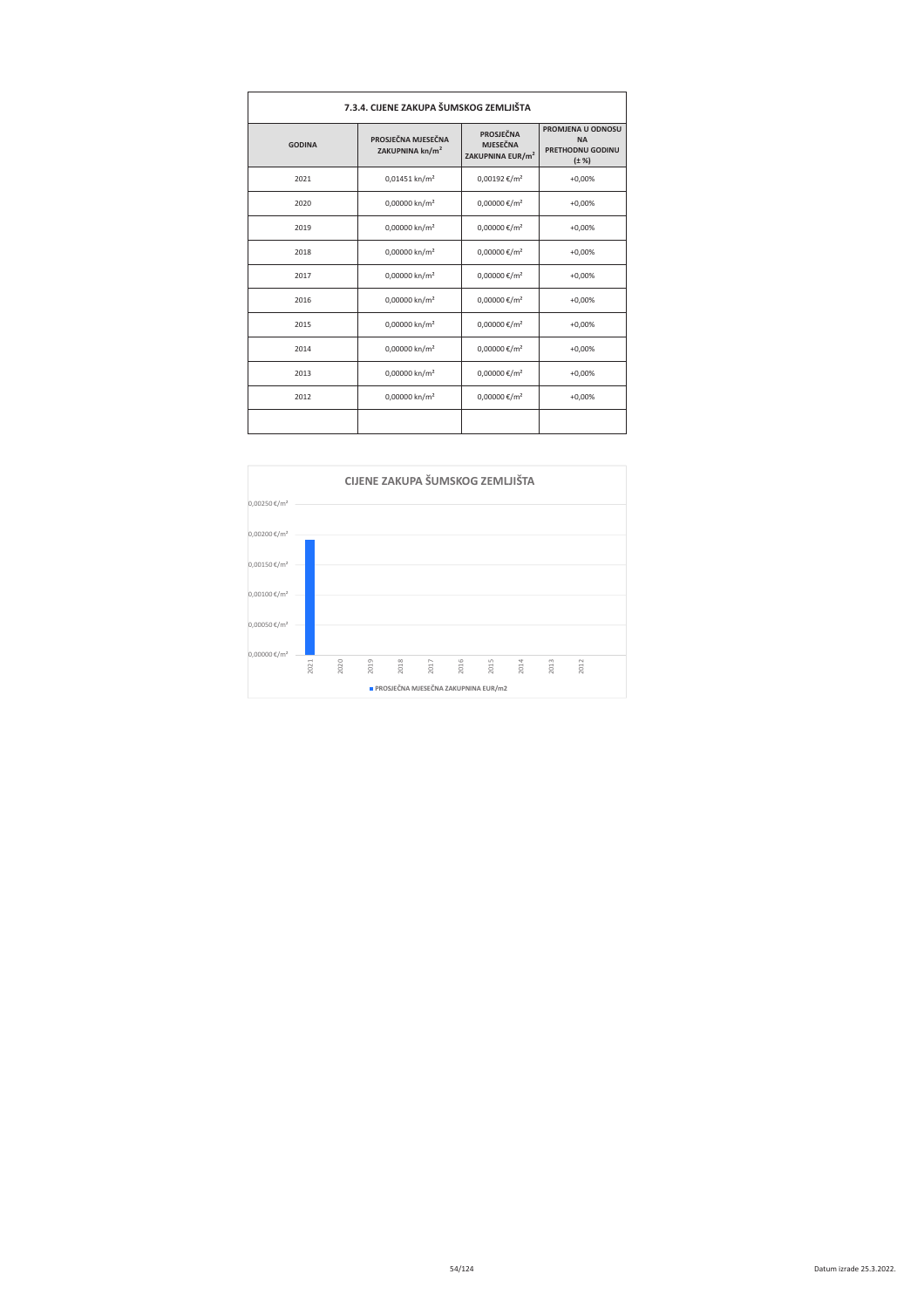# 8. ANALIZA ZAPRIMLJENIH PROCJEMBENIH ELABORATA KOJI SU RAZMATRANI NA SJEDNICAMA ZAJEDNIČKOG PROCJENITELJSKOG POVJERENSTVA ZA ISTARSKU ŽUPANIJU, GRAD PAZIN I GRAD PULU

S obzirom na činjenicu da je za područje Istarske županije, Grada Pazina i Grada Pule osnovano Zajedničko procjeniteljsko povjerenstvo u nastavku je dan prikaz podataka o procjembenim elaboratima koji se odnose na područje Istarske županije, Grada Pazina i Grada Pule, a koji su razmatrani na sjednicama Zajedničkog procjeniteljskog povjerenstva.

Tijekom 2021. godine, održano je 112 sjednica Zajedničkog procjeniteljskog povjerenstva, te su na istima izdana sukladno odredbama Zakona mišljenja o usklađenosti za 404 procjembena elaborata.

Razmatranjem dostavljenih procjembenih elaborata procjeniteljsko povjerenstva je za 342 procjembena elaborata utvrdilo da su izrađeni u skladu sa Zakonom, te je za iste izdano pozitivno mišljenje, dok je za 62 procjembena elaborata utvrdilo da isti nisu izrađeni u skladu sa Zakonom i da ne sadrže elemente propisane člankom 68. Pravilnika o metodama procjene vrijednosti nekretnina ("Narodne novine" br. 105/15) te su elaborati vraćeni na dopunu.

Najveći broj procjembenih elaborata koji su vraćeni na ispravak ili dopunu odnosi se na elaborate procjene građevinskog zemljišta (GZ) s obzirom da su isti po brojnosti najzastupljeniji elaborati prema vrsti nekretnine.

|                                                                                                             | RAZMATRANI U RAZDOBLJU OD OD 01.01.2021. DO<br>31.12.2021.                                                                                       |                                              |  |  |  |
|-------------------------------------------------------------------------------------------------------------|--------------------------------------------------------------------------------------------------------------------------------------------------|----------------------------------------------|--|--|--|
| UKUPAN BROJ ZAPRIMLJENIH PROCJEMBENIH ELABORATA                                                             | <b>U NAVEDENOM RAZDOBLIU</b>                                                                                                                     |                                              |  |  |  |
| <b>BROJ ELABORATA NA KOJE JE</b><br>DANO POZITIVNO MIŠLJENJE                                                | <b>BROJ ELABORATA</b><br><b>BROJ ELABORATA</b><br>KOJI SU VRAĆENI NA<br>POVUČENIH IZ<br><b>ISPRAVAK ILI</b><br><b>PROCEDURE</b><br><b>DOPUNU</b> |                                              |  |  |  |
| 342                                                                                                         | 62                                                                                                                                               | 0                                            |  |  |  |
| 8.2. BROJ ZAPRIMLJENIH ELABORATA PREMA VRSTI<br>NEKRETNINE ZA RAZDOBLJE OD OD 01.01.2021. DO<br>31.12.2021. |                                                                                                                                                  |                                              |  |  |  |
| <b>VRSTA NEKRETNINE</b>                                                                                     |                                                                                                                                                  | <b>UKUPAN BROJ</b><br>ZAPRIMLJENIH ELABORATA |  |  |  |
| ST-stan/apartman                                                                                            |                                                                                                                                                  | 22                                           |  |  |  |
| OK - stambena zgrada (kuća)                                                                                 |                                                                                                                                                  | 14                                           |  |  |  |
| PZG - poslovne zgrade                                                                                       |                                                                                                                                                  | $\overline{2}$                               |  |  |  |
| PP - poslovni prostori                                                                                      |                                                                                                                                                  | $\overline{7}$                               |  |  |  |
| GZG - gospodarske zgrade                                                                                    | $\mathbf{1}$                                                                                                                                     |                                              |  |  |  |
| VIK - nekretn. za povr.<br>boravak                                                                          |                                                                                                                                                  | 0                                            |  |  |  |
| G - garaža                                                                                                  |                                                                                                                                                  | 3                                            |  |  |  |
| PGM - parkirno garažno<br>mjesto                                                                            |                                                                                                                                                  | 0                                            |  |  |  |
| VPM - parkirno mjesto                                                                                       |                                                                                                                                                  | 0                                            |  |  |  |
| RN - različite nekretnine                                                                                   |                                                                                                                                                  | 1                                            |  |  |  |
| OS-ostalo                                                                                                   |                                                                                                                                                  | 0                                            |  |  |  |
| RU - ruševine                                                                                               |                                                                                                                                                  | 1                                            |  |  |  |
| GZ-građevinsko zemljište                                                                                    | 322                                                                                                                                              |                                              |  |  |  |
| PZ - poljoprivredno zemljište                                                                               | 25                                                                                                                                               |                                              |  |  |  |
| ŠZ - šumsko zemljište                                                                                       | 5                                                                                                                                                |                                              |  |  |  |
| PNZ - prirodno neplod.<br>zemljište                                                                         |                                                                                                                                                  | 0                                            |  |  |  |
| GM - garažno mjesto                                                                                         | $\mathbf 0$                                                                                                                                      |                                              |  |  |  |

 $\overline{1}$ 

 $\overline{0}$ 

8.1. UKUPAN BROJ PROCJEMBENIH ELABORATA KOJI SU

SP - spremište SKL – skladište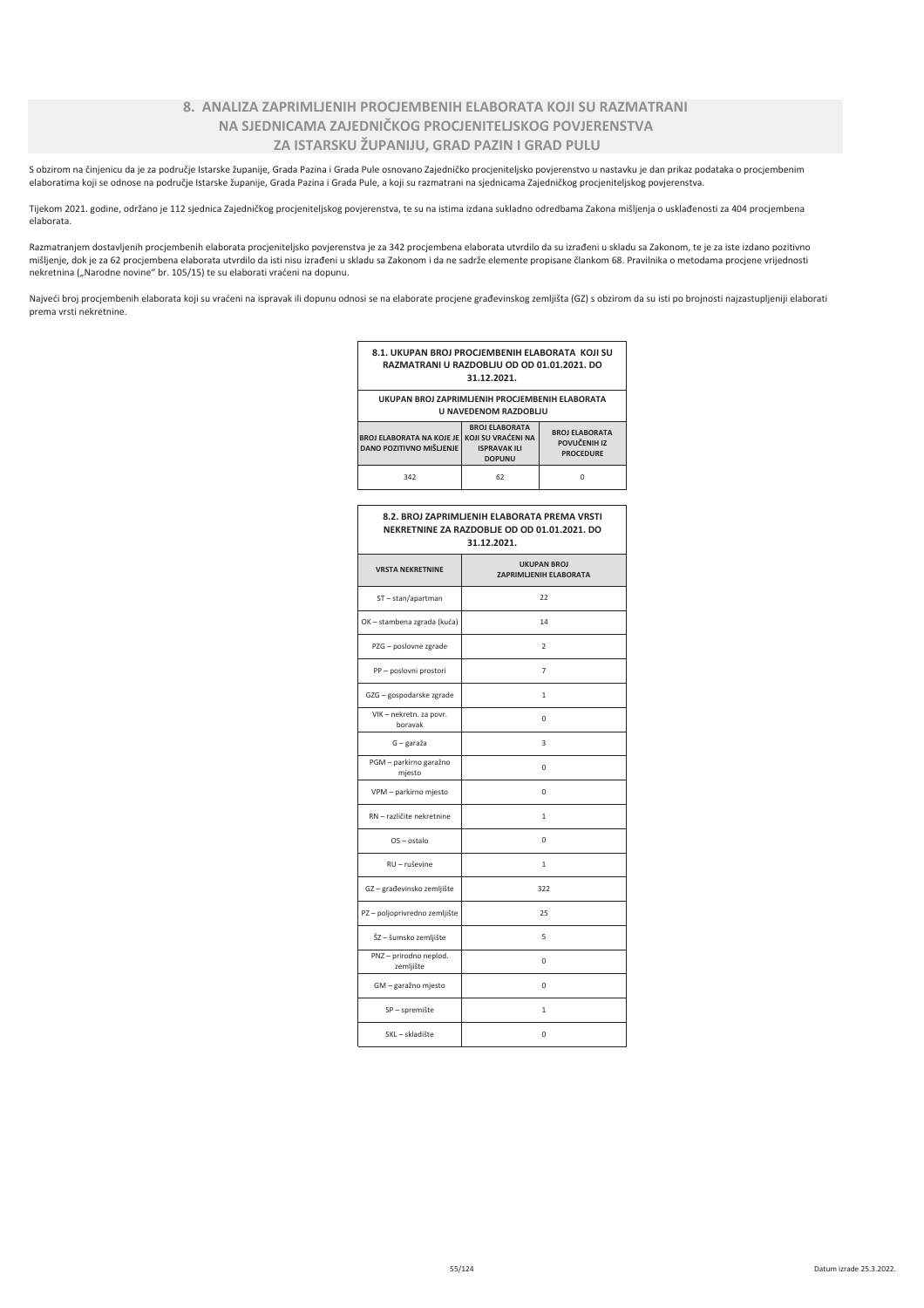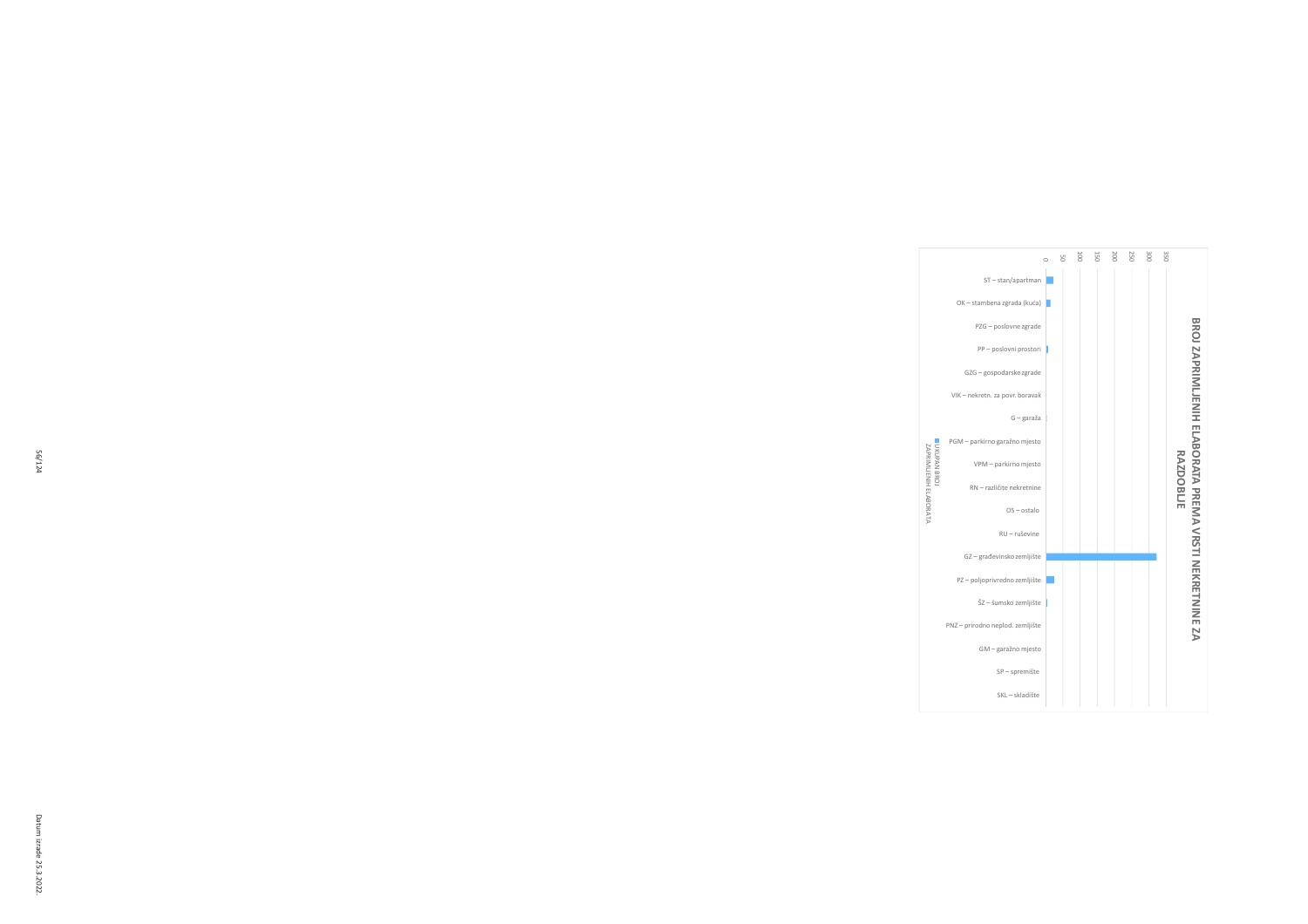#### 8.3. PROMJENA BROJA ZAPRIMLJENIH I RAZMATRANIH PROCJEMBENIH ELABORATA U ODNOSU NA PRETHODNE GODINE

| 8.3.1. UKUPAN BROJ ZAPRIMLJENIH ELABORATA |                                              |                                                                       |                                                             |  |  |
|-------------------------------------------|----------------------------------------------|-----------------------------------------------------------------------|-------------------------------------------------------------|--|--|
| <b>GODINA</b>                             | <b>UKUPAN BROJ</b><br>ZAPRIMLJENIH ELABORATA | PROMJENA U<br><b>ODNOSU NA</b><br><b>PRETHODNU</b><br>GODINU (± broj) | PROMJENA U ODNOSU<br><b>NA</b><br>PRETHODNU GODINU (±<br>%) |  |  |
| 2021                                      | 404                                          | $+124$                                                                | $+44,28%$                                                   |  |  |
| 2020                                      | 280                                          | $+64$                                                                 | $+29,62%$                                                   |  |  |
| 2019                                      | 216                                          | $+210$                                                                | +3.500,00%                                                  |  |  |
| 2018                                      | 6                                            | $+2$                                                                  | +50,00%                                                     |  |  |
| 2017                                      | 4                                            | $+0$                                                                  | $+0,00%$                                                    |  |  |



| 8.3.2. UKUPAN BROJ ELABORATA NA KOJE JE DANO<br>POZITIVNO MIŠLIENJE POVJERENSTVA |                                                                                      |                                                                              |                                                             |  |  |
|----------------------------------------------------------------------------------|--------------------------------------------------------------------------------------|------------------------------------------------------------------------------|-------------------------------------------------------------|--|--|
| <b>GODINA</b>                                                                    | <b>UKUPAN BROJ ELABORATA</b><br><b>NA KOJE JE DANO POZITIVNO</b><br><b>MIŠLJENJE</b> | <b>PROMJENA U</b><br><b>ODNOSU NA</b><br><b>PRETHODNU</b><br>GODINU (± broj) | PROMJENA U ODNOSU<br><b>NA</b><br>PRETHODNU GODINU (±<br>%) |  |  |
| 2021                                                                             | 342                                                                                  | $+179$                                                                       | +109,81%                                                    |  |  |
| 2020                                                                             | 163                                                                                  | $+54$                                                                        | +49,54%                                                     |  |  |
| 2019                                                                             | 109                                                                                  | $+107$                                                                       | +5.350,00%                                                  |  |  |
| 2018                                                                             | $\overline{\phantom{a}}$                                                             | $+0$                                                                         | $+0.00%$                                                    |  |  |
| 2017                                                                             | $\Omega$                                                                             | $+0$                                                                         | $+0,00%$                                                    |  |  |

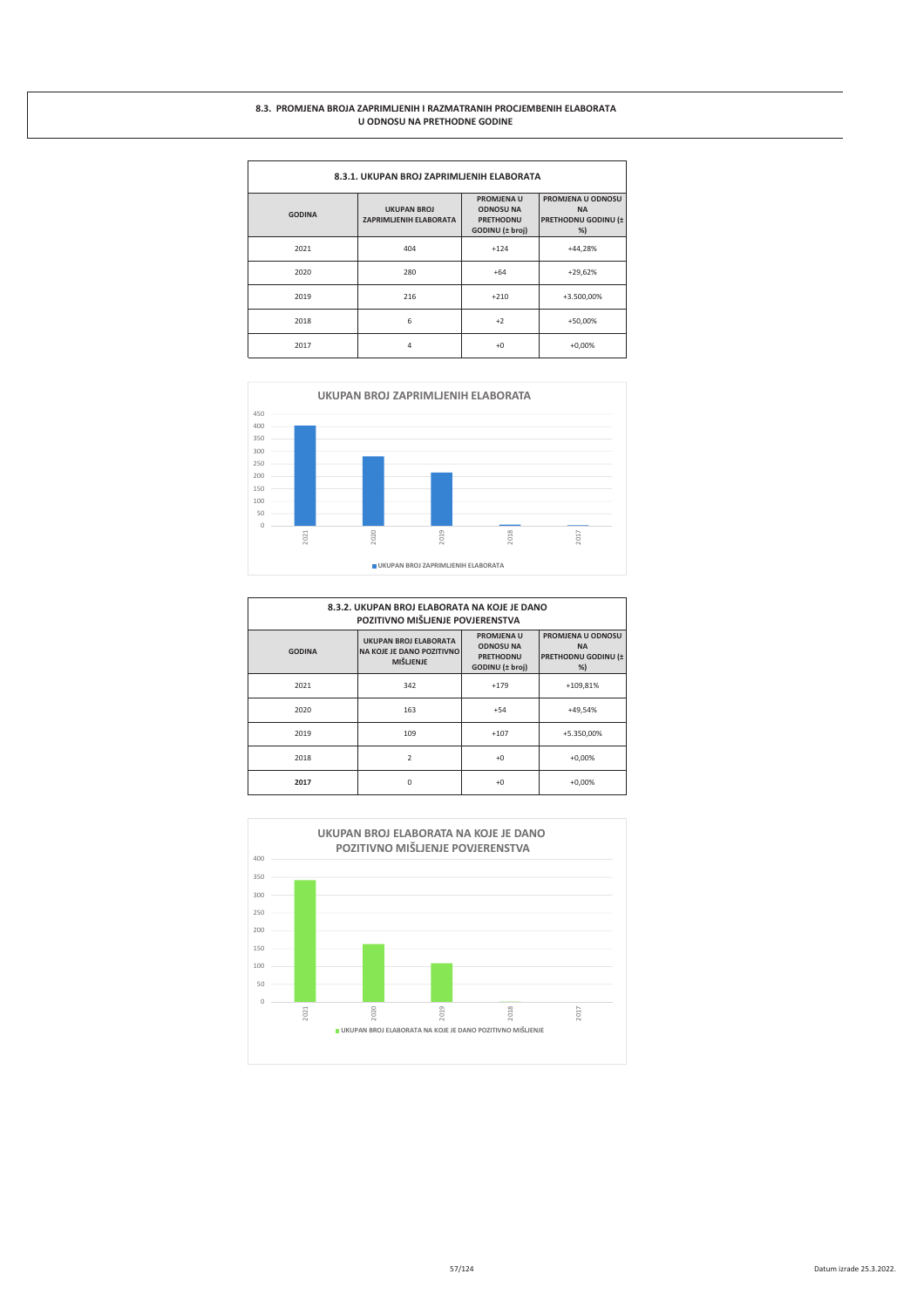| 8.3.3. UKUPAN BROJ ELABORATA VRAĆENIH NA ISPRAVAK ILI DOPUNU |                                                                                  |                                                                              |                                                             |  |
|--------------------------------------------------------------|----------------------------------------------------------------------------------|------------------------------------------------------------------------------|-------------------------------------------------------------|--|
| <b>GODINA</b>                                                | <b>UKUPAN BROJ ELABORATA</b><br><b>VRAĆENIH NA ISPRAVAK ILI</b><br><b>DOPUNU</b> | <b>PROMJENA U</b><br><b>ODNOSU NA</b><br><b>PRETHODNU</b><br>GODINU (± broj) | PROMJENA U ODNOSU<br><b>NA</b><br>PRETHODNU GODINU (±<br>%) |  |
| 2021                                                         | 62                                                                               | $-55$                                                                        | $-47.00%$                                                   |  |
| 2020                                                         | 117                                                                              | $+10$                                                                        | $+9,34%$                                                    |  |
| 2019                                                         | 107                                                                              | $+103$                                                                       | +2.575,00%                                                  |  |
| 2018                                                         | $\overline{4}$                                                                   | $+2$                                                                         | $+100,00\%$                                                 |  |
| 2017                                                         | $\mathcal{P}$                                                                    | $+0$                                                                         | $+0,00%$                                                    |  |

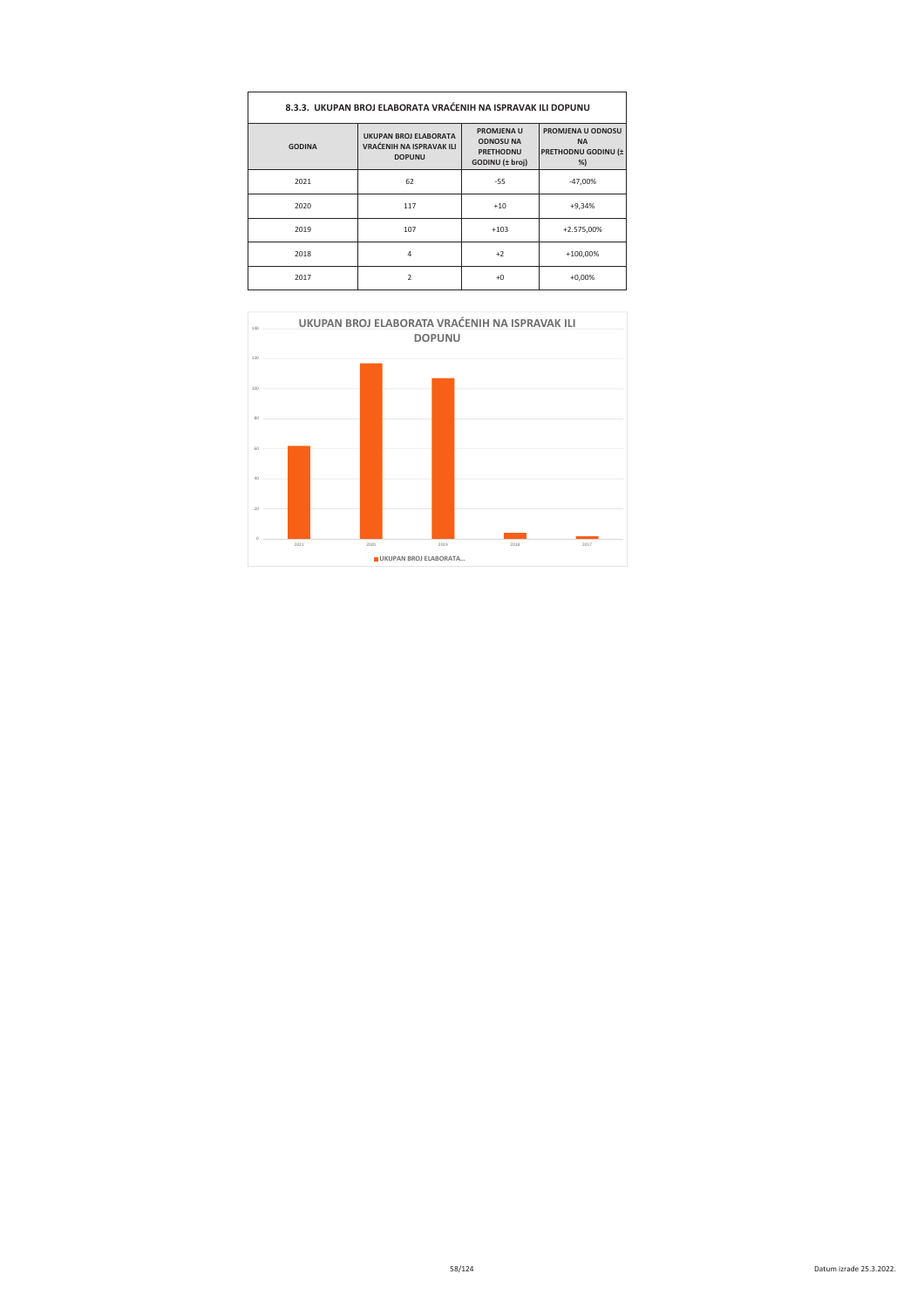# 9. IZVADAK IZ ZBIRKE KUPOPRODAJNIH CIJENA

Na zahtjev ovlaštenih vještaka i sudskih procjenitelja izdaju se izvadci iz zbirke kupoprodajnih cijena. Za izdavanje izvadaka iz zbirke kupoprodajnih cijena koriste se podaci iz sustava e-Nekretnine uneseni od strane porezne uprave uz prethodnu evaluaciju.

Tijekom 2021. godine od strane ovlaštenih vještaka i sudskih procjenitelja za područje nadležnosti Istarske županije zaprimljeno je 22 zahtjeva za izvatkom iz Zbirke kupoprodajnih cijena. U slučaju 1 zahtjeva nije bilo moguće pronaći dovoljan broj poredbenih nekretnina te je o istom izdana Obavijest.

| 9.1. UKUPAN BROJ ZAHTJEVA ZA IZVATKOM<br>IZ ZBIRKE KUPOPRODAJNIH CIJENA |                                                                     |                                                                |                                                              |  |
|-------------------------------------------------------------------------|---------------------------------------------------------------------|----------------------------------------------------------------|--------------------------------------------------------------|--|
| <b>VRSTA NEKRETNINE</b>                                                 | <b>BROJ ZAPRIMLJENIH</b><br>ZAHTJEVA KROZ APLIKACIJU<br>eNekretnine | <b>BROJ ZAPRIMLJENIH</b><br>ZAHTJEVA IZVAN<br><b>APLIKACUE</b> | <b>UKUPAN BROJ</b><br><b>ZAPRIMLJENIH</b><br><b>ZAHTJEVA</b> |  |
| ST-stan/apartman                                                        | 10                                                                  | $\mathbf 0$                                                    | 10                                                           |  |
| OK - stambena zgrada (kuća)                                             | $\Omega$                                                            | $\Omega$                                                       | 0                                                            |  |
| PZG - poslovne zgrade                                                   | $\mathbf 0$                                                         | $\mathbf 0$                                                    | 0                                                            |  |
| PP - poslovni prostori                                                  | 3                                                                   | 0                                                              | 3                                                            |  |
| GZG - gospodarske zgrade                                                | 0                                                                   | $\mathbf 0$                                                    | 0                                                            |  |
| VIK - nekretn. za povr. boravak                                         | $\Omega$                                                            | $\Omega$                                                       | 0                                                            |  |
| G - garaža                                                              | $\mathbf 0$                                                         | $\Omega$                                                       | 0                                                            |  |
| PGM - parkirno garažno mjesto                                           | 0                                                                   | $\mathbf 0$                                                    | 0                                                            |  |
| VPM - parkirno mjesto                                                   | 0                                                                   | $\mathbf 0$                                                    | 0                                                            |  |
| RN - različite nekretnine                                               | 0                                                                   | 0                                                              | 0                                                            |  |
| OS-ostalo                                                               | 0                                                                   | $\mathbf 0$                                                    | 0                                                            |  |
| RU - ruševine                                                           | $\Omega$                                                            | $\Omega$                                                       | $\Omega$                                                     |  |
| GZ-građevinsko zemljište                                                | 3                                                                   | 0                                                              | 3                                                            |  |
| PZ - poljoprivredno zemljište                                           | $\mathbf{1}$                                                        | 0                                                              | $\mathbf{1}$                                                 |  |
| ŠZ - šumsko zemljište                                                   | 3                                                                   | $\mathbf 0$                                                    | 3                                                            |  |
| PNZ - prirodno neplod.<br>zemljište                                     | $\Omega$                                                            | $\Omega$                                                       | $\Omega$                                                     |  |
| GM - garažno mjesto                                                     | 0                                                                   | $\mathbf 0$                                                    | 0                                                            |  |
| SP - spremište                                                          | 0                                                                   | 0                                                              | 0                                                            |  |
| SKL - skladište                                                         | $\overline{2}$                                                      | 0                                                              | $\overline{2}$                                               |  |
| UKUPAN BROJ ZAPRIMLJENIH<br>ZAHTJEVA                                    | 22                                                                  | 0                                                              | 22                                                           |  |

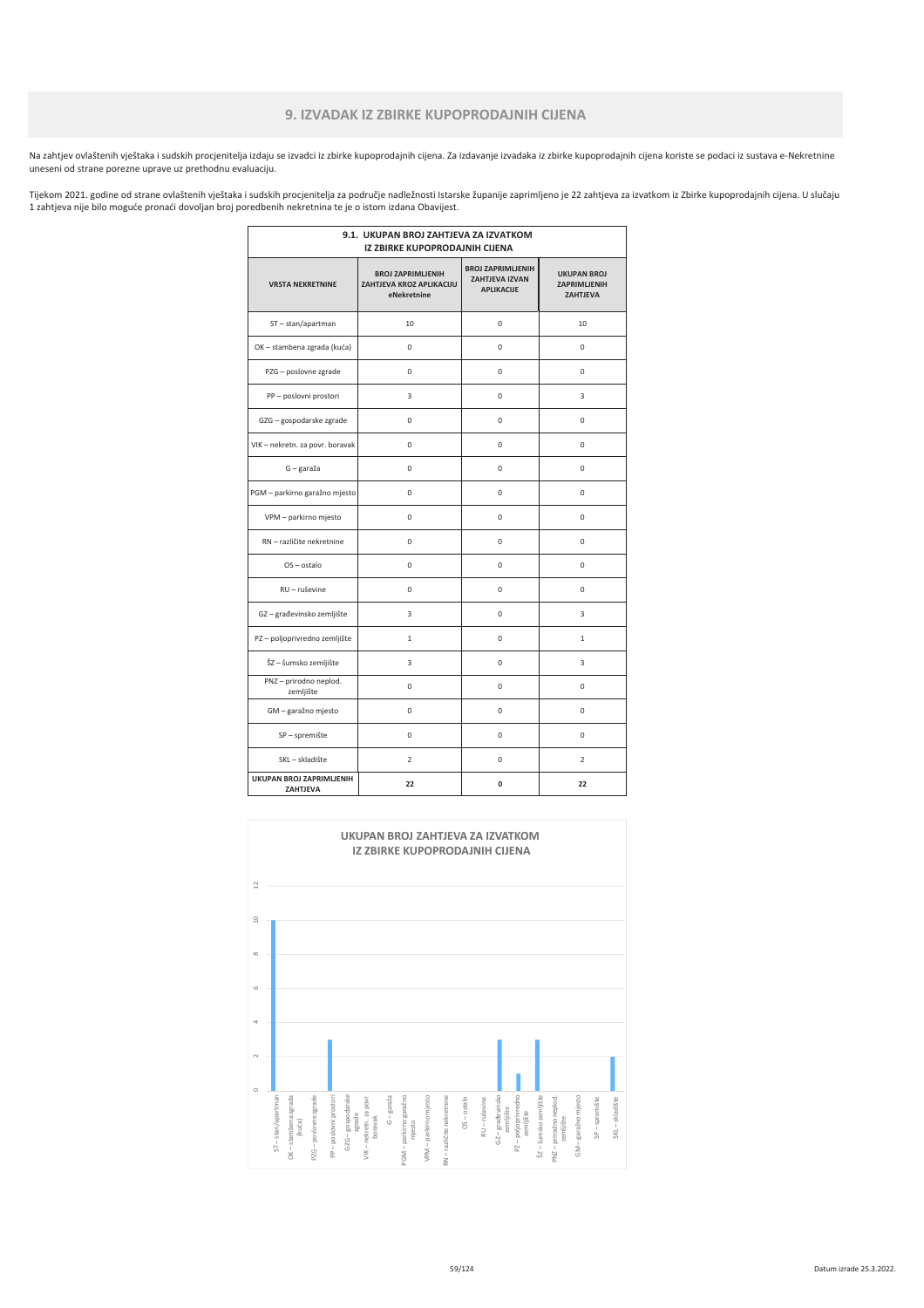| 9.2. UKUPAN BROJ IZVADAKA<br><b>IZ ZBIRKE KUPOPRODAJNIH CIJENA</b>                                                               |                                                                     |                                                                      |  |  |
|----------------------------------------------------------------------------------------------------------------------------------|---------------------------------------------------------------------|----------------------------------------------------------------------|--|--|
| <b>VRSTA NEKRETNINE</b>                                                                                                          | <b>BROJ IZDANIH IZVADAKA -</b><br>Zahtjev predan u<br>eNekretninama | <b>BROJ IZDANIH</b><br><b>IZVADAKA -</b><br>Zahtjev predan<br>osobno |  |  |
| ST-stan/apartman                                                                                                                 | $\overline{8}$                                                      | $\overline{2}$                                                       |  |  |
| OK - stambena zgrada (kuća)                                                                                                      | 0                                                                   | 0                                                                    |  |  |
| PZG - poslovne zgrade                                                                                                            | 0                                                                   | 0                                                                    |  |  |
| PP - poslovni prostori                                                                                                           | $\overline{2}$                                                      | 1                                                                    |  |  |
| GZG - gospodarske zgrade                                                                                                         | 0                                                                   | 0                                                                    |  |  |
| VIK - nekretn. za povr. boravak                                                                                                  | 0                                                                   | 0                                                                    |  |  |
| G - garaža                                                                                                                       | 0                                                                   | 0                                                                    |  |  |
| PGM - parkirno garažno mjesto                                                                                                    | 0                                                                   | 0                                                                    |  |  |
| VPM - parkirno mjesto                                                                                                            | 0                                                                   | 0                                                                    |  |  |
| RN - različite nekretnine                                                                                                        | 0                                                                   | 0                                                                    |  |  |
| $OS - ostalo$                                                                                                                    | 0                                                                   | 0                                                                    |  |  |
| RU - ruševine                                                                                                                    | 0                                                                   | 0                                                                    |  |  |
| GZ - građevinsko zemljište                                                                                                       | $\mathbf{1}$                                                        | $\overline{2}$                                                       |  |  |
| PZ - poljoprivredno zemljište                                                                                                    | $\mathbf{1}$                                                        | 0                                                                    |  |  |
| ŠZ - šumsko zemljište                                                                                                            | 3                                                                   | 0                                                                    |  |  |
| PNZ - prirodno neplod.<br>zemljište                                                                                              | 0                                                                   | 0                                                                    |  |  |
| GM - garažno mjesto                                                                                                              | 0                                                                   | 0                                                                    |  |  |
| SP - spremište                                                                                                                   | 0                                                                   | 0                                                                    |  |  |
| SKL - skladište                                                                                                                  | $\mathbf{1}$                                                        | $\mathbf{1}$                                                         |  |  |
| <b>UKUPAN BROJ IZDANIH</b><br><b>IZVADAKA</b>                                                                                    | 16                                                                  | 6                                                                    |  |  |
| Ukupan broj izdanih obavijesti u slučaju kada nije bilo moguće<br>pronaći dovoljan broj odgovarajućih poredbenih nekretnina, ili |                                                                     |                                                                      |  |  |
|                                                                                                                                  | $\mathbf{1}$                                                        |                                                                      |  |  |

#### UKUPAN BROJ IZVADAKA IZ ZBIRKE KUPOPRODAJNIH CIJENA

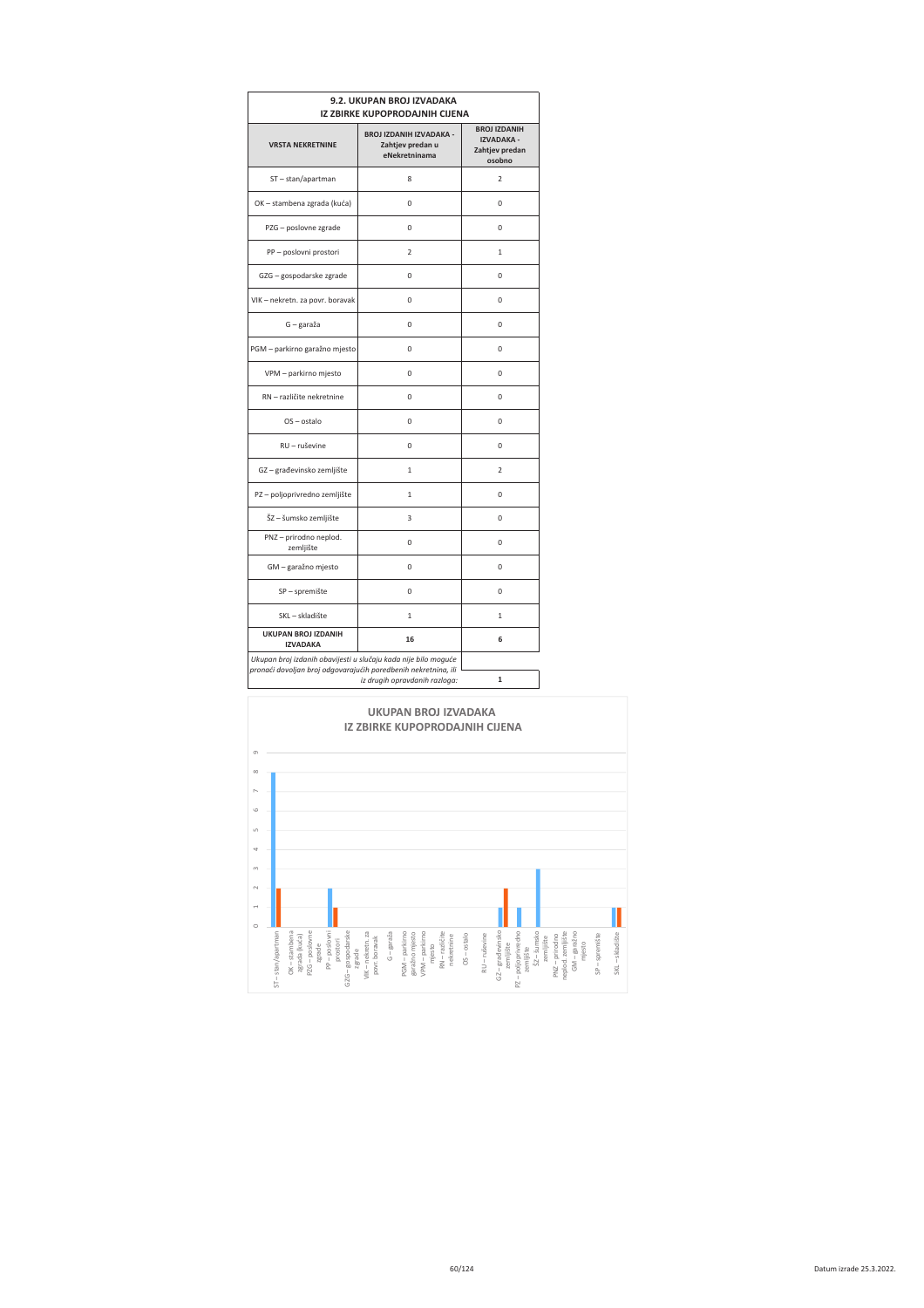### 10. ZAHTJEVI ZA IZDAVANJEM IZVADAKA IZ PLANA PRIBLIŽNIH VRIJEDNOSTI

U sustavu e-Nekretnine implementirani su krajem 2018. godine cjenovni blokovi, a u katalogu slojeva objavljen je novi sloj "Plan približnih vrijednosti" s prikazom početnog stanja cjenovnih blokova bez utvrđivanja približnih vrijednosti zemljišta na području Republike Hrvatske.

Cjenovni blokovi predstavljaju najmanju prostornu cjelinu unutar koje se prati uobičajeni poslovni promet nekretnina, a u praksi se prema svome sadržaju izjednačavaju s položajnim obilježjima (lokacijom) te su osnovna podloga za izradu plana približnih vrijednosti (sastavni dio sustava e-Nekretnina zajedno sa zbirkom kupoprodajnih cijena) sukladno članku 12. stavak 3. odnosno članku e analysis is a sensoring parameter and približnih vrijednosti s kartografskim prikazom cjenovnih blokova osnova je za pravilnu organizaciju i preglednost podataka u zbirci kupoprodajnih cijena, a koju vodi upravno tijelo županije, Grada Zagreba odnosno velikog grada za svoje područje temeljem evidentiranih podataka iz isprava o prodaji ili drugom načinu raspolaganja nekretnina naplatnim putem, te temeliem evaluacije tih podataka.

Da bi se aktualni plan približnih vrijednosti mogao donijeti za određeno područje, potrebno je da u sustavu e-Nekretnine u zbirci kupoprodajnih cijena postoji dovoljan broj unesenih i evaluiranih podataka, za poredbene vrste nekretnina i prometa nekretnina, na promatranom području nadležnosti upravnog tijela, a sve kako bi takvi podaci bili relevantni za pojedine primjene, analize i statistike

Temeljem navedenog, sukladno zahtjevu Ministarstva graditeljstva i prostornog uređenja KLASA: 371-01/19-01/194, URB531-01-1-1-19-7 od 11. studenog 2019. godine, za dostavu tabličnog prikaza pojedinih podataka iz izrađenih procjembenih elaborata koji su razmatrani i prihvaćeni na sjednicama procjeniteljskog povjerenstva, od strane Upravnog odjela dostavljen je dana 20. studenog 2019. godine tablični prikaz pojedinih podataka iz izrađenih procjembenih elaborata koji su razmatrani i prihvaćeni na sjednicama procjeniteljskog povjerenstva u svrhu izrade početnog stanja Plana približnih vrijednosti.

Dopisom Ministarstva graditeljstva i prostornog uređenja KLASA: 371-01/19-01/194, URBROJ: 531-04-1-1-20-12 od 10. srpnja 2020. godine, Upravni odjel je obaviješten da je Ministarstvo izradilo i u edukacijskoj (testnoj) okolini sustava eNekretnine objavilo početno stanje Plana priblinih vrijednosti za pojedine cjenovne blokove na području Republike Hrvatske. U ovoj (prvoj) fazi izrade PPVa, na način kako je to propisano člankom 8. Zakona pristupilo se izradi približnih vrijednosti zemljišta u pojedinim cjenovnim blokovima za:

- građevinska zemljišta (GZ),
- poljoprivredna zemljišta (PZ), - šumska zemljišta (ŠZ) i
- prirodna neplodna zemljišta (PNZ),

za koje je inicijalno postojao dovoljan broj evidentiranih podataka o transakcijama nekretninama i drugih podataka kortenih pri izradi početnog stanja PPV-a.

Za navedeno zatraženo je dostavljanje očitovanja sa prijedlozima i mišljenjima na početno stanje Plana približnih vrijednosti te se Upravni odjel očitovao kako slijedi: 1. vizualna formulacija i prezentacija Plana pribljnih vrijednosti (PPV) detalina je i jasno se prikazuje dovoljnim približavanjem promatranom području na karti, ali smatramo da se unutar jednog cienovnog bloka a posebice u onima koji sadrže više namiena podiela prikaza mogla napraviti mnogo detalinije i točnije, odnosno za sve obuhvaćene namiene

2. nazivi cjenovnih blokova i granice cjenovnih blokova nisu izrađeni u skladu sa prostorno-planskom dokumentacijom (obuhvaćaju u jednom cjenovnom bloku preveliki broj namjena zemljišta, navedene su namjene koje nisu sadržane u prostorno-planskoj dokumentaciji, granice cjenovnih blokova često nisu u skladu sa granicama određene namjene iz prostorno-planske dokumentacije)

3. prijedlog za daljnji rad bilo bi otklanjanje nedostataka navedenih u točki br. 1. i 2. kako bi iz sustava e-Nekretnine na osnovu navedenog bilo moguće prezentiranje i dobivanje detaljnije određenih podataka za svaku pojedinu namjenu zemljita u skladu sa važećom prostorno-planskom dokumentacijom s obzirom da su ti podaci već sadržani u sustavu e-Nekretnine

Dana, 01. veljače 2021. godine zaprimljena je obavijest Ministarstva prostornoga uređenja, graditeljstva i državne imovine KLASA: 371-01/19-01/194, URBROJ: 531-04-1-1-21-16, da je Ministarstvo nastavilo izradu Plana približnih vrijednosti - II fazu na ažuriranoj kartografskoj podlozi sa cjenovnim blokovima s analitičkim i statističkim podacima dobivenim iz baze podataka sustava e-Nekretnine, da je također u izradi pilot projekt: pregled poredbenih pokazatelja stanova i apartmana, te da se iznimno ove godine od procjeniteljskog povjerenstva županije, Grada Zagreba odnosno velikog grada ne očekuje da do 15. veljače dostavi Visokom procjeniteljskom povjerenstvu ažurirani plan približnih vrijednosti u sustavu e-Nekretnine.

Također temeljem zahtjeva Ministarstva prostornoga uređenja, graditeljstva i državne imovine KLASA: 371-01/19-01/194, URBROJ: 531-04-01-01/01-21-74 od 10. prosinca 2021. godine, dostavljeno je od strane Upravnog odjela očitovanje na Plan približnih vrijednosti - II faza u tabličnoj formi sa traženim podacima.

Tijekom 2021. godine nije bilo zahtjeva za izdavanjem izvatka iz plana približnih vrijednosti.